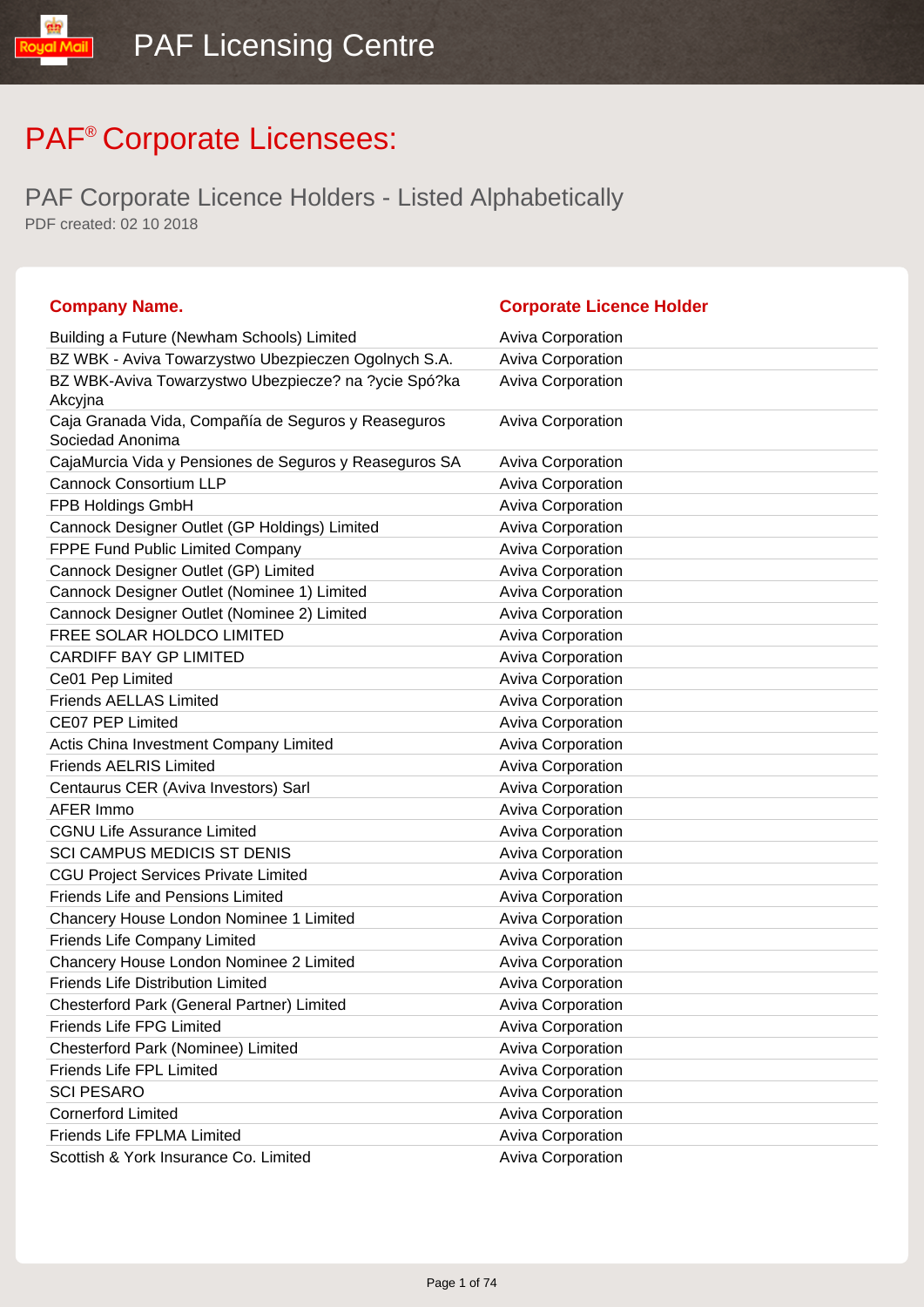| <b>Company Name.</b>                                         | <b>Corporate Licence Holder</b> |
|--------------------------------------------------------------|---------------------------------|
| <b>COW Real Estate Investment General Partner Limited</b>    | <b>Aviva Corporation</b>        |
| AI-RECAP GP I, LLC                                           | Aviva Corporation               |
| <b>Friends Life Funds Limited</b>                            | Aviva Corporation               |
| <b>COW Real Estate Investment Nominee Limited</b>            | Aviva Corporation               |
| Friends Life Group Limited                                   | Aviva Corporation               |
| <b>Croissance Pierre II</b>                                  | Aviva Corporation               |
| <b>Cumberland Place Management Company Limited</b>           | Aviva Corporation               |
| <b>DBS Financial Management Limited</b>                      | Aviva Corporation               |
| ANESCO MID DEVON LIMITED                                     | <b>Aviva Corporation</b>        |
| Friends Life Holdings plc                                    | Aviva Corporation               |
| <b>Defined Returns Limited</b>                               | Aviva Corporation               |
| ANESCO SOUTH WEST LIMITED                                    | Aviva Corporation               |
| Den Brook Energy Limited                                     | Aviva Corporation               |
| <b>Friends Life Investments Limited</b>                      | Aviva Corporation               |
| Designer Retail Outlet Centres (General Partner) Limited/The | <b>Aviva Corporation</b>        |
| <b>Friends Life Limited</b>                                  | Aviva Corporation               |
| <b>EBISU INVESTMENTS LIMITED</b>                             | Aviva Corporation               |
| Sesame Bankhall Group Limited                                | Aviva Corporation               |
| <b>EES OPERATIONS 1 LIMITED</b>                              | Aviva Corporation               |
| <b>Electric Avenue Ltd</b>                                   | Aviva Corporation               |
| Apia Regional Office Fund (General Partner) Limited          | Aviva Corporation               |
| <b>Friends Life Marketing Limited</b>                        | Aviva Corporation               |
| Sesame General Insurance Services Limited                    | Aviva Corporation               |
| Eólica Almatret S.L.                                         | Aviva Corporation               |
| Sesame Group India Private Limited                           | Aviva Corporation               |
| EPI NU société à responsabilité limitée                      | Aviva Corporation               |
| <b>Friends Life Staff Schemes Limited</b>                    | Aviva Corporation               |
| <b>Sesame Limited</b>                                        | Aviva Corporation               |
| Exeter Properties Inc.                                       | Aviva Corporation               |
| <b>Sesame Services Limited</b>                               | Aviva Corporation               |
| Expander Advisors Sp. z o.o.                                 | <b>Aviva Corporation</b>        |
| Friends Life WL Limited                                      | <b>Aviva Corporation</b>        |
| <b>F&amp;C Commercial Property Trust Limited</b>             | <b>Aviva Corporation</b>        |
| <b>FINANCIERE DU CARROUSEL</b>                               | Aviva Corporation               |
| Friends Provident Distribution Holdings Limited              | <b>Aviva Corporation</b>        |
| First-Aviva Life Insurance Co., Ltd.                         | Aviva Corporation               |
| <b>Friends Provident International Limited</b>               | <b>Aviva Corporation</b>        |
| Fitzroy Place GP 2 Limited                                   | Aviva Corporation               |
| <b>Friends Provident International Services Limited</b>      | Aviva Corporation               |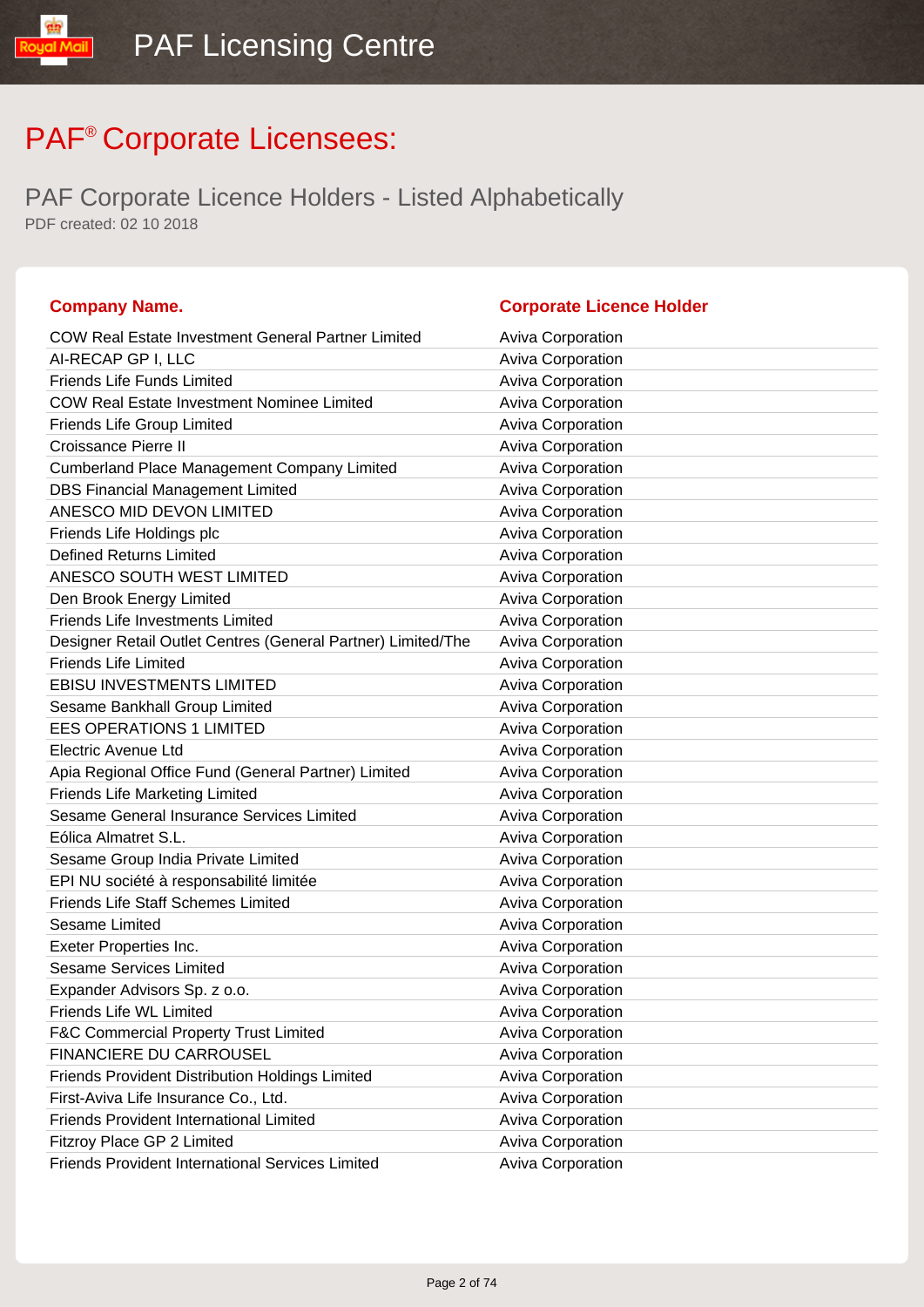PAF Corporate Licence Holders - Listed Alphabetically PDF created: 02 10 2018

#### **Company Name. Corporate Licence Holder** Fitzroy Place Management Co Limited **Aviva Corporation** Aviva Corporation SOLAR CLEAN ENERGY LIMITED Aviva Corporation FITZROY PLACE RESIDENTIAL LIMITED Aviva Corporation Atlas Park Management Company Limited Aviva Corporation Aviva Corporation Solus (London) Limited Aviva Corporation Focus Mall Zielona Gora **Aviva Corporation** Aviva Corporation Focus Park Piotrków Trybunalski sp.z o.o. **Aviva Corporation** Aviva Corporation FREE SOLAR (STAGE 1) LIMITED Aviva Corporation Avipop Assicurazioni SpA Aviva Corporation Aviva Corporation FREE SOLAR (STAGE 2) LIMITED Aviva Corporation Avipop Vita SpA **Avida Corporation** Aviva Corporation FREETRICITY SOUTH EAST LIMITED **Aviva Corporation** Aviva (Peak No.1) UK Limited Aviva Corporation Friends AEL Trustees Limited **Aviva Corporation** Aviva Corporation Aviva (Peak No.2) UK Limited Aviva Corporation Aviva Corporation Gateway Specialist Advice Services Limited **Aviva Corporation** Friends Life Assurance Society Limited **Aviva Corporation** Aviva Corporation Aviva Annuity UK Limited Aviva Corporation Aviva Corporation Stonebridge Cross Management Limited Aviva Corporation Aviva Administration Limited **Aviva Corporation** Aviva Corporation SUE GP LLP Aviva Corporation Friends Provident Investment Holdings Limited Aviva Corporation SUE GP NOMINEE LIMITED Aviva Corporation 100 COURCELLES Aviva Corporation Friends Provident Life Assurance Limited Aviva Corporation Suntrust Limited **Aviva Corporation Aviva Corporation** 10-11 GNS Limited **Aviva Corporation Aviva Corporation** Friends' Provident Managed Pension Funds Limited Aviva Corporation 11 RUE DE L'ECHELLE Aviva Corporation Friends Provident Pension Scheme Trustees Limited Aviva Corporation 11-12 Hanover Square Nominee 1 Limited Aviva Corporation Friends SL Nominees Limited **Aviva Corporation** Aviva Corporation Tenet Group Limited **Aviva Corporation** Aviva Corporation 11-12 Hanover Square Nominee 2 Limited Aviva Corporation Friends SLUA Limited **Aviva Corporation** Aviva Corporation GEBPF Marseille (France) SARL Aviva Corporation Aviva Corporation 130 Fenchurch Street Nominee 1 Limited Aviva Corporation GA Life Property Ireland Limited **Aviva Corporation** Aviva Corporation TGHC LIMITED **Aviva Corporation Aviva Corporation**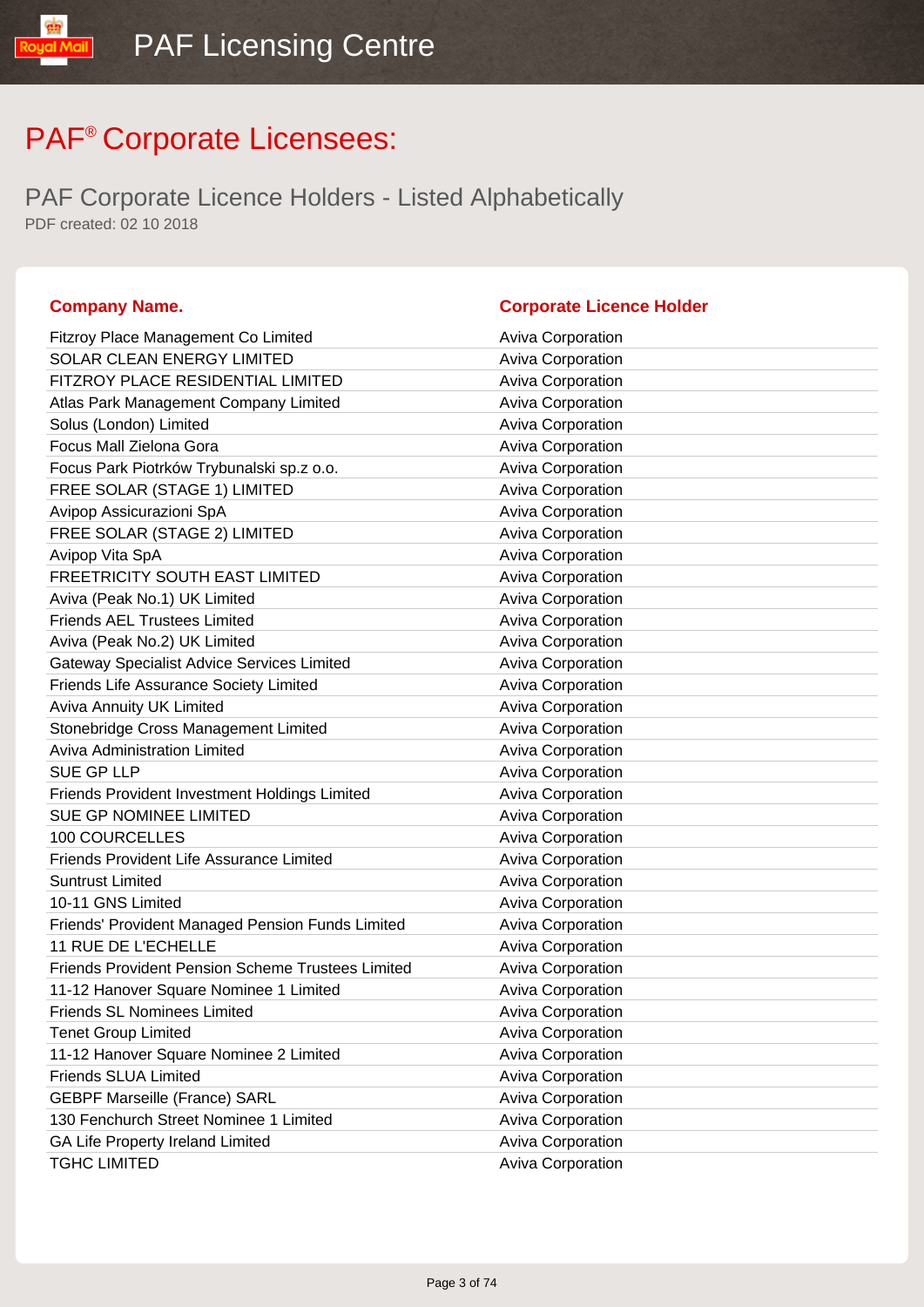IlipM lipu

| <b>Company Name.</b>                                          | <b>Corporate Licence Holder</b> |
|---------------------------------------------------------------|---------------------------------|
| 130 Fenchurch Street Nominee 2 Limited                        | <b>Aviva Corporation</b>        |
| <b>Gobafoss General Partner Limited</b>                       | <b>Aviva Corporation</b>        |
| <b>Aviva Brands Limited</b>                                   | <b>Aviva Corporation</b>        |
| 1-5 Lowndes Square Management Company Limited                 | Aviva Corporation               |
| Gobafoss Partnership Nominee No 1 Ltd                         | Aviva Corporation               |
| Aviva Canada Inc.                                             | Aviva Corporation               |
| General Accident Executor and Trustee Company Limited         | Aviva Corporation               |
| 20 Gracechurch (General Partner) Limited                      | <b>Aviva Corporation</b>        |
| Groupement d'Interet Economique du Groupe Aviva France        | Aviva Corporation               |
| General Accident plc                                          | Aviva Corporation               |
| 20 Lowndes Square Management Company Limited                  | Aviva Corporation               |
| Health & Case Management Limited                              | Aviva Corporation               |
| <b>Aviva Central Services UK Limited</b>                      | Aviva Corporation               |
| 2015 Sunbeam Limited                                          | <b>Aviva Corporation</b>        |
| Healthcare Purchasing Alliance Limited                        | Aviva Corporation               |
| 2-10 Mortimer Street (GP No 1) Limited                        | Aviva Corporation               |
| <b>Healthcode Limited</b>                                     | <b>Aviva Corporation</b>        |
| <b>Aviva Commercial Finance Limited</b>                       | Aviva Corporation               |
| 2-10 Mortimer Street GP Limited                               | Aviva Corporation               |
| Hemel Hempstead Estate Management Limited                     | Aviva Corporation               |
| Aviva Company Secretarial Services Limited                    | Aviva Corporation               |
| <b>Traders General Insurance Company</b>                      | Aviva Corporation               |
| 30 Warwick Street Nominee 1 Limited                           | Aviva Corporation               |
| Hengrove Park Bristol (Phase I) Management Company<br>Limited | Aviva Corporation               |
| <b>Aviva Consumer Products UK Limited</b>                     | Aviva Corporation               |
| 30 Warwick Street Nominee 2 Limited                           | Aviva Corporation               |
| Hexagone S.à r.l.                                             | Aviva Corporation               |
| 30-31 Golden Square Nominee 1 Limited                         | Aviva Corporation               |
| Homesun 2 Limited                                             | Aviva Corporation               |
| <b>Aviva Credit Services UK Limited</b>                       | <b>Aviva Corporation</b>        |
| <b>Ufifrance Gestion</b>                                      | <b>Aviva Corporation</b>        |
| 30-31 Golden Square Nominee 2 Limited                         | Aviva Corporation               |
| Homesun 3 Limited                                             | Aviva Corporation               |
| 400 CALEDONIAN ROAD MANAGEMENT COMPANY<br><b>LIMITED</b>      | Aviva Corporation               |
| Homesun 4 Limited                                             | Aviva Corporation               |
| 41-42 Lowndes Square Management Company Limited               | Aviva Corporation               |
| Homesun 5 Limited                                             | <b>Aviva Corporation</b>        |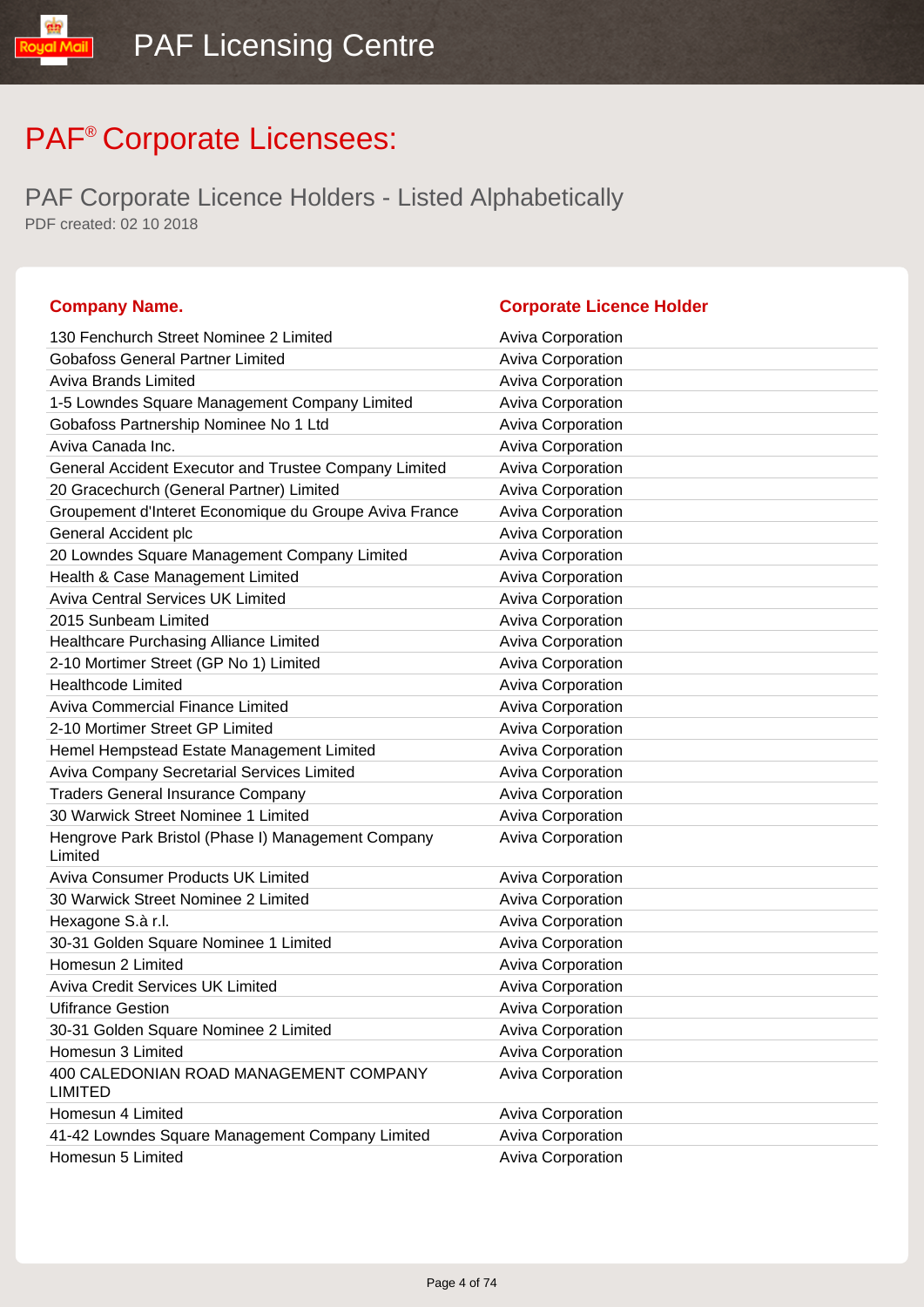| <b>Company Name.</b>                                        | <b>Corporate Licence Holder</b> |
|-------------------------------------------------------------|---------------------------------|
| Aviva Direct Ireland Limited                                | <b>Aviva Corporation</b>        |
| Glasgow Airport Business Park Management Company<br>Limited | <b>Aviva Corporation</b>        |
| UKP Holdings Inc.                                           | <b>Aviva Corporation</b>        |
| 43 Lowndes Square Management Company Limited                | Aviva Corporation               |
| <b>HOMESUN LIMITED</b>                                      | Aviva Corporation               |
| 44-49 Lowndes Square Management Company Limited             | <b>Aviva Corporation</b>        |
| Houlton Commercial Management Company Limited               | Aviva Corporation               |
| 6-10 Lowndes Square Management Company Limited              | Aviva Corporation               |
| Houlton Community Management Company Limited                | <b>Aviva Corporation</b>        |
| Goodman European Business Park Fund (Lux) S.àr.l.           | Aviva Corporation               |
| 9543864 Canada Inc.                                         | Aviva Corporation               |
| <b>IFA Network Limited</b>                                  | <b>Aviva Corporation</b>        |
| Aviva Driving School Ireland Limited                        | <b>Aviva Corporation</b>        |
| A.G.S Lanka (Private) Limited                               | Aviva Corporation               |
| Igloo Regeneration (Butcher Street) Limited                 | <b>Aviva Corporation</b>        |
| Aviva Employment Services Limited                           | Aviva Corporation               |
| Undershaft (NULLA) Limited                                  | Aviva Corporation               |
| A.G.S. Customer Services (India) Private Limited            | <b>Aviva Corporation</b>        |
| Igloo Regeneration (General Partner) Limited                | <b>Aviva Corporation</b>        |
| Gresham Insurance Company Limited                           | Aviva Corporation               |
| <b>AD06 PEP Limited</b>                                     | <b>Aviva Corporation</b>        |
| Igloo Regeneration (Nominee) Limited                        | <b>Aviva Corporation</b>        |
| Aviva Equity Release UK Limited                             | Aviva Corporation               |
| AdRate Sp. z o.o.                                           | <b>Aviva Corporation</b>        |
| Igloo Regeneration Developments (General Partner) Limited   | <b>Aviva Corporation</b>        |
| Aviva Europe SE                                             | Aviva Corporation               |
| <b>Undershaft Limited</b>                                   | <b>Aviva Corporation</b>        |
| AFER - SFER                                                 | <b>Aviva Corporation</b>        |
| Igloo Regeneration Developments (Nominees) Limited          | Aviva Corporation               |
| AFER IMMO 2                                                 | Aviva Corporation               |
| <b>INFINITIS</b>                                            | <b>Aviva Corporation</b>        |
| <b>AFRP Sarl</b>                                            | Aviva Corporation               |
| <b>INNOV'NOW</b>                                            | Aviva Corporation               |
| Union Financière de France Banque                           | Aviva Corporation               |
| Agents 3A                                                   | Aviva Corporation               |
| <b>IPE BV</b>                                               | Aviva Corporation               |
| Agenzia Aviva Srl                                           | Aviva Corporation               |
| Irongate House Nominee 1 Limited                            | Aviva Corporation               |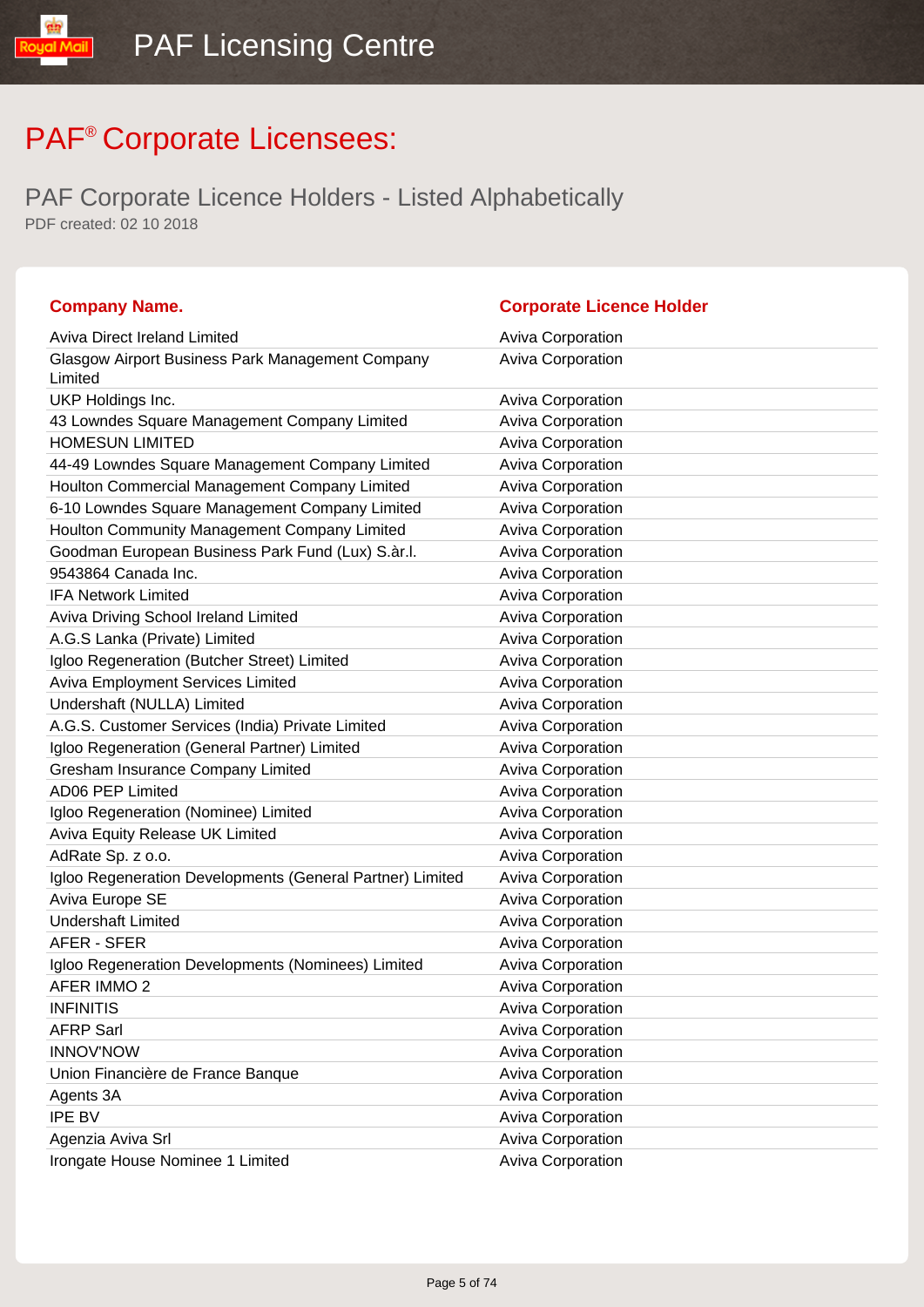| <b>Company Name.</b>                                                   | <b>Corporate Licence Holder</b> |
|------------------------------------------------------------------------|---------------------------------|
| <b>AVIVA FRANCE</b>                                                    | Aviva Corporation               |
| Ahorro Andaluz, S.A                                                    | <b>Aviva Corporation</b>        |
| Irongate House Nominee 2 Limited                                       | Aviva Corporation               |
| AIEREF Holding 1                                                       | Aviva Corporation               |
| Jacks Lane Energy Limited                                              | Aviva Corporation               |
| HILLSWOOD MANAGEMENT LIMITED                                           | Aviva Corporation               |
| AIEREF Holding 2                                                       | Aviva Corporation               |
| Kroknet S. a. r. l.                                                    | <b>Aviva Corporation</b>        |
| Aviva Group Holdings Limited                                           | Aviva Corporation               |
| AIEREF Renewable Energy s.r.o.                                         | Aviva Corporation               |
| Lancashire and Yorkshire Reversionary Interest Company<br>Limited /The | <b>Aviva Corporation</b>        |
| Vauban Developpement SARL                                              | <b>Aviva Corporation</b>        |
| AI-RECAP Carry I, LP                                                   | <b>Aviva Corporation</b>        |
| Life Plus Sp. z o.o.                                                   | Aviva Corporation               |
| AI-RECC I GP, LLC                                                      | <b>Aviva Corporation</b>        |
| Lime Property Fund (General Partner) Limited                           | Aviva Corporation               |
| <b>ALTIA</b>                                                           | <b>Aviva Corporation</b>        |
| Lime Property Fund (Nominee) Limited                                   | Aviva Corporation               |
| Anna Livia Properties Limited                                          | <b>Aviva Corporation</b>        |
| Living in Retirement Limited                                           | Aviva Corporation               |
| Aviva Group Services Ireland Limited                                   | Aviva Corporation               |
| Area Life International Assurance dac                                  | Aviva Corporation               |
| LMS PROLINK LTD.                                                       | Aviva Corporation               |
| Ascot Real Estate Investments GP LLP                                   | Aviva Corporation               |
| Lodz BC Sp. z o.o                                                      | Aviva Corporation               |
| Aspire Financial Management Limited                                    | Aviva Corporation               |
| <b>LOGIPIERRE 1</b>                                                    | Aviva Corporation               |
| Aviva (Hayes Road) Limited                                             | Aviva Corporation               |
| <b>LOGIPRIME EUROPE</b>                                                | Aviva Corporation               |
| <b>Aviva Health UK Limited</b>                                         | <b>Aviva Corporation</b>        |
| Aviva Agency Services Inc.                                             | <b>Aviva Corporation</b>        |
| MALING STREET MANAGEMENT COMPANY LIMITED                               | Aviva Corporation               |
| Aviva Asia Digital Pte. Ltd.                                           | Aviva Corporation               |
| Matthew Parker Street (Nominee No 1) Limited                           | Aviva Corporation               |
| WAYFARER INSURANCE BROKERS LIMITED                                     | <b>Aviva Corporation</b>        |
| Aviva Asia Pte Ltd                                                     | <b>Aviva Corporation</b>        |
| Matthew Parker Street (Nominee No 2) Limited                           | Aviva Corporation               |
| Aviva Impact Investing France                                          | <b>Aviva Corporation</b>        |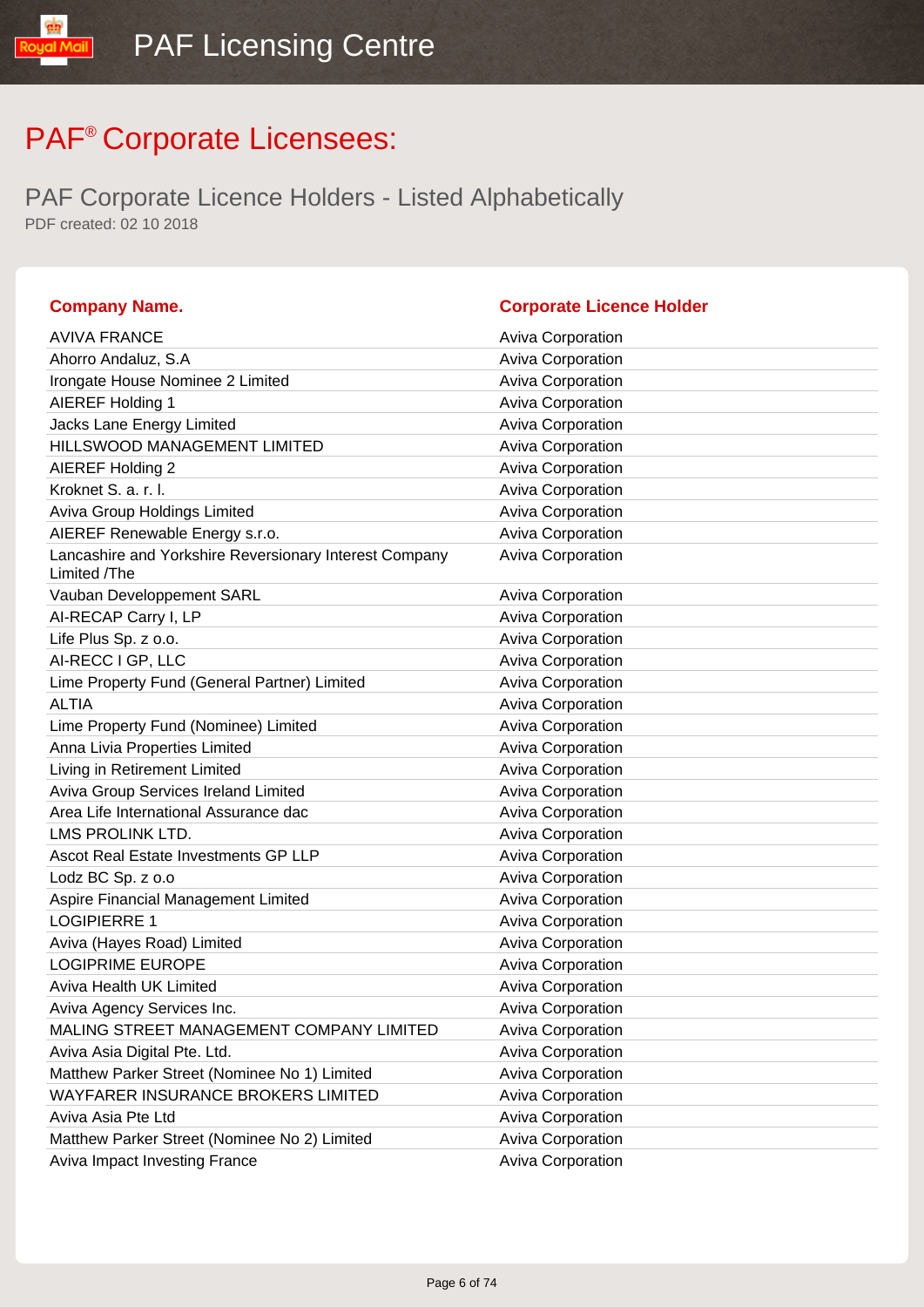| <b>Company Name.</b>                                                                    | <b>Corporate Licence Holder</b> |
|-----------------------------------------------------------------------------------------|---------------------------------|
| AVIVA ASSURANCES, Société Anonyme d'Assurances<br>Incendie, Accidents et Risques Divers | <b>Aviva Corporation</b>        |
| Medium Scale Wind No.1 Limited                                                          | <b>Aviva Corporation</b>        |
| Aviva Insurance Company of Canada                                                       | <b>Aviva Corporation</b>        |
| Westmount Guarantee Services Inc.                                                       | Aviva Corporation               |
| <b>Aviva Client Nominees UK Limited</b>                                                 | Aviva Corporation               |
| Mill NU Properties Limited                                                              | <b>Aviva Corporation</b>        |
| Aviva Insurance Limited                                                                 | Aviva Corporation               |
| Insurance Agent Service Inc.                                                            | Aviva Corporation               |
| Winslade Investments Inc.                                                               | <b>Aviva Corporation</b>        |
| <b>AVIVA COMMERCE EUROPE</b>                                                            | Aviva Corporation               |
| Minnygap Energy Limited                                                                 | Aviva Corporation               |
| <b>Aviva Convertibles</b>                                                               | <b>Aviva Corporation</b>        |
| Mortimer Street Associated Co 1 Limited                                                 | <b>Aviva Corporation</b>        |
| Aviva Developpement                                                                     | Aviva Corporation               |
| Mortimer Street Associated Co 2 Limited                                                 | <b>Aviva Corporation</b>        |
| Aviva Diversifie                                                                        | <b>Aviva Corporation</b>        |
| MORTIMER STREET NOMINEE 1 LIMITED                                                       | Aviva Corporation               |
| AVIVA INVESTORS ENERGY CENTRES NO.1 GP LIMITED                                          | <b>Aviva Corporation</b>        |
| Aviva Epargne Retraite                                                                  | <b>Aviva Corporation</b>        |
| MORTIMER STREET NOMINEE 2 LIMITED                                                       | Aviva Corporation               |
| Aviva ERFA 15 UK Limited                                                                | <b>Aviva Corporation</b>        |
| MORTIMER STREET NOMINEE 3 LIMITED                                                       | Aviva Corporation               |
| Aviva Europe                                                                            | Aviva Corporation               |
| <b>MYRIA ASSET MANAGEMENT</b>                                                           | <b>Aviva Corporation</b>        |
| Aviva Financial Advisers Pte. Ltd                                                       | Aviva Corporation               |
| <b>NDF Administration Limited</b>                                                       | Aviva Corporation               |
| AVIVA GENERAL INSURANCE COMPANY                                                         | <b>Aviva Corporation</b>        |
| New Broad Street House Nominee 1 Limited                                                | <b>Aviva Corporation</b>        |
| Aviva Global Services (Management Services) Private Ltd.                                | Aviva Corporation               |
| New Broad Street House Nominee 2 Limited                                                | Aviva Corporation               |
| Aviva Group Ireland Limited                                                             | <b>Aviva Corporation</b>        |
| NEW ENERGY RESIDENTIAL SOLAR LIMITED                                                    | Aviva Corporation               |
| Aviva Grupo Corporativo S.L.                                                            | Aviva Corporation               |
| New Oxford Street (General Partner) Limited                                             | Aviva Corporation               |
| Aviva SPA                                                                               | Aviva Corporation               |
| <b>AVIVA IMMO SELECTION</b>                                                             | <b>Aviva Corporation</b>        |
| <b>NEWCO</b>                                                                            | Aviva Corporation               |
| Aviva Insurance Services UK Limited                                                     | Aviva Corporation               |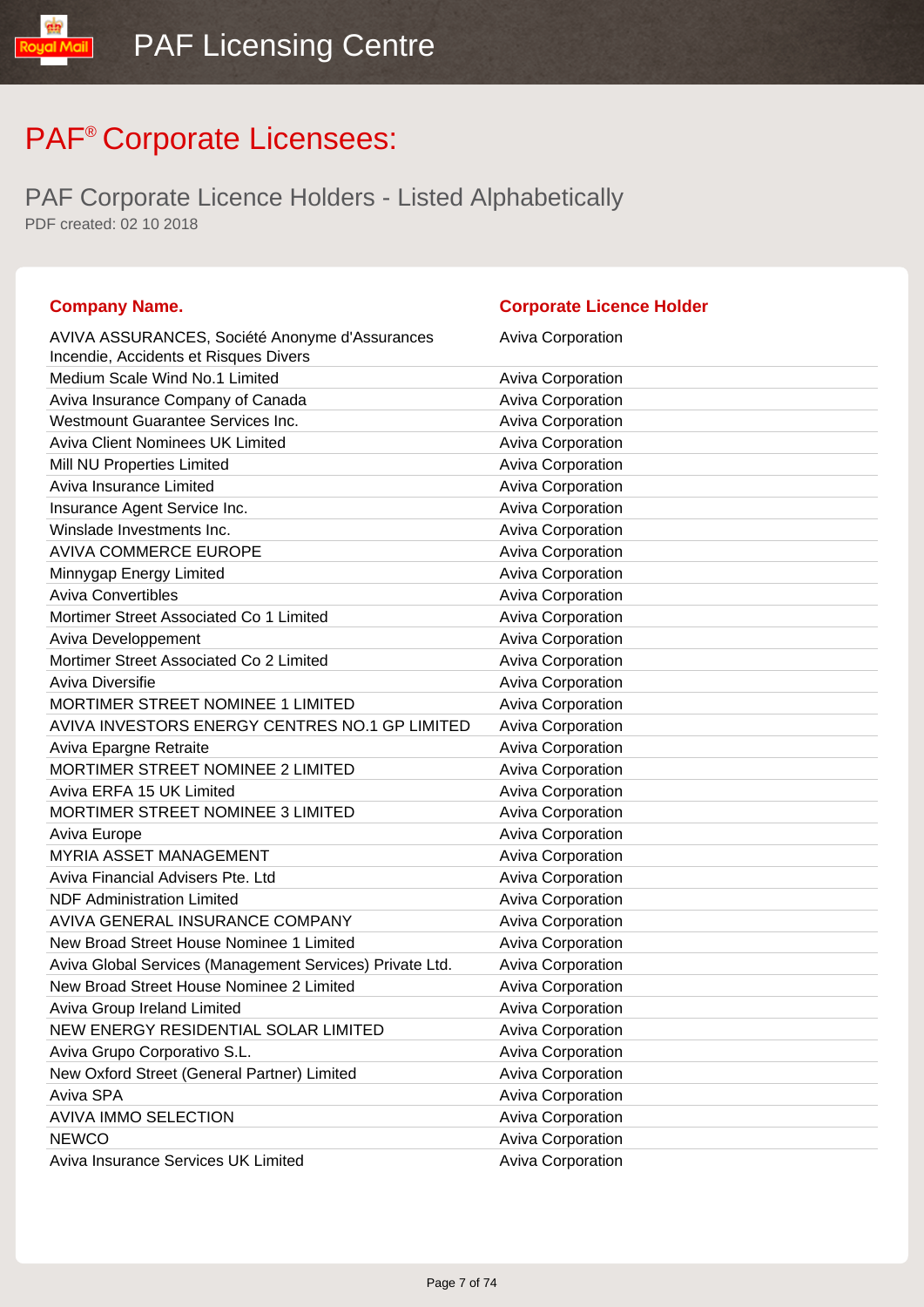| <b>Company Name.</b>                                         | <b>Corporate Licence Holder</b> |
|--------------------------------------------------------------|---------------------------------|
| Newco <sub>2</sub>                                           | <b>Aviva Corporation</b>        |
| <b>Aviva Staff Pension Trustee Limited</b>                   | Aviva Corporation               |
| Aviva Insurance UK Limited                                   | Aviva Corporation               |
| NEWCO <sub>3</sub>                                           | Aviva Corporation               |
| Aviva Towarzystwo Ubezpieczen Na Zycie S.A.                  | Aviva Corporation               |
| <b>IQUO Limited</b>                                          | Aviva Corporation               |
| Aviva International Holdings Limited                         | <b>Aviva Corporation</b>        |
| NEWCO 4                                                      | Aviva Corporation               |
| Aviva Towarzystwo Ubezpieczen Ogolnych S.A.                  | Aviva Corporation               |
| Aviva International Insurance Limited                        | Aviva Corporation               |
| Norwich Union (Shareholder GP) Limited                       | Aviva Corporation               |
| Aviva Investissements                                        | Aviva Corporation               |
| Norwich Union Life Insurance Company Limited/The             | Aviva Corporation               |
| Aviva Investment Solutions UK Limited                        | Aviva Corporation               |
| <b>NU 3PS Limited</b>                                        | Aviva Corporation               |
| Aviva Investors (FP) Limited                                 | <b>Aviva Corporation</b>        |
| NU Developments (Brighton) Limited                           | Aviva Corporation               |
| Aviva Investors (GP) Scotland Limited                        | Aviva Corporation               |
| <b>NU Library For Brighton Limited</b>                       | Aviva Corporation               |
| <b>Aviva UKGI Investments Limited</b>                        | Aviva Corporation               |
| Aviva Investors Alternative Income Solutions General Partner | Aviva Corporation               |
| S.à r.l.                                                     |                                 |
| NU Local Care Centres (Bradford) Limited                     | Aviva Corporation               |
| <b>Aviva Investors Americas LLC</b>                          | Aviva Corporation               |
| NU Local Care Centres (Chichester No.1) Limited              | Aviva Corporation               |
| <b>Aviva Undershaft Three SE</b>                             | Aviva Corporation               |
| Aviva Investors Asia Pte. Limited                            | Aviva Corporation               |
| NU Local Care Centres (Chichester No.2) Limited              | Aviva Corporation               |
| Aviva Investors Canada Inc.                                  | Aviva Corporation               |
| NU Local Care Centres (Chichester No.3) Limited              | Aviva Corporation               |
| Lend Lease JEM Partners Fund Limited                         | Aviva Corporation               |
| Aviva Investors Cells (GP) S.à r.l.                          | <b>Aviva Corporation</b>        |
| NU Local Care Centres (Chichester No.4) Limited              | Aviva Corporation               |
| Aviva Investors Commercial Assets GP Limited                 | Aviva Corporation               |
| NU Local Care Centres (Chichester No.5) Limited              | <b>Aviva Corporation</b>        |
| Aviva Investors EBC GP Limited                               | Aviva Corporation               |
| NU Local Care Centres (Chichester No.6) Limited              | Aviva Corporation               |
| Aviva Investors EBC S.à r.l.                                 | Aviva Corporation               |
| NU Local Care Centres (Farnham) Limited                      | Aviva Corporation               |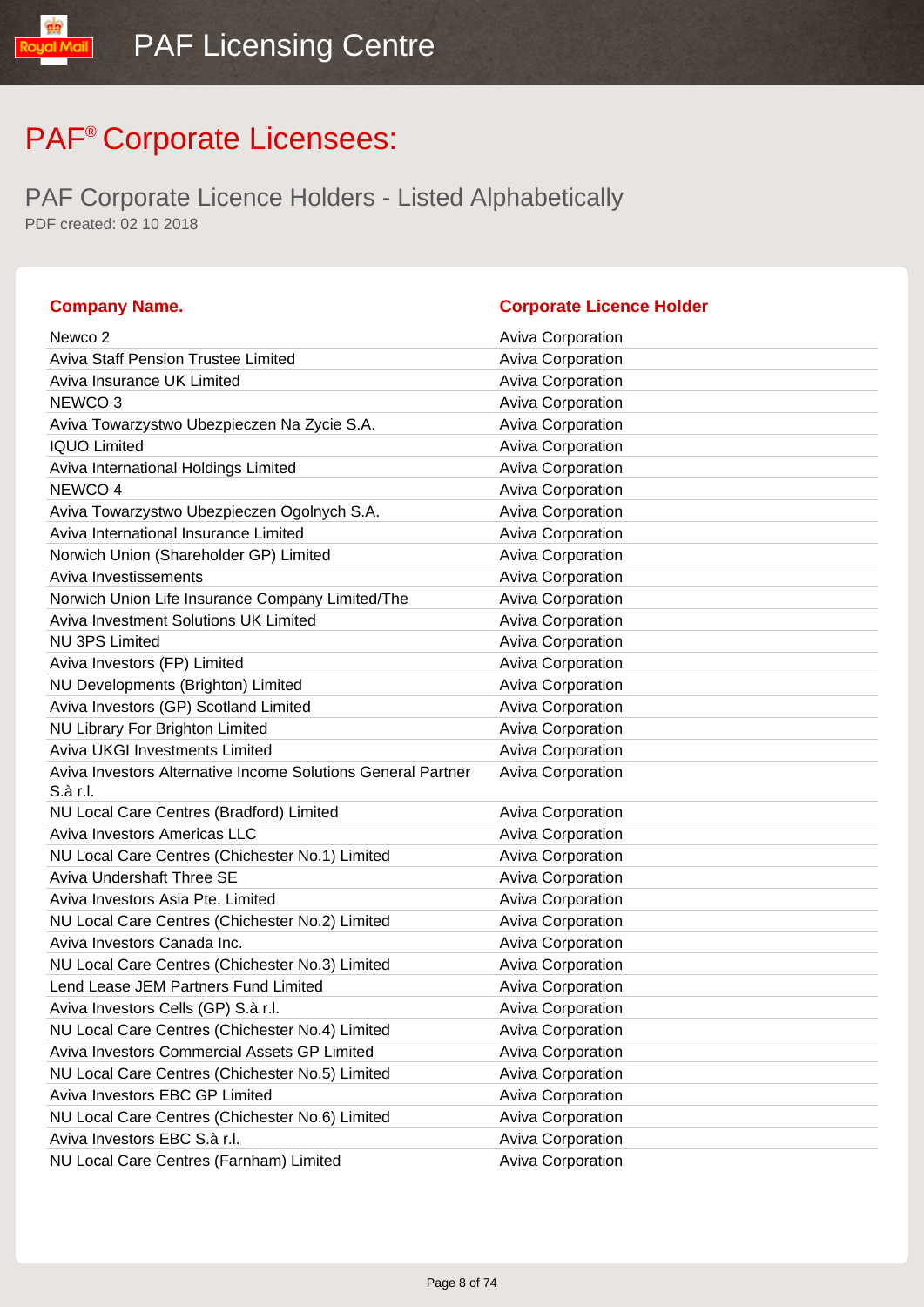| <b>Company Name.</b>                                 | <b>Corporate Licence Holder</b> |
|------------------------------------------------------|---------------------------------|
| Locamat SAS                                          | Aviva Corporation               |
| Aviva Investors Employment Services Limited          | <b>Aviva Corporation</b>        |
| <b>NU Offices for Redcar Limited</b>                 | Aviva Corporation               |
| Aviva Warranty Services Inc.                         | Aviva Corporation               |
| Aviva Investors European Renewable Energy S.A.       | <b>Aviva Corporation</b>        |
| NU Schools for Redbridge Limited                     | <b>Aviva Corporation</b>        |
| Aviva Wrap UK Limited                                | Aviva Corporation               |
| Aviva Investors France S.A                           | Aviva Corporation               |
| NU Technology and Learning Centres (Hackney) Limited | <b>Aviva Corporation</b>        |
| Aviva Investors Global Services Limited              | Aviva Corporation               |
| NUPPP (Care Technology and Learning Centres) Limited | Aviva Corporation               |
| AVIVA INVESTORS GR SPV 10 LIMITED                    | <b>Aviva Corporation</b>        |
| NUPPP (GP) Limited                                   | Aviva Corporation               |
| AVIVA INVESTORS GR SPV 11 LIMITED                    | Aviva Corporation               |
| <b>NUPPP Nominees Limited</b>                        | <b>Aviva Corporation</b>        |
| London and Edinburgh Insurance Company Limited       | Aviva Corporation               |
| AVIVA INVESTORS GR SPV 12 LIMITED                    | Aviva Corporation               |
| Opal (UK) Holdings Limited                           | Aviva Corporation               |
| Axcess 10 Management Company Limited                 | Aviva Corporation               |
| Aviva Investors GR SPV 13 Limited                    | Aviva Corporation               |
| Optimum Investment Management Limited                | Aviva Corporation               |
| <b>Ballard Investment Company Limited</b>            | Aviva Corporation               |
| London and Manchester Group Limited                  | Aviva Corporation               |
| Aviva Investors GR SPV 14 Limited                    | Aviva Corporation               |
| <b>Origo Services Limited</b>                        | Aviva Corporation               |
| Aviva Investors GR SPV 15 Limited                    | Aviva Corporation               |
| ORN Capital Management (Bermuda) Ltd.                | <b>Aviva Corporation</b>        |
| Bankhall Investment Management Limited               | Aviva Corporation               |
| <b>LUC Holdings Limited</b>                          | Aviva Corporation               |
| Aviva Investors GR SPV 4 Limited                     | <b>Aviva Corporation</b>        |
| Paddington Central III (GP) Limited                  | Aviva Corporation               |
| Aviva Investors GR SPV 5 Limited                     | <b>Aviva Corporation</b>        |
| Paragon Insurance Company Guernsey Limited           | Aviva Corporation               |
| AVIVA INVESTORS GR SPV 6 LIMITED                     | Aviva Corporation               |
| Peak Re Designated Activity Company                  | Aviva Corporation               |
| AVIVA INVESTORS GR SPV 7 LIMITED                     | <b>Aviva Corporation</b>        |
| Pegasus House and Nuffield House Nominee 1 Limited   | Aviva Corporation               |
| AVIVA INVESTORS GR SPV 8 LIMITED                     | Aviva Corporation               |
| Pegasus House and Nuffield House Nominee 2 Limited   | Aviva Corporation               |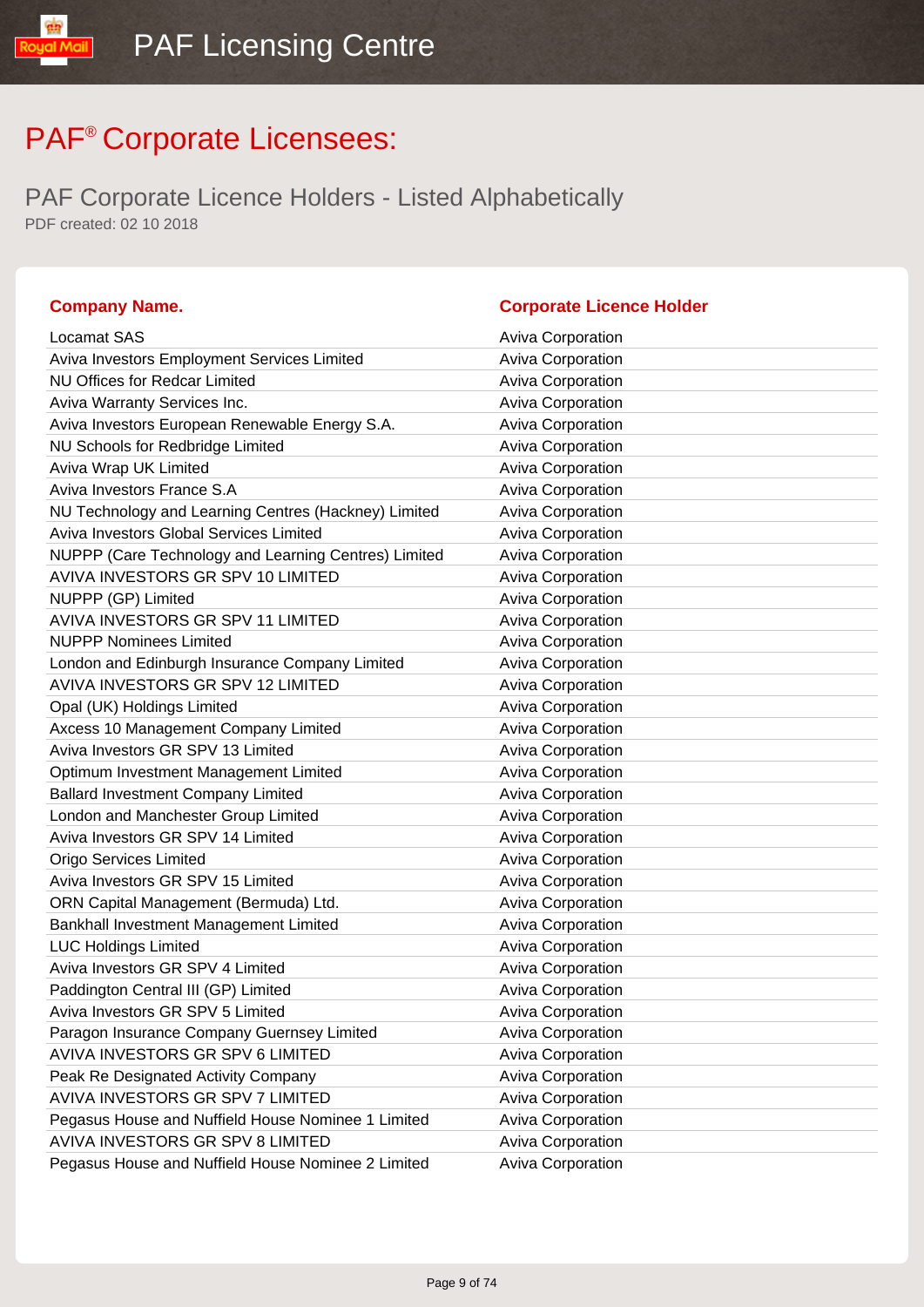| <b>Company Name.</b>                                          | <b>Corporate Licence Holder</b> |
|---------------------------------------------------------------|---------------------------------|
| Aviva Investors GR SPV 9 Limited                              | <b>Aviva Corporation</b>        |
| PELAYO VIDA SEGUROS Y REASEGUROS SOCIEDAD<br><b>ANONIMA</b>   | Aviva Corporation               |
| Aviva Investors GR SPV1 Limited                               | <b>Aviva Corporation</b>        |
| <b>Percussion Properties Limited</b>                          | Aviva Corporation               |
| Aviva Investors GR SPV16 Limited                              | Aviva Corporation               |
| Petunia SPA                                                   | <b>Aviva Corporation</b>        |
| Aviva Investors GR SPV17 Limited                              | Aviva Corporation               |
| Pierrevenus                                                   | <b>Aviva Corporation</b>        |
| Aviva Investors GR SPV2 Limited                               | Aviva Corporation               |
| porowneo.pl Sp. z o.o.                                        | Aviva Corporation               |
| Aviva Investors GR SPV3 Limited                               | Aviva Corporation               |
| Porth Teigr Management Company Limited                        | Aviva Corporation               |
| <b>Aviva Investors Ground Rent GP Limited</b>                 | Aviva Corporation               |
| Premier Mortgage Service Limited                              | <b>Aviva Corporation</b>        |
| Aviva Investors Ground Rent Holdco Limited                    | Aviva Corporation               |
| Primonial Real Estate Investment Management                   | Aviva Corporation               |
| Aviva Investors Holdings Limited                              | Aviva Corporation               |
| PRIMOTEL EUROPE                                               | Aviva Corporation               |
| Aviva Investors Infrastructure GP Limited                     | Aviva Corporation               |
| Professional Advisory Holdings Ltd.                           | Aviva Corporation               |
| AVIVA INVESTORS INFRASTRUCTURE INCOME NO.2B<br><b>LIMITED</b> | <b>Aviva Corporation</b>        |
| Professional Investment Advisory Services Pte Ltd             | <b>Aviva Corporation</b>        |
| Aviva Investors Ireland Holdings Limited                      | <b>Aviva Corporation</b>        |
| Quantum Property Partnership (General Partner) Limited        | Aviva Corporation               |
| Aviva Investors Ireland Limited                               | Aviva Corporation               |
| Quantum Property Partnership (Nominee) Limited                | Aviva Corporation               |
| Aviva Investors Jersey Unit Trusts Management Limited         | Aviva Corporation               |
| Quarryvale One Limited                                        | Aviva Corporation               |
| National Home Warranty Group Inc.                             | <b>Aviva Corporation</b>        |
| Aviva Investors London Limited                                | <b>Aviva Corporation</b>        |
| Quarryvale Three Limited                                      | Aviva Corporation               |
| Navigator Investment Services Limited                         | <b>Aviva Corporation</b>        |
| Aviva Investors Luxembourg                                    | Aviva Corporation               |
| Redan Power Ltd                                               | <b>Aviva Corporation</b>        |
| Aviva Investors Luxembourg Services S.à r.l.                  | <b>Aviva Corporation</b>        |
| Renewable Clean Energy 2 Limited                              | Aviva Corporation               |
| Aviva Investors North America Holdings, Inc.                  | Aviva Corporation               |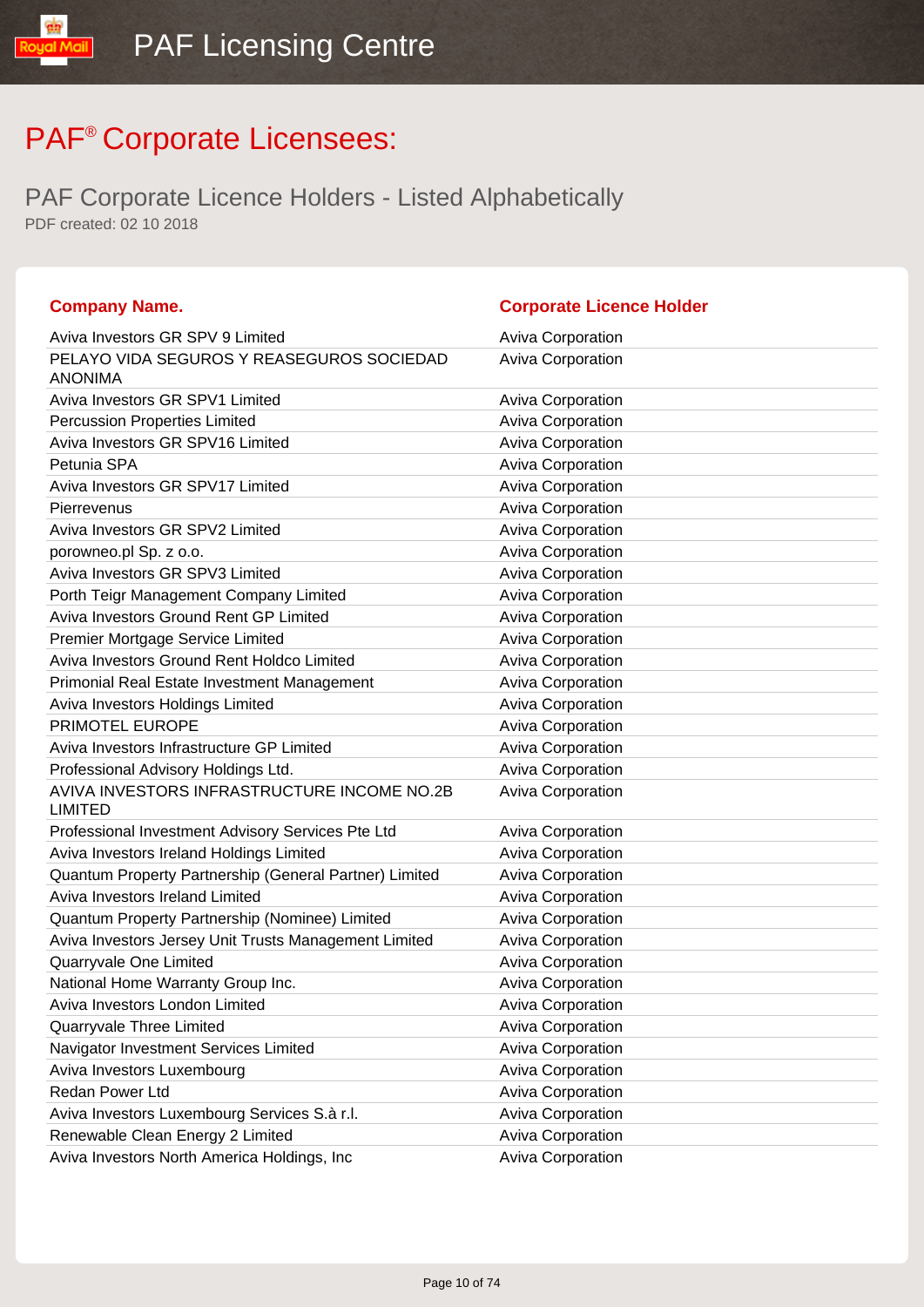lipM lpuo!

| <b>Company Name.</b>                                               | <b>Corporate Licence Holder</b> |
|--------------------------------------------------------------------|---------------------------------|
| Renewable Clean Energy 3 Limited                                   | <b>Aviva Corporation</b>        |
| Aviva Investors Pacific Pty Ltd                                    | <b>Aviva Corporation</b>        |
| Reschop Carré Hattingen GmbH                                       | Aviva Corporation               |
| <b>Aviva Investors Pensions Limited</b>                            | <b>Aviva Corporation</b>        |
| Reschop Carré Marketing GmbH                                       | <b>Aviva Corporation</b>        |
| AVIVA INVESTORS PIP SOLAR PV (GENERAL PARTNER)<br><b>LIMITED</b>   | <b>Aviva Corporation</b>        |
| Rugby Radio Station (General Partner) Limited                      | <b>Aviva Corporation</b>        |
| AVIVA INVESTORS PIP SOLAR PV NO.1 LIMITED                          | <b>Aviva Corporation</b>        |
| Rugby Radio Station (Nominee) Limited                              | Aviva Corporation               |
| <b>NORTON ENERGY SLS LIMITED</b>                                   | <b>Aviva Corporation</b>        |
| Aviva Investors Poland Towarzystwo Funduszy<br>Inwestycyjnych S.A. | <b>Aviva Corporation</b>        |
| Sapphire Ile de France 1 S.à.r.l.                                  | <b>Aviva Corporation</b>        |
| AVIVA INVESTORS POLISH RETAIL GP LIMITED                           | <b>Aviva Corporation</b>        |
| Sapphire Ile de France 2 S.à r.l.                                  | <b>Aviva Corporation</b>        |
| Aviva Investors Polish Retail S.à r.l.                             | <b>Aviva Corporation</b>        |
| Sapphire Ile de France SCI                                         | <b>Aviva Corporation</b>        |
| Aviva Investors Property Fund Management Limited                   | <b>Aviva Corporation</b>        |
| <b>SB Loan Administration Limited</b>                              | <b>Aviva Corporation</b>        |
| Aviva Investors Real Estate Finance Limited                        | <b>Aviva Corporation</b>        |
| <b>SCI CAMPUS RIMBAUD ST DENIS</b>                                 | Aviva Corporation               |
| Aviva Investors Real Estate France S.A.                            | <b>Aviva Corporation</b>        |
| SCI La Coupole des Halles                                          | Aviva Corporation               |
| AVIVA INVESTORS REAL ESTATE FRANCE SGP                             | Aviva Corporation               |
| <b>SCI PERGOLA</b>                                                 | <b>Aviva Corporation</b>        |
| Aviva Investors Real Estate Limited                                | <b>Aviva Corporation</b>        |
| SE06 PEP Limited                                                   | Aviva Corporation               |
| <b>CARILLION-IGLOO LIMITED</b>                                     | Aviva Corporation               |
| AVIVA INVESTORS REALM ENERGY CENTRES GP<br><b>LIMITED</b>          | Aviva Corporation               |
| SE11 PEP LIMITED                                                   | <b>Aviva Corporation</b>        |
| Carillion-Igloo Nominees Limited                                   | Aviva Corporation               |
| AVIVA INVESTORS REALM INFRASTRUCTURE NO.1<br><b>LIMITED</b>        | Aviva Corporation               |
| Selectinvie - Societe Civile Immobiliere                           | <b>Aviva Corporation</b>        |
| AVIVA INVESTORS REALM INFRASTRUCTURE NO.2<br><b>LIMITED</b>        | Aviva Corporation               |
| Selectipierre - Société Civile                                     | Aviva Corporation               |
| AVIVA INVESTORS REALM INFRASTRUCTURE NO.3<br><b>LIMITED</b>        | Aviva Corporation               |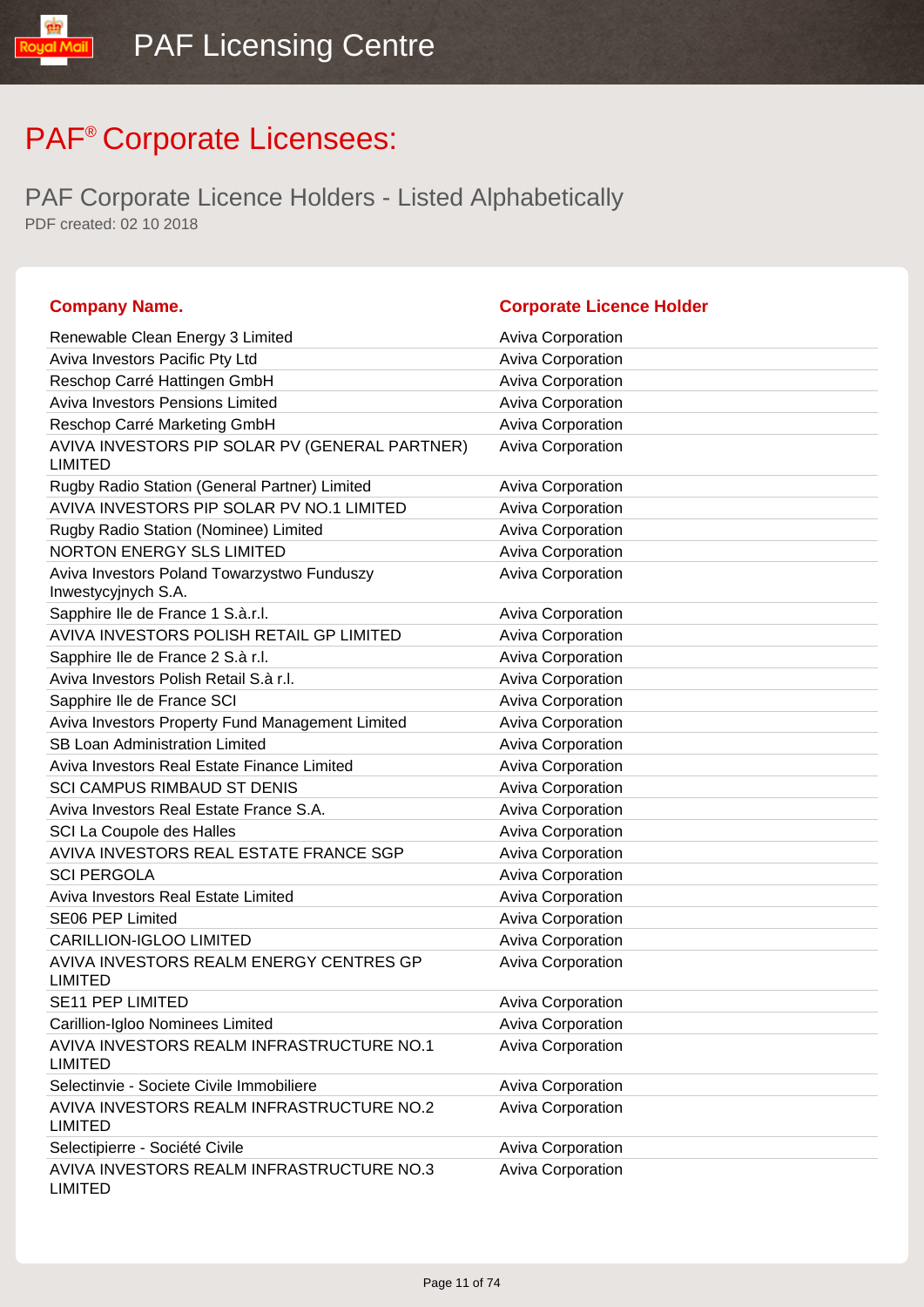lipM louo?

| <b>Company Name.</b>                                                 | <b>Corporate Licence Holder</b> |
|----------------------------------------------------------------------|---------------------------------|
| Selectipierre 2                                                      | <b>Aviva Corporation</b>        |
| Aviva Investors Realm Infrastructure No.4A Limited                   | <b>Aviva Corporation</b>        |
| Serviced Offices UK (Services) Limited                               | Aviva Corporation               |
| Aviva Investors Realm Infrastructure No.4B Limited                   | Aviva Corporation               |
| Serviced Offices UK GP Limited                                       | Aviva Corporation               |
| Aviva Investors REaLM Infrastructure No.5 Limited                    | Aviva Corporation               |
| Serviced Offices UK Nominee Limited                                  | Aviva Corporation               |
| Aviva Investors Schweiz GmbH                                         | Aviva Corporation               |
| Sesame Bankhall Valuation Services Limited                           | Aviva Corporation               |
| Aviva Investors Secure Income REIT Plc                               | Aviva Corporation               |
| Sesame Regulatory Services Limited                                   | Aviva Corporation               |
| Aviva Investors Securities Investment Consulting Company<br>Limited  | Aviva Corporation               |
| <b>Silicon Properties Limited</b>                                    | <b>Aviva Corporation</b>        |
| Aviva Investors Social Housing GP Limited                            | Aviva Corporation               |
| Sinfonia Asset Management Limited                                    | Aviva Corporation               |
| <b>CGP Entrepreneurs</b>                                             | Aviva Corporation               |
| Aviva Investors Social Housing Limited                               | Aviva Corporation               |
| Société Civile Immobilière « CARPE DIEM »                            | <b>Aviva Corporation</b>        |
| AVIVA INVESTORS UK CRESD GP LIMITED                                  | <b>Aviva Corporation</b>        |
| SOCIETE CIVILE IMMOBILIERE CHARLES HERMITE                           | Aviva Corporation               |
| <b>CGU International Holdings BV</b>                                 | Aviva Corporation               |
| Aviva Investors UK Fund Services Limited                             | Aviva Corporation               |
| SOCIETE CIVILE IMMOBILIERE MONTAIGNE                                 | Aviva Corporation               |
| Aviva Investors UK Funds Limited                                     | Aviva Corporation               |
| Société Civile Immobilière Thomas Edison                             | Aviva Corporation               |
| Aviva Investors UK Nominees Limited                                  | Aviva Corporation               |
| Societe Concessionaire des Immeubles de la Pepiniere                 | Aviva Corporation               |
| Aviva Investors UK Real Estate Recovery (General Partner)<br>Limited | Aviva Corporation               |
| Société Française de Gestion et d'Investissement                     | <b>Aviva Corporation</b>        |
| Aviva Italia Holding S.p.A                                           | Aviva Corporation               |
| Southgate General Partner Limited                                    | Aviva Corporation               |
| Aviva Italia S.p.A                                                   | Aviva Corporation               |
| Southgate LP (Nominee 1) Limited                                     | Aviva Corporation               |
| Aviva Italia Servizi Scarl                                           | Aviva Corporation               |
| Southgate LP (Nominee 2) Limited                                     | Aviva Corporation               |
| Aviva Life & Pensions UK Limited                                     | Aviva Corporation               |
| Spire Energy Ltd                                                     | Aviva Corporation               |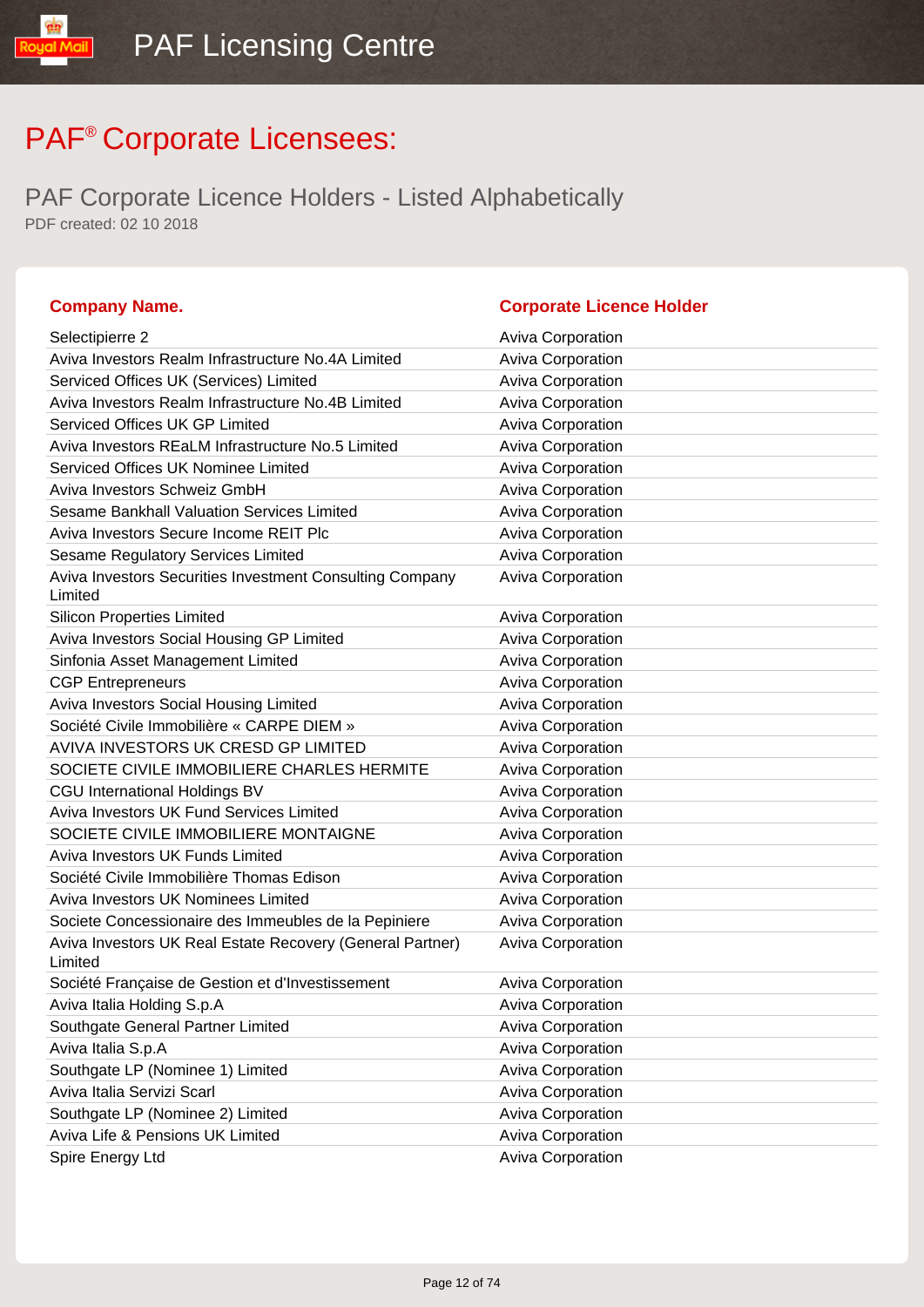PAF Corporate Licence Holders - Listed Alphabetically PDF created: 02 10 2018

#### **Company Name. Corporate Licence Holder**

#### Commercial Union Corporate Member Limited Aviva Corporation Aviva Life Holdings Ireland Limited Aviva Corporation Sunrise Renewables (Barry) Limited Aviva Corporation Aviva Life Holdings UK Limited Aviva Corporation Aviva Corporation SUNRISE RENEWABLES (HULL) LIMITED Aviva Corporation Commercial Union Life Assurance Company Limited Aviva Corporation OIS Ontario Insurance Service Limited **Aviva Corporation** Aviva Corporation Aviva Life Insurance Company India Limited **Aviva Corporation** Aviva Corporation Synergy Financial Products Limited **Aviva Corporation** Aviva Corporation Aviva Life Insurance Company Limited **Aviva Corporation** Synergy Sunrise (Bowthorpe) Limited Aviva Corporation Aviva Corporation Commercial Union Trustees Limited **Aviva Corporation** Aviva Corporation Opal Information Systems Limited Aviva Corporation Aviva Life Services Ireland Limited Aviva Corporation Synergy Sunrise (Broadlands) Limited Aviva Corporation Aviva Corporation Aviva Life Services UK Limited Aviva Corporation Synergy Sunrise (Sentinel House) Limited Aviva Corporation **Opus Park Management Limited Computer Contract Aviva Corporation** Aviva Life SPA **Aviva Corporation Aviva Corporation** Tenet Business Solutions Limited **Aviva Corporation** Aviva Corporation Aviva Ltd **Aviva Component Aviva Corporation** Tenet Client Services Limited **Aviva Corporation** Aviva Corporation Aviva Management Services UK Limited Aviva Corporation Aviva Corporation Tenet Limited **Aviva Corporation** ORN Capital Services Limited **Aviva Corporation** Aviva Corporation Aviva Oblig International Aviva Corporation Company Aviva Corporation Tenet Platform Services Limited **Aviva Corporation** Aviva Corporation Aviva Oblirea **Aviva Corporation** Aviva Corporation TenetConnect Limited **Aviva Corporation** Aviva Corporation Aviva OPP One Designated Activity Company **Aviva Corporation** TenetConnect Services Limited **Aviva Corporation** Aviva Corporation Outsourced Professional Administration Limited Aviva Corporation Aviva Overseas Holdings Limited Aviva Corporation Aviva Corporation TenetFinancial Solutions Limited **Aviva Corporation** Aviva Corporation DBS Management Limited **Aviva Corporation** Aviva Corporation Aviva Patrimoine **Aviva Corporation** Aviva Corporation TenetLime Limited **Aviva Corporation Aviva Corporation** AVIVA PATRIMOINE IMMOBILIER **AVIVA COLLECTES** Aviva Corporation TenetSelect Limited **Aviva Corporation** Aviva Corporation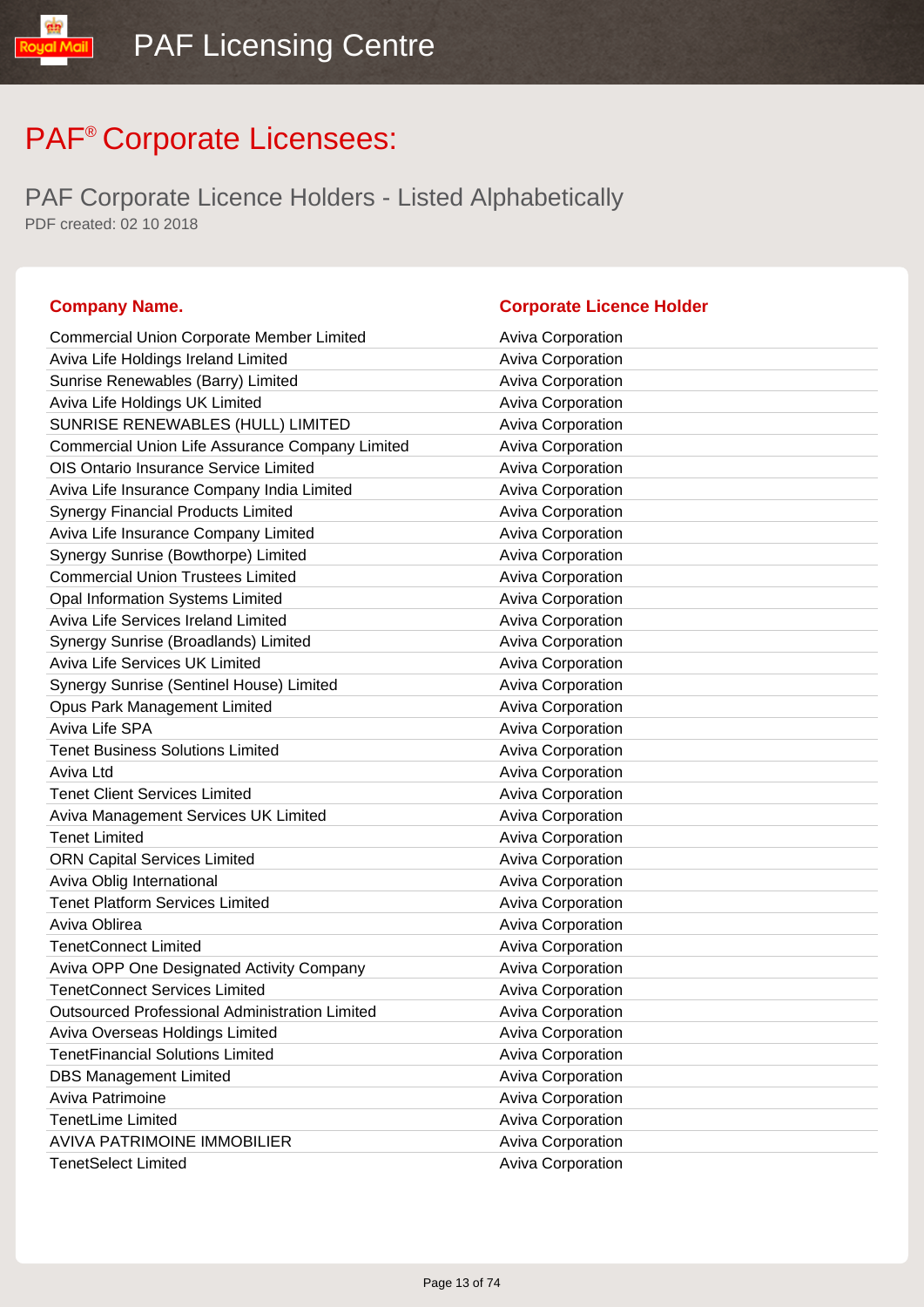| <b>Company Name.</b>                                                              | <b>Corporate Licence Holder</b> |
|-----------------------------------------------------------------------------------|---------------------------------|
| <b>Aviva Pension Trustees UK Limited</b>                                          | <b>Aviva Corporation</b>        |
| The Designer Retail Outlet Centres (Livingston) General<br><b>Partner Limited</b> | Aviva Corporation               |
| Aviva plc                                                                         | <b>Aviva Corporation</b>        |
| The Designer Retail Outlet Centres (Mansfield) General<br><b>Partner Limited</b>  | Aviva Corporation               |
| Aviva Powszechne Towarzystwo Emerytalne Aviva BZ WBK<br>S.A.                      | <b>Aviva Corporation</b>        |
| The Designer Retail Outlet Centres (York) General Partner<br>Limited              | Aviva Corporation               |
| Aviva Public Private Finance Limited                                              | <b>Aviva Corporation</b>        |
| The Employee Benefits Corporation Limited                                         | Aviva Corporation               |
| Aviva Re Limited                                                                  | Aviva Corporation               |
| The Ocean Marine Insurance Company Limited                                        | Aviva Corporation               |
| <b>Aviva Rendement Europe</b>                                                     | <b>Aviva Corporation</b>        |
| The Square Brighton Limited                                                       | Aviva Corporation               |
| Pilot Insurance Company                                                           | <b>Aviva Corporation</b>        |
| <b>Aviva Services Payment Limited</b>                                             | Aviva Corporation               |
| <b>Turncole Wind Farm Limited</b>                                                 | Aviva Corporation               |
| Polaris U.K. Limited                                                              | <b>Aviva Corporation</b>        |
| Aviva Services Spó?ka z ograniczon? odpowiedzialno?ci?                            | <b>Aviva Corporation</b>        |
| Tyne Assets (No 2) Limited                                                        | Aviva Corporation               |
| <b>Aviva Solutions</b>                                                            | Aviva Corporation               |
| <b>Tyne Assets Limited</b>                                                        | Aviva Corporation               |
| Aviva Special PFI GP Limited                                                      | Aviva Corporation               |
| Ufifrance Immobilier                                                              | Aviva Corporation               |
| Aviva Spó?ka z ograniczon? odpowiedzialno?ci?                                     | <b>Aviva Corporation</b>        |
| <b>Ufifrance Patrimoine</b>                                                       | <b>Aviva Corporation</b>        |
| Aviva Trustee Company Ireland Designated Activity Company                         | Aviva Corporation               |
| <b>Undershaft FAL Limited</b>                                                     | Aviva Corporation               |
| <b>Aviva Trustees UK Limited</b>                                                  | Aviva Corporation               |
| <b>Undershaft FPLLA Limited</b>                                                   | Aviva Corporation               |
| PT ASTRA AVIVA LIFE                                                               | Aviva Corporation               |
| Aviva UK Digital Limited                                                          | Aviva Corporation               |
| <b>Undershaft SLPM Limited</b>                                                    | <b>Aviva Corporation</b>        |
| Elite Insurance Company                                                           | <b>Aviva Corporation</b>        |
| Aviva UKLAP De-risking Limited                                                    | Aviva Corporation               |
| United Kingdom Temperance and General Provident<br>Institution                    | Aviva Corporation               |
| <b>Aviva Undershaft Five Limited</b>                                              | Aviva Corporation               |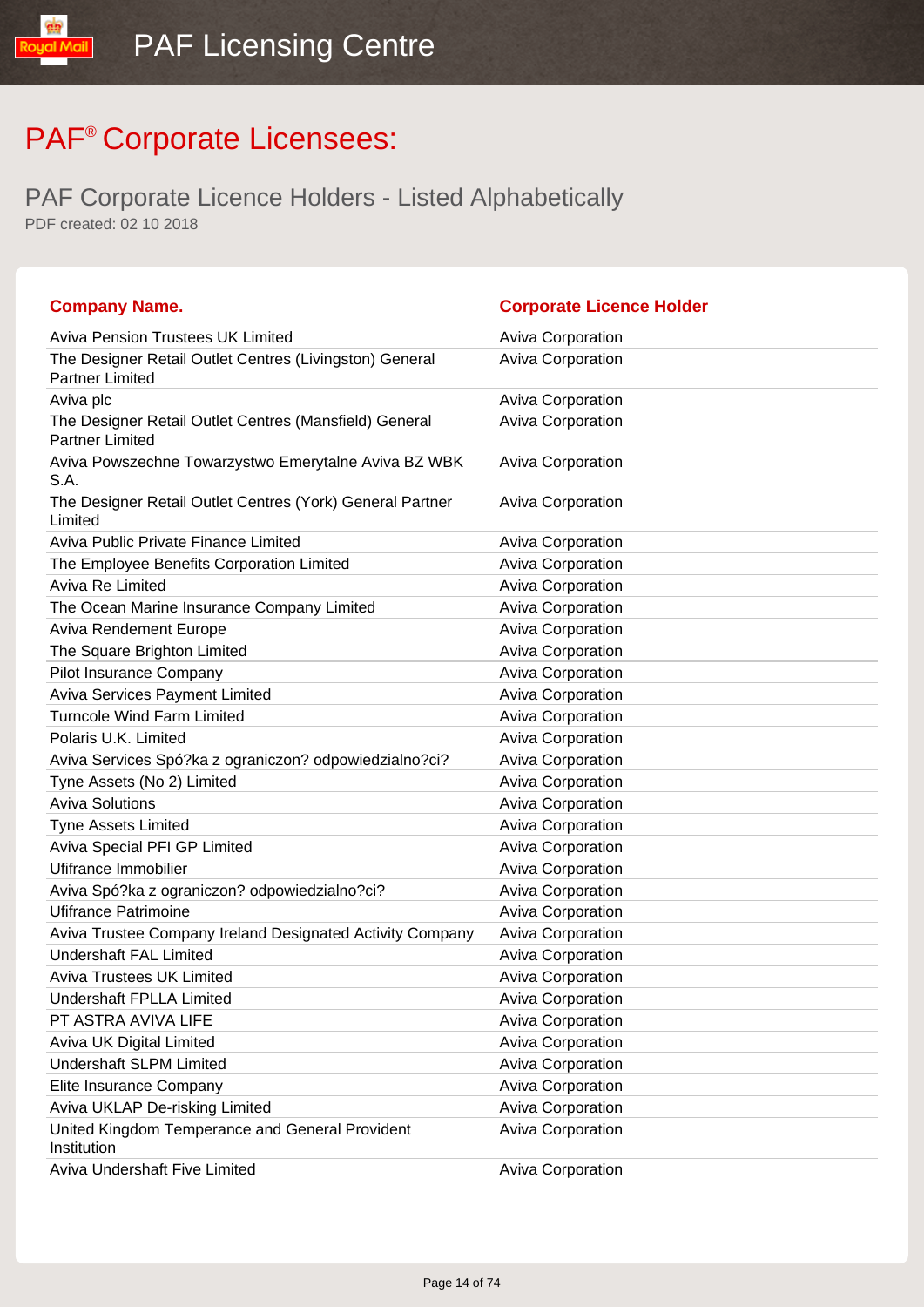PAF Corporate Licence Holders - Listed Alphabetically PDF created: 02 10 2018

#### **Company Name. Corporate Licence Holder** U?daroji akcin? gyvyb?s draudimo ir pensij? bendrov? "Aviva Lietuva" (Joint Stock Limited Life Insurance and Pension Company Aviva Lietuva) Aviva Corporation Aviva Undershaft Four Limited **Aviva Corporation** Aviva Corporation Victoire Immo 1- Société Civile **Aviva Corporation** Aviva Corporation Aviva Undershaft One SE Aviva Corporation Aviva Corporation Victor Hugo 1 S.à r.l. **Aviva Corporation** Aviva Corporation Aviva Valeurs Francaises **Aviva Corporation** Aviva Corporation Victoria Reinsurance Company Ltd. Aviva Corporation Aviva Valeurs Immobilieres **Aviva Corporation** Aviva Corporation Vip Conseils **Aviva Corporation** Aviva Corporation AVIVA VIE, Société Anonyme d'Assurances Vie et de **Capitalisation** Aviva Corporation Voltaire S.A.S **Aviva Corporation** Aviva Vietnam Life Insurance Company Limited **Aviva Corporation** W Nine Nominee 1 Limited Aviva Corporation Aviva Corporation Aviva Vita S.p.A **Aviva Corporation Aviva Corporation** W Nine Nominee 2 Limited Aviva Corporation Aviva-Cofco Life Insurance Co. Ltd Aviva Corporation Wealth Limited **Aviva Corporation** Aviva Corporation Aviva-COFCO Yi Li Asset Management Co Ltd Aviva Corporation Welsh Insurance Corporation Limited/The Aviva Corporation AvivaSA Emeklilik ve Hayat Aviva Corporation Woolley Hill Electrical Energy Limited **Aviva Corporation** Aviva Corporation A-Win Insurance Ltd. Aviva Corporation Aviva Corporation Wroclaw BC sp. z.o.o **Aviva Corporation** Aviva Corporation AXA Property Trust Limited AXA Property Trust Limited Yatra Capital Aviva Corporation Aviva Corporation AXA UK Infrastructure Investment SAS Axiva Corporation Yorkshire Insurance Company Limited /The Aviva Corporation Banca Network Investimenti SPA Aviva Corporation Bankhall Support Services Limited **Aviva Corporation** Aviva Corporation RAC Pension Trustees Limited **Aviva Corporation** Aviva Corporation Barratt House Nominee 1 Limited **Aviva Corporation** Aviva Corporation Barratt House Nominee 2 Limited **Aviva Corporation** Aviva Corporation Barwell Business Park Nominee Limited **Aviva Corporation** Aviva Corporation Epargne Actuelle **Aviva Corporation Aviva Corporation** Bay-Mill Specialty Insurance Adjusters Inc. **Auxilian Constructs** Aviva Corporation Berkley Investments S.A. Aviva Corporation Aviva Corporation

RENEWABLE CLEAN ENERGY LIMITED Aviva Corporation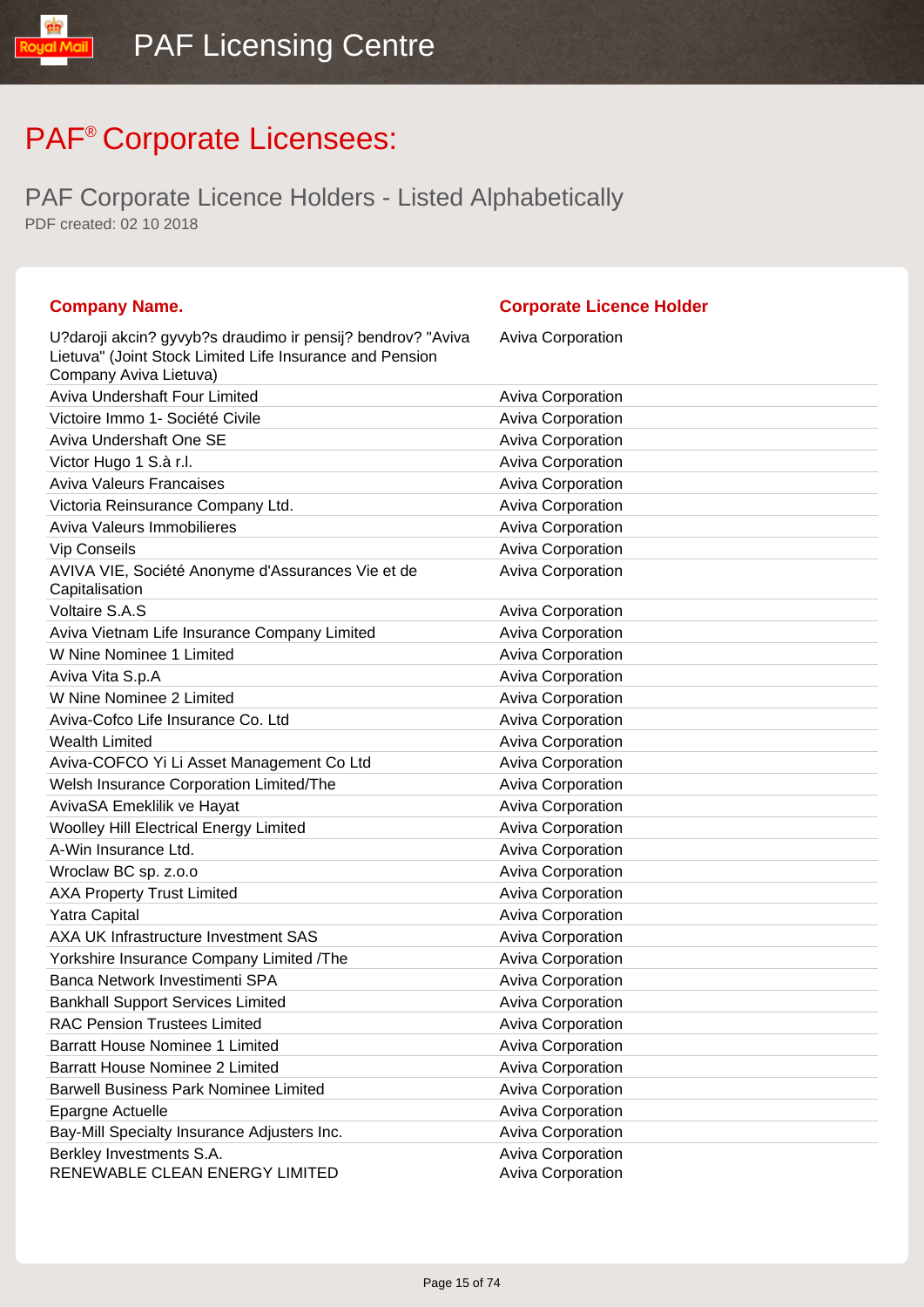| <b>Company Name.</b>                             | <b>Corporate Licence Holder</b> |
|--------------------------------------------------|---------------------------------|
| BIGG REGENERATION (GENERAL PARTNER) LIMITED      | <b>Aviva Corporation</b>        |
| <b>BIOMASS UK NO. 3 LIMITED</b>                  | Aviva Corporation               |
| <b>BIOMASS UK NO.1 LLP</b>                       | Aviva Corporation               |
| Biomass UK No.2 Limited                          | Aviva Corporation               |
| <b>Blueprint (General Partner) Limited</b>       | Aviva Corporation               |
| <b>Blueprint (Nominees) Limited</b>              | <b>Aviva Corporation</b>        |
| S&Y Insurance Company                            | Aviva Corporation               |
| <b>BMG (Livingston) General Partner Limited</b>  | Aviva Corporation               |
| <b>BMG (York) General Partner Limited</b>        | Aviva Corporation               |
| <b>Boston Biomass Limited</b>                    | <b>Aviva Corporation</b>        |
| <b>Boston Wood Recovery Limited</b>              | Aviva Corporation               |
| <b>BT</b> Austria GmbH                           | <b>BT Group PLC</b>             |
| Mobile Broadband Network Limited                 | <b>BT Group PLC</b>             |
| BT Azerbaijan Limited, Limited Liability Company | <b>BT Group PLC</b>             |
| Mobilise Telecoms Limited                        | <b>BT Group PLC</b>             |
| BT Belgrade d.o.o                                | <b>BT Group PLC</b>             |
| M-Viron Limited                                  | <b>BT Group PLC</b>             |
| BT BELRUS Foreign Limited Liability Company      | <b>BT Group PLC</b>             |
| Newgate Leasing Limited                          | <b>BT Group PLC</b>             |
| BT Bilisim Hizmetleri Anonim ?irketi             | <b>BT Group PLC</b>             |
| Newgate Street Secretaries Limited               | <b>BT Group PLC</b>             |
| BT Brasil Serviços de Telecomunicações Ltda      | <b>BT Group PLC</b>             |
| Numberrapid Limited                              | <b>BT Group PLC</b>             |
| BT Broadband Luxembourg Sàrl                     | <b>BT Group PLC</b>             |
| BT Bulgaria EOOD                                 | <b>BT Group PLC</b>             |
| Nuova Societa di Telecomunicazioni SpA           | <b>BT Group PLC</b>             |
| <b>BT</b> Business Direct Limited                | <b>BT Group PLC</b>             |
| Openreach Limited                                | <b>BT Group PLC</b>             |
| <b>BT</b> Cables Limited                         | <b>BT Group PLC</b>             |
| Opimus S.A. de C.V.                              | <b>BT Group PLC</b>             |
| BT Cables MEA FZE                                | <b>BT Group PLC</b>             |
| Orange Furbs Trustees Limited                    | <b>BT Group PLC</b>             |
| BT Canada Inc.                                   | <b>BT Group PLC</b>             |
| Orange Home UK Limited                           | <b>BT Group PLC</b>             |
| <b>BT Centre Nominee 2 Limited</b>               | <b>BT Group PLC</b>             |
| Orange Personal Communications Services Limited  | <b>BT Group PLC</b>             |
| <b>BT</b> China Communications Limited           | <b>BT Group PLC</b>             |
| Orange Services India Private Limited            | <b>BT Group PLC</b>             |
| <b>BT China Limited</b>                          | <b>BT Group PLC</b>             |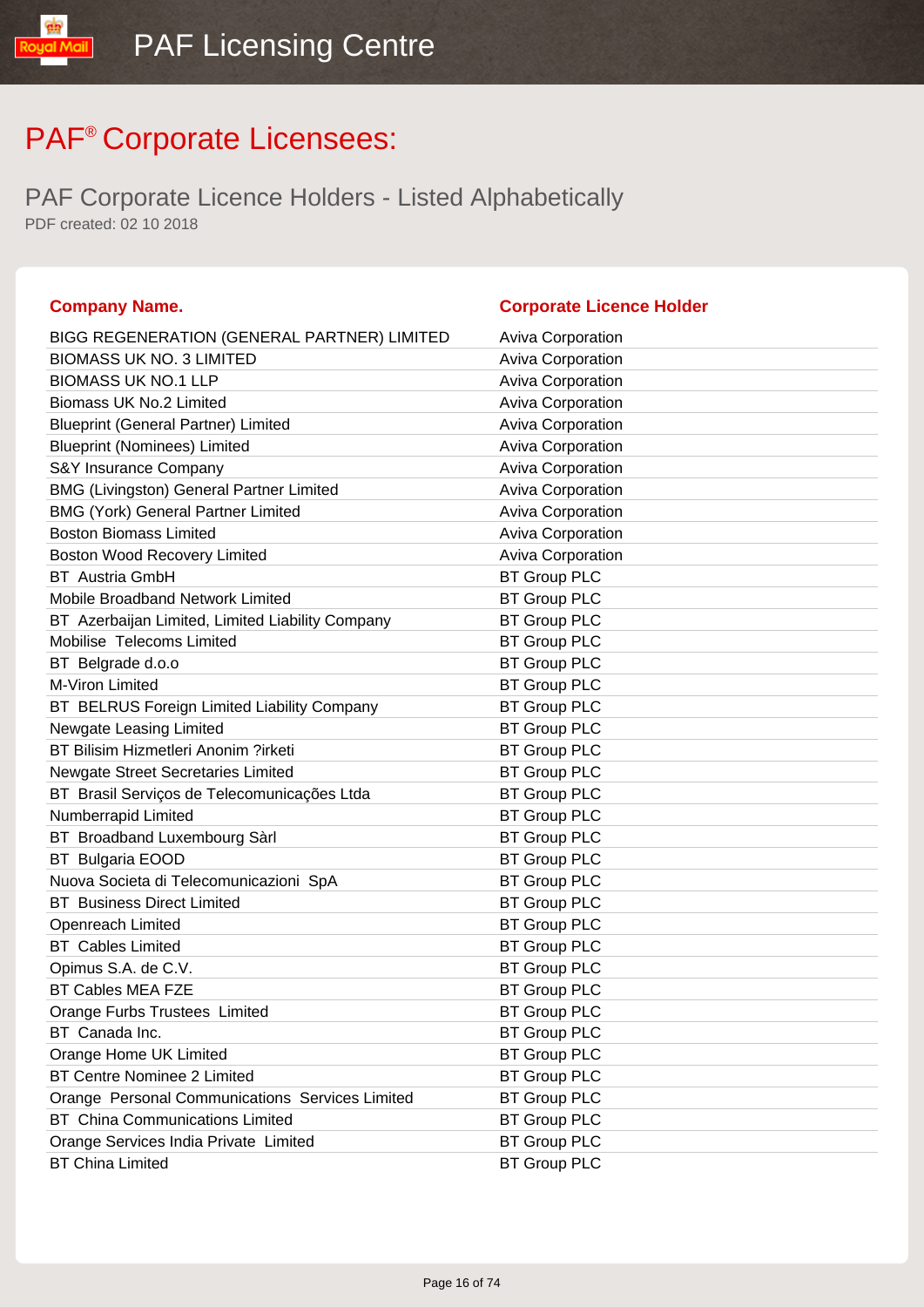PAF Corporate Licence Holders - Listed Alphabetically PDF created: 02 10 2018

lipM louo!

| <b>Company Name.</b>                                                 | <b>Corporate Licence Holder</b> |
|----------------------------------------------------------------------|---------------------------------|
| Pelipod Ltd                                                          | <b>BT Group PLC</b>             |
| BT China Limited- Shanghai Branch Office                             | <b>BT Group PLC</b>             |
| Plusnet plc                                                          | <b>BT Group PLC</b>             |
| <b>BT</b> Colombia Limitada                                          | <b>BT Group PLC</b>             |
| Priestgate Limited                                                   | <b>BT Group PLC</b>             |
| BT Commerce L.L.C.                                                   | <b>BT Group PLC</b>             |
| PSPI-Subic, Inc.                                                     | <b>BT Group PLC</b>             |
| BT Communications Bangladesh Limited                                 | <b>BT Group PLC</b>             |
| PT BT Communications Indonesia                                       | <b>BT Group PLC</b>             |
| BT Communications do Brasil Limitada                                 | <b>BT Group PLC</b>             |
| PT BT Indonesia                                                      | <b>BT Group PLC</b>             |
| BT Communications Ireland Group Limited                              | <b>BT Group PLC</b>             |
| PT Sun Microsystems Indonesia                                        | <b>BT Group PLC</b>             |
| BT Communications Ireland Group Limited - UK Branch                  | <b>BT Group PLC</b>             |
| Radianz Americas Inc.                                                | <b>BT Group PLC</b>             |
| BT Communications Ireland Holdings Limited                           | <b>BT Group PLC</b>             |
| Radianz Italia S.r.l.                                                | <b>BT Group PLC</b>             |
| <b>BT</b> Communications Ireland Limited                             | <b>BT Group PLC</b>             |
| Radianz Limited                                                      | <b>BT Group PLC</b>             |
| BT Communications Kenya Limited                                      | <b>BT Group PLC</b>             |
| RDZ Netherlands BV                                                   | <b>BT Group PLC</b>             |
| BT Communications Lanka (Private) Limited                            | <b>BT Group PLC</b>             |
| Rugby Radio Station (General Partner) Limited                        | <b>BT Group PLC</b>             |
| BT Communications Philippines Incorporated                           | <b>BT Group PLC</b>             |
| Rugby Radio Station (Nominee) Limited                                | <b>BT Group PLC</b>             |
| <b>BT</b> Communications Sales LLC                                   | <b>BT Group PLC</b>             |
| Rugby Radio Station LP                                               | <b>BT Group PLC</b>             |
| BT Communications Sales of Virginia LLC                              | <b>BT Group PLC</b>             |
| Sama Empreendimentos e Participações Limitada                        | <b>BT Group PLC</b>             |
| BT Communications Sales, LLC Puerto Rico branch                      | <b>BT Group PLC</b>             |
| Servicios de Telecomunicaciones BT Global Networks Chile<br>Limitada | <b>BT Group PLC</b>             |
| BT Communications Services South Africa (Pty) Limited                | <b>BT Group PLC</b>             |
| <b>SEV Automotive And Plant Limited</b>                              | <b>BT Group PLC</b>             |
| BT Conferencing Video Inc.                                           | <b>BT Group PLC</b>             |
| Southgate Developments Limited                                       | <b>BT Group PLC</b>             |
| <b>BT Cornwall Limited</b>                                           | <b>BT Group PLC</b>             |
| <b>Stemmer GmbH</b>                                                  | <b>BT Group PLC</b>             |
| <b>BT</b> Corporate Trustee Limited                                  | <b>BT Group PLC</b>             |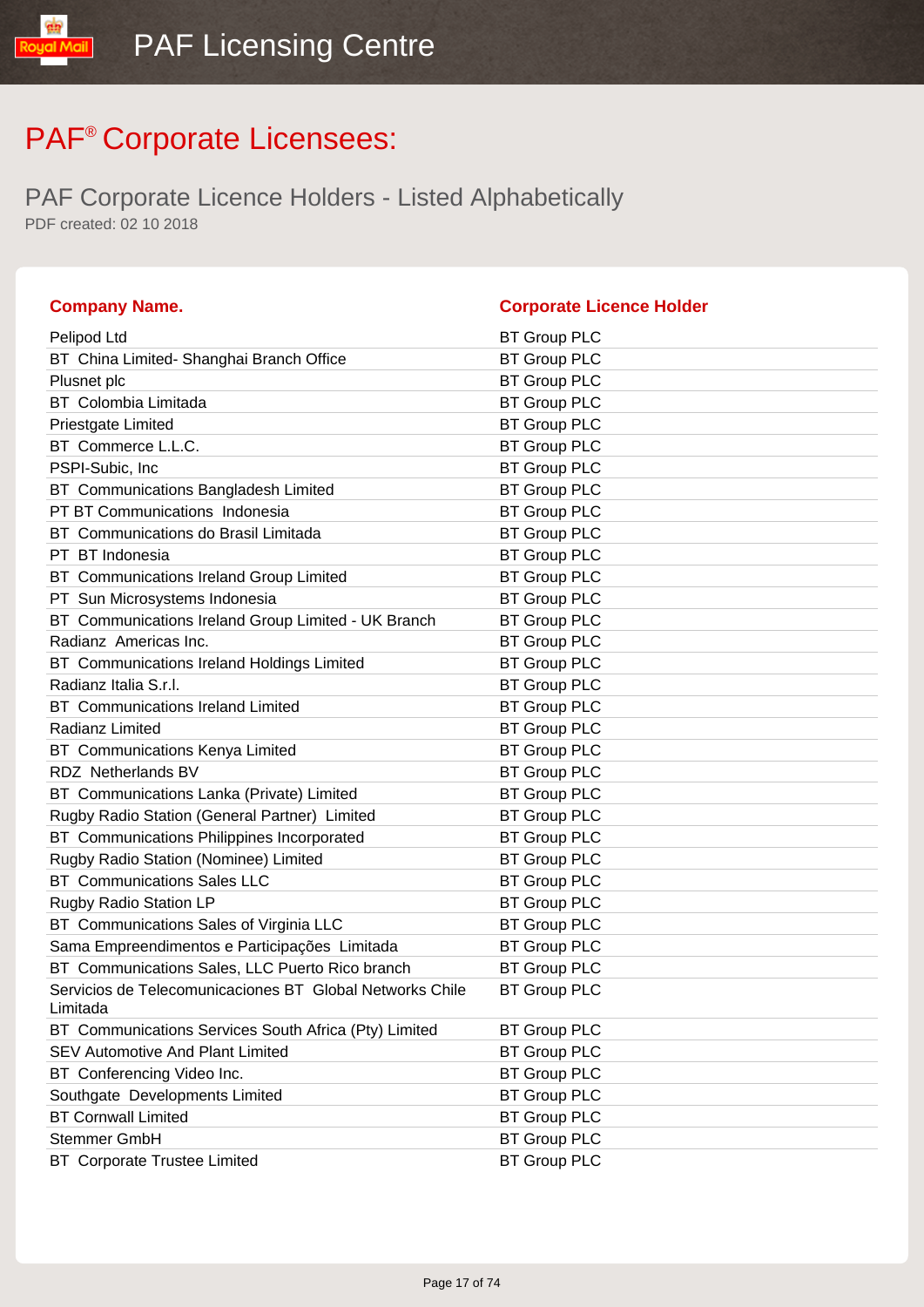| <b>Company Name.</b>                                                     | <b>Corporate Licence Holder</b> |
|--------------------------------------------------------------------------|---------------------------------|
| Sun Microsystems Philippines, Inc.                                       | <b>BT Group PLC</b>             |
| <b>BT</b> Cote D'Ivoire                                                  | <b>BT Group PLC</b>             |
| Sun Vietnam Co., Ltd.                                                    | <b>BT Group PLC</b>             |
| BT de Panama, S.R.L.                                                     | <b>BT Group PLC</b>             |
| Sun Vietnam Pte. Ltd.                                                    | <b>BT Group PLC</b>             |
| <b>BT</b> Denmark ApS                                                    | <b>BT Group PLC</b>             |
| Syntone S.A.R.L.                                                         | <b>BT Group PLC</b>             |
| <b>BT</b> Deutschland GmbH                                               | <b>BT Group PLC</b>             |
| <b>Tikit Limited</b>                                                     | <b>BT Group PLC</b>             |
| BT Dominican Republic, S. A.                                             | <b>BT Group PLC</b>             |
| Tikit, Inc.                                                              | <b>BT Group PLC</b>             |
| BT El Salvador, Limitada de Capital Variable                             | <b>BT Group PLC</b>             |
| Transcomm UK Limited                                                     | <b>BT Group PLC</b>             |
| BT Enìa Telecomunicazioni S.P.A.                                         | <b>BT Group PLC</b>             |
| <b>Tudor Minstrel</b>                                                    | <b>BT Group PLC</b>             |
| BT e-Serv (India) Private Limited                                        | <b>BT Group PLC</b>             |
| <b>UAB BTH Vilnius</b>                                                   | <b>BT Group PLC</b>             |
| BT ESPAÑA, Compañia de Servicios Globales de<br>Telecommunicaciones, S.A | <b>BT Group PLC</b>             |
| Whitestream Industries Limited                                           | <b>BT Group PLC</b>             |
| BT European Investments Limited                                          | <b>BT Group PLC</b>             |
| <b>BT</b> Facilities Services Limited                                    | <b>BT Group PLC</b>             |
| BT Federal Inc.                                                          | <b>BT Group PLC</b>             |
| <b>BT Fifty</b>                                                          | <b>BT Group PLC</b>             |
| <b>BT Fifty-One</b>                                                      | <b>BT Group PLC</b>             |
| <b>BT</b> Fifty-Three Limited                                            | <b>BT Group PLC</b>             |
| <b>BT</b> Fleet Limited                                                  | <b>BT Group PLC</b>             |
| <b>BT Forty-Nine</b>                                                     | <b>BT Group PLC</b>             |
| BT France S.A.S.                                                         | <b>BT Group PLC</b>             |
| <b>BT</b> Gabon Limited                                                  | <b>BT Group PLC</b>             |
| <b>BT</b> Garrick GmbH                                                   | <b>BT Group PLC</b>             |
| <b>BT</b> Georgia Limited LLC                                            | <b>BT Group PLC</b>             |
| <b>BT</b> Ghana Limited                                                  | <b>BT Group PLC</b>             |
| BT Global (Venezuela) S.A.                                               | <b>BT Group PLC</b>             |
| <b>Global Business Services Private Limited</b><br>ВT                    | <b>BT Group PLC</b>             |
| BT Global Communications (Ireland) Limited                               | <b>BT Group PLC</b>             |
| BT Global Communications (Mauritius) Limited                             | <b>BT Group PLC</b>             |
| Global Communications do Brasil Limitada<br>BT                           | <b>BT Group PLC</b>             |
| BT Global Communications India Private Limited                           | <b>BT Group PLC</b>             |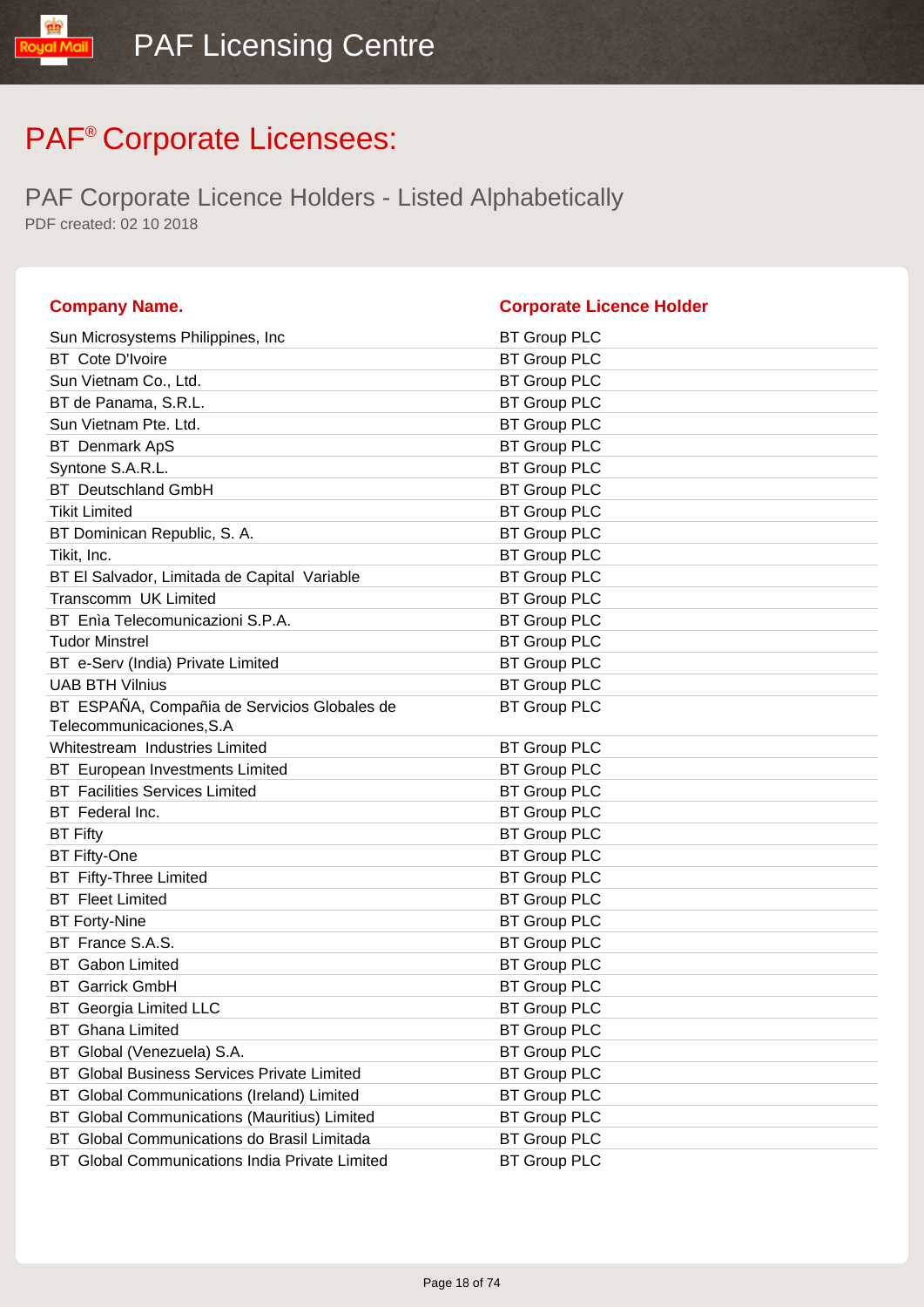| <b>Company Name.</b>                                  | <b>Corporate Licence Holder</b> |
|-------------------------------------------------------|---------------------------------|
| <b>BT Global Costa Rica SRL</b>                       | <b>BT Group PLC</b>             |
| BT Global Japan Corporation                           | <b>BT Group PLC</b>             |
| BT Global Services (Dalian) Co. Ltd.                  | <b>BT Group PLC</b>             |
| BT Global Services (M) Sdn Bhd                        | <b>BT Group PLC</b>             |
| BT Global Services Botswana (Proprietary) Limited     | <b>BT Group PLC</b>             |
| BT Global Services Korea Limited.                     | <b>BT Group PLC</b>             |
| <b>BT</b> Global Services Limited                     | <b>BT Group PLC</b>             |
| BT Global Services Limited Londra Sucursala Bucuresti | <b>BT Group PLC</b>             |
| <b>BT</b> Global Services Luxembourg SARL             | <b>BT Group PLC</b>             |
| BT Global Services Solutions Sdn Bhd                  | <b>BT Group PLC</b>             |
| BT Global Services Technologies Pte. Ltd.             | <b>BT Group PLC</b>             |
| BT Global Solutions Pte. Ltd.                         | <b>BT Group PLC</b>             |
| BT Global Technology (M) Sdn. Bhd.                    | <b>BT Group PLC</b>             |
| BT GLOBALNE STORITVE, telekomunikacijske storitve,    | <b>BT Group PLC</b>             |
| obdelava podatkov, podatkovnih baz; d.o.o.            |                                 |
| <b>BT</b> Group Investments Limited                   | <b>BT Group PLC</b>             |
| <b>BT</b> Group Nominees Limited                      | <b>BT Group PLC</b>             |
| <b>BT</b> Group plc                                   | <b>BT Group PLC</b>             |
| BT Guatemala S.A.                                     | <b>BT Group PLC</b>             |
| <b>BT</b> Holdings Limited                            | <b>BT Group PLC</b>             |
| <b>BT Hong Kong Limited</b>                           | <b>BT Group PLC</b>             |
| BT Hong Kong Ltd. - Macau Branch                      | <b>BT Group PLC</b>             |
| BT International Holdings Limited & Co. LLC           | <b>BT Group PLC</b>             |
| BT Italia S.p.A.                                      | <b>BT Group PLC</b>             |
| <b>BT</b> Jamaica Limited                             | <b>BT Group PLC</b>             |
| <b>BT</b> Japan Corporation                           | <b>BT Group PLC</b>             |
| <b>BT</b> Jersey Limited                              | <b>BT Group PLC</b>             |
| BT Kazakhstan LLP                                     | <b>BT Group PLC</b>             |
| <b>BT</b> Lancashire Services Limited                 | <b>BT Group PLC</b>             |
| BT LatAm (BVI) Corporation                            | <b>BT Group PLC</b>             |
| BT LatAm (Nevada) Corp.                               | <b>BT Group PLC</b>             |
| BT Latam Argentina S.A                                | <b>BT Group PLC</b>             |
| BT LatAm Brasil Ltda.                                 | <b>BT Group PLC</b>             |
| BT LatAm Colombia S.A.                                | <b>BT Group PLC</b>             |
| BT LatAm Costa Rica, S.A.                             | <b>BT Group PLC</b>             |
| BT LatAm Dominicana, S.A.                             | <b>BT Group PLC</b>             |
| BT LatAm El Salvador, S.A. de CV                      | <b>BT Group PLC</b>             |
| BT LatAm Guatemala, S.A.                              | <b>BT Group PLC</b>             |
| BT LatAm Holdings (Colombia) S.A.                     | <b>BT Group PLC</b>             |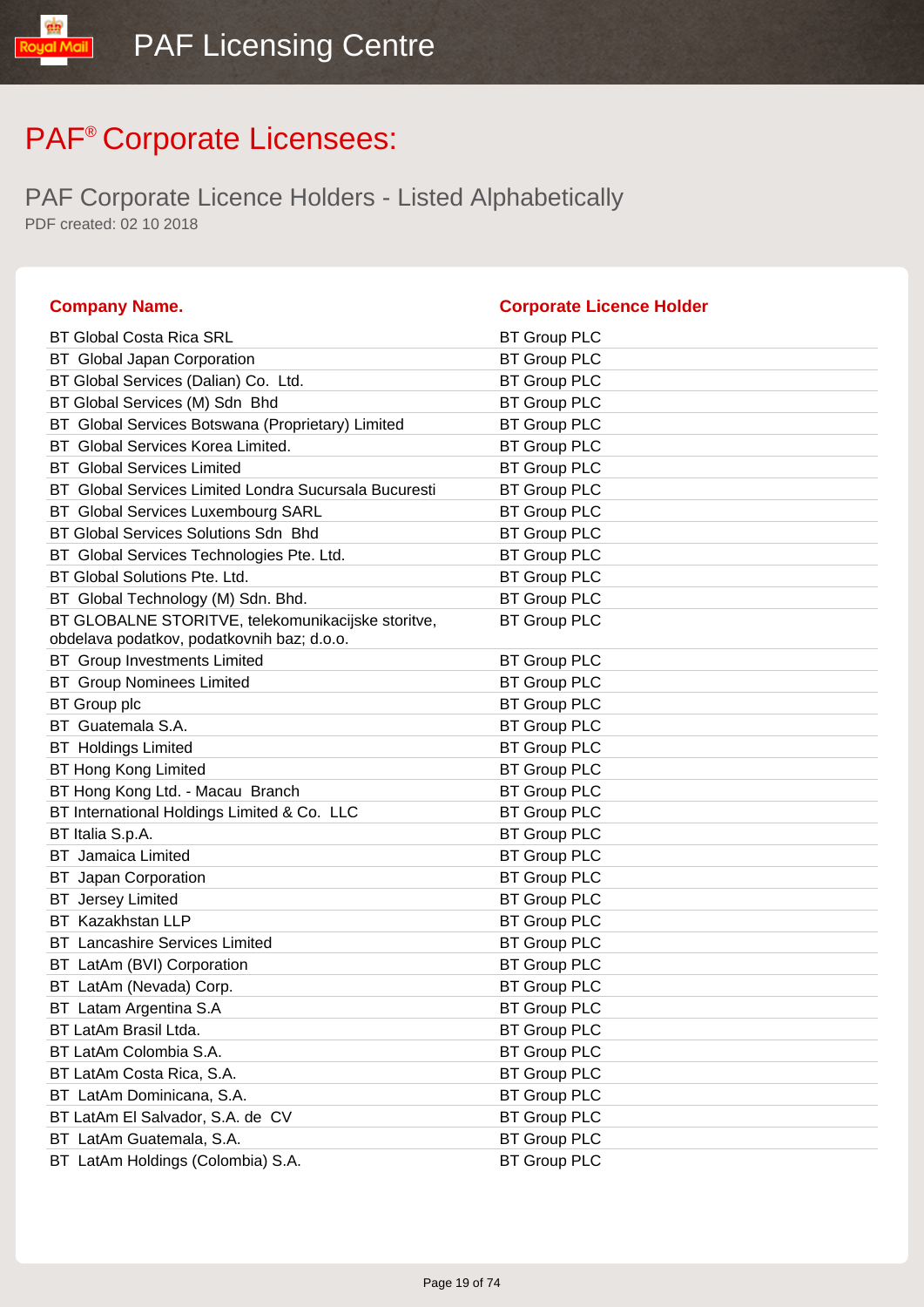| <b>Company Name.</b>                                  | <b>Corporate Licence Holder</b> |
|-------------------------------------------------------|---------------------------------|
| BT LatAm Holdings Brasil Ltda                         | <b>BT Group PLC</b>             |
| BT LatAm Holdings One, Inc.                           | <b>BT Group PLC</b>             |
| BT LatAm Holdings Three, Inc.                         | <b>BT Group PLC</b>             |
| BT LatAm Holdings Two, Inc.                           | <b>BT Group PLC</b>             |
| BT LatAm Honduras, S.A.                               | <b>BT Group PLC</b>             |
| BT LatAm México, S.A. de C.V.                         | <b>BT Group PLC</b>             |
| BT LatAm Nicaragua, S.A.                              | <b>BT Group PLC</b>             |
| BT LatAm Panama, Inc.                                 | <b>BT Group PLC</b>             |
| BT LatAm Peru S.A.C.                                  | <b>BT Group PLC</b>             |
| BT LatAm Services, Inc.                               | <b>BT Group PLC</b>             |
| BT LatAm Venezuela, S.A.                              | <b>BT Group PLC</b>             |
| BT LatAm, Inc.                                        | <b>BT Group PLC</b>             |
| BT Latvia Limited, Sabiedriba ar ierobezotu atbildibu | <b>BT Group PLC</b>             |
| <b>BT Law Limited</b>                                 | <b>BT Group PLC</b>             |
| <b>BT</b> Lease Holdings Limited                      | <b>BT Group PLC</b>             |
| <b>BT</b> Leasing Limited                             | <b>BT Group PLC</b>             |
| BT Lebanon S.A.L.                                     | <b>BT Group PLC</b>             |
| <b>BT LGS Limited</b>                                 | <b>BT Group PLC</b>             |
| <b>BT Limited</b>                                     | <b>BT Group PLC</b>             |
| BT Limited Magyarorszagi Fioktelepe                   | <b>BT Group PLC</b>             |
| <b>BT Limited Taiwan Branch</b>                       | <b>BT Group PLC</b>             |
| BT Limited, Beijing Office                            | <b>BT Group PLC</b>             |
| BT Limited, organizacni slozka                        | <b>BT Group PLC</b>             |
| BT Luxembourg Investment Holdings Sarl                | <b>BT Group PLC</b>             |
| <b>BT Malawi Limited</b>                              | <b>BT Group PLC</b>             |
| BT Managed Services (No.2) Limited                    | <b>BT Group PLC</b>             |
| <b>BT</b> Managed Services Limited                    | <b>BT Group PLC</b>             |
| <b>BT MDV Limited</b>                                 | <b>BT Group PLC</b>             |
| BT MEA FZ-LLC                                         | <b>BT Group PLC</b>             |
| BT Montenegro DOO                                     | <b>BT Group PLC</b>             |
| BT Moorgate LLC                                       | <b>BT Group PLC</b>             |
| BT Moorgate LLC - UK Branch                           | <b>BT Group PLC</b>             |
| <b>BT</b> Moorgate One Limited                        | <b>BT Group PLC</b>             |
| BT Moorgate Two Limited                               | <b>BT Group PLC</b>             |
| BT Mozambique, Limitada                               | <b>BT Group PLC</b>             |
| BT Nederland N.V.                                     | <b>BT Group PLC</b>             |
| <b>BT Newgate LLC</b>                                 | <b>BT Group PLC</b>             |
| BT Newgate LLC - UK Branch                            | <b>BT Group PLC</b>             |
| BT Nicaragua S.A.                                     | <b>BT Group PLC</b>             |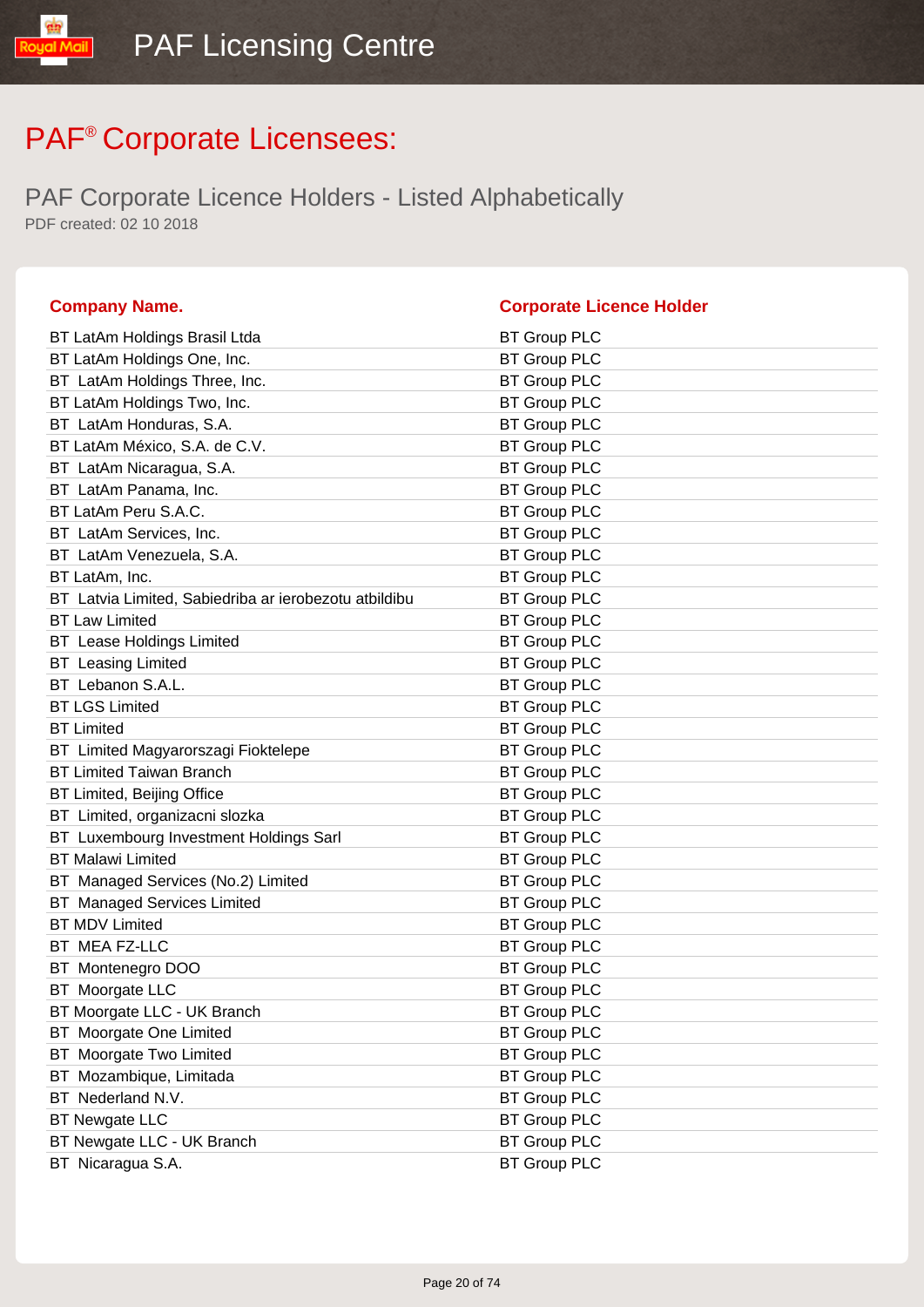| <b>Company Name.</b>                               | <b>Corporate Licence Holder</b> |
|----------------------------------------------------|---------------------------------|
| <b>BT Niger</b>                                    | <b>BT Group PLC</b>             |
| <b>BT</b> Nominees Limited                         | <b>BT Group PLC</b>             |
| <b>BT Nordics Finland Oy</b>                       | <b>BT Group PLC</b>             |
| <b>BT Nordics Sweden AB</b>                        | <b>BT Group PLC</b>             |
| <b>BT</b> OnePhone Limited                         | <b>BT Group PLC</b>             |
| BT Pakistan (Private) Limited                      | <b>BT Group PLC</b>             |
| Paraguay S.R.L.<br>BT.                             | <b>BT Group PLC</b>             |
| BT Peru S.R.L.                                     | <b>BT Group PLC</b>             |
| BT Poland Spó?ka Z Ograniczon? Odpowiedzialno?ci?  | <b>BT Group PLC</b>             |
| Portugal - Telecomunicações, Unipessoal Lda<br>BT. | <b>BT Group PLC</b>             |
| BT Professional Services (Germany) GmbH            | <b>BT Group PLC</b>             |
| BT Professional Services (Holdings) N.V.           | <b>BT Group PLC</b>             |
| Professional Services (Luxembourg) S.A.<br>BT.     | <b>BT Group PLC</b>             |
| BT Professional Services Nederland B.V.            | <b>BT Group PLC</b>             |
| BT Property Holdings (Aberdeen) Limited            | <b>BT Group PLC</b>             |
| Property Holdings (Oxford) Limited<br>BT           | <b>BT Group PLC</b>             |
| <b>BT</b> Property Limited                         | <b>BT Group PLC</b>             |
| <b>BT ROC Kft</b>                                  | <b>BT Group PLC</b>             |
| BT Services S.A.S                                  | <b>BT Group PLC</b>             |
| <b>BT Seventy-Three</b>                            | <b>BT Group PLC</b>             |
| BT Siam Communications Co. Ltd.                    | <b>BT Group PLC</b>             |
| <b>BT Siam Limited</b>                             | <b>BT Group PLC</b>             |
| BT Singapore Pte. Ltd.                             | <b>BT Group PLC</b>             |
| <b>BT</b> Sixty-Four Limited                       | <b>BT Group PLC</b>             |
| <b>BT SLE Euro Limited</b>                         | <b>BT Group PLC</b>             |
| <b>BT SLE USD Limited</b>                          | <b>BT Group PLC</b>             |
| BT Slovakia s.r.o.                                 | <b>BT Group PLC</b>             |
| BT Sociedad De Responsabilidad Limitada            | <b>BT Group PLC</b>             |
| <b>BT</b> Solutions Limited                        | <b>BT Group PLC</b>             |
| BT Solutions Limited - Kuwait Branch               | <b>BT Group PLC</b>             |
| BT Solutions Limited - Morocco Branch              | <b>BT Group PLC</b>             |
| BT Solutions Limited - Tanzania Branch             | <b>BT Group PLC</b>             |
| Solutions Limited (Bahrain Branch)<br>BT           | <b>BT Group PLC</b>             |
| Solutions Limited (Sucursal Ecuador)<br>BT.        | <b>BT Group PLC</b>             |
| BT Solutions Limited Branch Office in Skopje       | <b>BT Group PLC</b>             |
| <b>BT Solutions Limited Eesti Filiaal</b>          | <b>BT Group PLC</b>             |
| Solutions Limited Liability Company<br>ВT          | <b>BT Group PLC</b>             |
| Solutions Limited Podruznica Hrvatska<br>BT        | <b>BT Group PLC</b>             |
| <b>BT</b> Solutions Limited Sucursal Bolivia       | <b>BT Group PLC</b>             |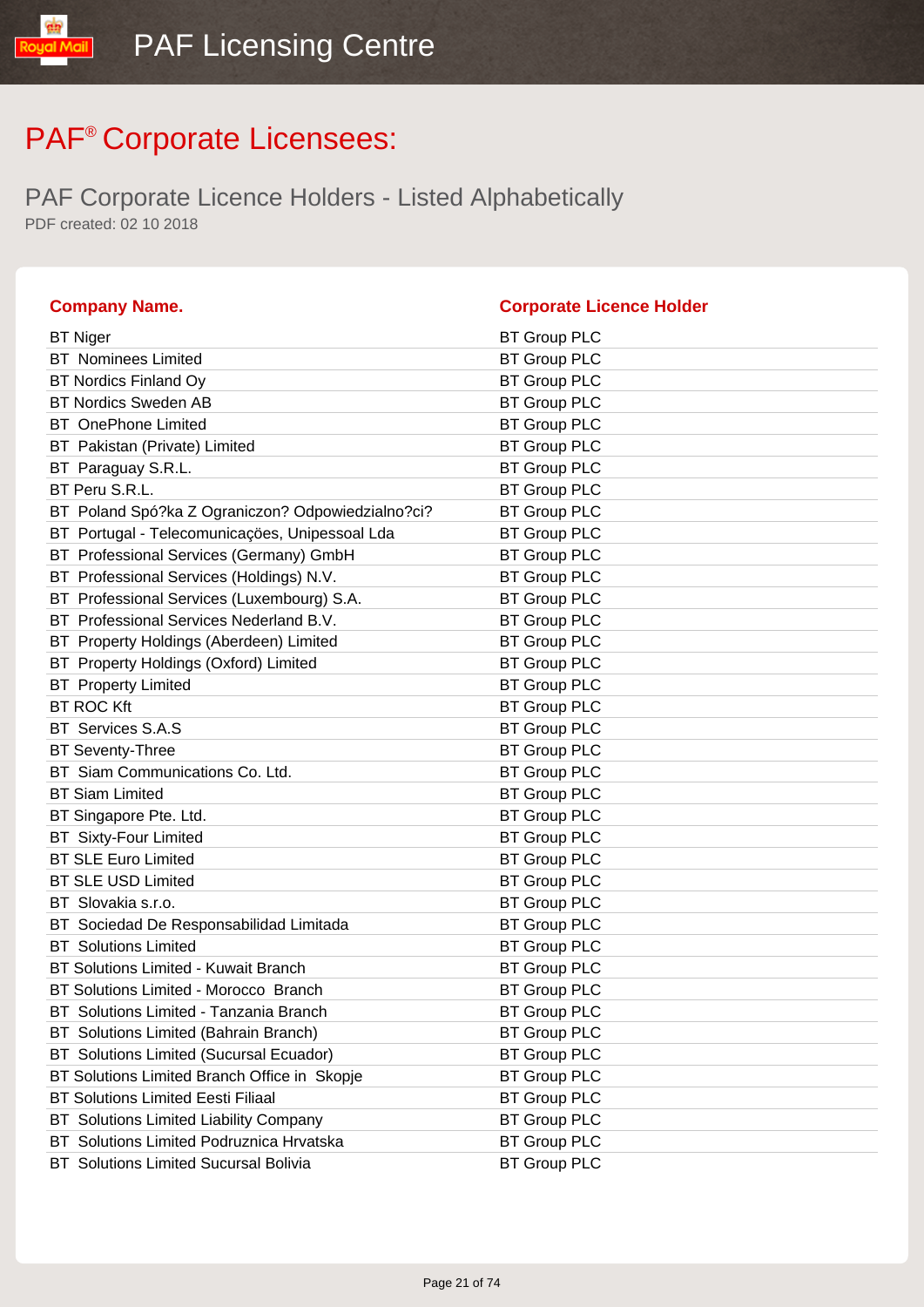| <b>Company Name.</b>                                                                                 | <b>Corporate Licence Holder</b> |
|------------------------------------------------------------------------------------------------------|---------------------------------|
| <b>BT</b> Solutions Limited Sucursal Uruguay                                                         | <b>BT Group PLC</b>             |
| BT Solutions Limited Útibú á Íslandi                                                                 | <b>BT Group PLC</b>             |
| <b>BT</b> Solutions Limited-Greek Branch                                                             | <b>BT Group PLC</b>             |
| <b>BT Solutions Norway AS</b>                                                                        | <b>BT Group PLC</b>             |
| <b>BT</b> South Tyneside Limited                                                                     | <b>BT Group PLC</b>             |
| <b>BT Switzerland AG</b>                                                                             | <b>BT Group PLC</b>             |
| BT Systems (Malaysia) Sdn Bhd                                                                        | <b>BT Group PLC</b>             |
| BT Technology (Dalian) Company Limited.                                                              | <b>BT Group PLC</b>             |
| BT Telecom Egypt LLC                                                                                 | <b>BT Group PLC</b>             |
| BT Telecom India Private Limited                                                                     | <b>BT Group PLC</b>             |
| BT Telekom Hizmetleri Anonim ?irketi                                                                 | <b>BT Group PLC</b>             |
| BT Tunisia S.A.R.L                                                                                   | <b>BT Group PLC</b>             |
| BT U.S. Government Services L.L.C.                                                                   | <b>BT Group PLC</b>             |
| <b>BT UAE Limited</b>                                                                                | <b>BT Group PLC</b>             |
| BT UAE Limited - Abu Dhabi Branch                                                                    | <b>BT Group PLC</b>             |
| BT UAE Limited - Dubai Branch (1)                                                                    | <b>BT Group PLC</b>             |
| BT UAE Limited - Dubai Branch (2)                                                                    | <b>BT Group PLC</b>             |
| BT Ukraine Limited Liability Company                                                                 | <b>BT Group PLC</b>             |
| BT United States L.L.C.                                                                              | <b>BT Group PLC</b>             |
| <b>BT</b> US Investments Limited                                                                     | <b>BT Group PLC</b>             |
| BT US Investments Limited - UK Branch                                                                | <b>BT Group PLC</b>             |
| <b>BTexact Technologies Limited</b>                                                                  | <b>BT Group PLC</b>             |
| <b>BTexact Venturing Limited</b>                                                                     | <b>BT Group PLC</b>             |
| BTGS Mexico S.A. de C.V.                                                                             | <b>BT Group PLC</b>             |
| BTIH Teleconsult Drustvo sa organicenom odgovornoscu za<br>posredovanje i zastupanje d.o.o. Sarajevo | <b>BT Group PLC</b>             |
| <b>Canal Capital Investment Limited</b>                                                              | <b>BT Group PLC</b>             |
| <b>Communications Global Network Services Limited</b>                                                | <b>BT Group PLC</b>             |
| <b>Communications Global Network Services Limited - UK</b><br><b>Branch</b>                          | <b>BT Group PLC</b>             |
| Communications Networking Services (UK)                                                              | <b>BT Group PLC</b>             |
| Communicator (IOM) Limited - UK Branch                                                               | <b>BT Group PLC</b>             |
| Communicator Insurance Company Limited                                                               | <b>BT Group PLC</b>             |
| <b>Communicator Limited</b>                                                                          | <b>BT Group PLC</b>             |
| Comsat de Guatemala S.A.                                                                             | <b>BT Group PLC</b>             |
| dabs.com plc                                                                                         | <b>BT Group PLC</b>             |
| Dublin London Network Limited                                                                        | <b>BT Group PLC</b>             |
| EE (Group) Limited                                                                                   | <b>BT Group PLC</b>             |
| EE Communications (South Africa) Proprietary Limited                                                 | <b>BT Group PLC</b>             |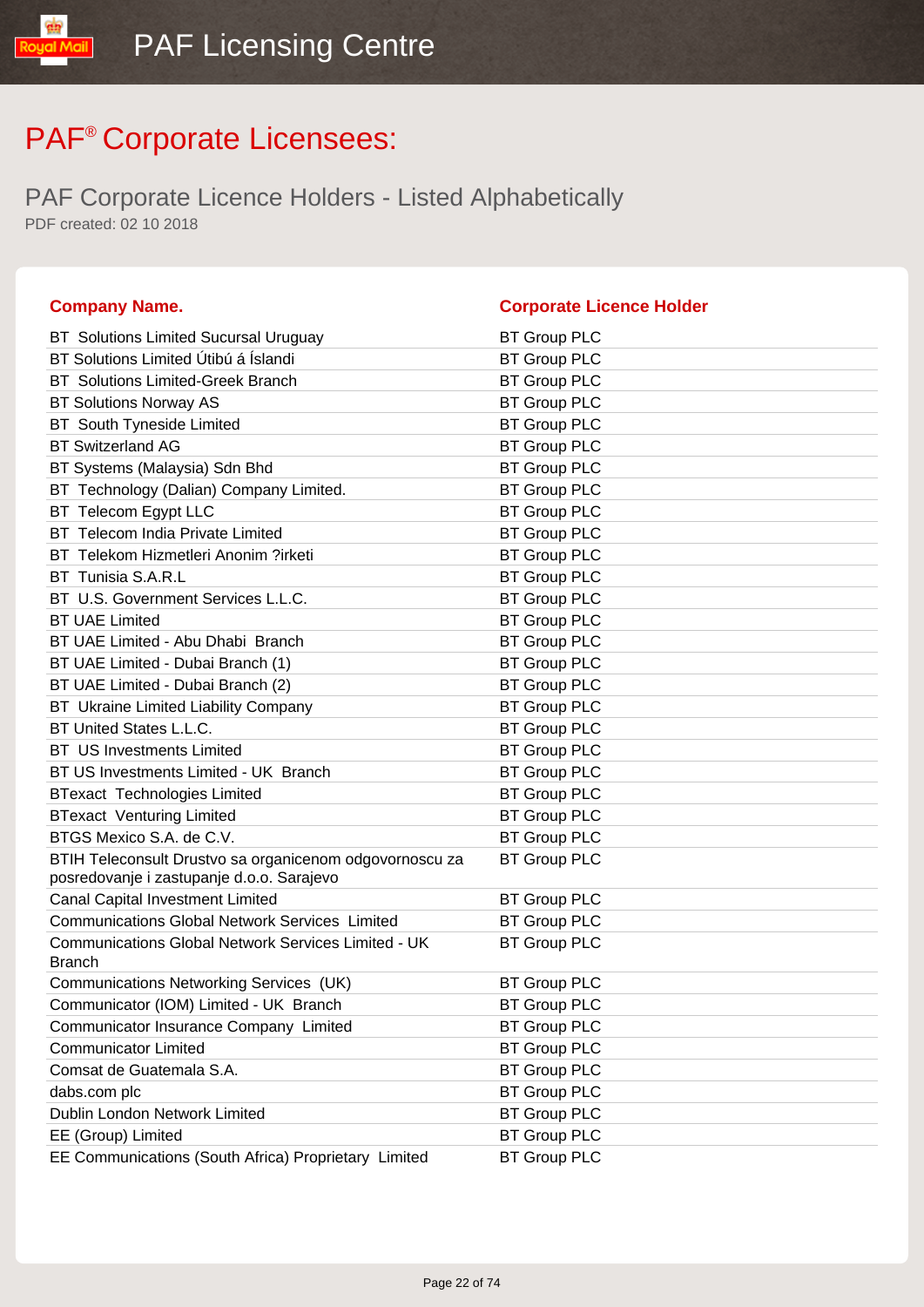| <b>Company Name.</b>                                | <b>Corporate Licence Holder</b> |
|-----------------------------------------------------|---------------------------------|
| EE Finance plc                                      | <b>BT Group PLC</b>             |
| <b>EE Limited</b>                                   | <b>BT Group PLC</b>             |
| América Inalámbrica S.A.                            | <b>BT Group PLC</b>             |
| <b>EE Pension Trustee Limited</b>                   | <b>BT Group PLC</b>             |
| <b>Atlanet SpA</b>                                  | <b>BT Group PLC</b>             |
| <b>EE Services Limited</b>                          | <b>BT Group PLC</b>             |
| <b>Autumnwindow Limited</b>                         | <b>BT Group PLC</b>             |
| ERPTech S.p.A.                                      | <b>BT Group PLC</b>             |
| Autumnwindow No.2 Limited                           | <b>BT Group PLC</b>             |
| <b>ESAT Telecommunications (UK) Limited</b>         | <b>BT Group PLC</b>             |
| Autumnwindow No.3 Limited                           | <b>BT Group PLC</b>             |
| Everything Everywhere Limited                       | <b>BT Group PLC</b>             |
| <b>B.T. Communication Israel Ltd</b>                | <b>BT Group PLC</b>             |
| <b>Extraclick Limited</b>                           | <b>BT Group PLC</b>             |
| <b>Basictel SpA</b>                                 | <b>BT Group PLC</b>             |
| groupBT Limited                                     | <b>BT Group PLC</b>             |
| <b>Belmullet Limited</b>                            | <b>BT Group PLC</b>             |
| Holland House (Northern) Limited                    | <b>BT Group PLC</b>             |
| British Telecommunications plc                      | <b>BT Group PLC</b>             |
| iASPire.Net Pte Ltd                                 | <b>BT Group PLC</b>             |
| <b>Bruning Limited</b>                              | <b>BT Group PLC</b>             |
| Ilford Trustees (Jersey) Limited                    | <b>BT Group PLC</b>             |
| BT (Barbados) Limited                               | <b>BT Group PLC</b>             |
| Infocom Telecom LLC                                 | <b>BT Group PLC</b>             |
| BT (Germany) GmbH & Co. oHG                         | <b>BT Group PLC</b>             |
| Infonet China Limited                               | <b>BT Group PLC</b>             |
| BT (Gibraltar) Limited                              | <b>BT Group PLC</b>             |
| Infonet China Limited Beijing Representative Office | <b>BT Group PLC</b>             |
| BT (India) Private Limited                          | <b>BT Group PLC</b>             |
| Infonet Italia S.p.A                                | <b>BT Group PLC</b>             |
| BT (India) Private Limited Singapore Branch         | <b>BT Group PLC</b>             |
| Infonet Primalliance Beijing Co. Ltd.               | <b>BT Group PLC</b>             |
| BT (International) Holdings Limited                 | <b>BT Group PLC</b>             |
| Infonet Primalliance Co., Limited                   | <b>BT Group PLC</b>             |
| BT (International) Holdings Limited (Jordan)        | <b>BT Group PLC</b>             |
| Infonet Primalliance Holding Co. Ltd.               | <b>BT Group PLC</b>             |
| BT (Netherlands) Holdings B.V.                      | <b>BT Group PLC</b>             |
| Infonet Services (Hong Kong) Limited                | <b>BT Group PLC</b>             |
| BT (Nigeria) Limited                                | <b>BT Group PLC</b>             |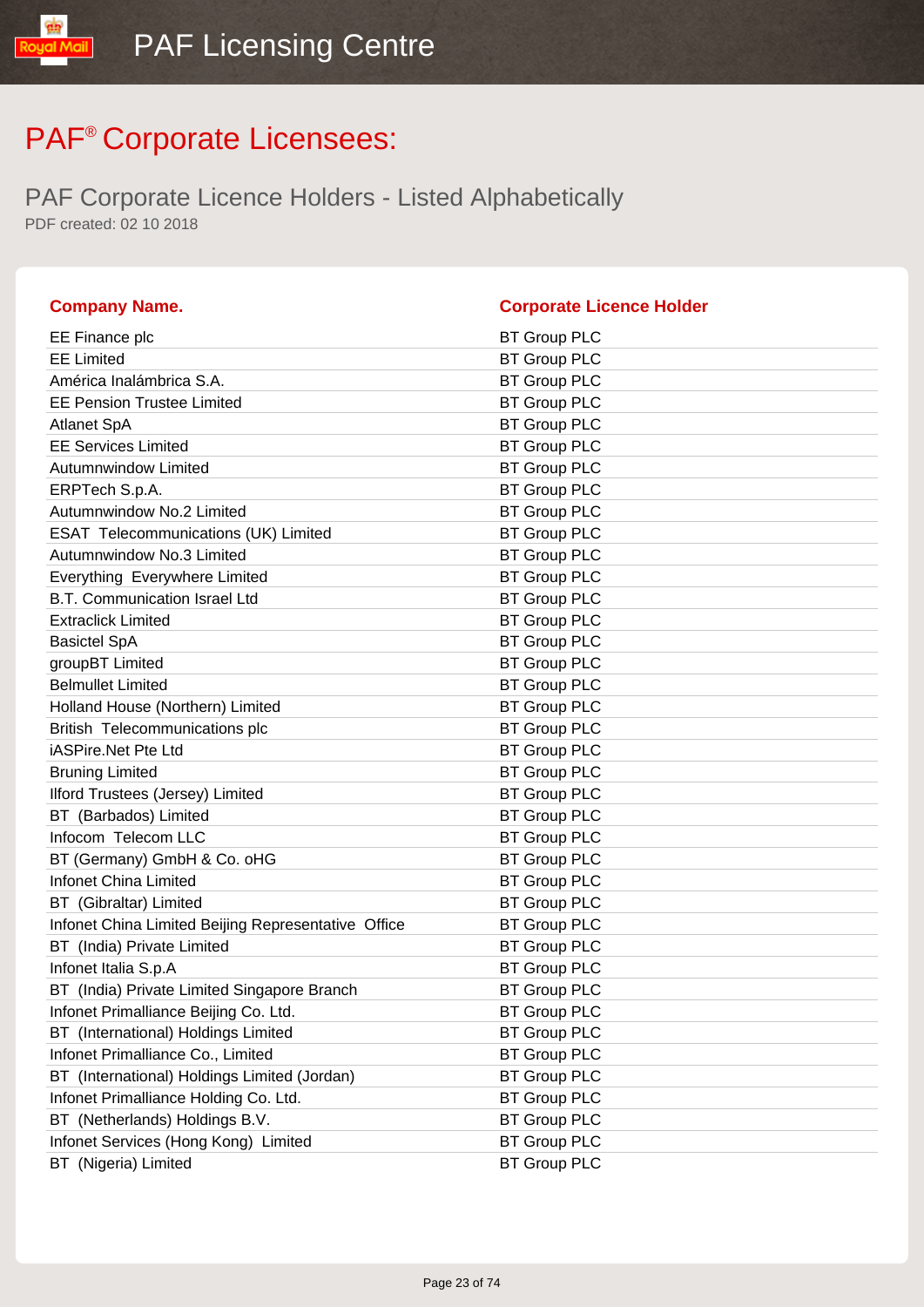| <b>Company Name.</b>                                        | <b>Corporate Licence Holder</b> |
|-------------------------------------------------------------|---------------------------------|
| Infonet Services Corporation                                | <b>BT Group PLC</b>             |
| BT (RRS LP) Limited                                         | <b>BT Group PLC</b>             |
| <b>IP Trade Financial SA</b>                                | <b>BT Group PLC</b>             |
| BT (SL) Limited                                             | <b>BT Group PLC</b>             |
| IP Trade Network Corp                                       | <b>BT Group PLC</b>             |
| BT (Vietnam) Co. Ltd.                                       | <b>BT Group PLC</b>             |
| IP Trade Networks GmbH                                      | <b>BT Group PLC</b>             |
| BT Albania Limited SH.P.K                                   | <b>BT Group PLC</b>             |
| <b>IP Trade Networks Limited</b>                            | <b>BT Group PLC</b>             |
| <b>BT</b> Algeria Communications SARL                       | <b>BT Group PLC</b>             |
| IP Trade Networks Ltd                                       | <b>BT Group PLC</b>             |
| BT Americas Holdings Inc.                                   | <b>BT Group PLC</b>             |
| <b>IP Trade SA</b>                                          | <b>BT Group PLC</b>             |
| BT Americas Inc.                                            | <b>BT Group PLC</b>             |
| IT Holdings, Inc.                                           | <b>BT Group PLC</b>             |
| BT Argentina S.R.L.                                         | <b>BT Group PLC</b>             |
| Mainline Communications Group Limited                       | <b>BT Group PLC</b>             |
| BT Australasia Pty Limited                                  | <b>BT Group PLC</b>             |
| Mainline Digital Communications Limited                     | <b>BT Group PLC</b>             |
| BT Australasia Pty Limited - New Zealand Branch             | <b>BT Group PLC</b>             |
| <b>Mainline Limited</b>                                     | <b>BT Group PLC</b>             |
| <b>Brand Partners</b>                                       | Direct Line Group               |
| Churchill Insurance Company Ltd                             | Direct Line Group               |
| Direct Line Insurance Ltd                                   | Direct Line Group               |
| GreenFlag Ltd                                               | Direct Line Group               |
| National Insurance and Guarantee Corporation (NIG)          | Direct Line Group               |
| Privilege Insurance                                         | Direct Line Group               |
| <b>BROOKLYN PROPERTIES LIMITED</b>                          | Lloyds Banking Group plc        |
| <b>HBOS PLC</b>                                             | Lloyds Banking Group plc        |
| LLOYDS TSB DEVELOPMENT CAPITAL (PROJECTS)<br><b>LIMITED</b> | Lloyds Banking Group plc        |
| SCI SWNEWCO 11 INVESTMENT CO - ST MICHEL SUR<br><b>ORGE</b> | Lloyds Banking Group plc        |
| <b>BUCHAN MARITIME LIMITED PARTNERSHIP</b>                  | Lloyds Banking Group plc        |
| HBOS PLC EMPLOYEE TRUST LIMITED                             | Lloyds Banking Group plc        |
| LLOYDS TSB DEVELOPMENT CAPITAL LIMITED                      | Lloyds Banking Group plc        |
| SCOTIA SHIPPING LIMITED PARTNERSHIP                         | Lloyds Banking Group plc        |
| C & G CHANNEL ISLANDS LIMITED                               | Lloyds Banking Group plc        |
| <b>HBOS QUEST LIMITED</b>                                   | Lloyds Banking Group plc        |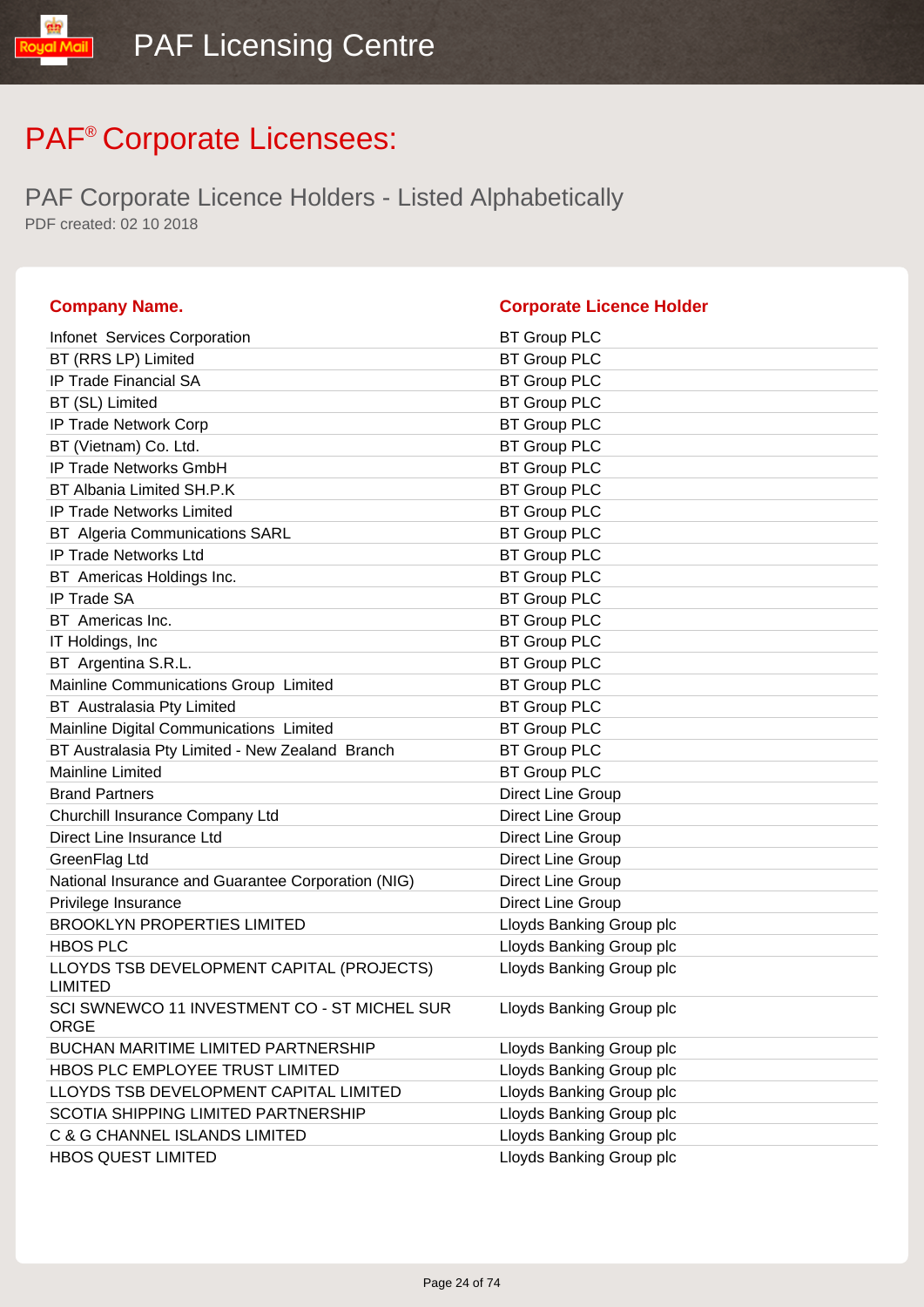PAF Corporate Licence Holders - Listed Alphabetically PDF created: 02 10 2018

#### **Company Name. Corporate Licence Holder** LLOYDS TSB EQUIPMENT LEASING (NO.1) LIMITED Lloyds Banking Group plc SCOTLAND INTERNATIONAL FINANCE B.V. Lloyds Banking Group plc C & G FINANCIAL SERVICES LIMITED LIGY Lloyds Banking Group plc HBOS TREASURY SERVICES LIMITED LIGHT Lloyds Banking Group plc LLOYDS TSB EQUIPMENT LEASING (NO.10) LIMITED Lloyds Banking Group plc SCOTMAR COMMERCIAL EQUIPMENT FINANCE LIMITED Lloyds Banking Group plc C & G HOMES LIMITED LET CONSIDER THE LOYDS Banking Group plc HBOS UK LIMITED **Example 20** and the Lloyds Banking Group plc LLOYDS TSB EQUIPMENT LEASING (NO.11) LIMITED Lloyds Banking Group plc SCOTTISH BUSINESS FINANCE LIMITED Lloyds Banking Group plc C&G ESTATE AGENTS LIMITED **Example 20** Lloyds Banking Group plc HEALTHCARE PRIVATE EQUITY LIMITED PARTNERSHIP Lloyds Banking Group plc LLOYDS TSB EQUIPMENT LEASING (NO.2) LIMITED Lloyds Banking Group plc SCOTTISH WIDOWS (PORT HAMILTON) LIMITED Lloyds Banking Group plc C&G PROPERTY HOLDINGS LIMITED Loyds Banking Group plc HECM CUSTOMER SERVICES LIMITED LIMITED LIDyds Banking Group plc LLOYDS TSB EQUIPMENT LEASING (NO.3) LIMITED Lloyds Banking Group plc SCOTTISH WIDOWS ADMINISTRATION SERVICES LIMITED Lloyds Banking Group plc C. WINTHER & CO., LIMITED (IN MEMBERS' VOLUNTARY LIQUIDATION) Lloyds Banking Group plc HEIDELBERGER LEBEN AG **Letter and Luis and Lloyds Banking Group plc** LLOYDS TSB EQUIPMENT LEASING (NO.4) LIMITED Lloyds Banking Group plc SCOTTISH WIDOWS ANNUITIES LIMITED LIMITED Lloyds Banking Group plc C.T.S.B. LEASING LIMITED **Latter and Limitation** Lloyds Banking Group plc HEIDI FINANCE HOLDINGS (UK) LIMITED Lloyds Banking Group plc LLOYDS TSB EQUIPMENT LEASING (NO.5) LIMITED Lloyds Banking Group plc SCOTTISH WIDOWS BANK plc **Example 20 SECOTTISH WIDOWS BANK** plc CALEDONIAN EQUIPMENT RENTALS LIMITED (IN LIQUIDATION) Lloyds Banking Group plc HIGH STREET MARKETING SERVICES S.A. Lloyds Banking Group plc LLOYDS TSB EQUIPMENT LEASING (NO.6) LIMITED Lloyds Banking Group plc SCOTTISH WIDOWS CARDS LIMITED Loyds Banking Group plc CANMORE INVESTMENTS LIMITED LIMITED Lloyds Banking Group plc HIGHWAY CONTRACT HIRE LIMITED LIMITED Lloyds Banking Group plc LLOYDS TSB EQUIPMENT LEASING (NO.7) LIMITED Lloyds Banking Group plc SCOTTISH WIDOWS FINANCIAL SERVICES HOLDINGS Lloyds Banking Group plc CAPITAL 1945 LIMITED Lloyds Banking Group plc HIGHWAY VEHICLE LEASING LIMITED LIGHT Lloyds Banking Group plc LLOYDS TSB EQUIPMENT LEASING (NO.9) LIMITED Lloyds Banking Group plc

Page 25 of 74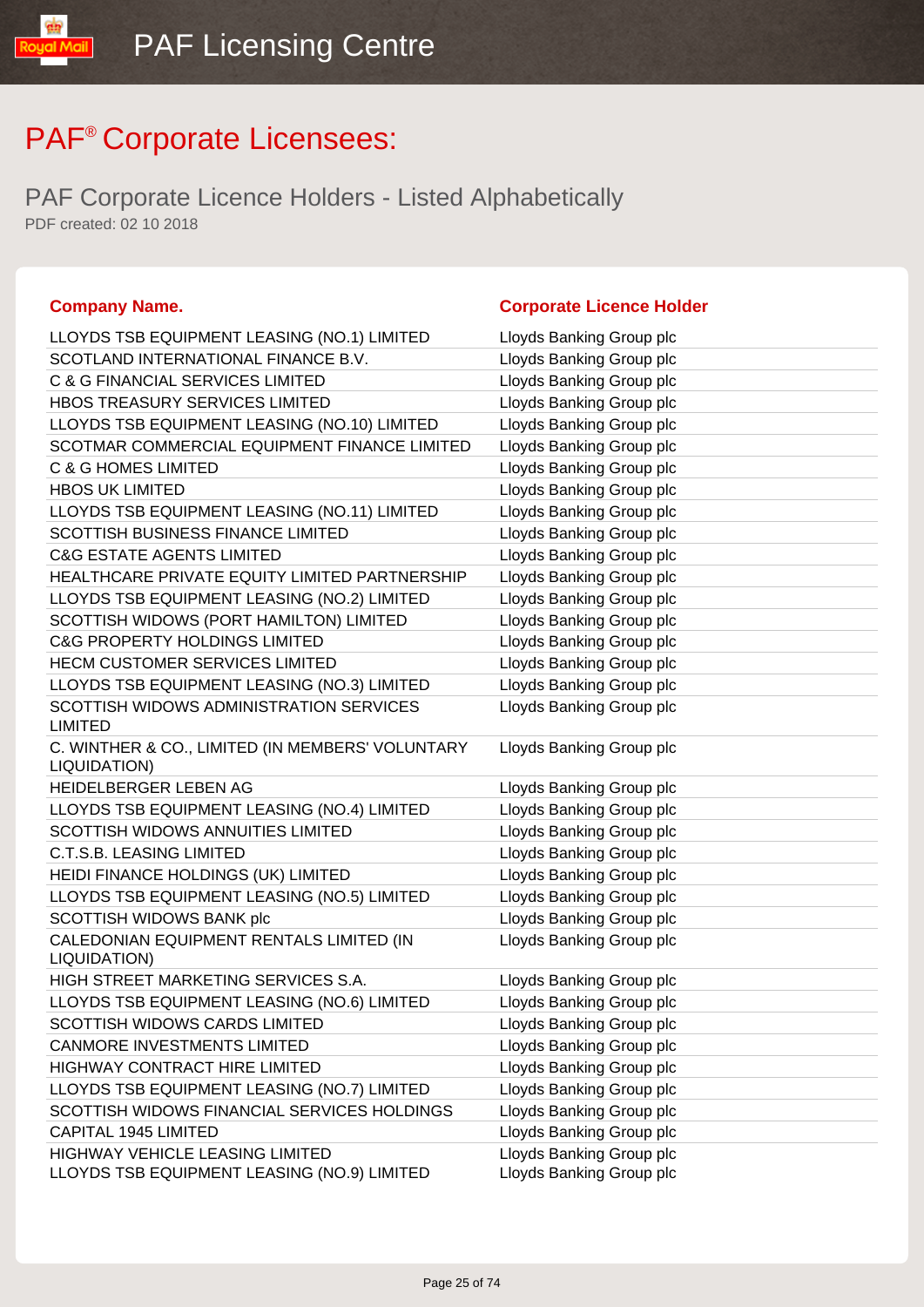| <b>Company Name.</b>                                                                                | <b>Corporate Licence Holder</b> |
|-----------------------------------------------------------------------------------------------------|---------------------------------|
| SCOTTISH WIDOWS' FUND AND LIFE ASSURANCE<br><b>SOCIETY</b>                                          | Lloyds Banking Group plc        |
| CAPITAL BANK ASSET FINANCE (2) LIMITED                                                              | Lloyds Banking Group plc        |
| HIGHWAY VEHICLE MANAGEMENT LIMITED                                                                  | Lloyds Banking Group plc        |
| LLOYDS TSB EXPORT FINANCE LIMITED                                                                   | Lloyds Banking Group plc        |
| SCOTTISH WIDOWS FUND MANAGEMENT LIMITED                                                             | Lloyds Banking Group plc        |
| CAPITAL BANK ASSET FINANCE LIMITED                                                                  | Lloyds Banking Group plc        |
| HILL HIRE PLC                                                                                       | Lloyds Banking Group plc        |
| LLOYDS TSB FILM DISTRIBUTION COMPANY                                                                | Lloyds Banking Group plc        |
| SCOTTISH WIDOWS GROUP LIMITED                                                                       | Lloyds Banking Group plc        |
| CAPITAL BANK CASHFLOW FINANCE LIMITED                                                               | Lloyds Banking Group plc        |
| HILL SAMUEL (USA), INC.                                                                             | Lloyds Banking Group plc        |
| LLOYDS TSB FINANCE INVESTMENTS (BVI) LIMITED                                                        | Lloyds Banking Group plc        |
| SCOTTISH WIDOWS INDUSTRIAL PROPERTIES EUROPE<br>B.V.                                                | Lloyds Banking Group plc        |
| CAPITAL BANK INSURANCE SERVICES LIMITED                                                             | Lloyds Banking Group plc        |
| HILL SAMUEL BANK LIMITED                                                                            | Lloyds Banking Group plc        |
| LLOYDS TSB FINANCE INVESTMENTS (CAYMAN) LIMITED                                                     | Lloyds Banking Group plc        |
| SCOTTISH WIDOWS INTERNATIONAL LIMITED                                                               | Lloyds Banking Group plc        |
| <b>CAPITAL BANK LEASING 1 LIMITED</b>                                                               | Lloyds Banking Group plc        |
| HILL SAMUEL EXTRAONE PROPERTY INVESTMENTS<br>COMPANY LIMITED (IN MEMBERS' VOLUNTARY<br>LIQUIDATION) | Lloyds Banking Group plc        |
| LLOYDS TSB FINANCIAL CONSULTANTS LIMITED                                                            | Lloyds Banking Group plc        |
| SCOTTISH WIDOWS INVESTMENT PARTNERSHIP GROUP<br><b>LIMITED</b>                                      | Lloyds Banking Group plc        |
| CAPITAL BANK LEASING 10 LIMITED                                                                     | Lloyds Banking Group plc        |
| HILL SAMUEL FINANCE (No 10) LIMITED (IN MEMBERS'<br><b>VOLUNTARY LIQUIDATION)</b>                   | Lloyds Banking Group plc        |
| LLOYDS TSB FINANCIAL SERVICES LIMITED                                                               | Lloyds Banking Group plc        |
| SCOTTISH WIDOWS INVESTMENT PARTNERSHIP<br><b>LIMITED</b>                                            | Lloyds Banking Group plc        |
| CAPITAL BANK LEASING 11 LIMITED                                                                     | Lloyds Banking Group plc        |
| HILL SAMUEL FINANCE (No 12) LIMITED (IN MEMBERS'<br><b>VOLUNTARY LIQUIDATION)</b>                   | Lloyds Banking Group plc        |
| <b>LLOYDS TSB FUNDS LIMITED</b>                                                                     | Lloyds Banking Group plc        |
| SCOTTISH WIDOWS PLC                                                                                 | Lloyds Banking Group plc        |
| CAPITAL BANK LEASING 12 LIMITED                                                                     | Lloyds Banking Group plc        |
| HILL SAMUEL FINANCE (No 21) LIMITED (IN MEMBERS'<br><b>VOLUNTARY LIQUIDATION)</b>                   | Lloyds Banking Group plc        |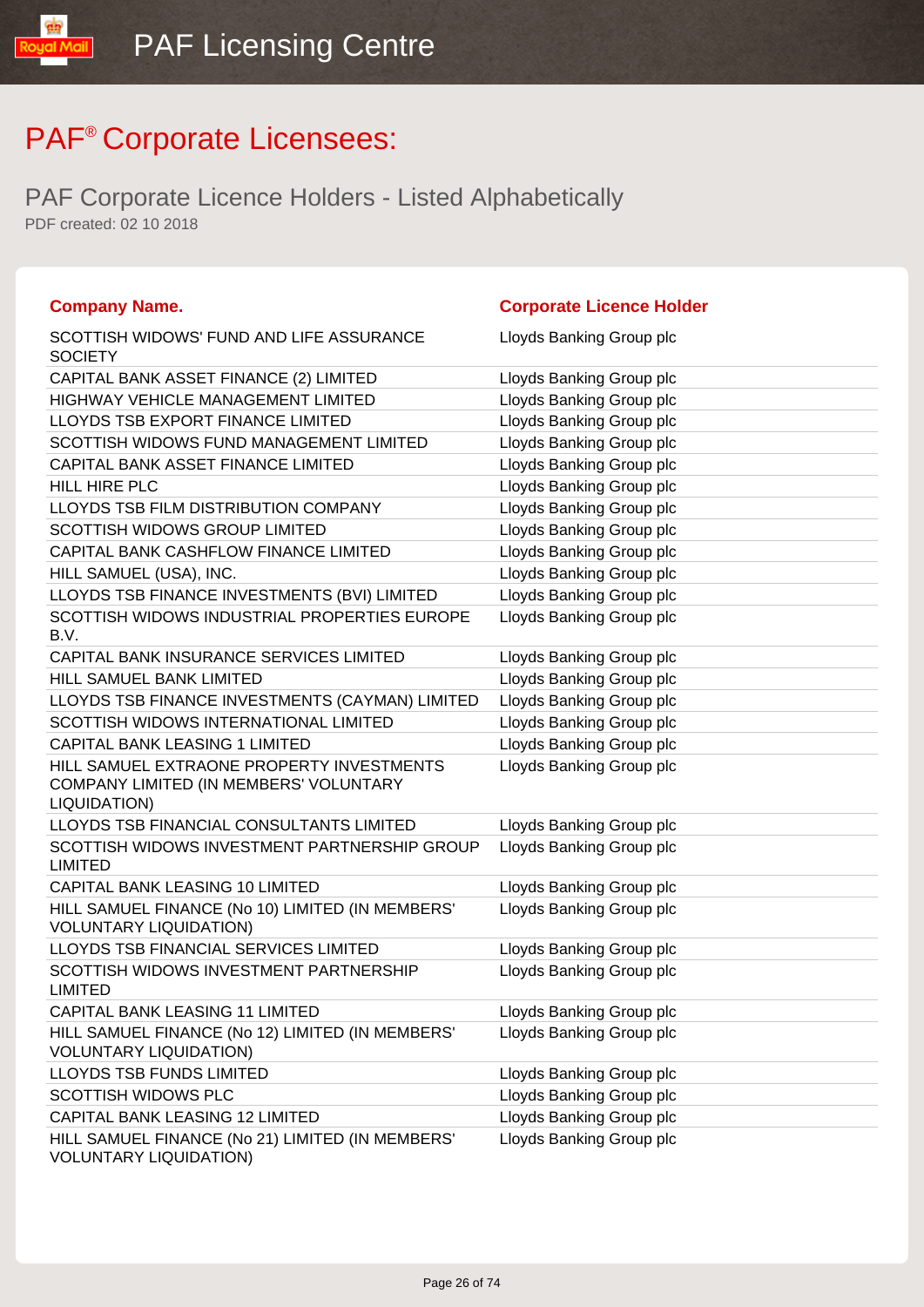| <b>Company Name.</b>                                                                     | <b>Corporate Licence Holder</b> |
|------------------------------------------------------------------------------------------|---------------------------------|
| LLOYDS TSB GATWICKSTRAAT (NO.1) B.V.                                                     | Lloyds Banking Group plc        |
| SCOTTISH WIDOWS PROPERTY MANAGEMENT LIMITED                                              | Lloyds Banking Group plc        |
| CAPITAL BANK LEASING 2 LIMITED                                                           | Lloyds Banking Group plc        |
| HILL SAMUEL FINANCE (No 3) LIMITED (IN MEMBERS'<br><b>VOLUNTARY LIQUIDATION)</b>         | Lloyds Banking Group plc        |
| LLOYDS TSB GENERAL INSURANCE HOLDINGS LIMITED                                            | Lloyds Banking Group plc        |
| SCOTTISH WIDOWS PROPERTY PARTNERS (SPF)<br><b>LIMITED</b>                                | Lloyds Banking Group plc        |
| <b>CAPITAL BANK LEASING 3 LIMITED</b>                                                    | Lloyds Banking Group plc        |
| HILL SAMUEL FINANCE (No.11) LIMITED (IN MEMBERS'<br><b>VOLUNTARY LIQUIDATION)</b>        | Lloyds Banking Group plc        |
| LLOYDS TSB GENERAL INSURANCE LIMITED                                                     | Lloyds Banking Group plc        |
| <b>SCOTTISH WIDOWS SERVICES LIMITED</b>                                                  | Lloyds Banking Group plc        |
| <b>CAPITAL BANK LEASING 4 LIMITED</b>                                                    | Lloyds Banking Group plc        |
| HILL SAMUEL FINANCE (No.16) LIMITED (IN MEMBERS'<br><b>VOLUNTARY LIQUIDATION)</b>        | Lloyds Banking Group plc        |
| LLOYDS TSB GENERAL LEASING (NO.1) LIMITED                                                | Lloyds Banking Group plc        |
| SCOTTISH WIDOWS SMALL PROPERTY FUND LP                                                   | Lloyds Banking Group plc        |
| CAPITAL BANK LEASING 5 LIMITED                                                           | Lloyds Banking Group plc        |
| HILL SAMUEL FINANCE (No.18) LIMITED (IN MEMBERS'<br><b>VOLUNTARY LIQUIDATION)</b>        | Lloyds Banking Group plc        |
| LLOYDS TSB GENERAL LEASING (NO.10) LIMITED                                               | Lloyds Banking Group plc        |
| <b>SCOTTISH WIDOWS TRUSTEES LIMITED</b>                                                  | Lloyds Banking Group plc        |
| CAPITAL BANK LEASING 6 LIMITED                                                           | Lloyds Banking Group plc        |
| HILL SAMUEL FINANCE (NO.20) LIMITED                                                      | Lloyds Banking Group plc        |
| LLOYDS TSB GENERAL LEASING (NO.11) LIMITED                                               | Lloyds Banking Group plc        |
| SCOTTISH WIDOWS UNIT FUNDS LIMITED                                                       | Lloyds Banking Group plc        |
| <b>CAPITAL BANK LEASING 7 LIMITED</b>                                                    | Lloyds Banking Group plc        |
| HILL SAMUEL FINANCE (NO.22) LIMITED                                                      | Lloyds Banking Group plc        |
| LLOYDS TSB GENERAL LEASING (NO.12) LIMITED                                               | Lloyds Banking Group plc        |
| SCOTTISH WIDOWS UNIT TRUST MANAGERS LIMITED                                              | Lloyds Banking Group plc        |
| CAPITAL BANK LEASING 8 LIMITED                                                           | Lloyds Banking Group plc        |
| HILL SAMUEL FINANCE LIMITED                                                              | Lloyds Banking Group plc        |
| LLOYDS TSB GENERAL LEASING (NO.13) LIMITED                                               | Lloyds Banking Group plc        |
| <b>SCT FINANCE LIMITED</b>                                                               | Lloyds Banking Group plc        |
| CAPITAL BANK LEASING 9 LIMITED                                                           | Lloyds Banking Group plc        |
| HILL SAMUEL INSURANCE & SHIPPING HOLDINGS<br>LIMITED (IN MEMBERS' VOLUNTARY LIQUIDATION) | Lloyds Banking Group plc        |
| LLOYDS TSB GENERAL LEASING (NO.14) LIMITED                                               | Lloyds Banking Group plc        |
| SEAFORTH MARITIME (HIGHLANDER) LIMITED                                                   | Lloyds Banking Group plc        |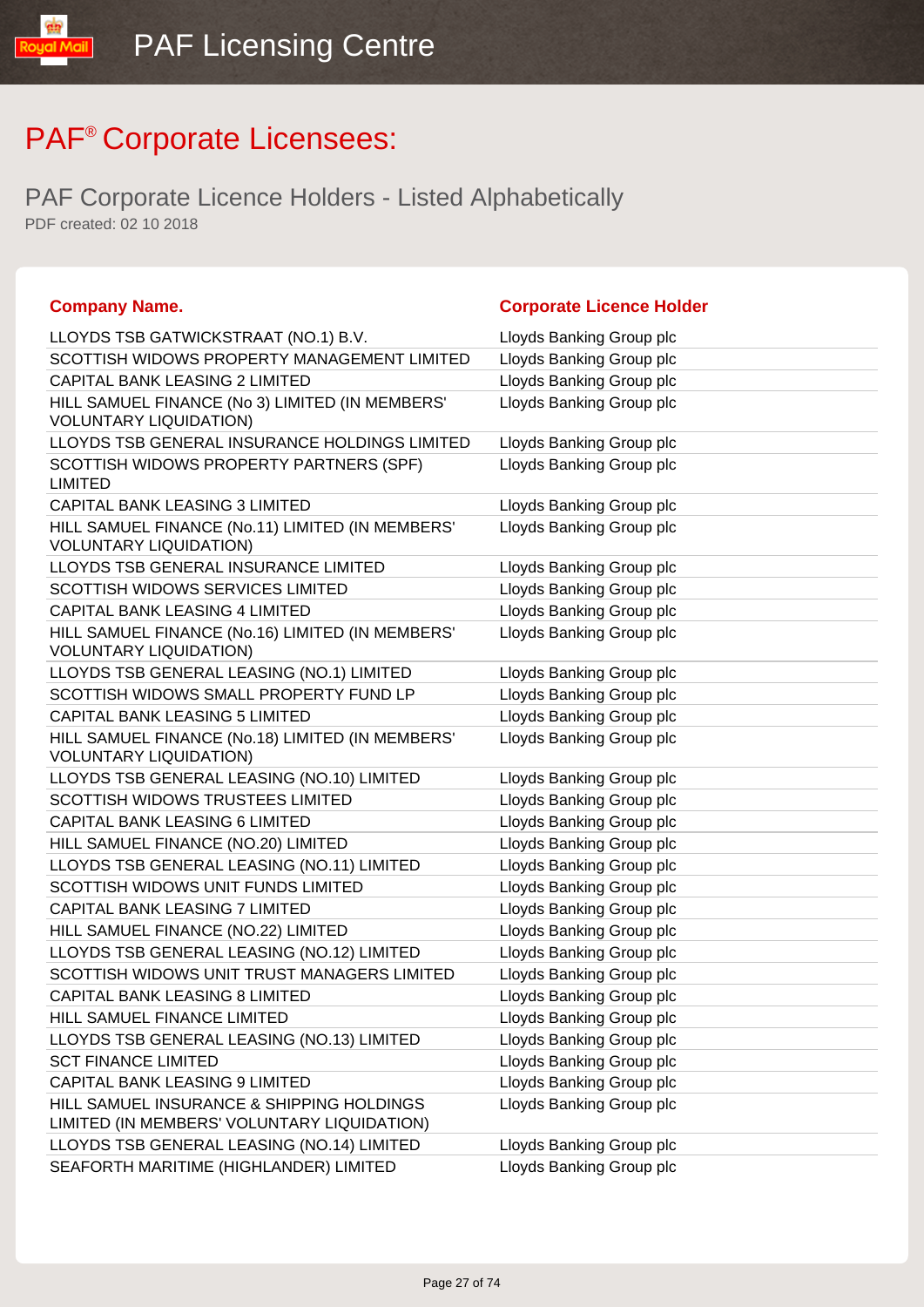PAF Corporate Licence Holders - Listed Alphabetically PDF created: 02 10 2018

CAPITAL BANK PR HILL SAMUEL INTE LLOYDS TSB GENI SEAFORTH MARIT CAPITAL BANK PR HILL SAMUEL INTE LLOYDS TSB GENI SECURITISATION CAPITAL BANK VE HILL SAMUEL INVE LLOYDS TSB GENI SECURITISATION CAPITAL COMMER HILL SAMUEL INVE LLOYDS TSB GENI SECURITISATION CAPITAL CONSUM HILL SAMUEL INVE LLOYDS TSB GENI SFP HOLDING (MC CAPITAL CORPOR LLOYDS TSB GENE **SG MOTOR FINAN** CAPITAL FINANCE LLOYDS TSB GENI **SG MOTOR LEASIN** CAPITAL FINANCE HILL SAMUEL LEA LLOYDS TSB GENE SHARE DEALING N CAPITAL FINANCE HILL SAMUEL LEA LLOYDS TSB GENI SHAREDEAL LIMIT CAPITAL FINANCE HILL SAMUEL LIFE **VOLUNTARY LIQU** LLOYDS TSB GENI SHELDWICH LIMIT

#### **Company Name. Company Name. Company Name. Company Name. Company Name. Company Name. Company Name. Company Name. Company Name. Company Name. Company Name. Company Name. Company Name. Company Name.**

| OPERTY INVESTMENTS (3) LIMITED                       | Lloyds Banking Group plc |
|------------------------------------------------------|--------------------------|
| ERNATIONAL HOLDINGS LIMITED                          | Lloyds Banking Group plc |
| ERAL LEASING (NO.15) LIMITED                         | Lloyds Banking Group plc |
| IME (JARL) LIMITED                                   | Lloyds Banking Group plc |
| OPERTY INVESTMENTS (6) LIMITED                       | Lloyds Banking Group plc |
| ERNATIONAL LIMITED                                   | Lloyds Banking Group plc |
| ERAL LEASING (NO.17) LIMITED                         | Lloyds Banking Group plc |
| HOLDINGS (UK) NO. 4 LIMITED                          | Lloyds Banking Group plc |
| <b>HICLE MANAGEMENT LIMITED</b>                      | Lloyds Banking Group plc |
| <b>ESTMENT SERVICES GROUP LIMITED</b>                | Lloyds Banking Group plc |
| ERAL LEASING (NO.18) LIMITED                         | Lloyds Banking Group plc |
| HOLDINGS NO. 2 LIMITED                               | Lloyds Banking Group plc |
| <b>CIAL FINANCE LIMITED</b>                          | Lloyds Banking Group plc |
| <b>ESTMENT SERVICES LIMITED</b>                      | Lloyds Banking Group plc |
| ERAL LEASING (NO.19) LIMITED                         | Lloyds Banking Group plc |
| HOLDINGS NO. 3 LIMITED                               | Lloyds Banking Group plc |
| IER FINANCE LTD                                      | Lloyds Banking Group plc |
| <b>ESTMENTS LIMITED</b>                              | Lloyds Banking Group plc |
| ERAL LEASING (NO.2) LIMITED                          | Lloyds Banking Group plc |
| CO) CORPORATION                                      | Lloyds Banking Group plc |
| ATE FINANCE LIMITED                                  | Lloyds Banking Group plc |
| ERAL LEASING (NO.20) LIMITED                         | Lloyds Banking Group plc |
| CE LIMITED                                           | Lloyds Banking Group plc |
| AUSTRALIA LIMITED                                    | Lloyds Banking Group plc |
| ERAL LEASING (NO.21) LIMITED                         | Lloyds Banking Group plc |
| NG LIMITED                                           | Lloyds Banking Group plc |
| <b>COMPANY LIMITED</b>                               | Lloyds Banking Group plc |
| SING (NO.2) LIMITED                                  | Lloyds Banking Group plc |
| ERAL LEASING (NO.22) LIMITED                         | Lloyds Banking Group plc |
| <b>JOMINEES LIMITED</b>                              | Lloyds Banking Group plc |
| <b>DIRECT LIMITED</b>                                | Lloyds Banking Group plc |
| SING CO. LIMITED                                     | Lloyds Banking Group plc |
| ERAL LEASING (NO.3) LIMITED                          | Lloyds Banking Group plc |
| ED.                                                  | Lloyds Banking Group plc |
| NEW ZEALAND LIMITED                                  | Lloyds Banking Group plc |
| : ASSURANCE LIMITED ( IN MEMBERS'<br><b>IDATION)</b> | Lloyds Banking Group plc |
| ERAL LEASING (NO.4) LIMITED                          | Lloyds Banking Group plc |
| ΈD                                                   | Lloyds Banking Group plc |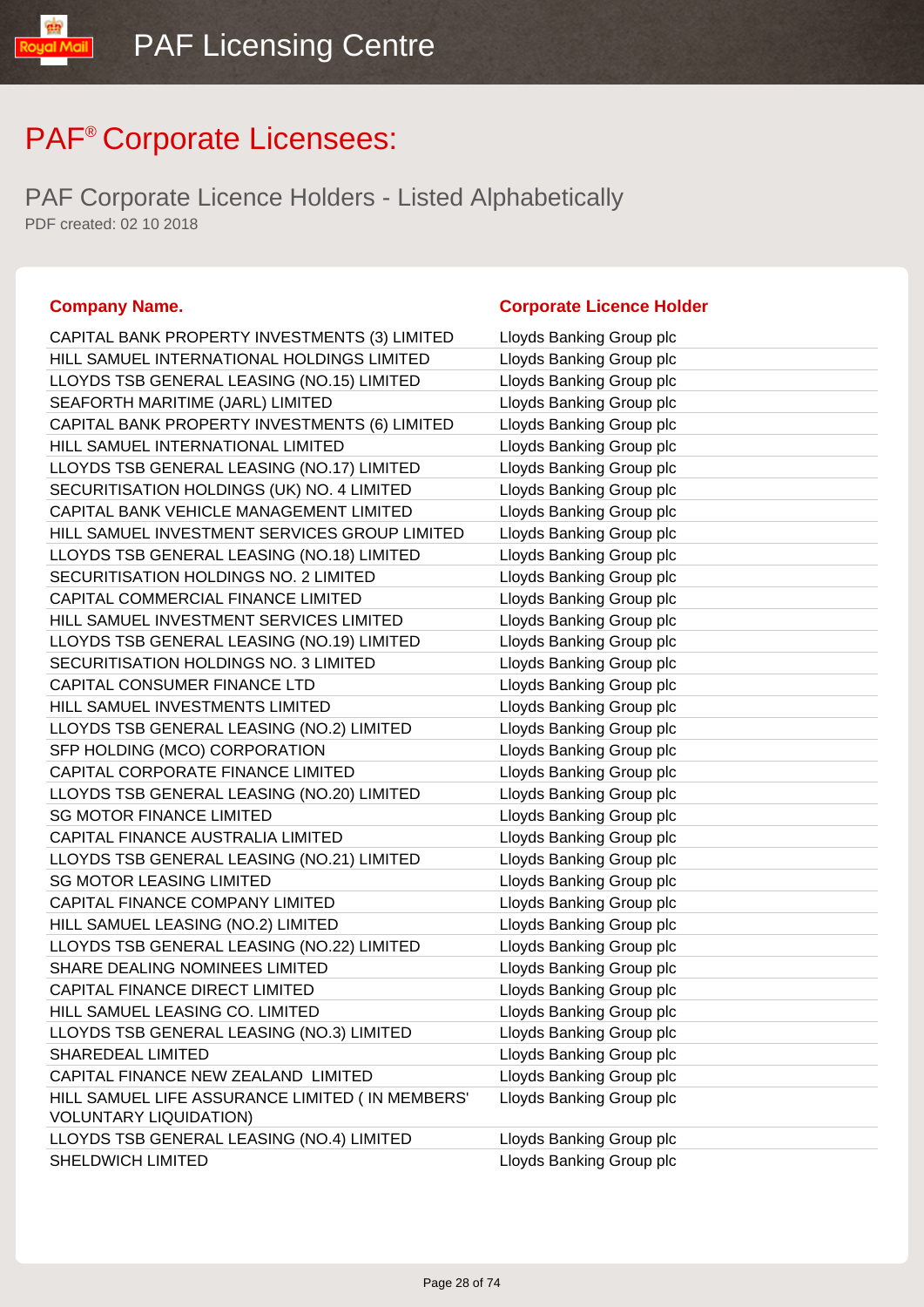PAF Corporate Licence Holders - Listed Alphabetically PDF created: 02 10 2018

#### **Company Name. Company Name. Company Name. Company Name. Company Name. Company Name. Company Name. Company Name. Company Name. Company Name. Company Name. Company Name. Company Name. Company Name.**

| CAPITAL FINANCE SUPERANNUATION PTY LIMITED                                               | Lloyds Banking Group plc |
|------------------------------------------------------------------------------------------|--------------------------|
| HILL SAMUEL NOMINEES ASIA PRIVATE LIMITED                                                | Lloyds Banking Group plc |
| LLOYDS TSB GENERAL LEASING (NO.5) LIMITED                                                | Lloyds Banking Group plc |
| <b>SHORELINE LIMITED</b>                                                                 | Lloyds Banking Group plc |
| CAPITAL FLEETLEASE LIMITED                                                               | Lloyds Banking Group plc |
| HILL SAMUEL OVERSEAS HOLDINGS LIMITED                                                    | Lloyds Banking Group plc |
| LLOYDS TSB GENERAL LEASING (NO.6) LIMITED                                                | Lloyds Banking Group plc |
| <b>SILENTDALE LIMITED</b>                                                                | Lloyds Banking Group plc |
| CAPITAL LEASING (EDINBURGH) LIMITED                                                      | Lloyds Banking Group plc |
| HILL SAMUEL PERSONAL PORTFOLIO MANAGERS<br>LIMITED (IN MEMBERS' VOLUNTARY LIQUIDATION)   | Lloyds Banking Group plc |
| LLOYDS TSB GENERAL LEASING (NO.7) LIMITED                                                | Lloyds Banking Group plc |
| SJP AESOP TRUSTEES LIMITED                                                               | Lloyds Banking Group plc |
| <b>CAPITAL LEASING LIMITED</b>                                                           | Lloyds Banking Group plc |
| HILL SAMUEL PRIVATE CLIENT MANAGEMENT LIMITED<br>(IN MEMBERS' VOLUNTARY LIQUIDATION)     | Lloyds Banking Group plc |
| LLOYDS TSB GENERAL LEASING (NO.8) LIMITED                                                | Lloyds Banking Group plc |
| <b>SJPC 2000 PLC</b>                                                                     | Lloyds Banking Group plc |
| CAPITAL PERSONAL FINANCE LIMITED                                                         | Lloyds Banking Group plc |
| HILL SAMUEL PROFESSIONAL ADVISER SERVICES<br>LIMITED (IN MEMBERS' VOLUNTARY LIQUIDATION) | Lloyds Banking Group plc |
| LLOYDS TSB GENERAL LEASING (NO.9) LIMITED                                                | Lloyds Banking Group plc |
| <b>SJPC 7 LIMITED</b>                                                                    | Lloyds Banking Group plc |
| CAPITAL WHOLESALE LIMITED                                                                | Lloyds Banking Group plc |
| HOME SHOPPING PERSONAL FINANCE LIMITED                                                   | Lloyds Banking Group plc |
| LLOYDS TSB GLOBAL SERVICES PRIVATE LIMITED                                               | Lloyds Banking Group plc |
| SJPC CORPORATE INVESTMENTS LIMITED                                                       | Lloyds Banking Group plc |
| CAR OWNERSHIP FINANCE LIMITED                                                            | Lloyds Banking Group plc |
| HORIZON (EDINBURGH) LIMITED                                                              | Lloyds Banking Group plc |
| LLOYDS TSB GROUP HOLDINGS (JERSEY) LIMITED                                               | Lloyds Banking Group plc |
| <b>SJPC GROUP LIMITED</b>                                                                | Lloyds Banking Group plc |
| CARDIFF AUTOMOBILE RECEIVABLES SECURITISATION<br>(UK) NO. 2 LIMITED                      | Lloyds Banking Group plc |
| HORIZON CAPITAL 2000 LIMITED                                                             | Lloyds Banking Group plc |
| LLOYDS TSB GROUP LIMITED                                                                 | Lloyds Banking Group plc |
| SNOWGLEN SECURITIES LIMITED                                                              | Lloyds Banking Group plc |
| CARDIFF AUTOMOBILE RECEIVABLES SECURITISATION<br>(UK) NO. 3 LIMITED                      | Lloyds Banking Group plc |
| <b>HORIZON CAPITAL LIMITED</b>                                                           | Lloyds Banking Group plc |
| LLOYDS TSB GROUP PENSION TRUST (NO.1) LIMITED                                            | Lloyds Banking Group plc |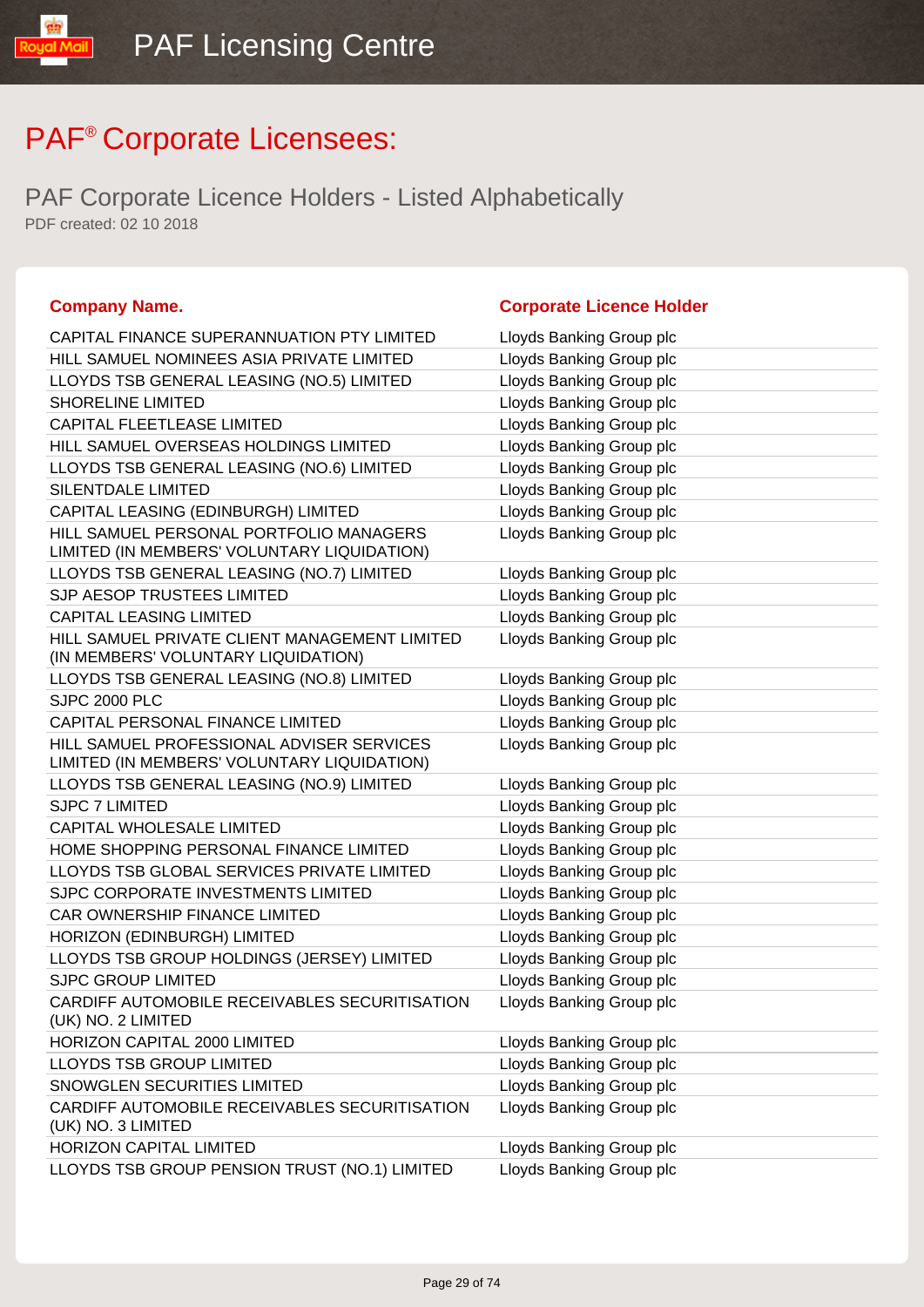| <b>Company Name.</b>                                               | <b>Corporate Licence Holder</b> |
|--------------------------------------------------------------------|---------------------------------|
| SOCIEDAD INVERSIONISTA ANGLO COLOMBIANO S.A.<br>(IN LIQUIDATION)   | Lloyds Banking Group plc        |
| CARDIFF AUTOMOBILE RECEIVABLES SECURITISATION<br>(UK) NO.4 LIMITED | Lloyds Banking Group plc        |
| HORIZON HOTEL INVESTMENTS LIMITED                                  | Lloyds Banking Group plc        |
| LLOYDS TSB GROUP PENSION TRUST (NO.2) LIMITED                      | Lloyds Banking Group plc        |
| SOGUIA SOCIEDADE IMOBILIARIA S.A.                                  | Lloyds Banking Group plc        |
| <b>CARLEASE LIMITED</b>                                            | Lloyds Banking Group plc        |
| HORIZON PROPERTY COMPANY (SCARBOROUGH)<br><b>LIMITED</b>           | Lloyds Banking Group plc        |
| LLOYDS TSB GROUP PENSIONS PROPERTY<br>(GUERNSEY) LIMITED           | Lloyds Banking Group plc        |
| SOLSTAD (NO.1) VOF                                                 | Lloyds Banking Group plc        |
| CARS TRUSTEE (UK) NO.4 LIMITED                                     | Lloyds Banking Group plc        |
| HORIZON PROPERTY INVESTMENTS (SOUTH) LIMITED                       | Lloyds Banking Group plc        |
| LLOYDS TSB GROUP TRUSTEE SERVICES LIMITED                          | Lloyds Banking Group plc        |
| SOLSTAD (NO.2) VOF                                                 | Lloyds Banking Group plc        |
| <b>CARSELECT LIMITED</b>                                           | Lloyds Banking Group plc        |
| <b>HORIZON PROPERTY INVESTMENTS LIMITED</b>                        | Lloyds Banking Group plc        |
| LLOYDS TSB HEALTHCARE TRUSTEE LIMITED                              | Lloyds Banking Group plc        |
| ST ANDREW'S GROUP PLC                                              | Lloyds Banking Group plc        |
| <b>CASHFRIDAY LIMITED</b>                                          | Lloyds Banking Group plc        |
| <b>HORIZON RESIDENTIAL DEVELOPMENTS LIMITED</b>                    | Lloyds Banking Group plc        |
| LLOYDS TSB HOMELOANS LIMITED                                       | Lloyds Banking Group plc        |
| ST ANDREW'S INSURANCE PLC                                          | Lloyds Banking Group plc        |
| <b>CASHPOINT LIMITED</b>                                           | Lloyds Banking Group plc        |
| <b>HORIZON RESOURCES LIMITED</b>                                   | Lloyds Banking Group plc        |
| LLOYDS TSB INDEPENDENT FINANCIAL ADVISERS<br><b>LIMITED</b>        | Lloyds Banking Group plc        |
| ST ANDREW'S LIFE ASSURANCE PLC                                     | Lloyds Banking Group plc        |
| CASTLE BAYNARD FUNDING LIMITED                                     | Lloyds Banking Group plc        |
| HORSHAM INVESTMENTS LIMITED                                        | Lloyds Banking Group plc        |
| LLOYDS TSB INSURANCE SERVICES (DIRECT) LIMITED                     | Lloyds Banking Group plc        |
| ST ANDREW'S SHELL COMPANY LIMITED                                  | Lloyds Banking Group plc        |
| <b>CASTLEMILL INVESTMENTS LIMITED</b>                              | Lloyds Banking Group plc        |
| HSLA RESIDUAL ASSETS LIMITED                                       | Lloyds Banking Group plc        |
| LLOYDS TSB INSURANCE SERVICES LIMITED                              | Lloyds Banking Group plc        |
| ST MARY'S COURT INVESTMENTS                                        | Lloyds Banking Group plc        |
| <b>CAVEMINSTER LIMITED</b>                                         | Lloyds Banking Group plc        |
| HUAL CAROLITA LIMITED PARTNERSHIP - TREASURE                       | Lloyds Banking Group plc        |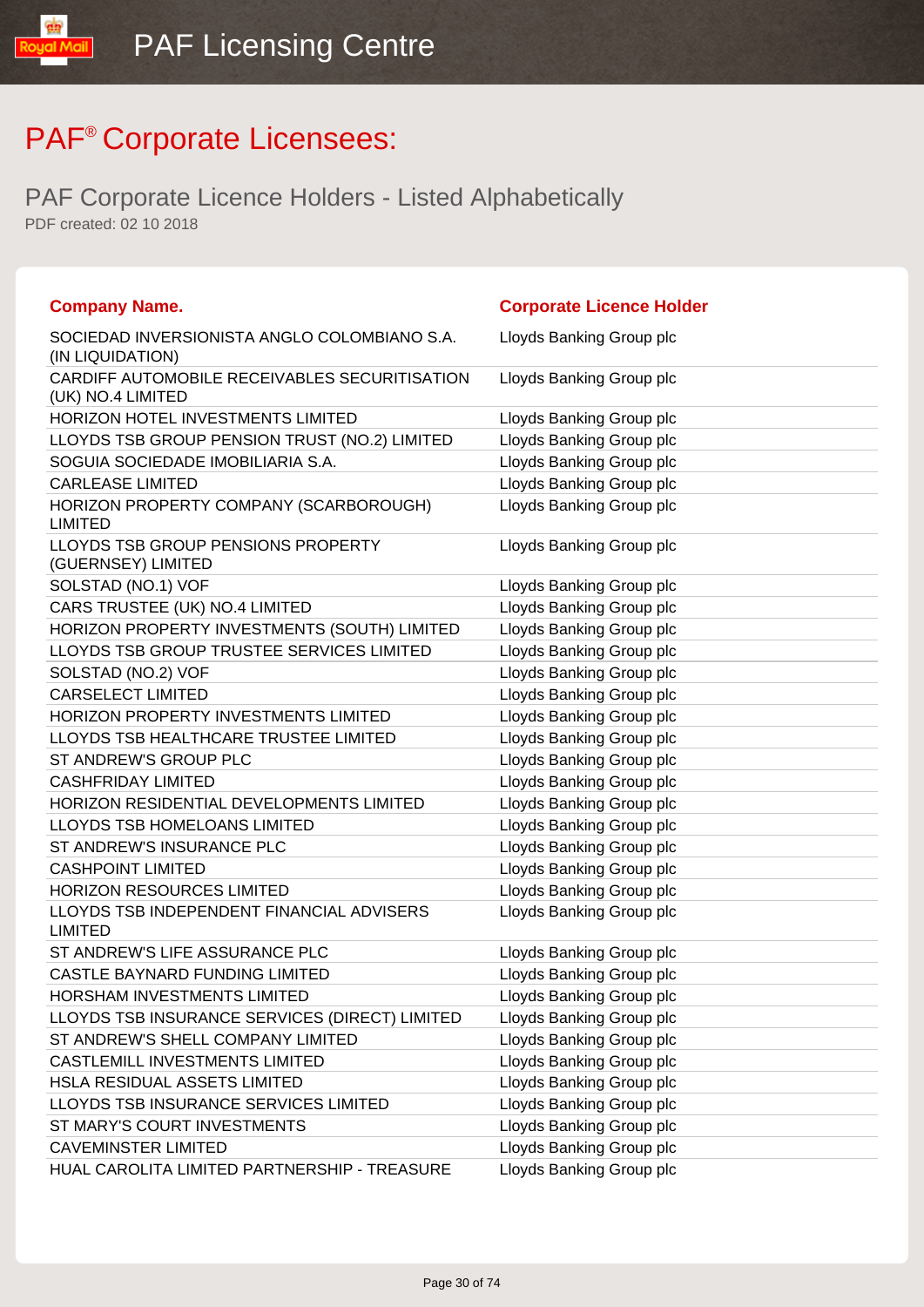PAF Corporate Licence Holders - Listed Alphabetically PDF created: 02 10 2018

#### **Company Name. Corporate Licence Holder** LLOYDS TSB INVESTMENTS LIMITED Lattitude the Lloyds Banking Group plc ST. JAMES'S PLACE (PCP) LIMITED Lattitude the Lloyds Banking Group plc CEDAR HOLDINGS LIMITED LINE Lloyds Banking Group plc HUAL MARTITA LIMITED PARTNERSHIP LIMIT LIOYDS Banking Group plc LLOYDS TSB LEASING (NO.2) LIMITED LIDYDS Banking Group plc ST. JAMES'S PLACE (PROPERTIES) LIMITED Lloyds Banking Group plc CENTRAL COLLECTIONS LIMITED LIMITED LIOYDS Banking Group plc HVF LIMITED **Letter and Struck and Struck and Struck and Struck and Struck and Struck and Struck and Struck and Struck and Struck and Struck and Struck and Struck and Struck and Struck and Struck and Struck and Struck and** LLOYDS TSB LEASING (NO.3) LIMITED Lloyds Banking Group plc ST. JAMES'S PLACE 1990 LIMITED LIDYD Lloyds Banking Group plc CENTRAL CROWN INVESTMENTS LIMITED LIOYDIS Banking Group plc HYUNDAI CAR FINANCE LIMITED LATTER LOYDIS Banking Group plc LLOYDS TSB LEASING (NO.4) LIMITED Lloyds Banking Group plc ST. JAMES'S PLACE ADMINISTRATION LIMITED Lloyds Banking Group plc CENTRAL MORTGAGE FINANCE LIMITED Lloyds Banking Group plc LLOYDS TSB LEASING (NO.5) LIMITED LIOYDS Banking Group plc ST. JAMES'S PLACE EUROPEAN SARL Lloyds Banking Group plc CENTRE FOR LIFE SCIENCE LLC Love by Lloyds Banking Group plc IM FINANCE LIMITED (IN LIQUIDATION) Lloyds Banking Group plc LLOYDS TSB LEASING (NO.6) LIMITED LIOYDS Banking Group plc ST. JAMES'S PLACE HOLDINGS S.A Lloyds Banking Group plc CF ASSET FINANCE LIMITED **Limitation** Lloyds Banking Group plc IAI HOLDINGS INC. **Lloyds Banking Group plc Let up to the Unit of Alberta Control** LLOYDS TSB LEASING (NO.7) LIMITED LIDYDS Banking Group plc ST. JAMES'S PLACE INTERNATIONAL ADMINISTRATION LIMITED Lloyds Banking Group plc CHAMBERS & REMINGTON NOMINEES LIMITED Lloyds Banking Group plc IAI INTERNATIONAL LIMITED LOVE CONTROLLER THE RESERVE TO LOVE BANKING Group plc LLOYDS TSB LEASING (NO.8) LIMITED Lloyds Banking Group plc ST. JAMES'S PLACE INTERNATIONAL ASSURANCE GROUP LIMITED Lloyds Banking Group plc CHANCERY FACTORS LIMITED **Example 20** Lloyds Banking Group plc IAI VENTURES, INC. **Lista and Server Control Control Control Control Control Control Control Control Control Control Control Control Control Control Control Control Control Control Control Control Control Control Control C** LLOYDS TSB LEASING L.P. **Let up a little of the USA COVIDS** Lloyds Banking Group plc ST. JAMES'S PLACE INTERNATIONAL PLC Lloyds Banking Group plc CHARTERCARD LIMITED Lloyds Banking Group plc IBOS FINANCE LIMITED **Loyds Banking Group plc** LLOYDS TSB LEASING LIMITED Lloyds Banking Group plc

ST. JAMES'S PLACE INTERNATIONAL SERVICES LIMITED Lloyds Banking Group plc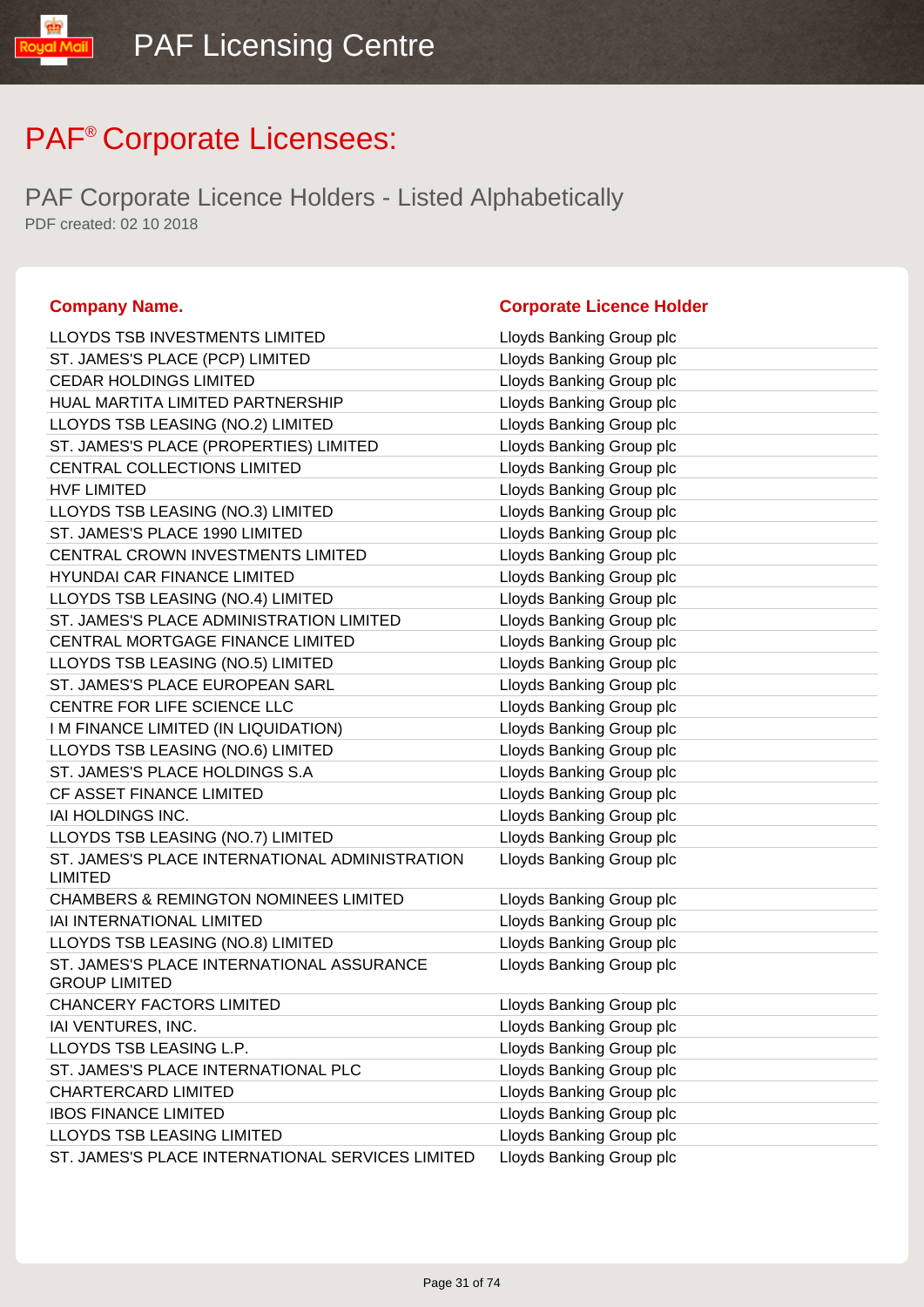| <b>Company Name.</b>                                   | <b>Corporate Licence Holder</b> |
|--------------------------------------------------------|---------------------------------|
| CHARTERCREDIT LIMITED (IN LIQUIDATION)                 | Lloyds Banking Group plc        |
| ICC BES MANAGERS LIMITED (IN VOLUNTARY<br>LIQUIDATION) | Lloyds Banking Group plc        |
| <b>LLOYDS TSB LIMITED</b>                              | Lloyds Banking Group plc        |
| ST. JAMES'S PLACE INVESTMENT TRUST LIMITED             | Lloyds Banking Group plc        |
| <b>CHARTERED FINANCE LIMITED</b>                       | Lloyds Banking Group plc        |
| <b>ICC CORPORATE FINANCE LIMITED</b>                   | Lloyds Banking Group plc        |
| LLOYDS TSB MALAYSIA LIMITED                            | Lloyds Banking Group plc        |
| ST. JAMES'S PLACE INVESTMENTS PLC                      | Lloyds Banking Group plc        |
| <b>CHARTERED LEASING LIMITED</b>                       | Lloyds Banking Group plc        |
| <b>ICC ENTERPRISE PARTNERS LIMITED</b>                 | Lloyds Banking Group plc        |
| LLOYDS TSB MARITIME LEASING (NO.1) LIMITED             | Lloyds Banking Group plc        |
| ST. JAMES'S PLACE MANAGEMENT SERVICES LIMITED          | Lloyds Banking Group plc        |
| CHARTERED TRUST (NOMINEES) LIMITED                     | Lloyds Banking Group plc        |
| <b>ICC EQUITY PARTNERS LIMITED</b>                     | Lloyds Banking Group plc        |
| LLOYDS TSB MARITIME LEASING (NO.10) LIMITED            | Lloyds Banking Group plc        |
| ST. JAMES'S PLACE PARTNERSHIP LIMITED                  | Lloyds Banking Group plc        |
| CHARTERED TRUST GROUP LIMITED                          | Lloyds Banking Group plc        |
| <b>ICC ESOP TRUSTEE LIMITED</b>                        | Lloyds Banking Group plc        |
| LLOYDS TSB MARITIME LEASING (NO.11) LIMITED            | Lloyds Banking Group plc        |
| ST. JAMES'S PLACE PLC                                  | Lloyds Banking Group plc        |
| <b>CHARTERED TRUST LIMITED</b>                         | Lloyds Banking Group plc        |
| <b>ICC FINANCE LIMITED</b>                             | Lloyds Banking Group plc        |
| LLOYDS TSB MARITIME LEASING (NO.12) LIMITED            | Lloyds Banking Group plc        |
| ST. JAMES'S PLACE PROPERTY SERVICES LIMITED            | Lloyds Banking Group plc        |
| CHARTERED TRUST MARINE LIMITED                         | Lloyds Banking Group plc        |
| <b>ICC FINANCIAL CONSULTING LIMITED</b>                | Lloyds Banking Group plc        |
| LLOYDS TSB MARITIME LEASING (NO.13) LIMITED            | Lloyds Banking Group plc        |
| ST. JAMES'S PLACE REASSURANCE (2009) LIMITED           | Lloyds Banking Group plc        |
| CHARTERHALL MARKETING LIMITED                          | Lloyds Banking Group plc        |
| <b>ICC HOLDINGS</b>                                    | Lloyds Banking Group plc        |
| LLOYDS TSB MARITIME LEASING (NO.14) LIMITED            | Lloyds Banking Group plc        |
| ST. JAMES'S PLACE REINSURANCE LIMITED                  | Lloyds Banking Group plc        |
| CHASE COURT (CI) LIMITED                               | Lloyds Banking Group plc        |
| <b>ICC INTERNATIONAL FINANCE LIMITED</b>               | Lloyds Banking Group plc        |
| LLOYDS TSB MARITIME LEASING (NO.15) LIMITED            | Lloyds Banking Group plc        |
| ST. JAMES'S PLACE TRUST COMPANY JERSEY LIMITED         | Lloyds Banking Group plc        |
| CHELTENHAM & GLOUCESTER plc                            | Lloyds Banking Group plc        |
| ICC SOFTWARE PARTNERS LIMITED                          | Lloyds Banking Group plc        |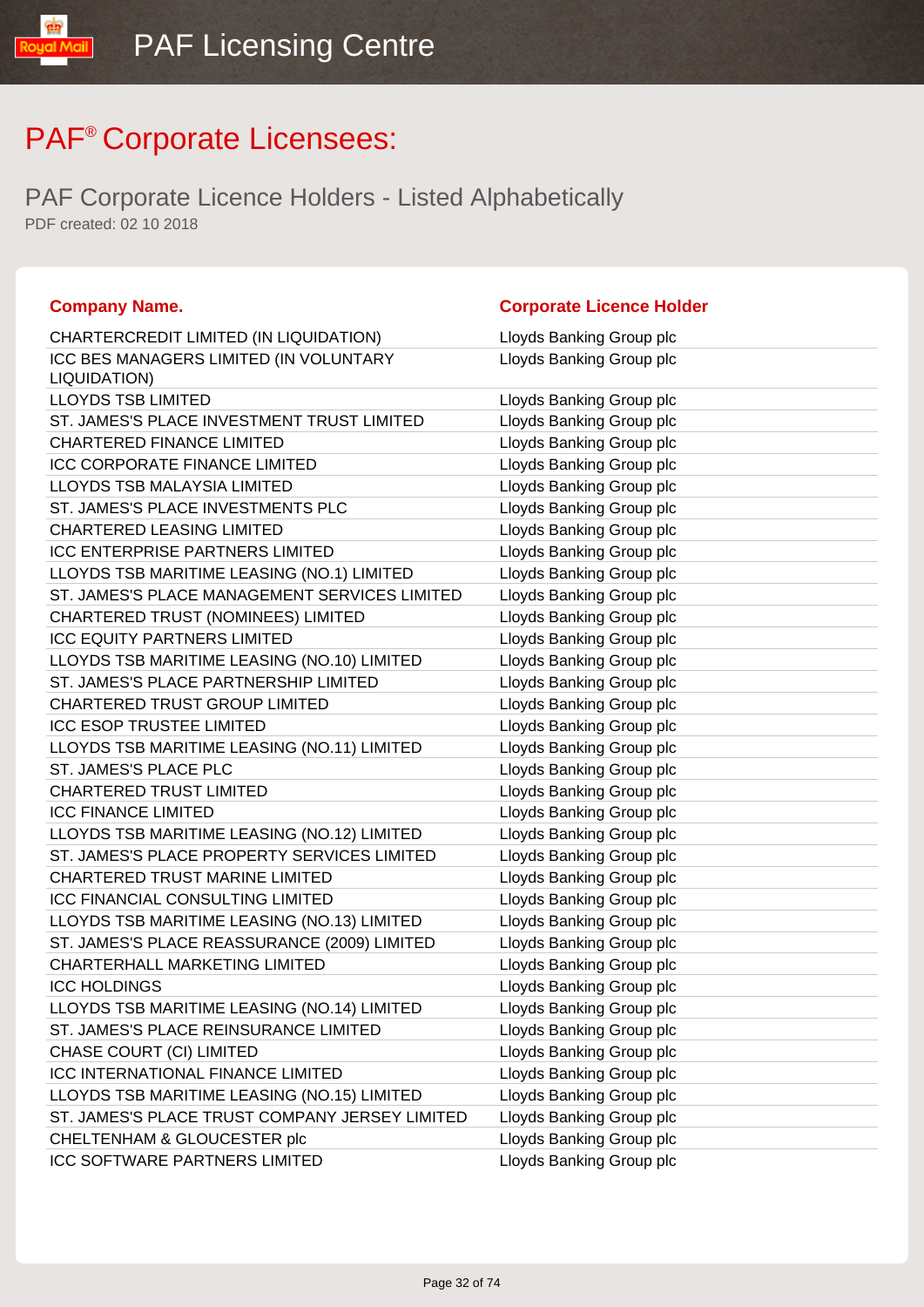| <b>Company Name.</b>                                                            | <b>Corporate Licence Holder</b>                      |
|---------------------------------------------------------------------------------|------------------------------------------------------|
| LLOYDS TSB MARITIME LEASING (NO.16) LIMITED                                     | Lloyds Banking Group plc                             |
| ST. JAMES'S PLACE UK PLC                                                        | Lloyds Banking Group plc                             |
| CHEMICAL TANKER SHIPPING LIMITED PARTNERSHIP                                    | Lloyds Banking Group plc                             |
| ICC VENTURE CAPITAL MANAGERS LIMITED (IN<br><b>VOLUNTARY LIQUIDATION)</b>       | Lloyds Banking Group plc                             |
| LLOYDS TSB MARITIME LEASING (NO.17) LIMITED                                     | Lloyds Banking Group plc                             |
| ST. JAMES'S PLACE UNIT TRUST GROUP LIMITED                                      | Lloyds Banking Group plc                             |
| CHESHIRE EUROPE LIMITED                                                         | Lloyds Banking Group plc                             |
| ICC VENTURE PARTNERS LIMITED                                                    | Lloyds Banking Group plc                             |
| LLOYDS TSB MARITIME LEASING (NO.18) LIMITED                                     | Lloyds Banking Group plc                             |
| ST. JAMES'S PLACE WEALTH MANAGEMENT (MONACO)<br>SAM                             | Lloyds Banking Group plc                             |
| CHESHIRE FUNDING LLC                                                            | Lloyds Banking Group plc                             |
| IF COVERED BONDS LIMITED LIABILITY PARTNERSHIP                                  | Lloyds Banking Group plc                             |
| LLOYDS TSB MARITIME LEASING (NO.19) LIMITED                                     | Lloyds Banking Group plc                             |
| ST. JAMES'S PLACE WEALTH MANAGEMENT (PCIS)<br><b>LIMITED</b>                    | Lloyds Banking Group plc                             |
| CHESHIRE FUNDING MANAGEMENT LLC                                                 | Lloyds Banking Group plc                             |
| <b>IFM HOLDINGS LIMITED</b>                                                     | Lloyds Banking Group plc                             |
| LLOYDS TSB MARITIME LEASING (NO.2) LIMITED                                      | Lloyds Banking Group plc                             |
| ST. JAMES'S PLACE WEALTH MANAGEMENT GROUP PLC                                   | Lloyds Banking Group plc                             |
| CHESHIRE HOLDINGS (AMERICA) LLC                                                 | Lloyds Banking Group plc                             |
| IFS CONTRACT HIRE LIMITED                                                       | Lloyds Banking Group plc                             |
| LLOYDS TSB MARITIME LEASING (NO.3) LIMITED                                      | Lloyds Banking Group plc                             |
| ST. JAMES'S PLACE WEALTH MANAGEMENT PLC                                         | Lloyds Banking Group plc                             |
| IFS CONTRACT PURCHASE LIMITED                                                   | Lloyds Banking Group plc                             |
| LLOYDS TSB MARITIME LEASING (NO.4) LIMITED                                      | Lloyds Banking Group plc                             |
| ST. JAMES'S PROPERTIES LIMITED                                                  | Lloyds Banking Group plc                             |
| CLERICAL MEDICAL (DARTFORD NUMBER 2) LIMITED                                    | Lloyds Banking Group plc                             |
| IL FINANCE LIMITED                                                              | Lloyds Banking Group plc                             |
| LLOYDS TSB MARITIME LEASING (NO.7) LIMITED                                      | Lloyds Banking Group plc                             |
| STANDARD FINANCE LIMITED                                                        | Lloyds Banking Group plc                             |
| CLERICAL MEDICAL (DARTFORD NUMBER 3) LIMITED                                    | Lloyds Banking Group plc                             |
| IN STORE CREDIT LIMITED                                                         | Lloyds Banking Group plc                             |
| LLOYDS TSB MARITIME LEASING (NO.8) LIMITED                                      | Lloyds Banking Group plc                             |
| <b>STARFORT LIMITED</b>                                                         | Lloyds Banking Group plc                             |
| CLERICAL MEDICAL (DARTFORD NUMBER 4) LIMITED                                    | Lloyds Banking Group plc                             |
| INCHCAPE FINANCIAL SERVICES (AUSTRALIA) LIMITED                                 | Lloyds Banking Group plc                             |
| LLOYDS TSB MARITIME LEASING (NO.9) LIMITED<br>SUZUKI FINANCIAL SERVICES LIMITED | Lloyds Banking Group plc<br>Lloyds Banking Group plc |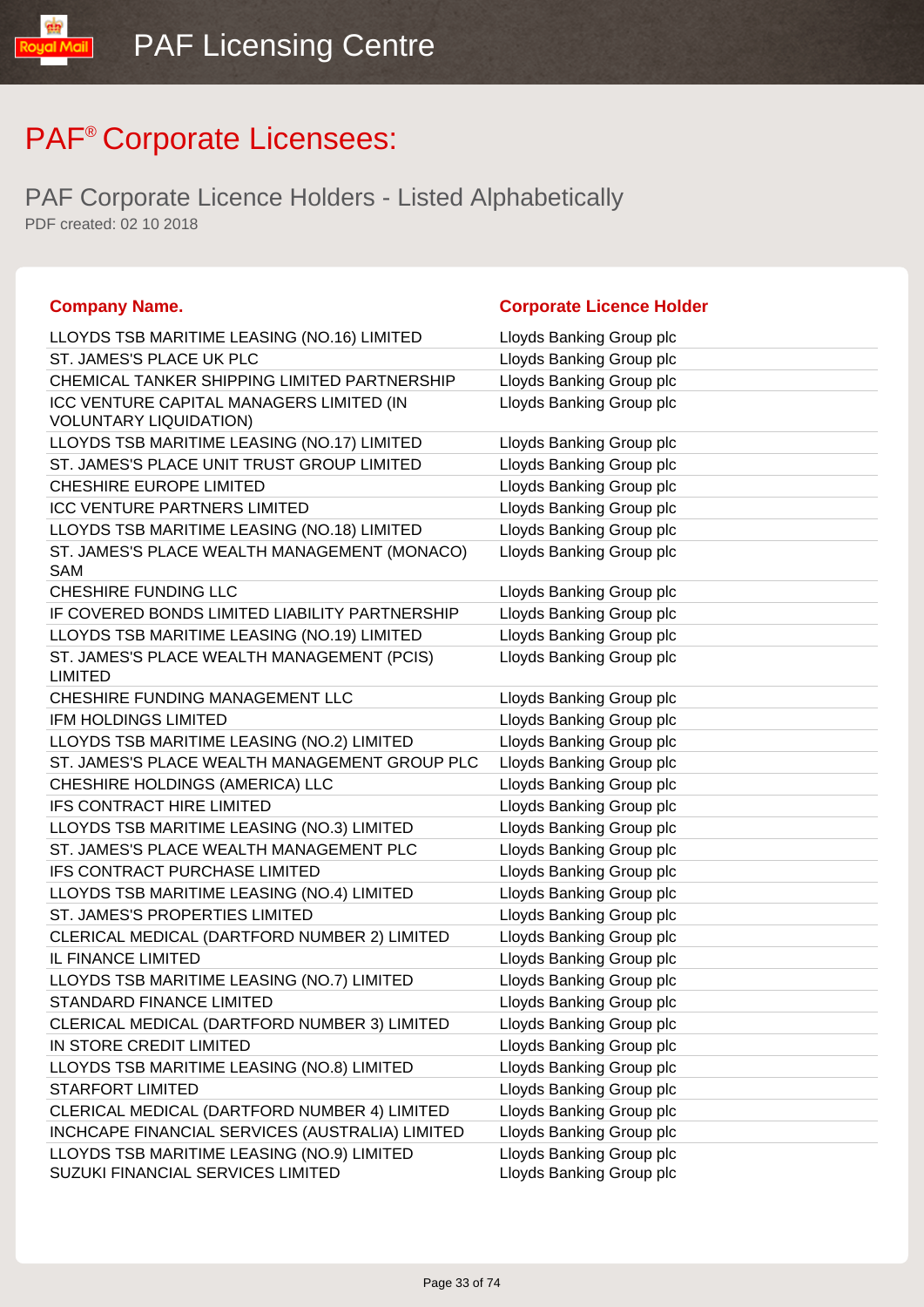| <b>Company Name.</b>                                            | <b>Corporate Licence Holder</b> |
|-----------------------------------------------------------------|---------------------------------|
| CLERICAL MEDICAL (HAYMARKET TOWERS) LIMITED                     | Lloyds Banking Group plc        |
| <b>INCHCAPE FINANCIAL SERVICES LIMITED</b>                      | Lloyds Banking Group plc        |
| LLOYDS TSB MARITIME LEASING LIMITED                             | Lloyds Banking Group plc        |
| SW (NO. 3) LIMITED                                              | Lloyds Banking Group plc        |
| CLERICAL MEDICAL (HAYMARKET TOWERS) ONE<br><b>LIMITED</b>       | Lloyds Banking Group plc        |
| INCHCAPE WHOLESALE FINANCE AUSTRALIA LIMITED                    | Lloyds Banking Group plc        |
| LLOYDS TSB MERCHANT BANK LIMITED                                | Lloyds Banking Group plc        |
| SW (NO.5) LIMITED (IN MEMBERS' VOLUNTARY<br><b>LIQUIDATION</b>  | Lloyds Banking Group plc        |
| CLERICAL MEDICAL (INDUSTRIAL) GP LIMITED                        | Lloyds Banking Group plc        |
| <b>INDICUS NORTH LIMITED</b>                                    | Lloyds Banking Group plc        |
| LLOYDS TSB MORTGAGES LIMITED                                    | Lloyds Banking Group plc        |
| SW (NO.6) LIMITED (IN MEMBERS' VOLUNTARY<br>LIQUIDATION)        | Lloyds Banking Group plc        |
| CLERICAL MEDICAL (PRINCES QUAY, HULL) LIMITED                   | Lloyds Banking Group plc        |
| Infrastructure Investors Defence Housing (Bristol) Limited      | Lloyds Banking Group plc        |
| <b>LLOYDS TSB MOTORENT LIMITED</b>                              | Lloyds Banking Group plc        |
| SW (NO.7) LIMITED (IN MEMBERS' VOLUNTARY<br>LIQUIDATION)        | Lloyds Banking Group plc        |
| CLERICAL MEDICAL (RETAIL) GP LIMITED                            | Lloyds Banking Group plc        |
| <b>INSIGHT FUND MANAGEMENT LIMITED</b>                          | Lloyds Banking Group plc        |
| <b>LLOYDS TSB MTCH LIMITED</b>                                  | Lloyds Banking Group plc        |
| SW NO.1 LIMITED                                                 | Lloyds Banking Group plc        |
| CLERICAL MEDICAL (THEALE) LIMITED                               | Lloyds Banking Group plc        |
| INSIGHT INVESTMENT B.V.                                         | Lloyds Banking Group plc        |
| LLOYDS TSB NO.1 (IOM) LIMITED                                   | Lloyds Banking Group plc        |
| SWIP (LUXEMBOURG) S.A.R.L.                                      | Lloyds Banking Group plc        |
| CLERICAL MEDICAL (THEALE) NOMINEES LIMITED                      | Lloyds Banking Group plc        |
| INSIGHT INVESTMENT FUNDS MANAGEMENT LIMITED                     | Lloyds Banking Group plc        |
| LLOYDS TSB NOMINEES (GUERNSEY) LIMITED                          | Lloyds Banking Group plc        |
| SWIP EBPF HOLDINGS (FRANCE) EURL                                | Lloyds Banking Group plc        |
| CLERICAL MEDICAL (WATERLOOVILLE FIVE) LIMITED                   | Lloyds Banking Group plc        |
| INSIGHT INVESTMENT MANAGEMENT (GLOBAL) LIMITED                  | Lloyds Banking Group plc        |
| LLOYDS TSB OFFSHORE (2) LIMITED                                 | Lloyds Banking Group plc        |
| SWIP FUND MANAGEMENT LIMITED                                    | Lloyds Banking Group plc        |
| CLERICAL MEDICAL (WATERLOOVILLE FOUR) LIMITED                   | Lloyds Banking Group plc        |
| INSIGHT INVESTMENT MANAGEMENT (INTERNATIONAL)<br><b>LIMITED</b> | Lloyds Banking Group plc        |
| LLOYDS TSB OFFSHORE CORPORATE SERVICES<br><b>LIMITED</b>        | Lloyds Banking Group plc        |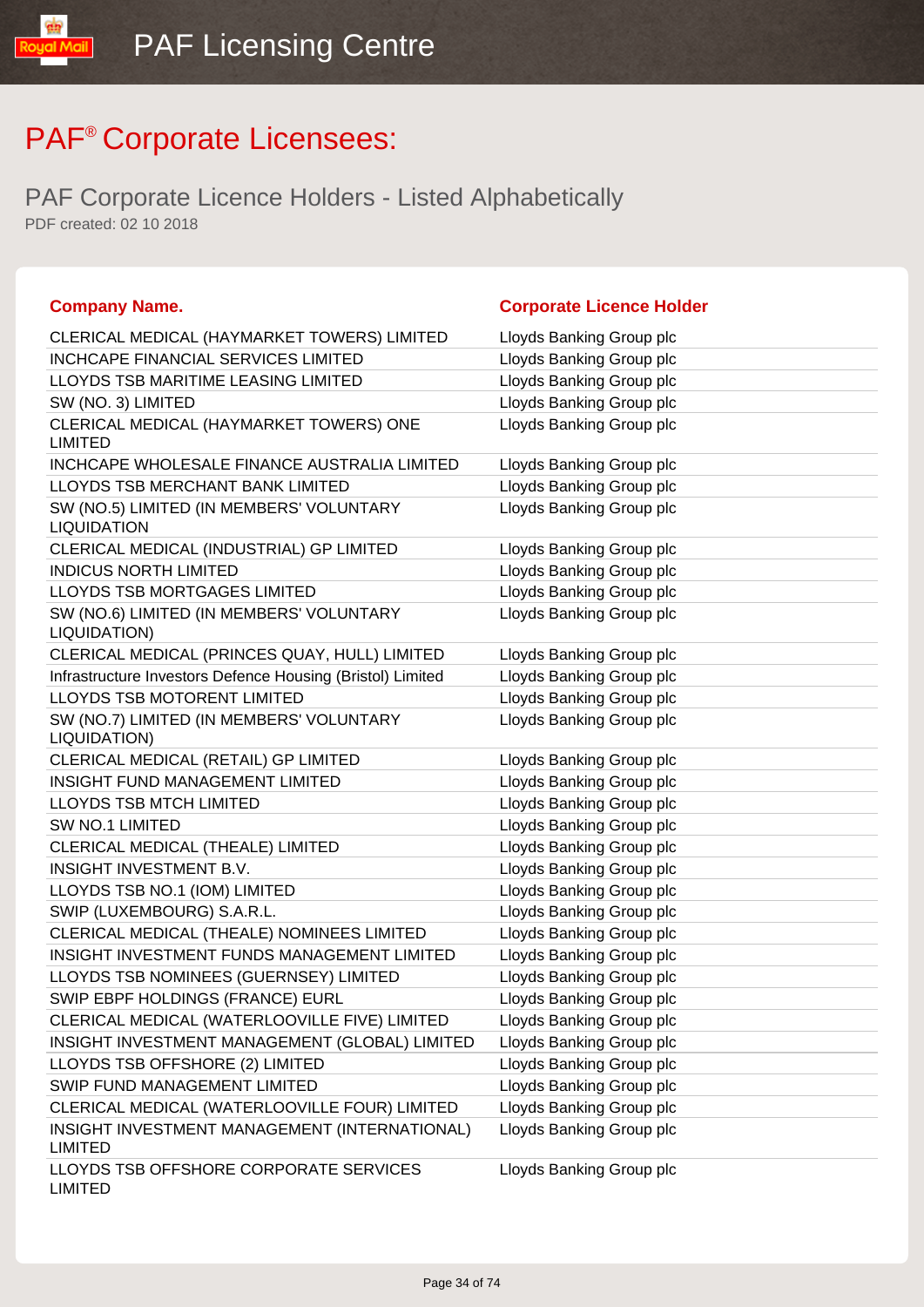| <b>Company Name.</b>                                                    | <b>Corporate Licence Holder</b>                      |
|-------------------------------------------------------------------------|------------------------------------------------------|
| SWIP HOLDINGS (LUXEMBOURG) S.A.R.L.                                     | Lloyds Banking Group plc                             |
| CLERICAL MEDICAL (WATERLOOVILLE THREE) LIMITED                          | Lloyds Banking Group plc                             |
| <b>INSIGHT INVESTMENT MANAGEMENT</b><br>(MEDITERRANEAN) LIMITED         | Lloyds Banking Group plc                             |
| LLOYDS TSB OFFSHORE FUND MANAGERS LIMITED                               | Lloyds Banking Group plc                             |
| <b>SWIP HOLDINGS LIMITED</b>                                            | Lloyds Banking Group plc                             |
| CLERICAL MEDICAL CLEVEDON LIMITED                                       | Lloyds Banking Group plc                             |
| INSIGHT INVESTMENT MANAGEMENT (NOMINEES)<br><b>LIMITED</b>              | Lloyds Banking Group plc                             |
| LLOYDS TSB OFFSHORE HOLDINGS LIMITED                                    | Lloyds Banking Group plc                             |
| CLERICAL MEDICAL FINANCIAL SERVICES LIMITED                             | Lloyds Banking Group plc                             |
| INSIGHT INVESTMENT MANAGEMENT (UK) HOLDINGS<br><b>LIMITED</b>           | Lloyds Banking Group plc                             |
| LLOYDS TSB OFFSHORE LIMITED                                             | Lloyds Banking Group plc                             |
| SWIP MULTI-MANAGER FUNDS LIMITED                                        | Lloyds Banking Group plc                             |
| CLERICAL MEDICAL FORESTRY LIMITED                                       | Lloyds Banking Group plc                             |
| INSIGHT INVESTMENT MANAGEMENT LIMITED                                   | Lloyds Banking Group plc                             |
| LLOYDS TSB OFFSHORE PAYING AGENTS (HK) LIMITED                          | Lloyds Banking Group plc                             |
| <b>SWUF NOMINEE 1 LIMITED</b>                                           | Lloyds Banking Group plc                             |
| CLERICAL MEDICAL INTERNATIONAL HOLDINGS B.V.                            | Lloyds Banking Group plc                             |
| <b>INSIGHT INVESTMENT SERVICES LIMITED</b>                              | Lloyds Banking Group plc                             |
| LLOYDS TSB OFFSHORE PENSION TRUST LIMITED                               | Lloyds Banking Group plc                             |
| <b>SWUF NOMINEE 2 LIMITED</b>                                           | Lloyds Banking Group plc                             |
| CLERICAL MEDICAL INVESTMENT GROUP LIMITED                               | Lloyds Banking Group plc                             |
| <b>INTERNATIONAL MOTORS FINANCE LIMITED</b>                             | Lloyds Banking Group plc                             |
| LLOYDS TSB OFFSHORE PRIVATE CLIENTS LIMITED                             | Lloyds Banking Group plc                             |
| <b>SWUF NOMINEE 3 LIMITED</b>                                           | Lloyds Banking Group plc                             |
| CLERICAL MEDICAL LONDON LIMITED                                         | Lloyds Banking Group plc                             |
| INVESTMENT ADVISERS, INC.                                               | Lloyds Banking Group plc                             |
| LLOYDS TSB OFFSHORE TRUST COMPANY (BVI) LIMITED                         | Lloyds Banking Group plc                             |
| <b>SWUF NOMINEE 4 LIMITED</b>                                           | Lloyds Banking Group plc                             |
| CLERICAL MEDICAL LONDON ONE LIMITED                                     | Lloyds Banking Group plc                             |
| Invista Castle Limited                                                  | Lloyds Banking Group plc                             |
| LLOYDS TSB OFFSHORE TRUST COMPANY LIMITED                               | Lloyds Banking Group plc                             |
| SY COLOSSAL INVESTMENTS LIMITED                                         | Lloyds Banking Group plc                             |
| CLERICAL MEDICAL MANAGED FUNDS LIMITED                                  | Lloyds Banking Group plc                             |
| INVISTA EUROPEAN CELSIUS HOLDINGS SARL                                  | Lloyds Banking Group plc                             |
| <b>LLOYDS TSB PACIFIC LIMITED</b>                                       | Lloyds Banking Group plc                             |
| <b>TALBOT NOMINEES LIMITED</b><br>CLERICAL MEDICAL NARROW PLAIN LIMITED | Lloyds Banking Group plc<br>Lloyds Banking Group plc |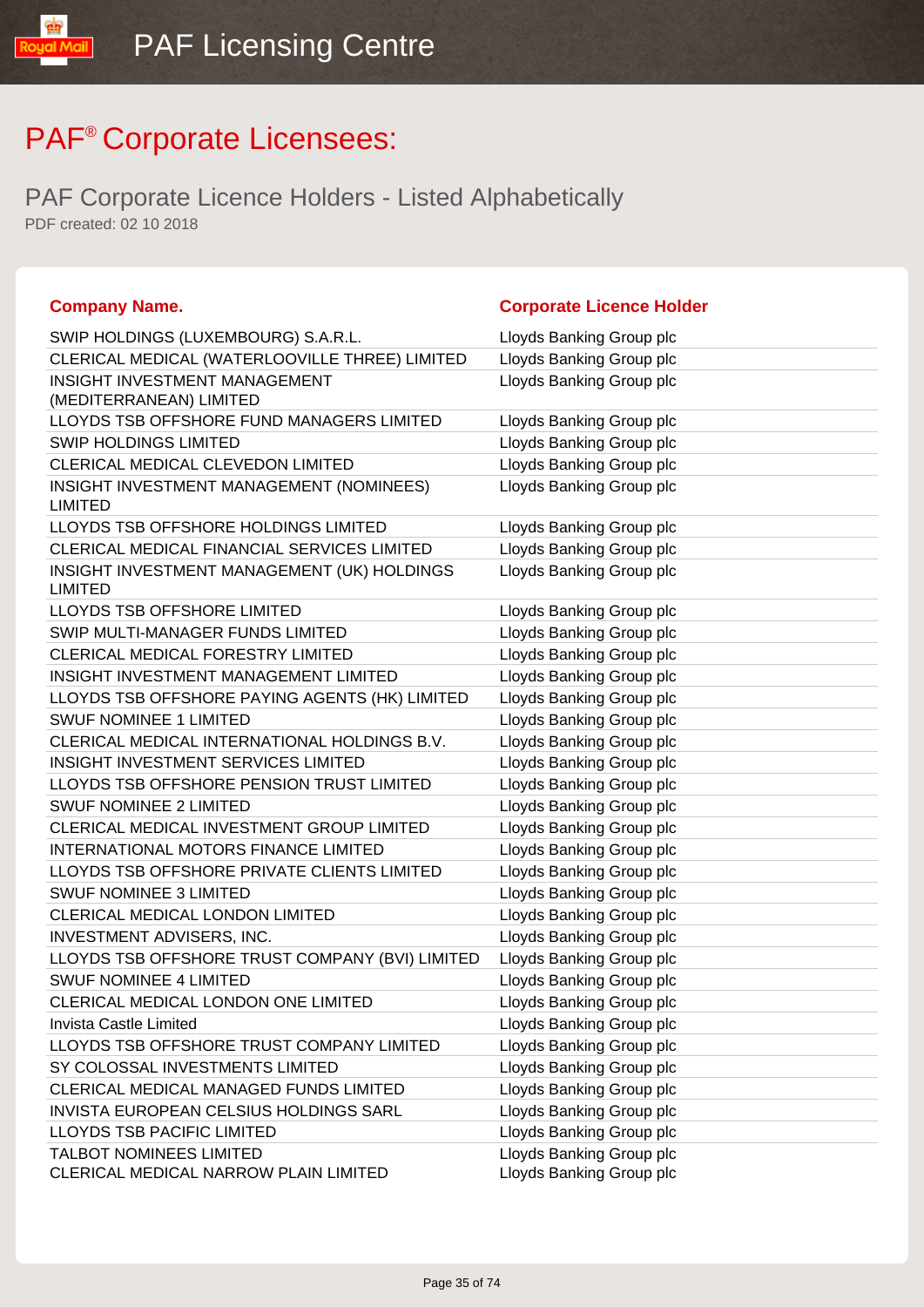| <b>Company Name.</b>                                                             | <b>Corporate Licence Holder</b> |
|----------------------------------------------------------------------------------|---------------------------------|
| <b>INVISTA GLOBAL PROPERTY SECURITIES FUND</b><br><b>GENERAL PARTNER LIMITED</b> | Lloyds Banking Group plc        |
| LLOYDS TSB PRINT MANAGEMENT SERVICES LIMITED                                     | Lloyds Banking Group plc        |
| TANTALLON INVESTMENTS, INC                                                       | Lloyds Banking Group plc        |
| CLERICAL MEDICAL PEP MANAGERS LIMITED                                            | Lloyds Banking Group plc        |
| Invista Industrial (General Partner) Limited                                     | Lloyds Banking Group plc        |
| LLOYDS TSB PRIVATE BANKING LIMITED                                               | Lloyds Banking Group plc        |
| TARGET CORPORATE SERVICES LIMITED                                                | Lloyds Banking Group plc        |
| <b>CLERICAL MEDICAL PROPERTIES LIMITED</b>                                       | Lloyds Banking Group plc        |
| Invista Industrial (Nominee) Limited                                             | Lloyds Banking Group plc        |
| <b>LLOYDS TSB QUEST LIMITED</b>                                                  | Lloyds Banking Group plc        |
| <b>TARGET HOLDINGS LIMITED</b>                                                   | Lloyds Banking Group plc        |
| CLERICAL MEDICAL SERVICES LIMITED                                                | Lloyds Banking Group plc        |
| INVISTA PROPERTY MANAGEMENT LIMITED                                              | Lloyds Banking Group plc        |
| LLOYDS TSB RAIL CAPITAL INC.                                                     | Lloyds Banking Group plc        |
| TARGET INVESTMENT HOLDINGS LIMITED (IN MEMBERS'<br><b>VOLUNTARY LIQUIDATION)</b> | Lloyds Banking Group plc        |
| <b>CLIPPER SHIPPING LIMITED PARTNERSHIP</b>                                      | Lloyds Banking Group plc        |
| Invista Real Estate International Fund General Partner Limited                   | Lloyds Banking Group plc        |
| LLOYDS TSB REGISTRARS (ISA) NOMINEES LIMITED                                     | Lloyds Banking Group plc        |
| TECHNOLOGY LEASING CORPORATION LIMITED                                           | Lloyds Banking Group plc        |
| CLOAK LANE FINANCE (CAYMAN) LIMITED                                              | Lloyds Banking Group plc        |
| Invista Real Estate International Fund Investing Partner<br>Limited              | Lloyds Banking Group plc        |
| LLOYDS TSB REGISTRARS NOMINEES LIMITED                                           | Lloyds Banking Group plc        |
| THE AGRICULTURAL MORTGAGE CORPORATION PLC                                        | Lloyds Banking Group plc        |
| CLOAK LANE INVESTMENTS (CAYMAN) LIMITED                                          | Lloyds Banking Group plc        |
| INVISTA REAL ESTATE INVESTMENT MANAGEMENT (CI)<br><b>LIMITED</b>                 | Lloyds Banking Group plc        |
| LLOYDS TSB REGISTRARS SAVINGS NOMINEES LIMITED                                   | Lloyds Banking Group plc        |
| THE BRITISH LINEN COMPANY LIMITED                                                | Lloyds Banking Group plc        |
| CM VENTURE INVESTMENTS LIMITED                                                   | Lloyds Banking Group plc        |
| INVISTA REAL ESTATE INVESTMENT MANAGEMENT<br><b>HOLDINGS PLC</b>                 | Lloyds Banking Group plc        |
| LLOYDS TSB REPRESENTAÇÕES LTDA                                                   | Lloyds Banking Group plc        |
| THE CMI HIGH INCOME FUND PLC                                                     | Lloyds Banking Group plc        |
| CMI ASSET MANAGEMENT (LUXEMBOURG) S.A.                                           | Lloyds Banking Group plc        |
| INVISTA REAL ESTATE INVESTMENT MANAGEMENT<br><b>LIMITED</b>                      | Lloyds Banking Group plc        |
| LLOYDS TSB SCOTLAND plc                                                          | Lloyds Banking Group plc        |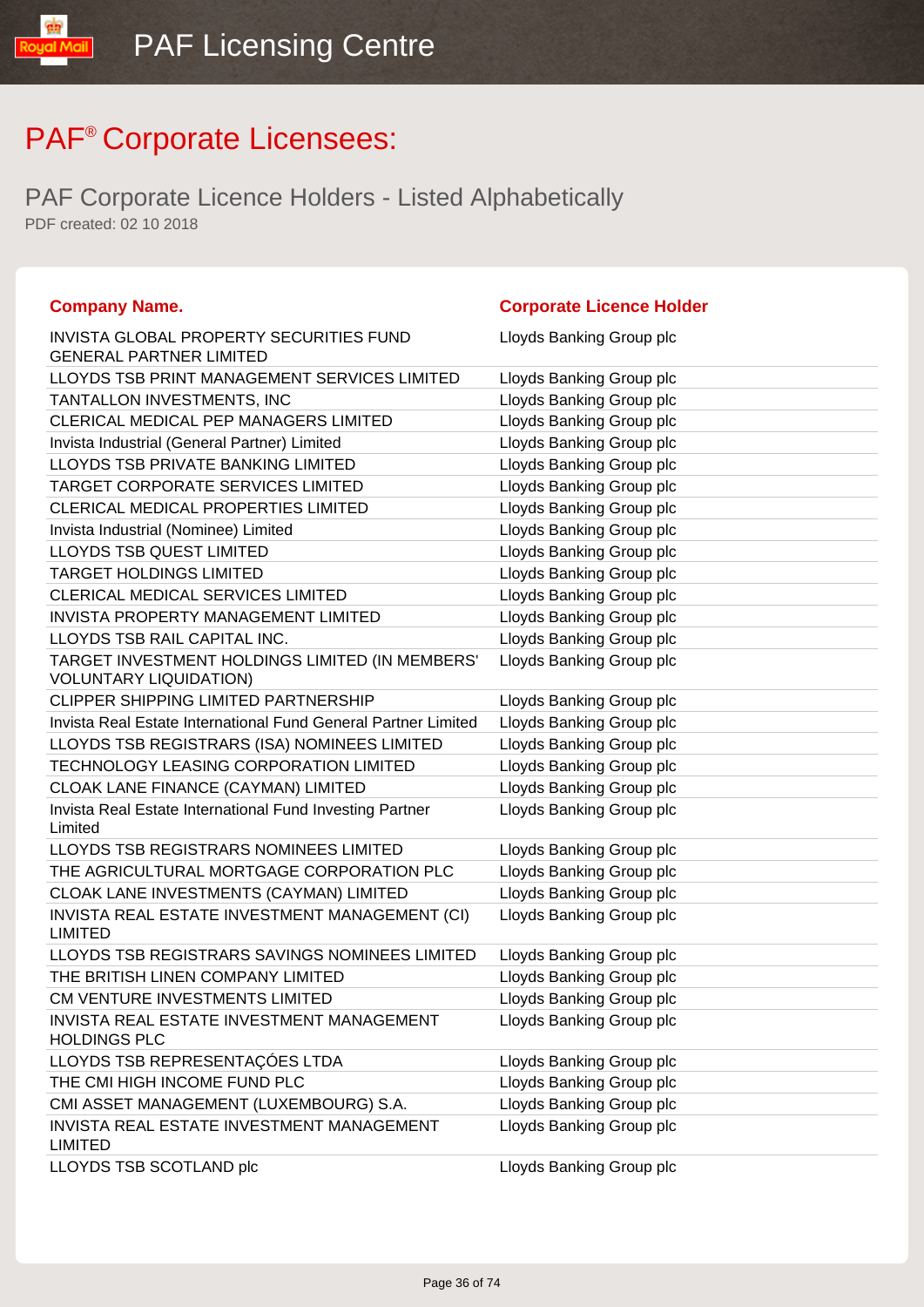PAF Corporate Licence Holders - Listed Alphabetically PDF created: 02 10 2018

| THE CMI STERLING ROLL-UP FUND PLC                              | Lloyds Banking Group plc |
|----------------------------------------------------------------|--------------------------|
| CMI FINANCIAL MANAGEMENT SERVICES LIMITED                      | Lloyds Banking Group plc |
| Invista Real Estate Opportunity Fund General Partner Limited   | Lloyds Banking Group plc |
| LLOYDS TSB SHARE SCHEMES TRUSTEES LIMITED                      | Lloyds Banking Group plc |
| THE COVENT GARDEN MARKET LP                                    | Lloyds Banking Group plc |
| Invista Real Estate Opportunity Fund Investing Partner Limited | Lloyds Banking Group plc |
| LLOYDS TSB STOCKBROKERS LIMITED                                | Lloyds Banking Group plc |
| THE MORTGAGE BUSINESS PUBLIC LIMITED COMPANY                   | Lloyds Banking Group plc |
| <b>ACL AUTOLEASE LIMITED</b>                                   | Lloyds Banking Group plc |
| CMI FUND MANAGERS (IOM) LIMITED                                | Lloyds Banking Group plc |
| Invista Real Estate Singapore PTE LTD                          | Lloyds Banking Group plc |
| LLOYDS TSB VENTURE MANAGERS LIMITED                            | Lloyds Banking Group plc |
| THE MOUND PROPERTY COMPANY LIMITED                             | Lloyds Banking Group plc |
| <b>ACRUX MARITIME LIMITED PARTNERSHIP</b>                      | Lloyds Banking Group plc |
| CMI INSURANCE (LUXEMBOURG) S.A.                                | Lloyds Banking Group plc |
| <b>Invista Residential Property Trust Limited</b>              | Lloyds Banking Group plc |
| LLOYDS TSB VENTURES CARRY LIMITED                              | Lloyds Banking Group plc |
| THISTLE FINANCE LIMITED                                        | Lloyds Banking Group plc |
| ADARA MARITIME LIMITED PARTNERSHIP                             | Lloyds Banking Group plc |
| CMI INSURANCE COMPANY LIMITED                                  | Lloyds Banking Group plc |
| <b>IRONHART LIMITED (IN MEMBERS' VOLUNTARY</b><br>LIQUIDATION) | Lloyds Banking Group plc |
| LLOYDS TSB VENTURES GENERAL PARTNER LIMITED                    | Lloyds Banking Group plc |
| THREE COPTHALL AVENUE LIMITED                                  | Lloyds Banking Group plc |
| ADVANCE DEEP SEA INSTALLER LIMITED PARTNERSHIP                 | Lloyds Banking Group plc |
| <b>IWEB (UK) LIMITED</b>                                       | Lloyds Banking Group plc |
| LLOYDS TSB VENTURES NOMINEES LIMITED                           | Lloyds Banking Group plc |
| TOWER HILL PROPERTY INVESTMENTS (10) LIMITED                   | Lloyds Banking Group plc |
| AIC SERVICES LIMITED                                           | Lloyds Banking Group plc |
| CMI TRUST COMPANY (IOM) LIMITED                                | Lloyds Banking Group plc |
| <b>J &amp; J COLLECTIONS LIMITED</b>                           | Lloyds Banking Group plc |
| LLOYDS TSB VENTURES TRUSTEES LIMITED                           | Lloyds Banking Group plc |
| TOWER HILL PROPERTY INVESTMENTS (7) LIMITED                    | Lloyds Banking Group plc |
| AIRBLES CONSTRUCTION (NO.1) LIMITED                            | Lloyds Banking Group plc |
| <b>COATE HOMES LIMITED</b>                                     | Lloyds Banking Group plc |
| KANAALSTRAAT FUNDING C.V.                                      | Lloyds Banking Group plc |
| LLOYDS TSB YEN TRADING LIMITED                                 | Lloyds Banking Group plc |
| Tricomm Housing (Holdings) Limited                             | Lloyds Banking Group plc |
| AIRPORT INDUSTRIAL GP LIMITED                                  | Lloyds Banking Group plc |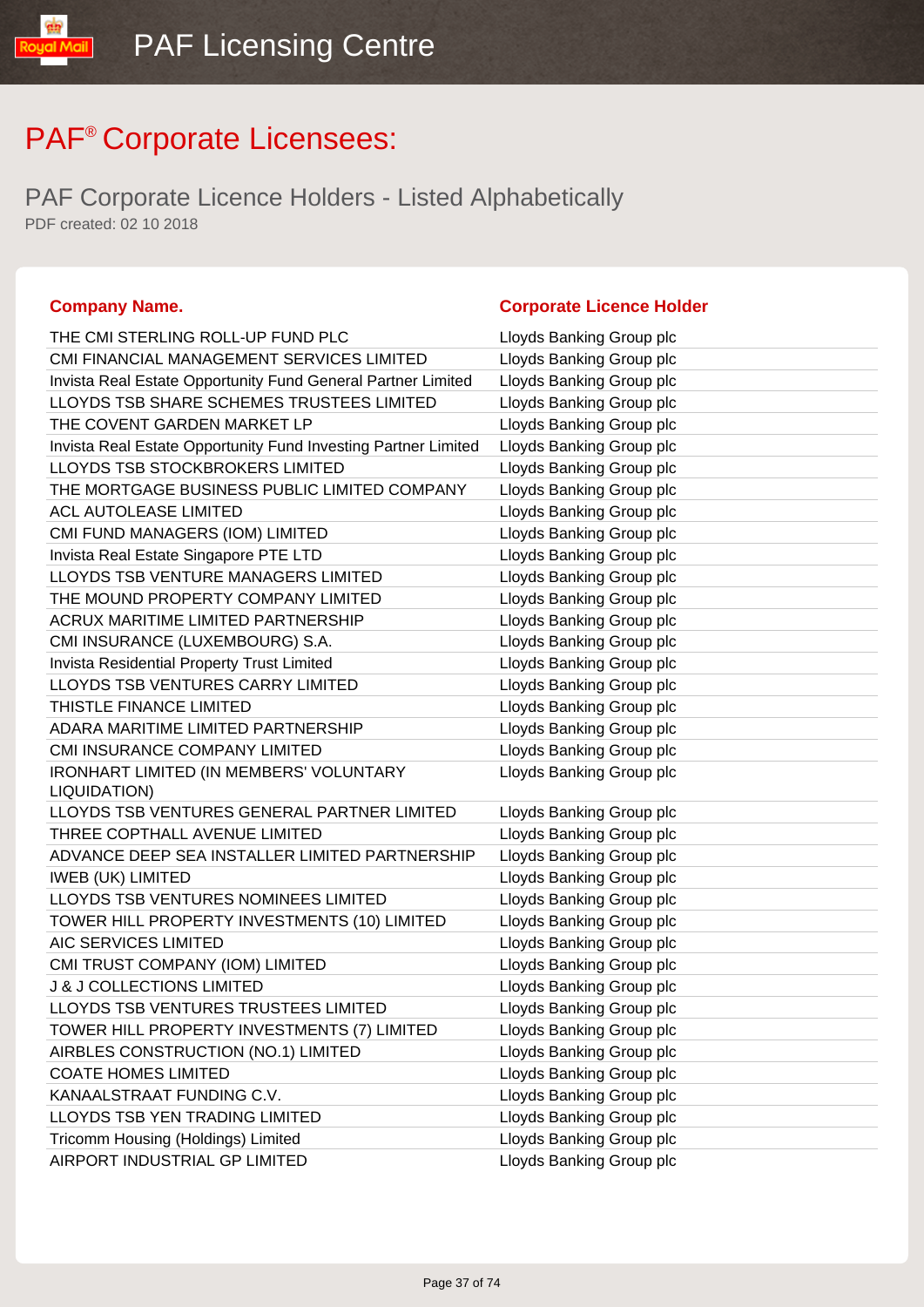IlipM lipu

| <b>Company Name.</b>                                          | <b>Corporate Licence Holder</b> |
|---------------------------------------------------------------|---------------------------------|
| <b>COLEMAN STAFFORDSHIRE FUNDING LIMITED</b>                  | Lloyds Banking Group plc        |
| <b>KENDALL SQUARE LLC</b>                                     | Lloyds Banking Group plc        |
| LLOYDS UDT (MARLOW) LIMITED                                   | Lloyds Banking Group plc        |
| AIRPORT INDUSTRIAL LP                                         | Lloyds Banking Group plc        |
| <b>COLEMAN STAFFORDSHIRE INVESTMENTS LIMITED</b>              | Lloyds Banking Group plc        |
| KINDFORD LIMITED (IN MEMBERS' VOLUNTARY<br>LIQUIDATION)       | Lloyds Banking Group plc        |
| LLOYDS UDT ASSET LEASING LIMITED                              | Lloyds Banking Group plc        |
| <b>Tricomm Housing Limited</b>                                | Lloyds Banking Group plc        |
| AIRPORT INDUSTRIAL NOMINEES B LIMITED                         | Lloyds Banking Group plc        |
| COLEMAN STAFFORDSHIRE OFFSHORE FUNDING NO.1<br><b>LIMITED</b> | Lloyds Banking Group plc        |
| KINGSBARNS INVESTMENTS LIMITED                                | Lloyds Banking Group plc        |
| LLOYDS UDT ASSET RENTALS LIMITED                              | Lloyds Banking Group plc        |
| <b>TRISTAN PROPERTIES LIMITED</b>                             | Lloyds Banking Group plc        |
| AIRPORT INDUSTRIAL NOMINEES C LIMITED                         | Lloyds Banking Group plc        |
| COLEMAN STAFFORDSHIRE OFFSHORE INVESTMENTS<br>NO.1 LIMITED    | Lloyds Banking Group plc        |
| KINGSTAR LEASING LIMITED                                      | Lloyds Banking Group plc        |
| LLOYDS UDT ASSURANCE LIMITED (IN LIQUIDATION)                 | Lloyds Banking Group plc        |
| <b>TRUSTCARD LIMITED</b>                                      | Lloyds Banking Group plc        |
| AIRPORT INDUSTRIAL NOMINEES D LIMITED                         | Lloyds Banking Group plc        |
| <b>CONQUEST SECURITIES LIMITED</b>                            | Lloyds Banking Group plc        |
| KOTA GEMBIRA LIMITED PARTNERSHIP                              | Lloyds Banking Group plc        |
| LLOYDS UDT BUSINESS DEVELOPMENT LIMITED                       | Lloyds Banking Group plc        |
| TRUSTEE SAVINGS BANKS (HOLDINGS) LIMITED                      | Lloyds Banking Group plc        |
| AIRPORT INDUSTRIAL NOMINEES LIMITED                           | Lloyds Banking Group plc        |
| <b>CONTEST LIMITED PARTNERSHIP</b>                            | Lloyds Banking Group plc        |
| KOTA GUNAWAN LIMITED PARTNERSHIP                              | Lloyds Banking Group plc        |
| LLOYDS UDT BUSINESS EQUIPMENT LIMITED                         | Lloyds Banking Group plc        |
| TSB (USA) INC.                                                | Lloyds Banking Group plc        |
| ALAM PERMAI MARITIME LIMITED PARTNERSHIP                      | Lloyds Banking Group plc        |
| <b>CORPORATE AUDIT SERVICES LIMITED</b>                       | Lloyds Banking Group plc        |
| KOTA HAKIM LIMITED PARTNERSHIP                                | Lloyds Banking Group plc        |
| LLOYDS UDT BUSINESS LEASING LIMITED (IN<br>LIQUIDATION)       | Lloyds Banking Group plc        |
| <b>TSB BANK LIMITED</b>                                       | Lloyds Banking Group plc        |
| ALAM PERSONA LIMITED PARTNERSHIP                              | Lloyds Banking Group plc        |
| <b>COSBRIGHT LIMITED PARTNERSHIP</b>                          | Lloyds Banking Group plc        |
| KOTA HALUS LIMITED PARTNERSHIP                                | Lloyds Banking Group plc        |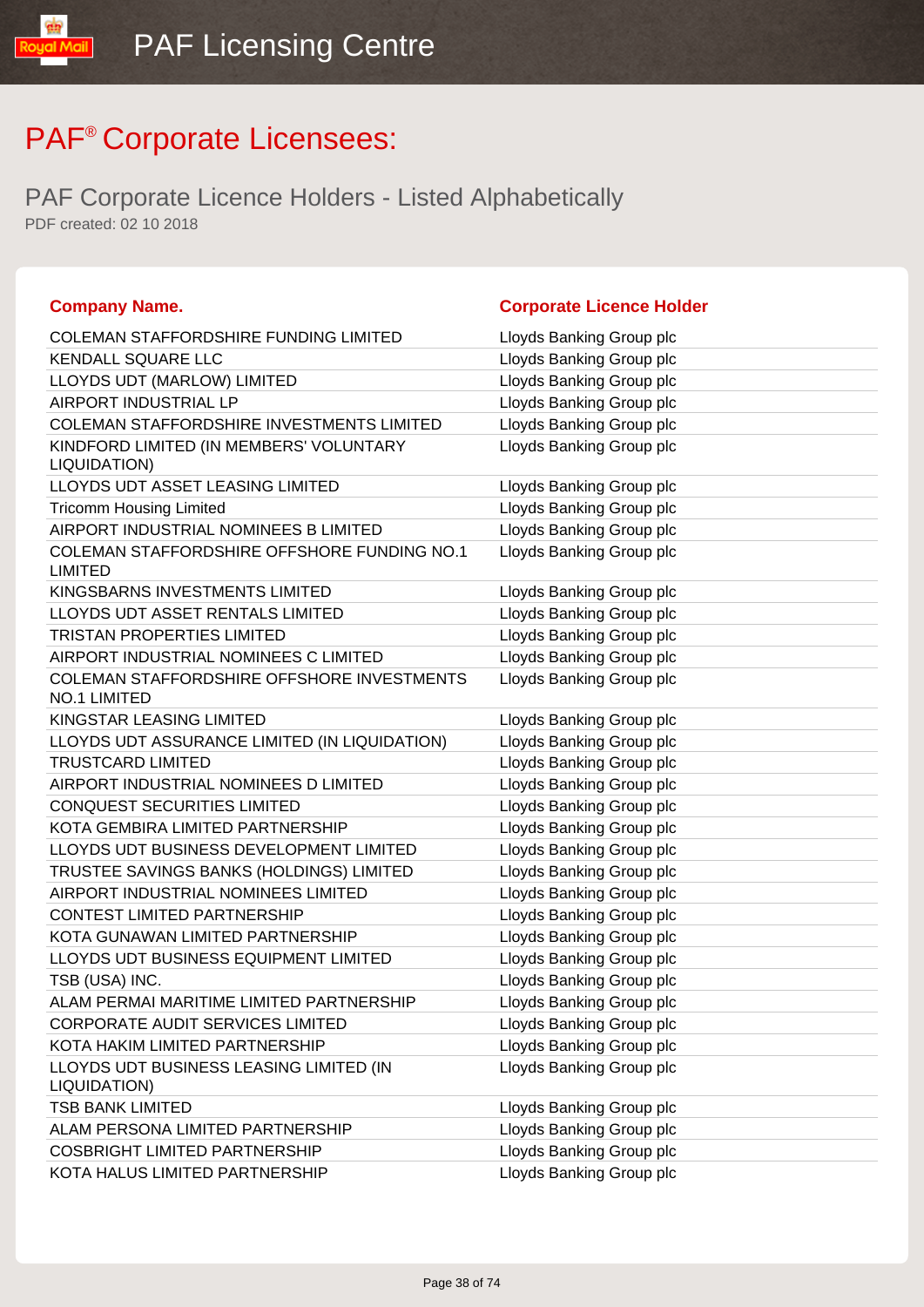| <b>Company Name.</b>                          | <b>Corporate Licence Holder</b> |
|-----------------------------------------------|---------------------------------|
| LLOYDS UDT CONTRACTS LIMITED (IN LIQUIDATION) | Lloyds Banking Group plc        |
| TSB BANK PROPERTIES LIMITED                   | Lloyds Banking Group plc        |
| ALAM PINTAR MARITIME LIMITED PARTNERSHIP      | Lloyds Banking Group plc        |
| <b>COSFORCE LIMITED PARTNERSHIP</b>           | Lloyds Banking Group plc        |
| KOTA HAPAS LIMITED PARTNERSHIP                | Lloyds Banking Group plc        |
| LLOYDS UDT EQUIPMENT LEASING LIMITED          | Lloyds Banking Group plc        |
| TSB COMMERCIAL HOLDINGS LIMITED               | Lloyds Banking Group plc        |
| ALEX LAWRIE FACTORS LIMITED                   | Lloyds Banking Group plc        |
| <b>COSWIN LIMITED PARTNERSHIP</b>             | Lloyds Banking Group plc        |
| KOTA HARUM LIMITED PARTNERSHIP                | Lloyds Banking Group plc        |
| LLOYDS UDT HIRING LIMITED                     | Lloyds Banking Group plc        |
| <b>TSB DIRECT LIMITED</b>                     | Lloyds Banking Group plc        |
| ALEX. LAWRIE RECEIVABLES FINANCING LIMITED    | Lloyds Banking Group plc        |
| COX & CO.                                     | Lloyds Banking Group plc        |
| KOTA JASA LIMITED PARTNERSHIP                 | Lloyds Banking Group plc        |
| <b>LLOYDS UDT LEASING LIMITED</b>             | Lloyds Banking Group plc        |
| TSB ENGLAND & WALES LIMITED                   | Lloyds Banking Group plc        |
| <b>ALKAID LIMITED PARTNERSHIP</b>             | Lloyds Banking Group plc        |
| KOTA JATI LIMITED PARTNERSHIP                 | Lloyds Banking Group plc        |
| <b>LLOYDS UDT LIMITED</b>                     | Lloyds Banking Group plc        |
| TSB FINANCIAL SERVICES LIMITED                | Lloyds Banking Group plc        |
| ALNATH MARITIME LIMITED PARTNERSHIP           | Lloyds Banking Group plc        |
| COX'S & KING'S FINANCIAL SERVICES LIMITED     | Lloyds Banking Group plc        |
| KOTA JAYA LIMITED PARTNERSHIP                 | Lloyds Banking Group plc        |
| LLOYDS UDT RENTALS LIMITED (IN LIQUIDATION)   | Lloyds Banking Group plc        |
| TSB GENERAL INSURANCE SERVICES LIMITED        | Lloyds Banking Group plc        |
| ALTAIR MARITIME LIMITED PARTNERSHIP           | Lloyds Banking Group plc        |
| <b>CREATE SERVICES LIMITED</b>                | Lloyds Banking Group plc        |
| KOTA JUTA LIMITED PARTNERSHIP                 | Lloyds Banking Group plc        |
| LLOYDS, COX'S & KING'S LIMITED                | Lloyds Banking Group plc        |
| <b>TSB GROUP NOMINEES LIMITED</b>             | Lloyds Banking Group plc        |
| <b>ALUPACK HOLDINGS LIMITED</b>               | Lloyds Banking Group plc        |
| <b>CTL LIMITED</b>                            | Lloyds Banking Group plc        |
| <b>KRIPTON PROPERTIES LIMITED</b>             | Lloyds Banking Group plc        |
| <b>LLOYDSTRUST LIMITED</b>                    | Lloyds Banking Group plc        |
| TSB HILL SAMUEL BANK HOLDING COMPANY LIMITED  | Lloyds Banking Group plc        |
| ALUSRU LIMITED (IN VOLUNTARY LIQUIDATION)     | Lloyds Banking Group plc        |
| <b>CUSTOM HOUSE INSURANCES LIMITED</b>        | Lloyds Banking Group plc        |
| <b>L &amp; S FINANCE LIMITED</b>              | Lloyds Banking Group plc        |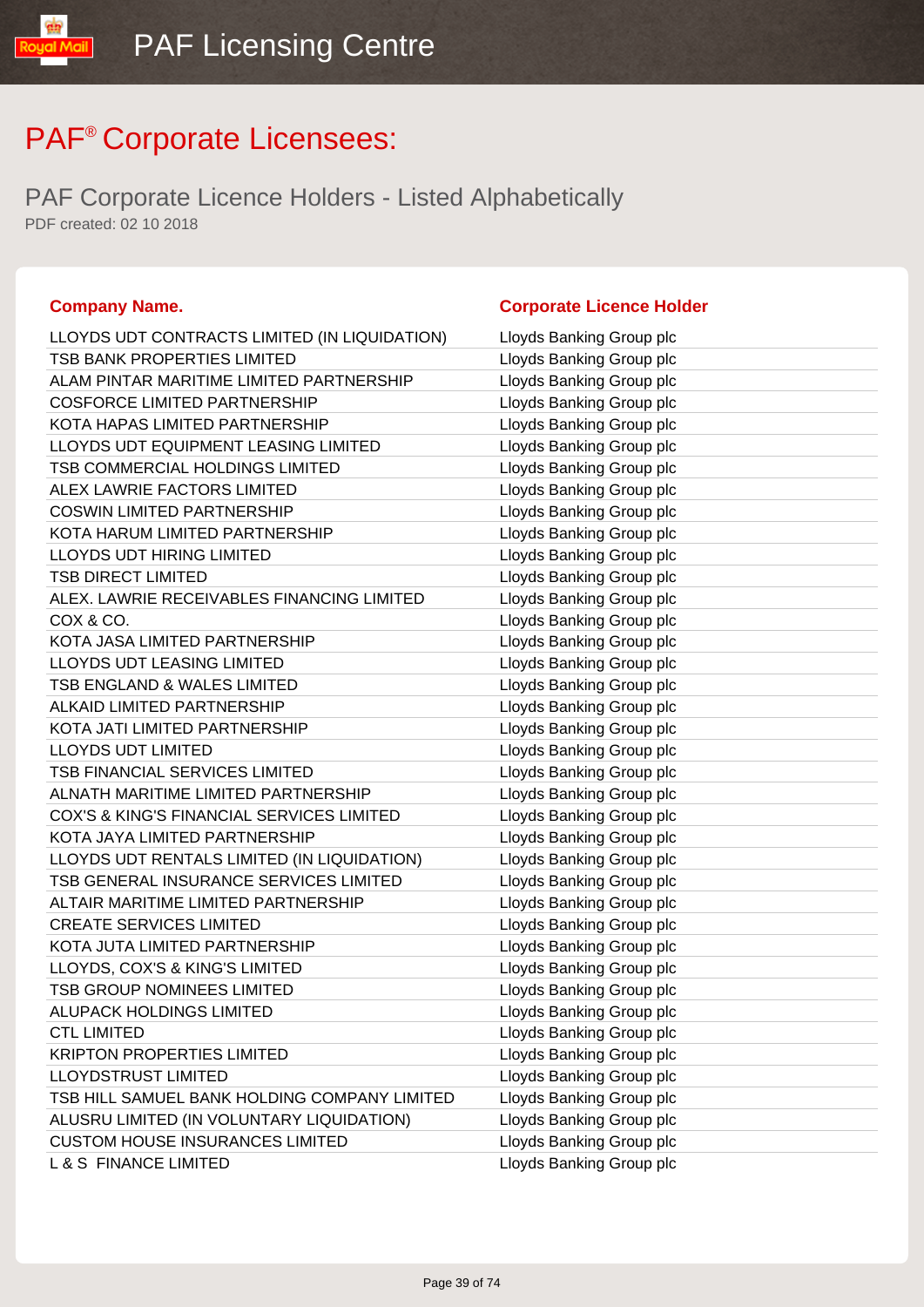| <b>Company Name.</b>                                                               | <b>Corporate Licence Holder</b> |
|------------------------------------------------------------------------------------|---------------------------------|
| LLOYDTRU LIMITED (IN LIQUIDATION)                                                  | Lloyds Banking Group plc        |
| TSB HILL SAMUEL INVESTMENT HOLDINGS LIMITED (IN<br>MEMBERS' VOLUNTARY LIQUIDATION) | Lloyds Banking Group plc        |
| AMAZONEBORG LIMITED PARTNERSHIP                                                    | Lloyds Banking Group plc        |
| <b>CUTTER SHIPPING LIMITED PARTNERSHIP</b>                                         | Lloyds Banking Group plc        |
| L. HAMMOND & CO. (HOLDINGS) LIMITED (IN MEMBERS'<br><b>VOLUNTARY LIQUIDATION)</b>  | Lloyds Banking Group plc        |
| <b>LONDON TAXI FINANCE LIMITED</b>                                                 | Lloyds Banking Group plc        |
| TSB INVESTMENT SERVICES LIMITED (IN MEMBERS'<br><b>VOLUNTARY LIQUIDATION)</b>      | Lloyds Banking Group plc        |
| AMBASSADOR INSURANCE COMPANY LIMITED                                               | Lloyds Banking Group plc        |
| DALKEITH CORPORATION LLC                                                           | Lloyds Banking Group plc        |
| LANDS IMPROVEMENT HOLDINGS PLC                                                     | Lloyds Banking Group plc        |
| LONDONCARD S.A. COMERCIAL INMOBILIARIA Y<br><b>FINANCIERA</b>                      | Lloyds Banking Group plc        |
| <b>TSB MORTGAGES LIMITED</b>                                                       | Lloyds Banking Group plc        |
| AMBERDATE LIMITED                                                                  | Lloyds Banking Group plc        |
| DALROAD 1 plc                                                                      | Lloyds Banking Group plc        |
| <b>LANGBOURN HOLDINGS LIMITED</b>                                                  | Lloyds Banking Group plc        |
| <b>LOPSYSTEM LIMITED</b>                                                           | Lloyds Banking Group plc        |
| TSB PROPERTIES (ANDOVER) LIMITED                                                   | Lloyds Banking Group plc        |
| AMC (FARM FINANCE) LIMITED                                                         | Lloyds Banking Group plc        |
| DEALER EMPLOYEE CAR SCHEME LIMITED                                                 | Lloyds Banking Group plc        |
| LARMORAN PARTICIPATIONS INC.                                                       | Lloyds Banking Group plc        |
| LOTHIAN ROAD LLC                                                                   | Lloyds Banking Group plc        |
| TSB SCOTLAND (INVESTMENT) NOMINEES LIMITED                                         | Lloyds Banking Group plc        |
| AMC BANK LIMITED                                                                   | Lloyds Banking Group plc        |
| <b>DENHAM FUNDING LIMITED</b>                                                      | Lloyds Banking Group plc        |
| <b>LAZULITE SAS</b>                                                                | Lloyds Banking Group plc        |
| LOVAT FUNDING (CAYMAN) LIMITED                                                     | Lloyds Banking Group plc        |
| TSB SCOTLAND NOMINEES LIMITED                                                      | Lloyds Banking Group plc        |
| AMC HOLDINGS LIMITED                                                               | Lloyds Banking Group plc        |
| <b>DERBY LODGE LIMITED</b>                                                         | Lloyds Banking Group plc        |
| LBG CAPITAL HOLDINGS LIMITED                                                       | Lloyds Banking Group plc        |
| LOVAT FUNDING (HOLDINGS) LIMITED                                                   | Lloyds Banking Group plc        |
| TSB SERVICES (NO.2) LIMITED                                                        | Lloyds Banking Group plc        |
| AMSTELBORG LIMITED PARTNERSHIP                                                     | Lloyds Banking Group plc        |
| DEVA LEASE 2 LIMITED                                                               | Lloyds Banking Group plc        |
| LBG CAPITAL NO. 2 PLC                                                              | Lloyds Banking Group plc        |
| LOVAT HOLDINGS (BVI) LIMITED                                                       | Lloyds Banking Group plc        |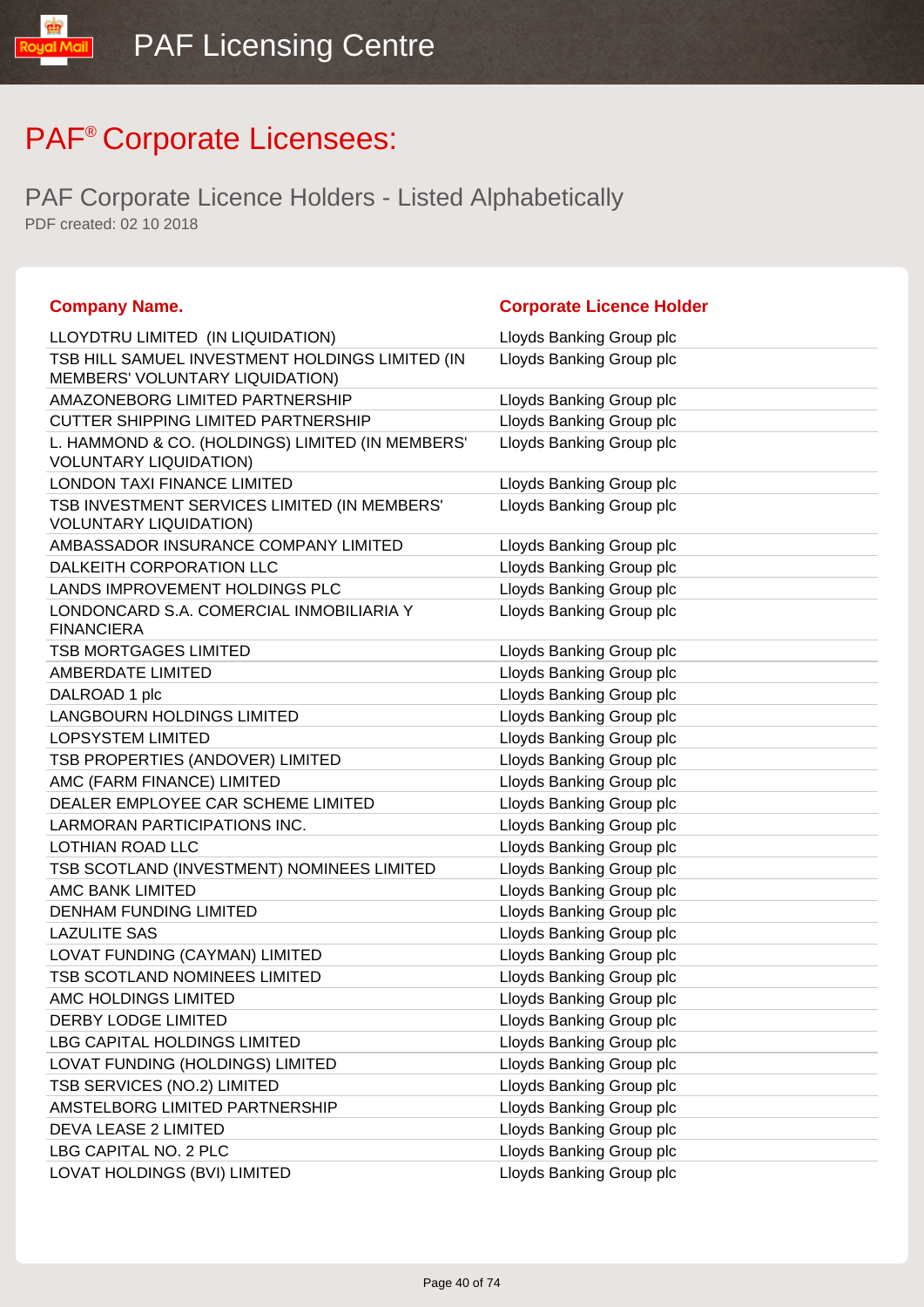| <b>Company Name.</b>                                               | <b>Corporate Licence Holder</b> |
|--------------------------------------------------------------------|---------------------------------|
| TSB SERVICES (NO.3) LIMITED                                        | Lloyds Banking Group plc        |
| AN VEHICLE FINANCE LIMITED                                         | Lloyds Banking Group plc        |
| DEVA LEASE 3 LIMITED                                               | Lloyds Banking Group plc        |
| LBG CAPITAL NO.1 PLC                                               | Lloyds Banking Group plc        |
| LOVAT INVESTMENTS (CAYMAN) LIMITED (IN                             | Lloyds Banking Group plc        |
| <b>VOLUNTARY WINDING UP)</b>                                       |                                 |
| TSB SERVICES (NO.4) LIMITED                                        | Lloyds Banking Group plc        |
| ANGLO SCOTTISH UTILITIES PARTNERSHIP 1                             | Lloyds Banking Group plc        |
| <b>DEVA LEASE 4 LIMITED</b>                                        | Lloyds Banking Group plc        |
| LBI FINANZ ANSTALT                                                 | Lloyds Banking Group plc        |
| LTSB NOMINEES LIMITED (IN LIQUIDATION)                             | Lloyds Banking Group plc        |
| <b>UBERIOR (MOORFIELD) LIMITED</b>                                 | Lloyds Banking Group plc        |
| ANTARES MARITIME LIMITED PARTNERSHIP                               | Lloyds Banking Group plc        |
| <b>DEVA LEASE 5 LIMITED</b>                                        | Lloyds Banking Group plc        |
| LBI HOLDINGS (NETHERLANDS) B.V.                                    | Lloyds Banking Group plc        |
| LTSB REPRESENTACIONES (URUGUAY) SA                                 | Lloyds Banking Group plc        |
| <b>UBERIOR (RODINHEIGHTS) LIMITED</b>                              | Lloyds Banking Group plc        |
| <b>AQUILUS LIMITED</b>                                             | Lloyds Banking Group plc        |
| <b>DEVA LEASE 6 LIMITED</b>                                        | Lloyds Banking Group plc        |
| <b>LBI LEASING LIMITED</b>                                         | Lloyds Banking Group plc        |
| <b>LTSBCF LIMITED</b>                                              | Lloyds Banking Group plc        |
| <b>UBERIOR CANADA LP LTD</b>                                       | Lloyds Banking Group plc        |
| ARNEBORG LIMITED PARTNERSHIP                                       | Lloyds Banking Group plc        |
| DOF (NO.1) VOF                                                     | Lloyds Banking Group plc        |
| LEX AUTOLEASE LIMITED                                              | Lloyds Banking Group plc        |
| <b>LTSBPPF NOMINEE 1 LIMITED</b>                                   | Lloyds Banking Group plc        |
| <b>UBERIOR CO-INVESTMENTS LIMITED</b>                              | Lloyds Banking Group plc        |
| <b>ARNOLD HOUSE LIMITED</b>                                        | Lloyds Banking Group plc        |
| DOF (NO.2) VOF                                                     | Lloyds Banking Group plc        |
| LEX VEHICLE FINANCE 2 LIMITED                                      | Lloyds Banking Group plc        |
| LTSBPPF NOMINEE 2 LIMITED                                          | Lloyds Banking Group plc        |
| <b>UBERIOR ENA LIMITED</b>                                         | Lloyds Banking Group plc        |
| ASCENT INVESTMENTS LIMITED                                         | Lloyds Banking Group plc        |
| DOF (NO.3) VOF                                                     | Lloyds Banking Group plc        |
| LEX VEHICLE FINANCE 3 LIMITED                                      | Lloyds Banking Group plc        |
| LYONSDOWN PROPERTY HOLDINGS LIMITED (IN<br>LIQUIDATION 18/05/2009) | Lloyds Banking Group plc        |
| <b>UBERIOR ENERGY INVESTMENTS LIMITED</b>                          | Lloyds Banking Group plc        |
| ATHENA MARITIME LIMITED PARTNERSHIP                                | Lloyds Banking Group plc        |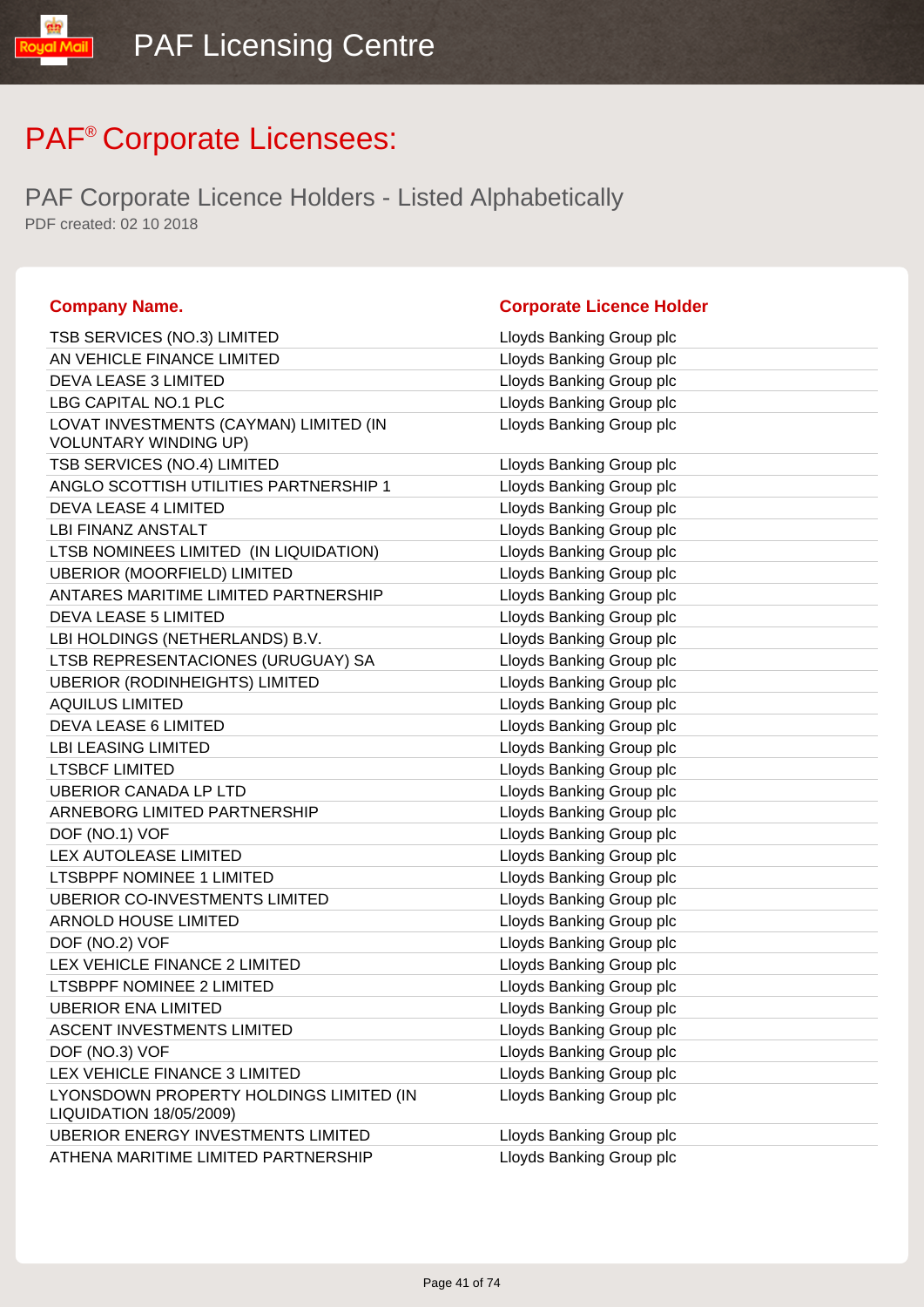| <b>Company Name.</b>                                        | <b>Corporate Licence Holder</b> |
|-------------------------------------------------------------|---------------------------------|
| DRUMSHEUGH PROPERTY COMPANY LIMITED                         | Lloyds Banking Group plc        |
| LEX VEHICLE FINANCE LIMITED                                 | Lloyds Banking Group plc        |
| M.E.V.C. FINANCE LIMITED                                    | Lloyds Banking Group plc        |
| <b>UBERIOR EQUITY LIMITED</b>                               | Lloyds Banking Group plc        |
| <b>AUTOCOVER LIMITED</b>                                    | Lloyds Banking Group plc        |
| DUNSTAN INVESTMENTS (UK) LIMITED                            | Lloyds Banking Group plc        |
| LEX VEHICLE LEASING (HOLDINGS) LIMITED                      | Lloyds Banking Group plc        |
| MARS MARITIME LIMITED PARTNERSHIP                           | Lloyds Banking Group plc        |
| <b>UBERIOR EUROPE LIMITED</b>                               | Lloyds Banking Group plc        |
| <b>AUTOLEASE DIRECT LIMITED</b>                             | Lloyds Banking Group plc        |
| DURBAN MARITIME LIMITED PARTNERSHIP                         | Lloyds Banking Group plc        |
| LEX VEHICLE LEASING LIMITED                                 | Lloyds Banking Group plc        |
| MCKEE DEVELOPMENT COMPANY LIMITED                           | Lloyds Banking Group plc        |
| <b>UBERIOR FUND HOLDINGS LIMITED</b>                        | Lloyds Banking Group plc        |
| <b>AUTOLEASE FINANCE LIMITED</b>                            | Lloyds Banking Group plc        |
| E.H.L.B. RENTALS LIMITED                                    | Lloyds Banking Group plc        |
| LEX VEHICLE PARTNERS (1) LIMITED                            | Lloyds Banking Group plc        |
| <b>MEADOWFIELD INVESTMENTS LIMITED</b>                      | Lloyds Banking Group plc        |
| <b>UBERIOR FUND INVESTMENTS LIMITED</b>                     | Lloyds Banking Group plc        |
| <b>AUTOLEASE FLEETS LIMITED</b>                             | Lloyds Banking Group plc        |
| <b>EASTCHEAP FUNDING LIMITED</b>                            | Lloyds Banking Group plc        |
| LEX VEHICLE PARTNERS (2) LIMITED                            | Lloyds Banking Group plc        |
| MEMBERSHIP SERVICES FINANCE LIMITED                         | Lloyds Banking Group plc        |
| <b>UBERIOR FUND MANAGER LIMITED</b>                         | Lloyds Banking Group plc        |
| <b>AUTOLEASE HOLDINGS LIMITED</b>                           | Lloyds Banking Group plc        |
| EBPF HOLDINGS 1BV                                           | Lloyds Banking Group plc        |
| LEX VEHICLE PARTNERS (3) LIMITED                            | Lloyds Banking Group plc        |
| MENTOR PROFESSIONAL SERVICES LIMITED                        | Lloyds Banking Group plc        |
| UBERIOR INFRASTRUCTURE INVESTMENTS (NO 2)<br><b>LIMITED</b> | Lloyds Banking Group plc        |
| AUTOMOBILE ASSOCIATION PERSONAL FINANCE<br><b>LIMITED</b>   | Lloyds Banking Group plc        |
| EBPF HOLDINGS 2 BV                                          | Lloyds Banking Group plc        |
| LEX VEHICLE PARTNERS (4) LIMITED                            | Lloyds Banking Group plc        |
| <b>MERCAT FINANCE LIMITED</b>                               | Lloyds Banking Group plc        |
| UBERIOR INFRASTRUCTURE INVESTMENTS LIMITED                  | Lloyds Banking Group plc        |
| AZEDCREST LIMITED                                           | Lloyds Banking Group plc        |
| EBPF HOLDINGS 3BV                                           | Lloyds Banking Group plc        |
| LEX VEHICLE PARTNERS LIMITED                                | Lloyds Banking Group plc        |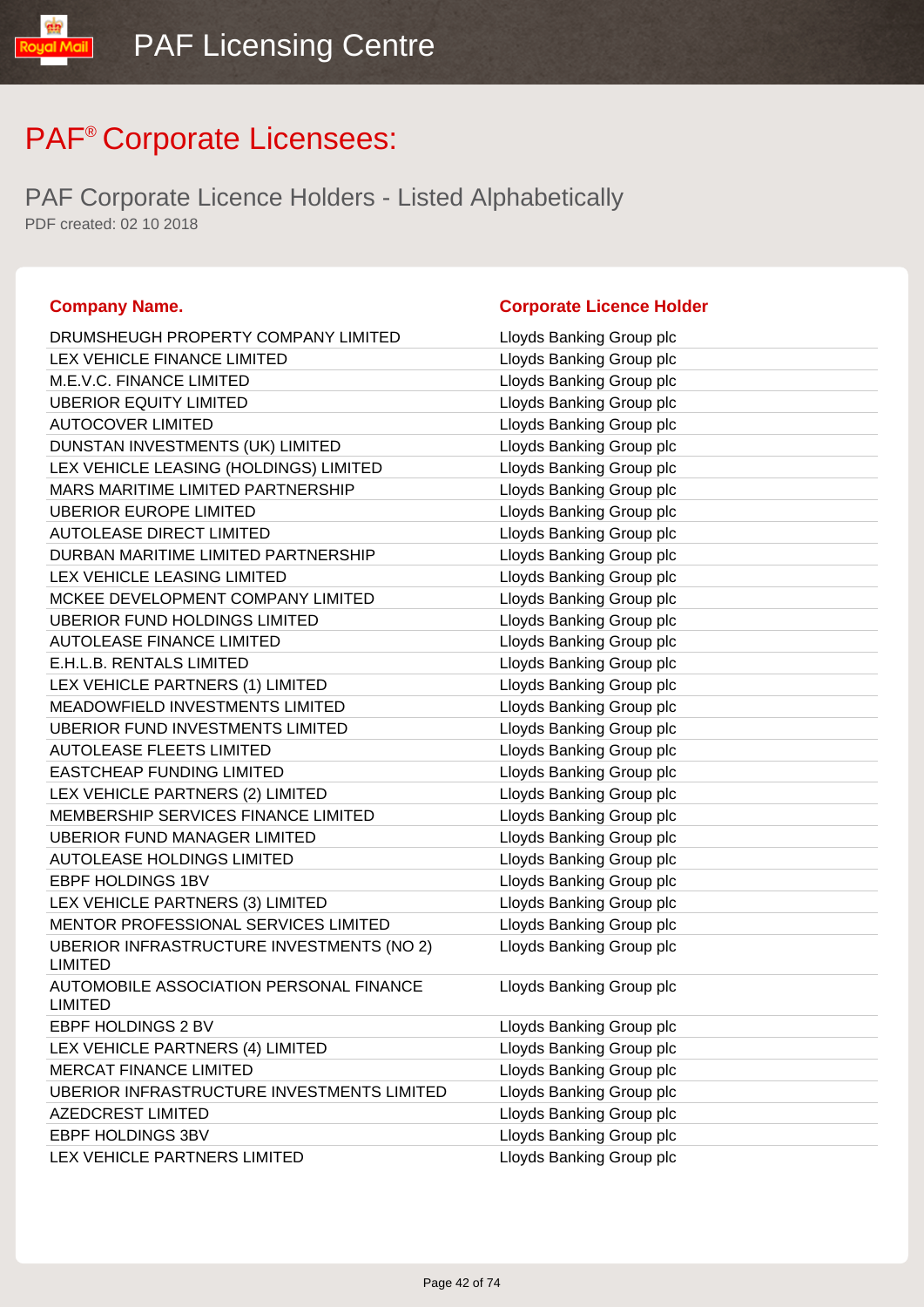IlipM lipu

| <b>Company Name.</b>                                                                                      | <b>Corporate Licence Holder</b> |
|-----------------------------------------------------------------------------------------------------------|---------------------------------|
| <b>MGR CAPITAL LIMITED</b>                                                                                | Lloyds Banking Group plc        |
| <b>UBERIOR INTEGRATED LIMITED</b>                                                                         | Lloyds Banking Group plc        |
| <b>B. C. H. LEASING LIMITED</b>                                                                           | Lloyds Banking Group plc        |
| EBPF OBJEKTGESELLSCHAFT BRAUNSCHWEIG GmbH                                                                 | Lloyds Banking Group plc        |
| LIME STREET (FUNDING) LIMITED                                                                             | Lloyds Banking Group plc        |
| MHS (HOLDINGS) LIMITED                                                                                    | Lloyds Banking Group plc        |
| <b>UBERIOR INVESTMENTS PLC</b>                                                                            | Lloyds Banking Group plc        |
| <b>B. C. H. RENTALS LIMITED</b>                                                                           | Lloyds Banking Group plc        |
| EBPF OBJEKTGESELLSCHAFT NEU-ISENBURGH B-EINS<br>GmbH                                                      | Lloyds Banking Group plc        |
| LITTLE LONDON LIMITED (IN MEMBERS' VOLUNTARY<br>LIQUIDATION)                                              | Lloyds Banking Group plc        |
| MITRE STREET FINANCE LIMITED                                                                              | Lloyds Banking Group plc        |
| <b>UBERIOR ISAF CIP GP 2 LIMITED</b>                                                                      | Lloyds Banking Group plc        |
| B. R. COTTRELL (WEMBLEY) LIMITED                                                                          | Lloyds Banking Group plc        |
| EBPF OBJEKTGESELLSCHAFT NEU-ISENBURGH S-EINS<br>GmbH                                                      | Lloyds Banking Group plc        |
| LLOYDESA OPERADOR DE BANCA-SEGUROS<br>VINCULADO (GRUPO LLOYDS TSB) SOCIEDAD ANÓNIMA<br><b>UNIPERSONAL</b> | Lloyds Banking Group plc        |
| MITRE STREET INVESTMENTS LIMITED                                                                          | Lloyds Banking Group plc        |
| <b>UBERIOR ISAF CIP GP LIMITED</b>                                                                        | Lloyds Banking Group plc        |
| <b>BALTICBORG LIMITED PARTNERSHIP</b>                                                                     | Lloyds Banking Group plc        |
| EBPF OBJEKTGESELLSCHAFT NEU-ISENBURGH S-ZWEI<br>GmbH                                                      | Lloyds Banking Group plc        |
| LLOYDS (BVI) NOMINEES LIMITED                                                                             | Lloyds Banking Group plc        |
| <b>MOOR LANE CAPITAL LIMITED</b>                                                                          | Lloyds Banking Group plc        |
| <b>UBERIOR ISAF CIP NOMINEE LIMITED</b>                                                                   | Lloyds Banking Group plc        |
| BANCO HALIFAX HISPANIA S.A.                                                                               | Lloyds Banking Group plc        |
| EBPF OBJEKTGESELLSCHAFT TSMJE GmbH                                                                        | Lloyds Banking Group plc        |
| LLOYDS (NIMROD) LEASING INDUSTRIES LIMITED                                                                | Lloyds Banking Group plc        |
| <b>MOOR LANE FINANCE LIMITED</b>                                                                          | Lloyds Banking Group plc        |
| <b>UBERIOR PROPERTIES (2002) LIMITED</b>                                                                  | Lloyds Banking Group plc        |
| BANK OF SCOTLAND (B.G.S.) NOMINEES LIMITED                                                                | Lloyds Banking Group plc        |
| EIFFEL LIMITED PARTNERSHIP                                                                                | Lloyds Banking Group plc        |
| LLOYDS (NIMROD) MACHINERY FINANCE LIMITED                                                                 | Lloyds Banking Group plc        |
| MOOR LANE HOLDINGS LIMITED                                                                                | Lloyds Banking Group plc        |
| <b>UBERIOR PROPERTY MANAGEMENT (2002) LIMITED</b>                                                         | Lloyds Banking Group plc        |
| BANK OF SCOTLAND (IRELAND) COMMERCIAL FINANCE<br><b>LIMITED</b>                                           | Lloyds Banking Group plc        |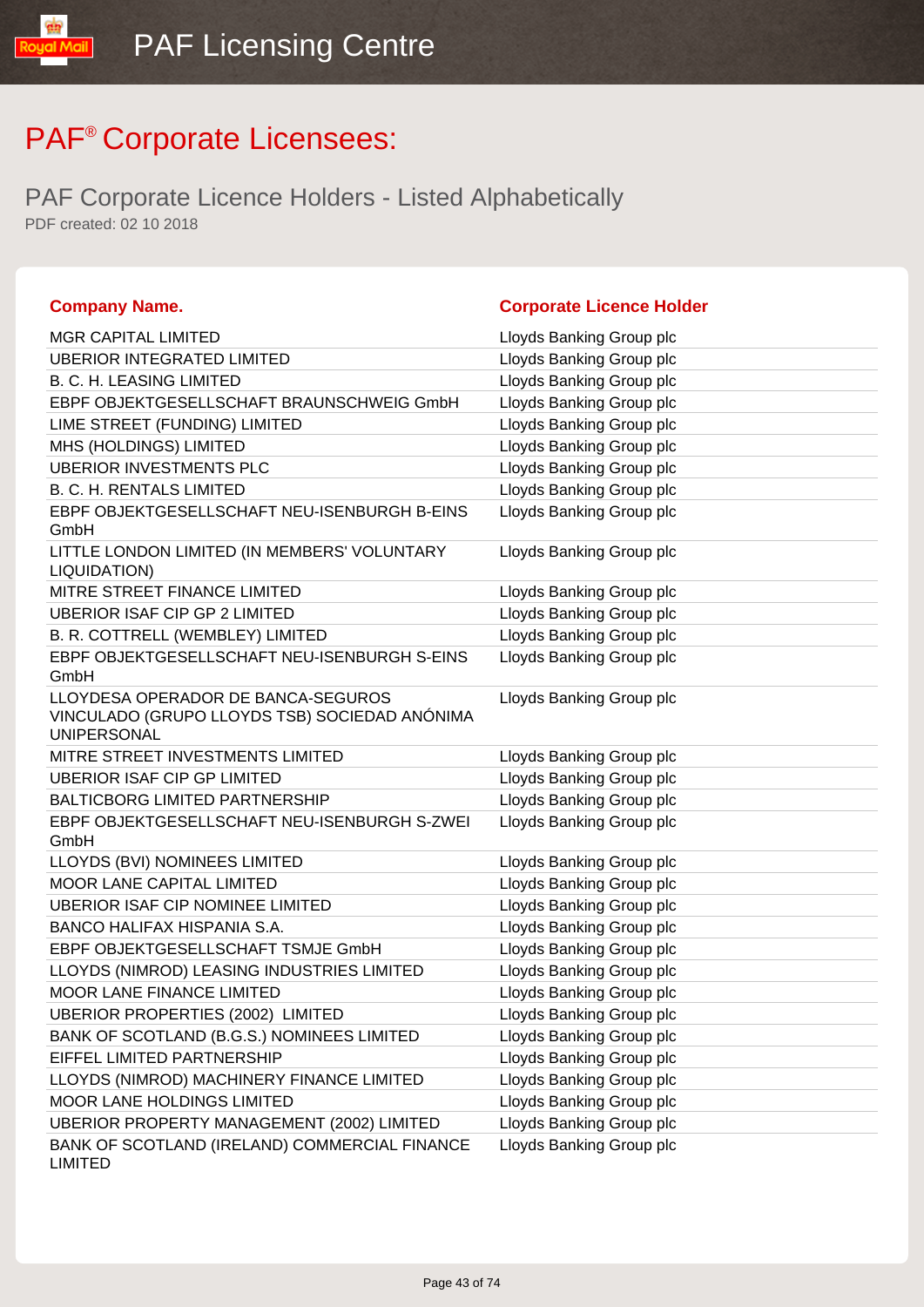IlipM lipu

| <b>Company Name.</b>                                                            | <b>Corporate Licence Holder</b> |
|---------------------------------------------------------------------------------|---------------------------------|
| ENDEAVOUR GROUP LIMITED (IN MEMBERS'<br><b>VOLUNTARY LIQUIDATION)</b>           | Lloyds Banking Group plc        |
| LLOYDS (NIMROD) SPECIALIST FINANCE LIMITED                                      | Lloyds Banking Group plc        |
| MORAY INVESTMENTS LIMITED                                                       | Lloyds Banking Group plc        |
| <b>UBERIOR REAL ESTATE FUND LIMITED</b>                                         | Lloyds Banking Group plc        |
| BANK OF SCOTLAND (IRELAND) LIMITED                                              | Lloyds Banking Group plc        |
| ENDEAVOUR MARINE SERVICES LIMITED (IN MEMBERS'<br><b>VOLUNTARY LIQUIDATION)</b> | Lloyds Banking Group plc        |
| LLOYDS AMERICA SECURITIES CORPORATION                                           | Lloyds Banking Group plc        |
| <b>MORRISON STREET LLC</b>                                                      | Lloyds Banking Group plc        |
| <b>UBERIOR TRADING LIMITED</b>                                                  | Lloyds Banking Group plc        |
| BANK OF SCOTLAND BRANCH NOMINEES LIMITED                                        | Lloyds Banking Group plc        |
| <b>ENGLISH ISLAND LIMITED</b>                                                   | Lloyds Banking Group plc        |
| LLOYDS AND SCOTTISH TRUST LIMITED                                               | Lloyds Banking Group plc        |
| MOTORENT (UK) LIMITED                                                           | Lloyds Banking Group plc        |
| UBERIOR VENTURES (FOUNTAINBRIDGE 1) LIMITED                                     | Lloyds Banking Group plc        |
| BANK OF SCOTLAND CAPITAL FUNDING (JERSEY)<br><b>LIMITED</b>                     | Lloyds Banking Group plc        |
| <b>ENTELLUS LIMITED</b>                                                         | Lloyds Banking Group plc        |
| <b>LLOYDS ASSET LEASING LIMITED</b>                                             | Lloyds Banking Group plc        |
| MURRAYFIELD LLC                                                                 | Lloyds Banking Group plc        |
| UBERIOR VENTURES (FOUNTAINBRIDGE 2) LIMITED                                     | Lloyds Banking Group plc        |
| BANK OF SCOTLAND CENTRAL NOMINEES LIMITED                                       | Lloyds Banking Group plc        |
| EQUITABLE INVESTMENT MANAGERS LIMITED                                           | Lloyds Banking Group plc        |
| LLOYDS BANK (BLSA)                                                              | Lloyds Banking Group plc        |
| NASCENT LIFE LIMITED                                                            | Lloyds Banking Group plc        |
| UBERIOR VENTURES CREDENTIAL LIMITED                                             | Lloyds Banking Group plc        |
| BANK OF SCOTLAND EQUIPMENT FINANCE LIMITED                                      | Lloyds Banking Group plc        |
| EQUITABLE SERVICES AND CONSULTANCY LIMITED                                      | Lloyds Banking Group plc        |
| NATIONWIDE COLLECTION SERVICES LIMITED                                          | Lloyds Banking Group plc        |
| <b>UBERIOR VENTURES LIMITED</b>                                                 | Lloyds Banking Group plc        |
| BANK OF SCOTLAND INDEPENDENT FINANCIAL<br><b>ADVISERS LIMITED</b>               | Lloyds Banking Group plc        |
| EQUUS LIMITED (IN LIQUIDATION)                                                  | Lloyds Banking Group plc        |
| LLOYDS BANK (BRANCHES) NOMINEES LIMITED                                         | Lloyds Banking Group plc        |
| <b>NEW BLACKFAN LLC</b>                                                         | Lloyds Banking Group plc        |
| <b>UDT AUTOLEASE LIMITED</b>                                                    | Lloyds Banking Group plc        |
| BANK OF SCOTLAND INSURANCE SERVICES LIMITED                                     | Lloyds Banking Group plc        |
| ERRADEN LIMITED (IN MEMBERS' VOLUNTARY<br>LIQUIDATION)                          | Lloyds Banking Group plc        |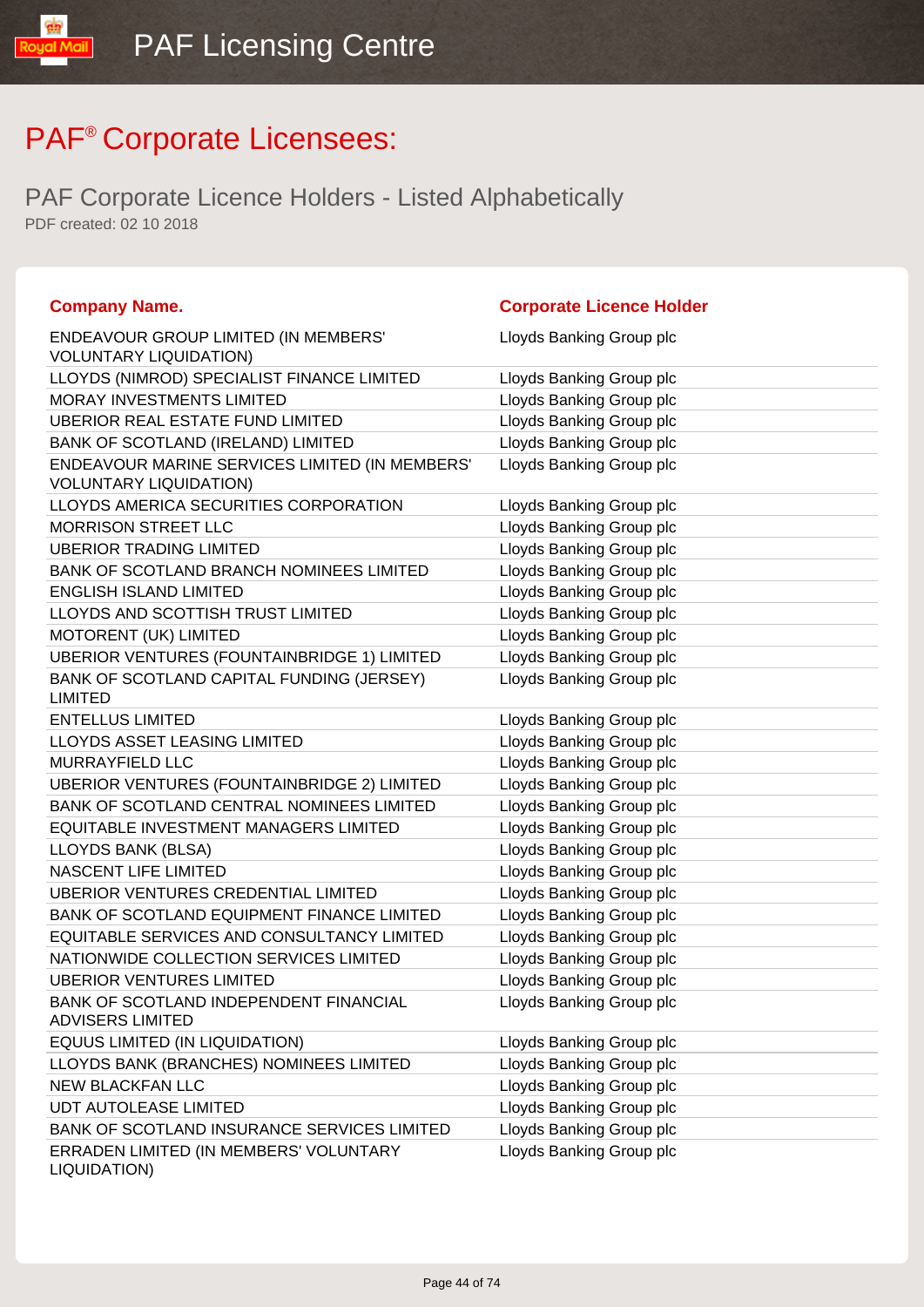| <b>Company Name.</b>                                                          | <b>Corporate Licence Holder</b> |
|-------------------------------------------------------------------------------|---------------------------------|
| LLOYDS BANK (COLONIAL & FOREIGN) NOMINEES<br><b>LIMITED</b>                   | Lloyds Banking Group plc        |
| <b>NEW TOLLCROSS LIMITED</b>                                                  | Lloyds Banking Group plc        |
| UDT BUDGET LEASING LIMITED                                                    | Lloyds Banking Group plc        |
| BANK OF SCOTLAND INTERNATIONAL LIMITED                                        | Lloyds Banking Group plc        |
| ETABLISSEMENT PRO FIDE                                                        | Lloyds Banking Group plc        |
| LLOYDS BANK (I.D.) NOMINEES LIMITED                                           | Lloyds Banking Group plc        |
| <b>NEWFONT LIMITED</b>                                                        | Lloyds Banking Group plc        |
| UDT FINANCE LIMITED (IN LIQUIDATION)                                          | Lloyds Banking Group plc        |
| <b>BANK OF SCOTLAND LEASING LIMITED</b>                                       | Lloyds Banking Group plc        |
| EURL FRENCH INDUSTRIAL PREMISES HOLDING CO                                    | Lloyds Banking Group plc        |
| LLOYDS BANK (PEP NOMINEES) LIMITED                                            | Lloyds Banking Group plc        |
| NIMBUS CORP (UK) LIMITED                                                      | Lloyds Banking Group plc        |
| UDT INTERNATIONAL LIMITED (IN MEMBERS'<br><b>VOLUNTARY LIQUIDATION)</b>       | Lloyds Banking Group plc        |
| <b>BANK OF SCOTLAND PLC</b>                                                   | Lloyds Banking Group plc        |
| EURL LISSES HOLDING CO                                                        | Lloyds Banking Group plc        |
| LLOYDS BANK (PICCADILLY) NOMINEES LIMITED                                     | Lloyds Banking Group plc        |
| NIMBUS CORP LIMITED                                                           | Lloyds Banking Group plc        |
| UDT INVESTMENT HOLDINGS LIMITED (IN MEMBERS'<br><b>VOLUNTARY LIQUIDATION)</b> | Lloyds Banking Group plc        |
| BANK OF SCOTLAND TRANSPORT FINANCE 1 LIMITED                                  | Lloyds Banking Group plc        |
| EURL LYON CHASSIEU HOLDING CO                                                 | Lloyds Banking Group plc        |
| LLOYDS BANK (STOCK EXCHANGE BRANCH) NOMINEES<br><b>LIMITED</b>                | Lloyds Banking Group plc        |
| NOLAWATI MARITIME LIMITED PARTNERSHIP                                         | Lloyds Banking Group plc        |
| <b>UDT LIMITED</b>                                                            | Lloyds Banking Group plc        |
| <b>BANK OF WALES LIMITED</b>                                                  | Lloyds Banking Group plc        |
| EURL MITRY II HOLDING CO                                                      | Lloyds Banking Group plc        |
| LLOYDS BANK FACTORS LIMITED                                                   | Lloyds Banking Group plc        |
| NOMINEES (JERSEY) LIMITED                                                     | Lloyds Banking Group plc        |
| <b>UDT SALES FINANCE LIMITED</b>                                              | Lloyds Banking Group plc        |
| <b>BAVARIAN MORTGAGES NO.2 LIMITED</b>                                        | Lloyds Banking Group plc        |
| EURL ORLY HOLDING CO                                                          | Lloyds Banking Group plc        |
| LLOYDS BANK FINANCIAL SERVICES (HOLDINGS)<br><b>LIMITED</b>                   | Lloyds Banking Group plc        |
| NW MOTOR FINANCE LIMITED                                                      | Lloyds Banking Group plc        |
| UNION BULK LIMITED PARTNERSHIP                                                | Lloyds Banking Group plc        |
| BAX' FINANCE B.V.                                                             | Lloyds Banking Group plc        |
| EURL ST THIBAULT HOLDING CO                                                   | Lloyds Banking Group plc        |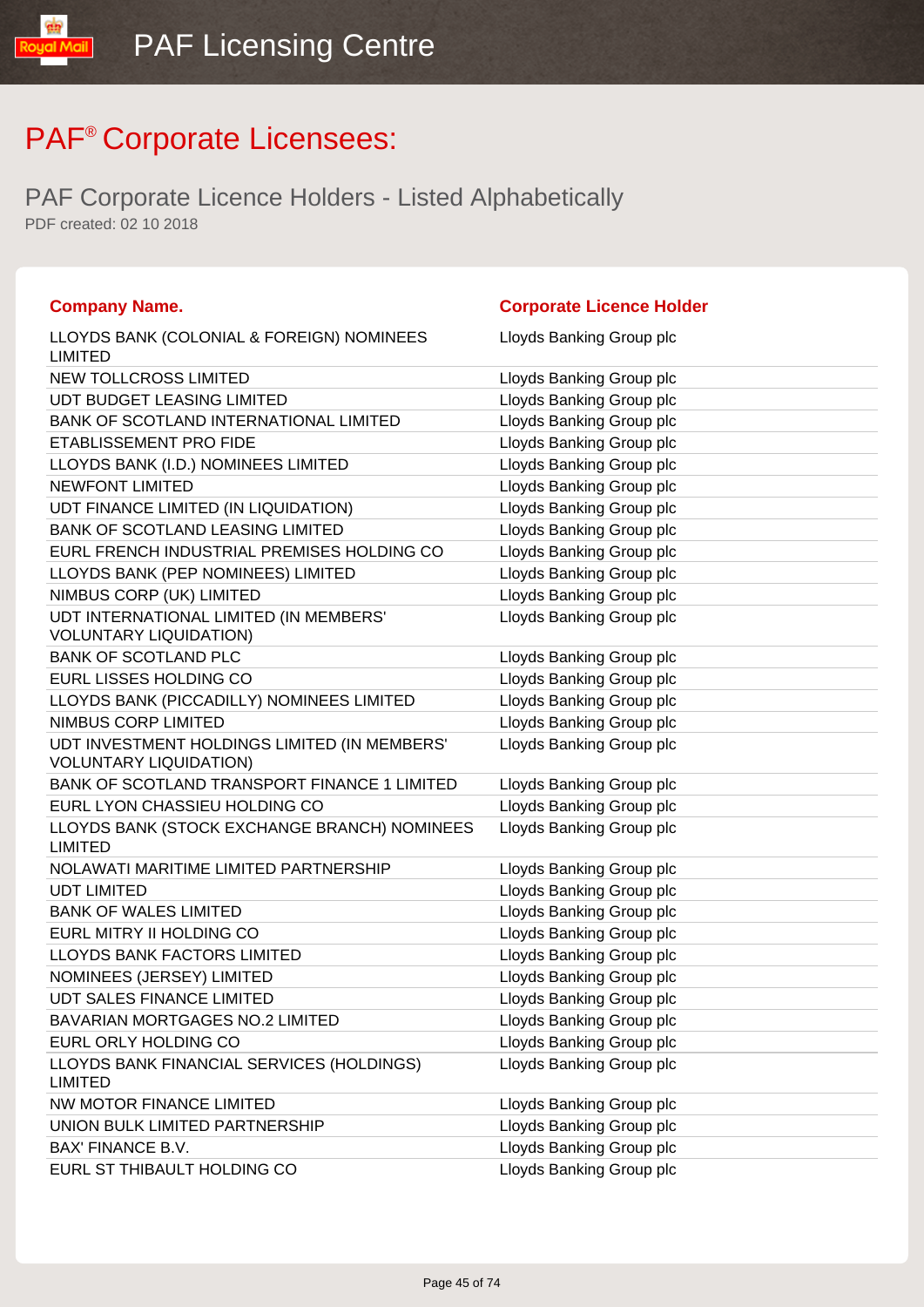| <b>Company Name.</b>                                                          | <b>Corporate Licence Holder</b> |
|-------------------------------------------------------------------------------|---------------------------------|
| LLOYDS BANK GROUP LIMITED                                                     | Lloyds Banking Group plc        |
| <b>NWS TRUST LIMITED</b>                                                      | Lloyds Banking Group plc        |
| UNITED DOMINIONS LEASING LIMITED                                              | Lloyds Banking Group plc        |
| BEDFONT LAKES BUSINESS PARK (GP1) LIMITED                                     | Lloyds Banking Group plc        |
| EURL ST WITZ HOLDING CO                                                       | Lloyds Banking Group plc        |
| LLOYDS BANK INTERNATIONAL LIMITED                                             | Lloyds Banking Group plc        |
| <b>OBAN B LIMITED</b>                                                         | Lloyds Banking Group plc        |
| UNITED DOMINIONS PROPERTY TRUST LIMITED                                       | Lloyds Banking Group plc        |
| BEDFONT LAKES BUSINESS PARK (GP2) LIMITED                                     | Lloyds Banking Group plc        |
| EURL SWNEWCO 11 HOLDING CO - ST MICHEL SUR<br><b>ORGE</b>                     | Lloyds Banking Group plc        |
| <b>LLOYDS BANK LIMITED</b>                                                    | Lloyds Banking Group plc        |
| OBAN INVESTMENTS LIMITED                                                      | Lloyds Banking Group plc        |
| UNITED DOMINIONS TRUST LIMITED                                                | Lloyds Banking Group plc        |
| BEDFONT LAKES BUSINESS PARK (NO1) LP                                          | Lloyds Banking Group plc        |
| EURL SWNEWCO 12 HOLDING CO                                                    | Lloyds Banking Group plc        |
| <b>LLOYDS BANK NOMINEES LIMITED</b>                                           | Lloyds Banking Group plc        |
| OCEAN BEST INVESTMENTS LIMITED                                                | Lloyds Banking Group plc        |
| <b>UPSAALA LIMITED</b>                                                        | Lloyds Banking Group plc        |
| BEDFONT LAKES BUSINESS PARK (NO2) LP                                          | Lloyds Banking Group plc        |
| EURL SWNEWCO 13 HOLDING CO                                                    | Lloyds Banking Group plc        |
| LLOYDS BANK PROPERTY COMPANY LIMITED                                          | Lloyds Banking Group plc        |
| OCEAN CARACAS LIMITED PARTNERSHIP                                             | Lloyds Banking Group plc        |
| <b>V.A.G FINANCE LIMITED</b>                                                  | Lloyds Banking Group plc        |
| <b>BEGONIA BULK LIMITED PARTNERSHIP</b>                                       | Lloyds Banking Group plc        |
| EURL SWNEWCO 14 HOLDING CO                                                    | Lloyds Banking Group plc        |
| LLOYDS BANK S.F. NOMINEES LIMITED                                             | Lloyds Banking Group plc        |
| OCEAN CARIBBEAN LIMITED PARTNERSHIP                                           | Lloyds Banking Group plc        |
| VALKYRIE MOTOR HOLDINGS LIMITED (IN MEMBERS'<br><b>VOLUNTARY LIQUIDATION)</b> | Lloyds Banking Group plc        |
| BERISFORD CONSUMER FINANCE (WESTERN) LIMITED                                  | Lloyds Banking Group plc        |
| EURL SWNEWCO 15 HOLDING CO                                                    | Lloyds Banking Group plc        |
| LLOYDS BANK STOCKBROKERS (NOMINEES) LIMITED                                   | Lloyds Banking Group plc        |
| OCEAN CONTAINER (NO.1) LIMITED PARTNERSHIP                                    | Lloyds Banking Group plc        |
| <b>VEHICLE LEASING (1) LIMITED</b>                                            | Lloyds Banking Group plc        |
| <b>BIRCHCROWN FINANCE LIMITED</b>                                             | Lloyds Banking Group plc        |
| <b>EURO LEASING LIMITED</b>                                                   | Lloyds Banking Group plc        |
| LLOYDS BANK STOCKBROKERS CLIENT NOMINEES<br><b>LIMITED</b>                    | Lloyds Banking Group plc        |
| OCEAN CONTAINER (NO.2) LIMITED PARTNERSHIP                                    | Lloyds Banking Group plc        |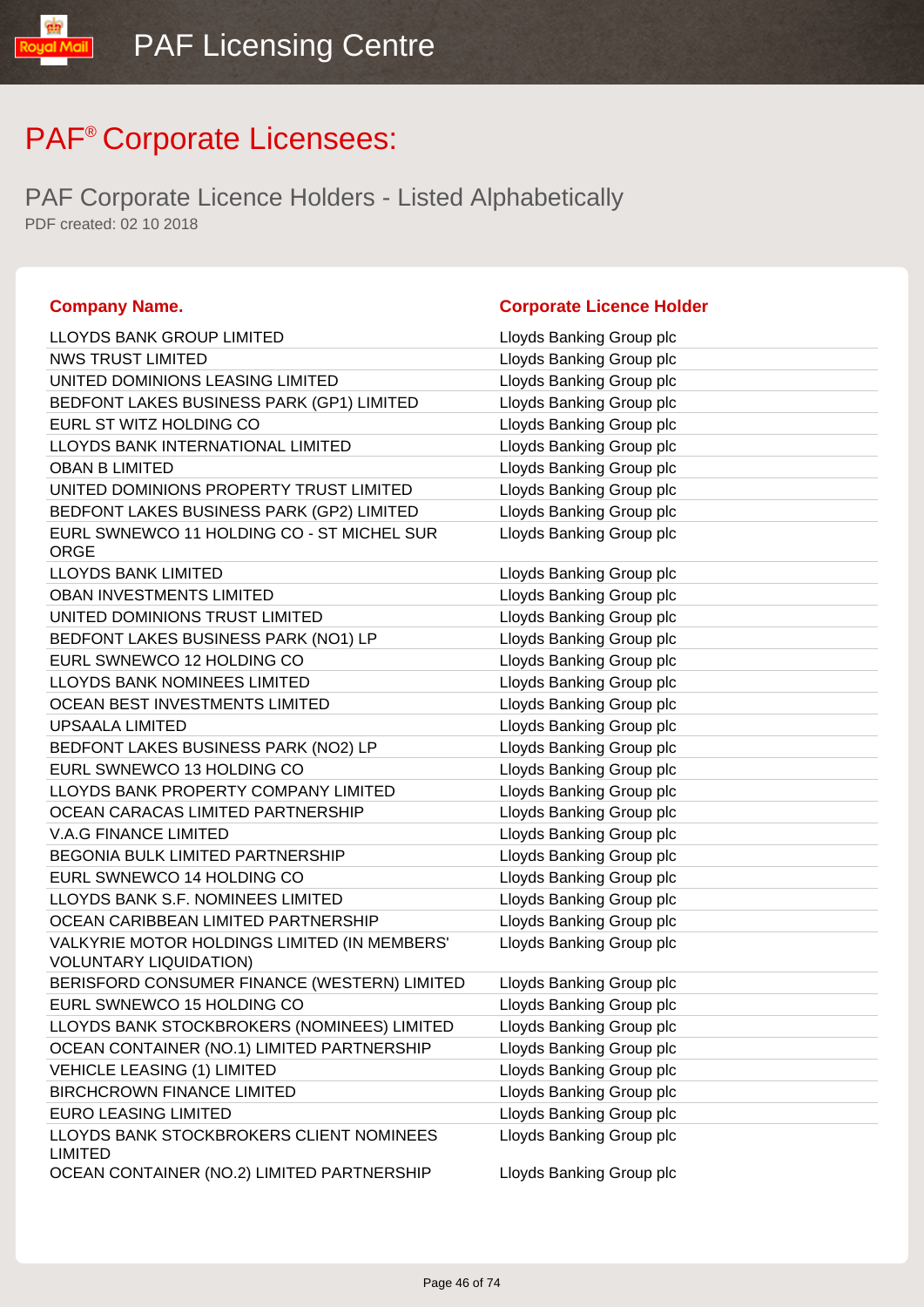| <b>Company Name.</b>                                                           | <b>Corporate Licence Holder</b> |
|--------------------------------------------------------------------------------|---------------------------------|
| <b>VEHICLE LEASING (2) LIMITED</b>                                             | Lloyds Banking Group plc        |
| <b>BISHOP'S QUAY PROPERTY LIMITED</b>                                          | Lloyds Banking Group plc        |
| EUROLEAD SERVICES HOLDINGS LIMITED                                             | Lloyds Banking Group plc        |
| LLOYDS BANK SUBSIDIARIES LIMITED                                               | Lloyds Banking Group plc        |
| OCEAN CONTAINER (NO.3) LIMITED PARTNERSHIP                                     | Lloyds Banking Group plc        |
| <b>VEHICLE LEASING (3) LIMITED</b>                                             | Lloyds Banking Group plc        |
| <b>BLACK HORSE (TRF) LIMITED</b>                                               | Lloyds Banking Group plc        |
| <b>EVANSVILLE LIMITED</b>                                                      | Lloyds Banking Group plc        |
| LLOYDS BANK TRUST COMPANY (INTERNATIONAL)<br><b>LIMITED</b>                    | Lloyds Banking Group plc        |
| OCEAN CONTAINER (NO.4) LIMITED PARTNERSHIP                                     | Lloyds Banking Group plc        |
| <b>VEHICLE LEASING (4) LIMITED</b>                                             | Lloyds Banking Group plc        |
| <b>BLACK HORSE CARAVAN FINANCE LIMITED</b>                                     | Lloyds Banking Group plc        |
| <b>EXCLUSIVE FINANCE NO. 1 LIMITED</b>                                         | Lloyds Banking Group plc        |
| LLOYDS BANK TRUSTEES LIMITED                                                   | Lloyds Banking Group plc        |
| OIL AND GAS PRODUCTION LIMITED PARTNERSHIP                                     | Lloyds Banking Group plc        |
| VINTRY FUNDING (CAYMAN) LIMITED                                                | Lloyds Banking Group plc        |
| <b>BLACK HORSE COMMERCIAL LIMITED</b>                                          | Lloyds Banking Group plc        |
| <b>FAIRBURY HOLDINGS</b>                                                       | Lloyds Banking Group plc        |
| LLOYDS BANK UNIT TRUST MANAGERS LIMITED (IN<br>MEMBERS' VOLUNTARY LIQUIDATION) | Lloyds Banking Group plc        |
| OLD BROAD STREET INVESTMENTS (NUMBER 3)<br><b>LIMITED</b>                      | Lloyds Banking Group plc        |
| VINTRY HOLDINGS (BVI) LIMITED                                                  | Lloyds Banking Group plc        |
| <b>BLACK HORSE CREDIT LIMITED</b>                                              | Lloyds Banking Group plc        |
| FARYNER'S HOUSE FUNDING LIMITED                                                | Lloyds Banking Group plc        |
| LLOYDS BANK WARDOUR STREET (JERSEY) LIMITED                                    | Lloyds Banking Group plc        |
| OLD BROAD STREET INVESTMENTS (NUMBER 4)<br><b>LIMITED</b>                      | Lloyds Banking Group plc        |
| VINTRY HOLDINGS (UK) LIMITED                                                   | Lloyds Banking Group plc        |
| <b>BLACK HORSE EXECUTIVE MORTGAGES LIMITED</b>                                 | Lloyds Banking Group plc        |
| FAS LIMITED (IN MEMBERS' VOLUNTARY LIQUIDATION)                                | Lloyds Banking Group plc        |
| LLOYDS BANKING GROUP plc                                                       | Lloyds Banking Group plc        |
| OLD BROAD STREET INVESTMENTS LIMITED                                           | Lloyds Banking Group plc        |
| VINTRY INVESTMENTS (CAYMAN) LIMITED (IN<br><b>VOLUNTARY WINDING UP)</b>        | Lloyds Banking Group plc        |
| BLACK HORSE FINANCE HOLDINGS LIMITED                                           | Lloyds Banking Group plc        |
| FATMARINI MARITIME LIMITED PARTNERSHIP                                         | Lloyds Banking Group plc        |
| <b>OLD PARK LIMITED</b>                                                        | Lloyds Banking Group plc        |
| VISION PARK MANAGEMENT LIMITED                                                 | Lloyds Banking Group plc        |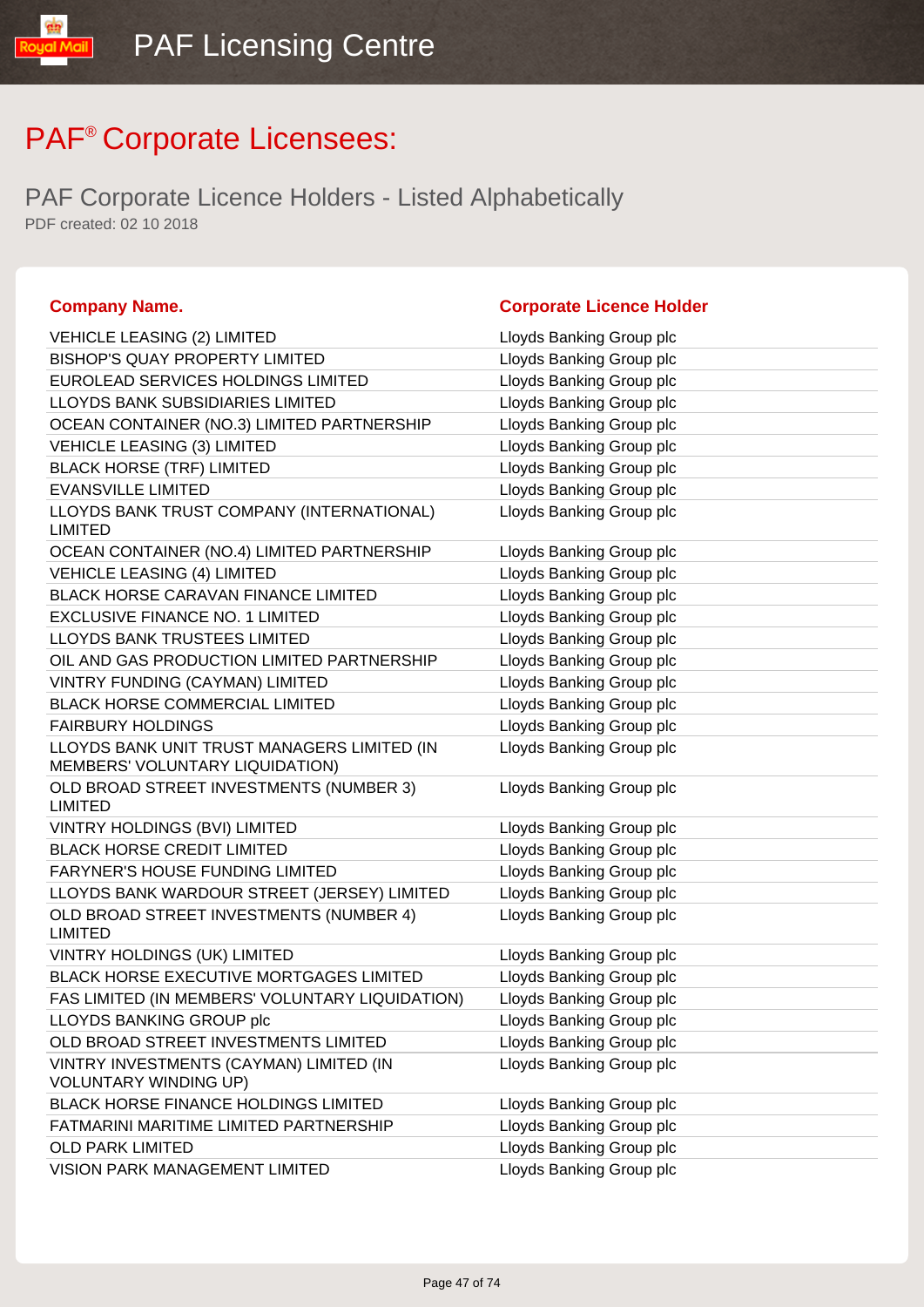PAF Corporate Licence Holders - Listed Alphabetically PDF created: 02 10 2018

#### **Company Name. Corporate Licence Holder**

#### BLACK HORSE FINANCE LIMITED LIGHT Lloyds Banking Group plc FIRST ALTERNATIVE HOLDINGS LIMITED Lloyds Banking Group plc LLOYDS BOWMAKER LEASING LIMITED LIGY Lloyds Banking Group plc OMNISTONE LIMITED **COMITABLE COMING A LIMITED** Lloyds Banking Group plc VOCS FINANCE LIMITED Loyds Banking Group plc BLACK HORSE FINANCE MANAGEMENT LIMITED Lloyds Banking Group plc FIRST ALTERNATIVE INSURANCE COMPANY LIMITED Lloyds Banking Group plc LLOYDS BOWMAKER LIMITED LIMITED Lloyds Banking Group plc OYSTERCATCHER NOMINEES LIMITED Loyds Banking Group plc WARD NOMINEES (ABINGDON) LIMITED Loyds Banking Group plc BLACK HORSE FUNDING LIMITED LATTER LOYDIS Banking Group plc FIRST ALTERNATIVE INSURANCE SERVICES LIMITED Lloyds Banking Group plc LLOYDS COMMERCIAL LEASING LIMITED LIMITED Lloyds Banking Group plc OYSTERCATCHER RESIDENTIAL LIMITED Lloyds Banking Group plc WARD NOMINEES (BIRMINGHAM) LIMITED Lloyds Banking Group plc BLACK HORSE GROUP LIMITED Lloyds Banking Group plc FIRST RETAIL FINANCE (CHESTER) LIMITED Loyds Banking Group plc LLOYDS COMMERCIAL PROPERTIES LIMITED Lloyds Banking Group plc OYSTERCATCHER RESIDENTIAL ONE LIMITED Lloyds Banking Group plc WARD NOMINEES (BRISTOL) LIMITED Lattitude the Lloyds Banking Group plc BLACK HORSE HOME LOANS LIMITED Lloyds Banking Group plc FIRST SERVICE MANAGEMENT LIMITED Lloyds Banking Group plc LLOYDS COMMERCIAL PROPERTY DEVELOPMENTS LIMITED Lloyds Banking Group plc PACIFIC PERFECT INVESTMENTS LIMITED LIDYDS Banking Group plc WARD NOMINEES (MAYFAIR) LIMITED LIMITED LIOYds Banking Group plc BLACK HORSE LIMITED **EXAMPLE 20** Eloyds Banking Group plc FLEET MANAGEMENT SERVICES LIMITED LIOYD Lloyds Banking Group plc LLOYDS COMMERCIAL PROPERTY INVESTMENTS LIMITED Lloyds Banking Group plc PARALLEL UNIVERSE SPV LIMITED Loyds Banking Group plc WARD NOMINEES LIMITED **Limitation** Lloyds Banking Group plc BLACK HORSE MOTOR FINANCE LIMITED Lloyds Banking Group plc FLEXIFLY LIMITED **Example 2** Lloyds Banking Group plc LLOYDS FAR EAST (BVI) LIMITED LIGHT Lloyds Banking Group plc PC MOTOR FINANCE LIMITED LIMITED LIDYD Lloyds Banking Group plc WARWICK LANE FINANCE LIMITED LIMITED Lloyds Banking Group plc BLACK HORSE MOTORCYCLE FINANCE LIMITED Lloyds Banking Group plc FONTVIEW LIMITED **EXAMPLE 2018 12 SET AND RESERVE TO A LOYD** Lloyds Banking Group plc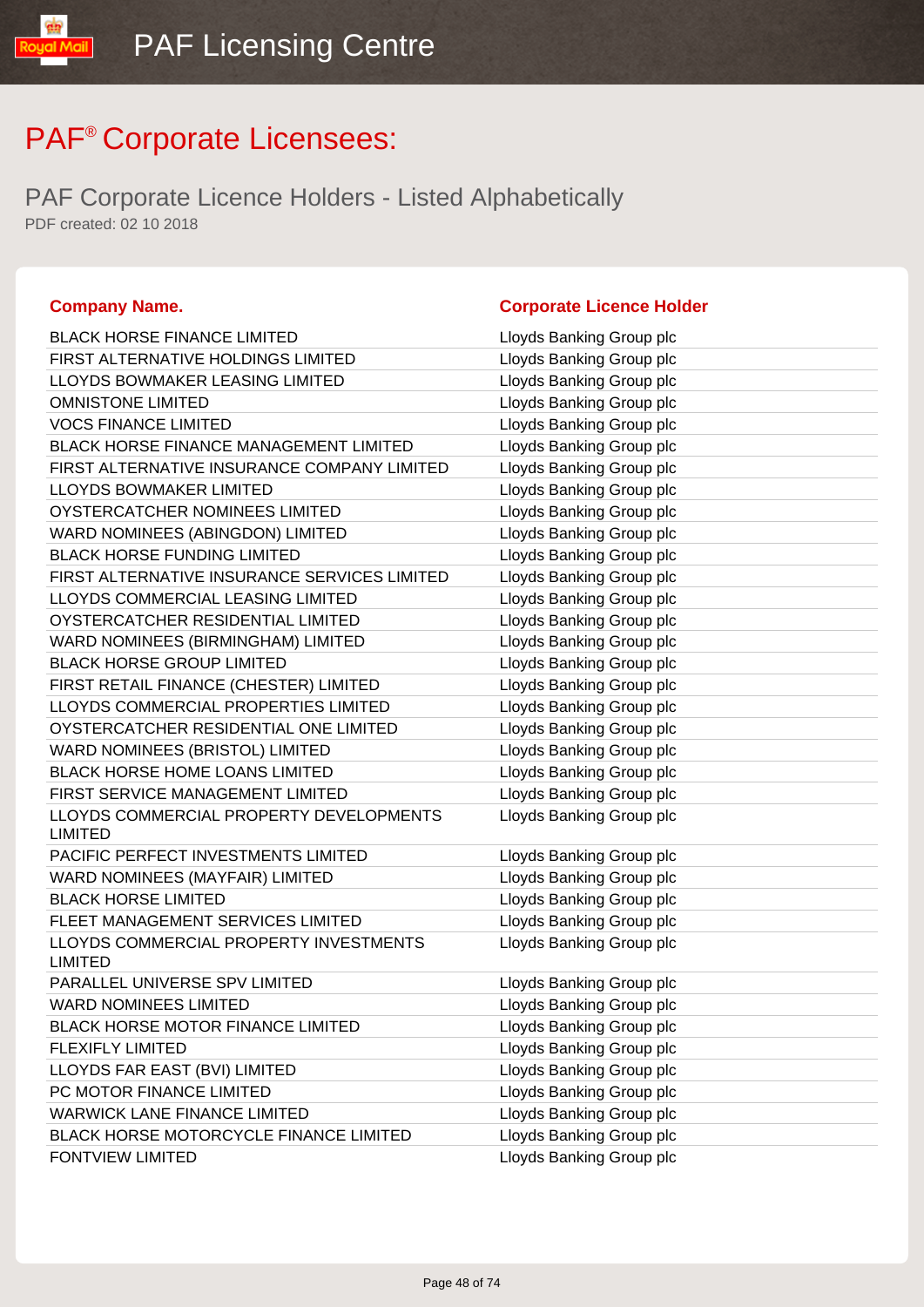PAF Corporate Licence Holders - Listed Alphabetically PDF created: 02 10 2018

#### **Company Name. Company Name. Company Name. Company Name. Company Name. Company Name. Company Name. Company Name. Company Name. Company Name. Company Name. Company Name. Company Name. Company Name.**

libMail

| LLOYDS FINANCIAL LEASING LIMITED                                         | Lloyds Banking Group plc |
|--------------------------------------------------------------------------|--------------------------|
| PENSIONS MANAGEMENT (S.W.F.) LIMITED                                     | Lloyds Banking Group plc |
| WARWICK LANE INVESTMENTS BV                                              | Lloyds Banking Group plc |
| <b>BLACK HORSE OFFSHORE LIMITED</b>                                      | Lloyds Banking Group plc |
| FORAY 902 LIMITED                                                        | Lloyds Banking Group plc |
| LLOYDS FINANCIAL SERVICES LIMITED                                        | Lloyds Banking Group plc |
| PERRY NOMINEES LIMITED                                                   | Lloyds Banking Group plc |
| WAVERLEY - FUND III INVESTOR LLC                                         | Lloyds Banking Group plc |
| <b>BLACK HORSE PERSONAL FINANCE LIMITED</b>                              | Lloyds Banking Group plc |
| <b>FORTHRIGHT FINANCE LIMITED</b>                                        | Lloyds Banking Group plc |
| LLOYDS FOMENTO COMERCIAL LTDA                                            | Lloyds Banking Group plc |
| PERSONAL MOTORING PLAN LIMITED                                           | Lloyds Banking Group plc |
| <b>WAVERLEY BOCA LLC</b>                                                 | Lloyds Banking Group plc |
| <b>BLACK HORSE PROPERTY SERVICES LIMITED</b>                             | Lloyds Banking Group plc |
| FORTROSE INVESTMENTS LIMITED                                             | Lloyds Banking Group plc |
| LLOYDS GENERAL LEASING LIMITED                                           | Lloyds Banking Group plc |
| PM NOMINEE 1 LIMITED                                                     | Lloyds Banking Group plc |
| WAVERLEY FUND II INVESTOR LLC                                            | Lloyds Banking Group plc |
| <b>BLACK HORSE RETAIL FINANCE LIMITED</b>                                | Lloyds Banking Group plc |
| FOULA MARITIME LIMITED PARTNERSHIP                                       | Lloyds Banking Group plc |
| LLOYDS INDUSTRIAL LEASING LIMITED                                        | Lloyds Banking Group plc |
| PM NOMINEE 2 LIMITED                                                     | Lloyds Banking Group plc |
| WAVERLEY GENERAL PRIVATE EQUITY LIMITED                                  | Lloyds Banking Group plc |
| <b>BLACK HORSE VEHICLE MANAGEMENT SERVICES</b><br><b>LIMITED</b>         | Lloyds Banking Group plc |
| FRABANDARI MARITIME LIMITED PARTNERSHIP                                  | Lloyds Banking Group plc |
| LLOYDS INVESTMENT BONDS LIMITED                                          | Lloyds Banking Group plc |
| PM NOMINEE 3 LIMITED                                                     | Lloyds Banking Group plc |
| WAVERLEY HEALTHCARE PRIVATE EQUITY LIMITED                               | Lloyds Banking Group plc |
| <b>BLBP 1 LIMITED</b>                                                    | Lloyds Banking Group plc |
| <b>FREEWAY LIMITED</b>                                                   | Lloyds Banking Group plc |
| LLOYDS INVESTMENT ESPANA, SOC. GESTORA DE INST.<br>DE INV. COLECTIVA, SA | Lloyds Banking Group plc |
| PM NOMINEE 4 LIMITED                                                     | Lloyds Banking Group plc |
| WAVERLEY WILSHIRE RODEO LLC                                              | Lloyds Banking Group plc |
| <b>BLBP 2 LIMITED</b>                                                    | Lloyds Banking Group plc |
| <b>GABRIELLA INVESTMENTS LIMITED</b>                                     | Lloyds Banking Group plc |
| LLOYDS INVESTMENT SECURITIES LIMITED                                     | Lloyds Banking Group plc |
| PM NOMINEE 5 LIMITED                                                     | Lloyds Banking Group plc |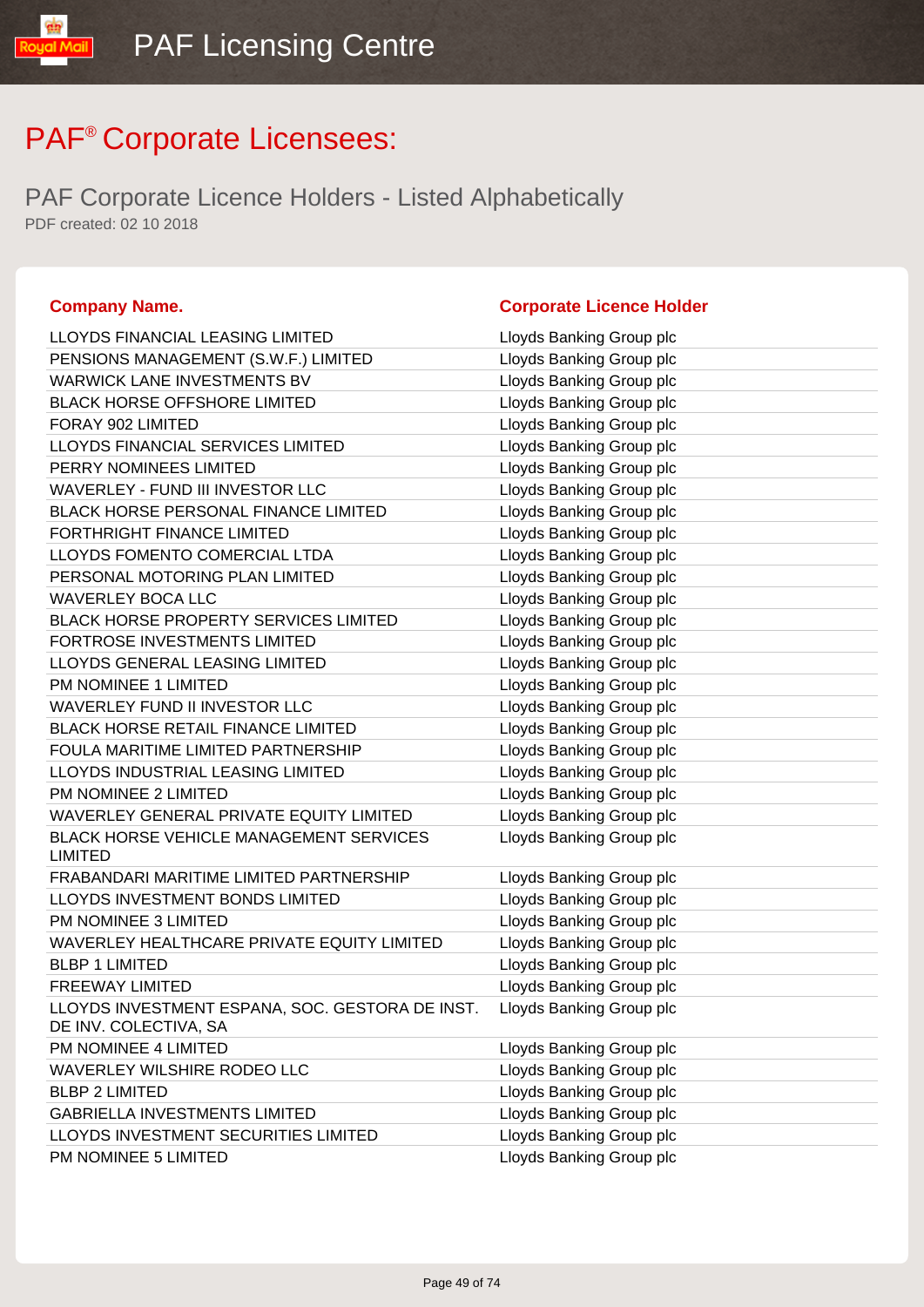| <b>Company Name.</b>                                                         | <b>Corporate Licence Holder</b> |
|------------------------------------------------------------------------------|---------------------------------|
| <b>WEST CRAIGS LIMITED</b>                                                   | Lloyds Banking Group plc        |
| <b>BLBP 3 LIMITED</b>                                                        | Lloyds Banking Group plc        |
| <b>GALAXY SPV LIMITED</b>                                                    | Lloyds Banking Group plc        |
| LLOYDS INVESTMENT SECURITIES NO.5 LIMITED                                    | Lloyds Banking Group plc        |
| PM NOMINEE 6 LIMITED                                                         | Lloyds Banking Group plc        |
| <b>WEST NOMINEES LIMITED</b>                                                 | Lloyds Banking Group plc        |
| <b>BLBP 4 LIMITED</b>                                                        | Lloyds Banking Group plc        |
| <b>GANDER DRILLING LIMITED</b>                                               | Lloyds Banking Group plc        |
| LLOYDS LEASING (NORTH SEA TRANSPORT) LIMITED                                 | Lloyds Banking Group plc        |
| PM NOMINEE 7 LIMITED                                                         | Lloyds Banking Group plc        |
| <b>WESTOVER NOMINEES LIMITED</b>                                             | Lloyds Banking Group plc        |
| <b>BOLLINWATER ESTATES LLP</b>                                               | Lloyds Banking Group plc        |
| GBSD PROPERTIES (No.1) LIMITED (IN MEMBERS'<br><b>VOLUNTARY LIQUIDATION)</b> | Lloyds Banking Group plc        |
| LLOYDS LEASING AIRCRAFT NO. 2 LIMITED (IN<br>LIQUIDATION)                    | Lloyds Banking Group plc        |
| PM NOMINEE 8 LIMITED                                                         | Lloyds Banking Group plc        |
| WHITECHAPEL CORPORATE SERVICES LIMITED                                       | Lloyds Banking Group plc        |
| <b>BOLTRO NOMINEES LIMITED</b>                                               | Lloyds Banking Group plc        |
| GBSD PROPERTIES (NO.2) LIMITED (IN MEMBERS'<br><b>VOLUNTARY LIQUIDATION)</b> | Lloyds Banking Group plc        |
| LLOYDS LEASING DEVELOPMENTS LIMITED                                          | Lloyds Banking Group plc        |
| PORTLAND FUNDING LIMITED                                                     | Lloyds Banking Group plc        |
| <b>WHITESTAR SECURITIES LIMITED</b>                                          | Lloyds Banking Group plc        |
| <b>BORDER INVESTMENTS LIMITED</b>                                            | Lloyds Banking Group plc        |
| <b>GENERAL PARTNER ROLLS &amp; ARNOLD LIMITED</b>                            | Lloyds Banking Group plc        |
| LLOYDS LIMITED CAPITAL LLC                                                   | Lloyds Banking Group plc        |
| PORTREE INVESTMENTS LIMITED                                                  | Lloyds Banking Group plc        |
| <b>WHITTINGTON FACILITIES LIMITED</b>                                        | Lloyds Banking Group plc        |
| <b>BOS (BOSTON) INC</b>                                                      | Lloyds Banking Group plc        |
| GENERAL PRIVATE EQUITY LIMITED PARTNERSHIP                                   | Lloyds Banking Group plc        |
| <b>LLOYDS PLANT LEASING LIMITED</b>                                          | Lloyds Banking Group plc        |
| POWERRELATE LIMITED (IN MEMBERS' VOLUNTARY<br>LIQUIDATION)                   | Lloyds Banking Group plc        |
| <b>WICKHAM INVESTMENTS LIMITED</b>                                           | Lloyds Banking Group plc        |
| <b>BOS (IRELAND) EUROFINANCE LIMITED</b>                                     | Lloyds Banking Group plc        |
| <b>GLOSSTRIPS LIMITED</b>                                                    | Lloyds Banking Group plc        |
| LLOYDS PORTFOLIO LEASING LIMITED                                             | Lloyds Banking Group plc        |
| PRECISION LEASING LIMITED (IN LIQUIDATION)                                   | Lloyds Banking Group plc        |
| <b>WIGTON FINANCE LIMITED</b>                                                | Lloyds Banking Group plc        |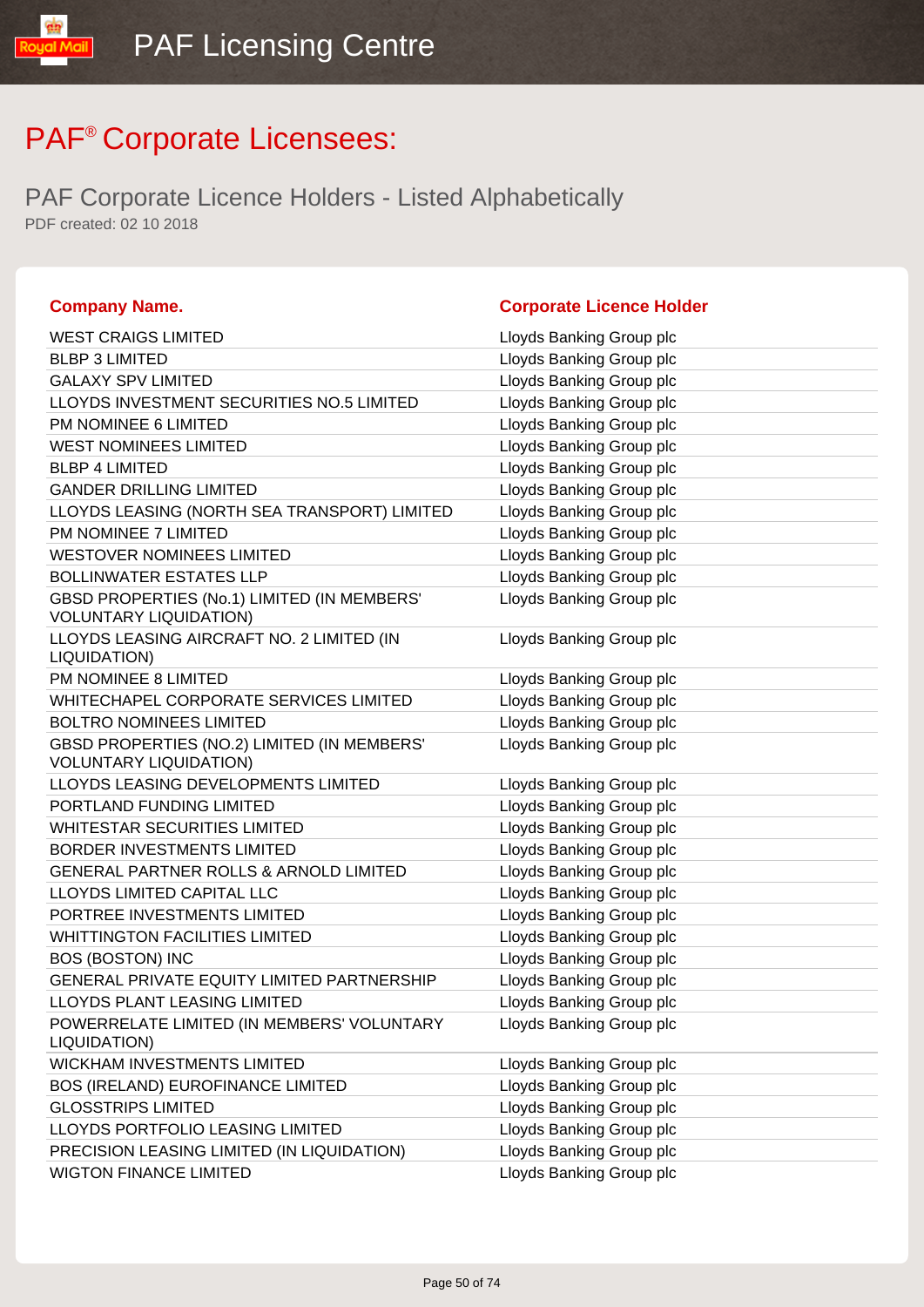| <b>Company Name.</b>                                                               | <b>Corporate Licence Holder</b> |
|------------------------------------------------------------------------------------|---------------------------------|
| <b>BOS (IRELAND) FINANCE LIMITED</b>                                               | Lloyds Banking Group plc        |
| <b>GLYTHORNE LIMITED</b>                                                           | Lloyds Banking Group plc        |
| LLOYDS PREMISES INVESTMENTS LIMITED                                                | Lloyds Banking Group plc        |
| PRIMEWAY S.A.                                                                      | Lloyds Banking Group plc        |
| WM. BROWN ATKINSON & CO., LIMITED (IN MEMBERS'<br><b>VOLUNTARY LIQUIDATION)</b>    | Lloyds Banking Group plc        |
| BOS (IRELAND) FINANCIAL ENTERPRISES LIMITED                                        | Lloyds Banking Group plc        |
| GODFREY DAVIS (CONTRACT HIRE) LIMITED                                              | Lloyds Banking Group plc        |
| LLOYDS PROJECT CONSTRUCTION COMPANY LIMITED<br>(IN MEMBERS' VOLUNTARY LIQUIDATION) | Lloyds Banking Group plc        |
| PUGET LIMITED PARTNERSHIP                                                          | Lloyds Banking Group plc        |
| WOOD STREET FINANCE (No 1) LIMITED (IN MEMBERS'<br><b>VOLUNTARY LIQUIDATION)</b>   | Lloyds Banking Group plc        |
| BOS (IRELAND) FINANCIAL SERVICES LIMITED                                           | Lloyds Banking Group plc        |
| <b>GOLDBOND LIMITED</b>                                                            | Lloyds Banking Group plc        |
| <b>LLOYDS PROJECT LEASING LIMITED</b>                                              | Lloyds Banking Group plc        |
| <b>QUANTEL HOLDINGS LIMITED</b>                                                    | Lloyds Banking Group plc        |
| WOOD STREET LEASING LIMITED                                                        | Lloyds Banking Group plc        |
| BOS (IRELAND) FUNDING PLC                                                          | Lloyds Banking Group plc        |
| <b>GORING NOMINEES LIMITED</b>                                                     | Lloyds Banking Group plc        |
| LLOYDS PROPERTY INVESTMENT COMPANY LIMITED                                         | Lloyds Banking Group plc        |
| QUEENSFERRY INVESTMENTS LIMITED                                                    | Lloyds Banking Group plc        |
| <b>WYNDCROFT LIMITED</b>                                                           | Lloyds Banking Group plc        |
| BOS (IRELAND) INTERNATIONAL FINANCE LIMITED                                        | Lloyds Banking Group plc        |
| <b>GOUDA LLC</b>                                                                   | Lloyds Banking Group plc        |
| LLOYDS PROPERTY INVESTMENT COMPANY NO. 5<br><b>LIMITED</b>                         | Lloyds Banking Group plc        |
| <b>QUILL SECURITIES LIMITED</b>                                                    | Lloyds Banking Group plc        |
| <b>BOS (IRELAND) INVESTMENTS</b>                                                   | Lloyds Banking Group plc        |
| <b>GRESHAM NOMINEE 1 LIMITED</b>                                                   | Lloyds Banking Group plc        |
| LLOYDS PROPERTY INVESTMENT COMPANY NO.3<br><b>LIMITED</b>                          | Lloyds Banking Group plc        |
| QUION 6 BV                                                                         | Lloyds Banking Group plc        |
| <b>BOS (IRELAND) LEASING LIMITED</b>                                               | Lloyds Banking Group plc        |
| <b>GRESHAM NOMINEE 2 LIMITED</b>                                                   | Lloyds Banking Group plc        |
| LLOYDS PROPERTY INVESTMENT COMPANY NO.4<br><b>LIMITED</b>                          | Lloyds Banking Group plc        |
| R I G P FINANCE LIMITED                                                            | Lloyds Banking Group plc        |
| <b>BOS (IRELAND) NOMINEES LIMITED</b>                                              | Lloyds Banking Group plc        |
| H I Tricomm Holdings Limited                                                       | Lloyds Banking Group plc        |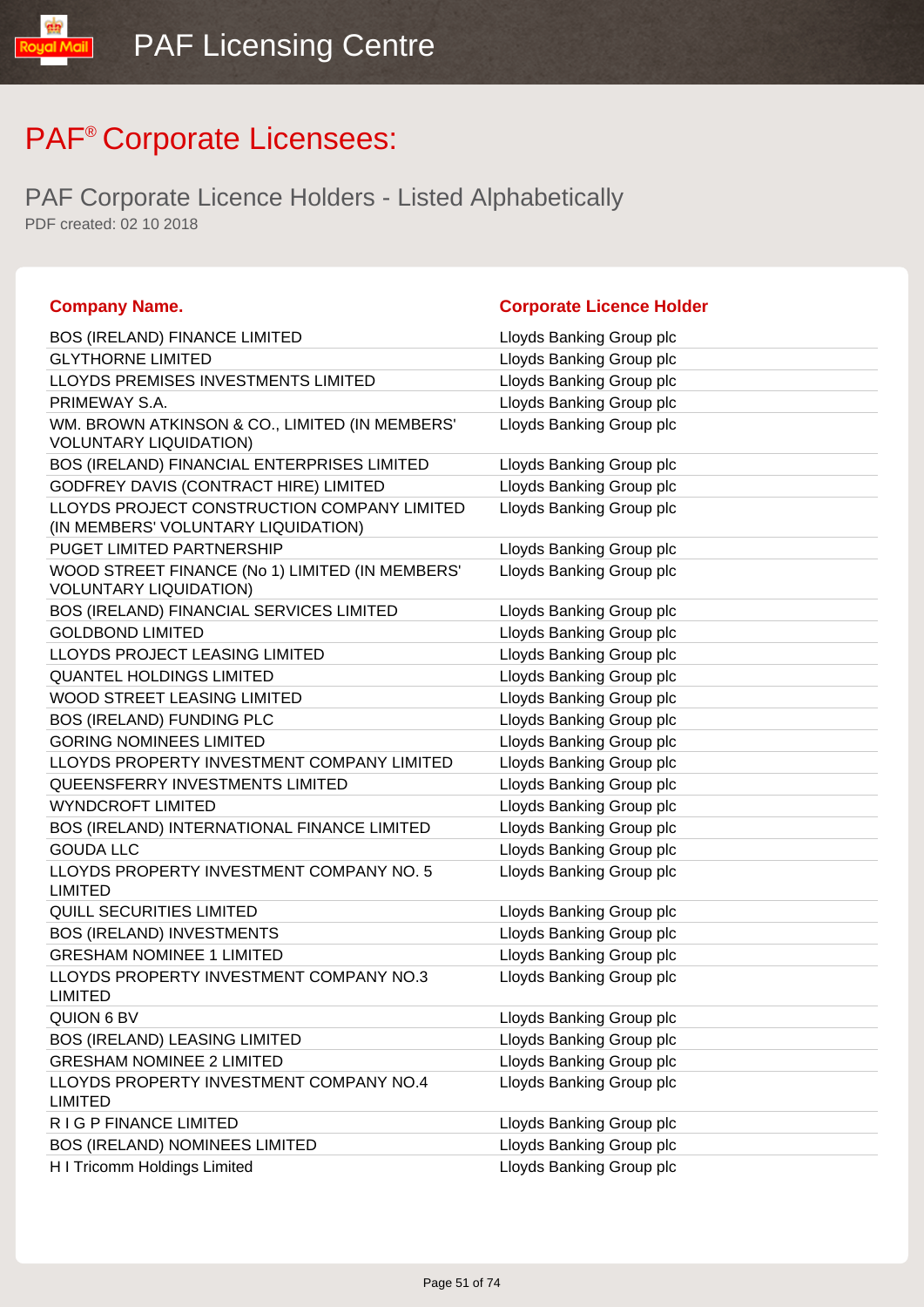| <b>Company Name.</b>                                                       | <b>Corporate Licence Holder</b> |
|----------------------------------------------------------------------------|---------------------------------|
| LLOYDS TRADE & PROJECT FINANCE LIMITED                                     | Lloyds Banking Group plc        |
| R.F. SPENCER AND COMPANY LIMITED                                           | Lloyds Banking Group plc        |
| BOS (IRELAND) PROPERTY SERVICES 2 LIMITED                                  | Lloyds Banking Group plc        |
| H.S.I.S. SERVICES LIMITED (IN MEMBERS' VOLUNTARY<br>LIQUIDATION)           | Lloyds Banking Group plc        |
| LLOYDS TSB (GENERAL PARTNER) LIMITED                                       | Lloyds Banking Group plc        |
| RANDOLPH SPAIN SL                                                          | Lloyds Banking Group plc        |
| BOS (IRELAND) PROPERTY SERVICES LIMITED                                    | Lloyds Banking Group plc        |
| H.S.L. FACILITIES LIMITED (IN MEMBERS' VOLUNTARY<br>LIQUIDATION)           | Lloyds Banking Group plc        |
| LLOYDS TSB (GIBRALTAR) MANAGEMENT LIMITED                                  | Lloyds Banking Group plc        |
| RANELAGH NOMINEES LIMITED                                                  | Lloyds Banking Group plc        |
| BOS (IRELAND) SOFTWARE DEVELOPMENT SERVICES<br><b>LIMITED</b>              | Lloyds Banking Group plc        |
| HALIFAX ASSURANCE IRELAND LIMITED                                          | Lloyds Banking Group plc        |
| LLOYDS TSB (GIBRALTAR) SERVICES LIMITED                                    | Lloyds Banking Group plc        |
| RATIH MARITIME LIMITED PARTNERSHIP                                         | Lloyds Banking Group plc        |
| BOS (IRELAND) WEALTH MANAGEMENT LIMITED                                    | Lloyds Banking Group plc        |
| HALIFAX BROKERAGE IRELAND LIMITED                                          | Lloyds Banking Group plc        |
| LLOYDS TSB (GUERNSEY) MANAGEMENT LIMITED                                   | Lloyds Banking Group plc        |
| REAMHURST PROPERTIES LIMITED (IN MEMBERS'<br><b>VOLUNTARY LIQUIDATION)</b> | Lloyds Banking Group plc        |
| BOS (RFL) HOLDING CORPORATION                                              | Lloyds Banking Group plc        |
| HALIFAX FINANCIAL SERVICES (HOLDINGS) LIMITED                              | Lloyds Banking Group plc        |
| LLOYDS TSB (GUERNSEY) SERVICES LIMITED                                     | Lloyds Banking Group plc        |
| RENTAL MANAGEMENT SERVICES LIMITED                                         | Lloyds Banking Group plc        |
| BOS (SHARED APPRECIATION MORTGAGES (SCOTLAND)<br>NO. 2) LIMITED            | Lloyds Banking Group plc        |
| HALIFAX GENERAL INSURANCE SERVICES LIMITED                                 | Lloyds Banking Group plc        |
| LLOYDS TSB (JERSEY) MANAGEMENT LIMITED                                     | Lloyds Banking Group plc        |
| RETAIL REVIVAL (BURGESS HILL) INVESTMENTS<br><b>LIMITED</b>                | Lloyds Banking Group plc        |
| BOS (SHARED APPRECIATION MORTGAGES (SCOTLAND)<br>NO. 3) LIMITED            | Lloyds Banking Group plc        |
| HALIFAX GROUP LIMITED                                                      | Lloyds Banking Group plc        |
| LLOYDS TSB (JERSEY) SERVICES LIMITED                                       | Lloyds Banking Group plc        |
| RETAIL REVIVAL (STRATFORD) INVESTMENTS LIMITED                             | Lloyds Banking Group plc        |
| BOS (SHARED APPRECIATION MORTGAGES<br>(SCOTLAND)) LIMITED                  | Lloyds Banking Group plc        |
| HALIFAX INSURANCE IRELAND LIMITED                                          | Lloyds Banking Group plc        |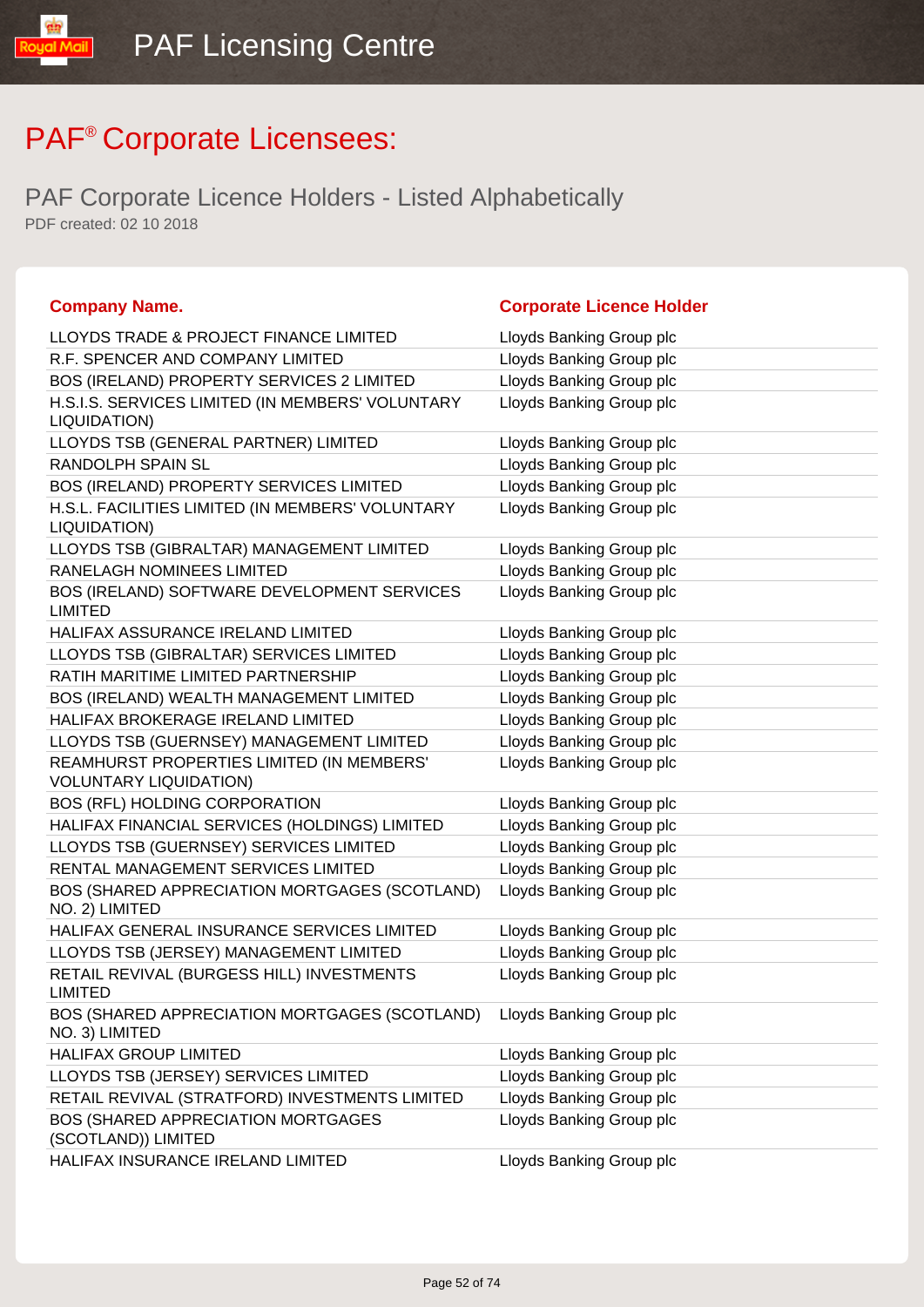PAF Corporate Licence Holders - Listed Alphabetically PDF created: 02 10 2018

| LLOYDS TSB ASSET FINANCE DIVISION LIMITED                     | Lloyds Banking Group plc |
|---------------------------------------------------------------|--------------------------|
| RETAIL REVIVAL (TROWBRIDGE) INVESTMENTS LIMITED               | Lloyds Banking Group plc |
| BOS (SHARED APPRECIATION MORTGAGES) NO 1 PLC                  | Lloyds Banking Group plc |
| HALIFAX INVESTMENT SERVICES LIMITED                           | Lloyds Banking Group plc |
| LLOYDS TSB AUTOLEASE (CH) LIMITED                             | Lloyds Banking Group plc |
| RETTI PROPERTIES LIMITED                                      | Lloyds Banking Group plc |
| BOS (SHARED APPRECIATION MORTGAGES) NO. 2 PLC                 | Lloyds Banking Group plc |
| HALIFAX JERSEY HOLDINGS LIMITED                               | Lloyds Banking Group plc |
| LLOYDS TSB AUTOLEASE (FMS) LIMITED                            | Lloyds Banking Group plc |
| RIG FUNDING (CAYMAN) LIMITED                                  | Lloyds Banking Group plc |
| BOS (SHARED APPRECIATION MORTGAGES) NO. 3 PLC                 | Lloyds Banking Group plc |
| HALIFAX LIFE (CANNON STREET) LIMITED                          | Lloyds Banking Group plc |
| LLOYDS TSB AUTOLEASE (SHREWSBURY) LIMITED                     | Lloyds Banking Group plc |
| RIJNBORG LIMITED PARTNERSHIP                                  | Lloyds Banking Group plc |
| BOS (SHARED APPRECIATION MORTGAGES) NO. 4 PLC                 | Lloyds Banking Group plc |
| <b>HALIFAX LIFE LIMITED</b>                                   | Lloyds Banking Group plc |
| LLOYDS TSB AUTOLEASE (VC) LIMITED                             | Lloyds Banking Group plc |
| ROLLS HOUSE LIMITED                                           | Lloyds Banking Group plc |
| BOS (SHARED APPRECIATION MORTGAGES) NO. 6 PLC                 | Lloyds Banking Group plc |
| HALIFAX NOMINEES LIMITED                                      | Lloyds Banking Group plc |
| LLOYDS TSB AUTOLEASE (VH) LIMITED                             | Lloyds Banking Group plc |
| RONA MARITIME LIMITED PARTNERSHIP                             | Lloyds Banking Group plc |
| BOS (USA) AL INC.                                             | Lloyds Banking Group plc |
| HALIFAX REINSURANCE IRELAND LIMITED                           | Lloyds Banking Group plc |
| LLOYDS TSB AUTOLEASE (VL) LIMITED                             | Lloyds Banking Group plc |
| ROXBURY SPAIN SLU                                             | Lloyds Banking Group plc |
| BOS (USA) FUND INVESTMENTS INC.                               | Lloyds Banking Group plc |
| HALIFAX SERVICIOS GESTIONES S.L.                              | Lloyds Banking Group plc |
| LLOYDS TSB AUTOLEASE LIMITED                                  | Lloyds Banking Group plc |
| SACKVILLE TCI PROPERTY (GP) LIMITED                           | Lloyds Banking Group plc |
| <b>BOS (USA) INC</b>                                          | Lloyds Banking Group plc |
| HALIFAX SHARE DEALING LIMITED                                 | Lloyds Banking Group plc |
| LLOYDS TSB BAHAMAS (AMERICAS) LIMITED (IN LIQ)                | Lloyds Banking Group plc |
| SACKVILLE TCI PROPERTY NOMINEE (1) LIMITED                    | Lloyds Banking Group plc |
| BOS (USA) RFL INC.                                            | Lloyds Banking Group plc |
| HALIFAX VEHICLE LEASING (1998) LIMITED                        | Lloyds Banking Group plc |
| LLOYDS TSB BANK & TRUST (BAHAMAS) LIMITED (IN<br>LIQUIDATION) | Lloyds Banking Group plc |
| SACKVILLE TCI PROPERTY NOMINEE (2) LIMITED                    | Lloyds Banking Group plc |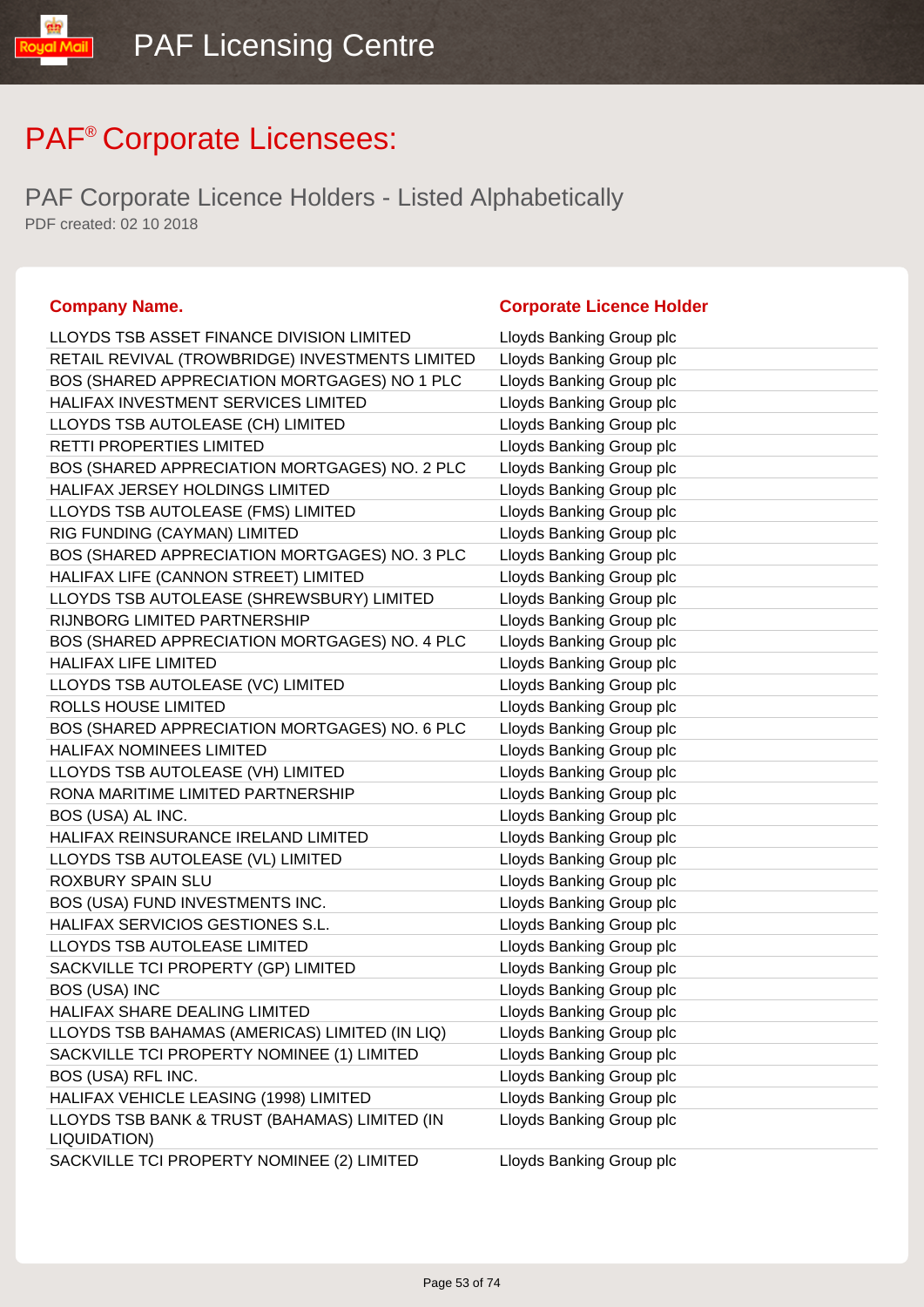| <b>Company Name.</b>                                            | <b>Corporate Licence Holder</b> |
|-----------------------------------------------------------------|---------------------------------|
| <b>BOS 2008 LIMITED</b>                                         | Lloyds Banking Group plc        |
| HARPIN PROPERTIES LIMITED                                       | Lloyds Banking Group plc        |
| LLOYDS TSB BANK (GIBRALTAR) LIMITED                             | Lloyds Banking Group plc        |
| SALEN UK REAL ESTATE GP LLC                                     | Lloyds Banking Group plc        |
| <b>BOS MISTRAL LIMITED</b>                                      | Lloyds Banking Group plc        |
| HARSANADI MARITIME LIMITED PARTNERSHIP                          | Lloyds Banking Group plc        |
| LLOYDS TSB BANK INSURANCE BROKERS LIMITED                       | Lloyds Banking Group plc        |
| SALEN UK REAL ESTATE LP                                         | Lloyds Banking Group plc        |
| <b>BOSIC INC</b>                                                | Lloyds Banking Group plc        |
| HARTATI MARITIME LIMITED PARTNERSHIP                            | Lloyds Banking Group plc        |
| LLOYDS TSB BANK INSURANCE COMPANY LIMITED                       | Lloyds Banking Group plc        |
| SALESLEASE PURCHASE LIMITED                                     | Lloyds Banking Group plc        |
| <b>BOSINT INVESTMENTS LIMITED</b>                               | Lloyds Banking Group plc        |
| <b>HBOS CANADA INC</b>                                          | Lloyds Banking Group plc        |
| LLOYDS TSB BANK plc                                             | Lloyds Banking Group plc        |
| SALTIRE SHIPPING (UK) LIMITED PARTNERSHIP                       | Lloyds Banking Group plc        |
| <b>BOTHNIABORG LIMITED PARTNERSHIP</b>                          | Lloyds Banking Group plc        |
| HBOS CAPITAL FUNDING (JERSEY) LIMITED                           | Lloyds Banking Group plc        |
| LLOYDS TSB BANK TRUST CORPORATION (GIBRALTAR)<br><b>LIMITED</b> | Lloyds Banking Group plc        |
| SALUTAIRE DEVELOPMENTS LIMITED                                  | Lloyds Banking Group plc        |
| BOUNDARY BUSINESS CENTRE LIMITED                                | Lloyds Banking Group plc        |
| HBOS COVERED BONDS LLP                                          | Lloyds Banking Group plc        |
| LLOYDS TSB CAPTIVE HOLDINGS LIMITED                             | Lloyds Banking Group plc        |
| SATURN MARITIME LIMITED PARTNERSHIP                             | Lloyds Banking Group plc        |
| BOWMAKER CREDIT LIMITED (IN LIQUIDATION)                        | Lloyds Banking Group plc        |
| HBOS FINAL SALARY TRUST LIMITED                                 | Lloyds Banking Group plc        |
| LLOYDS TSB CARSELECT LIMITED                                    | Lloyds Banking Group plc        |
| <b>SAVBAN LEASING LIMITED</b>                                   | Lloyds Banking Group plc        |
| <b>BOWMAKER LIMITED</b>                                         | Lloyds Banking Group plc        |
| HBOS FINANCIAL SERVICES LIMITED                                 | Lloyds Banking Group plc        |
| LLOYDS TSB CHF TRADING S?RL                                     | Lloyds Banking Group plc        |
| <b>SCI LAZULITE</b>                                             | Lloyds Banking Group plc        |
| <b>BRIDGEND INVESTMENTS LIMITED</b>                             | Lloyds Banking Group plc        |
| HBOS GENERAL INSURANCE SERVICES LIMITED                         | Lloyds Banking Group plc        |
| LLOYDS TSB COMMERCIAL FINANCE LIMITED                           | Lloyds Banking Group plc        |
| <b>SCI LISSES INVESTMENT CO</b>                                 | Lloyds Banking Group plc        |
| BRITANNIA PERSONAL LENDING LIMITED                              | Lloyds Banking Group plc        |
| <b>HBOS GI PLC</b>                                              | Lloyds Banking Group plc        |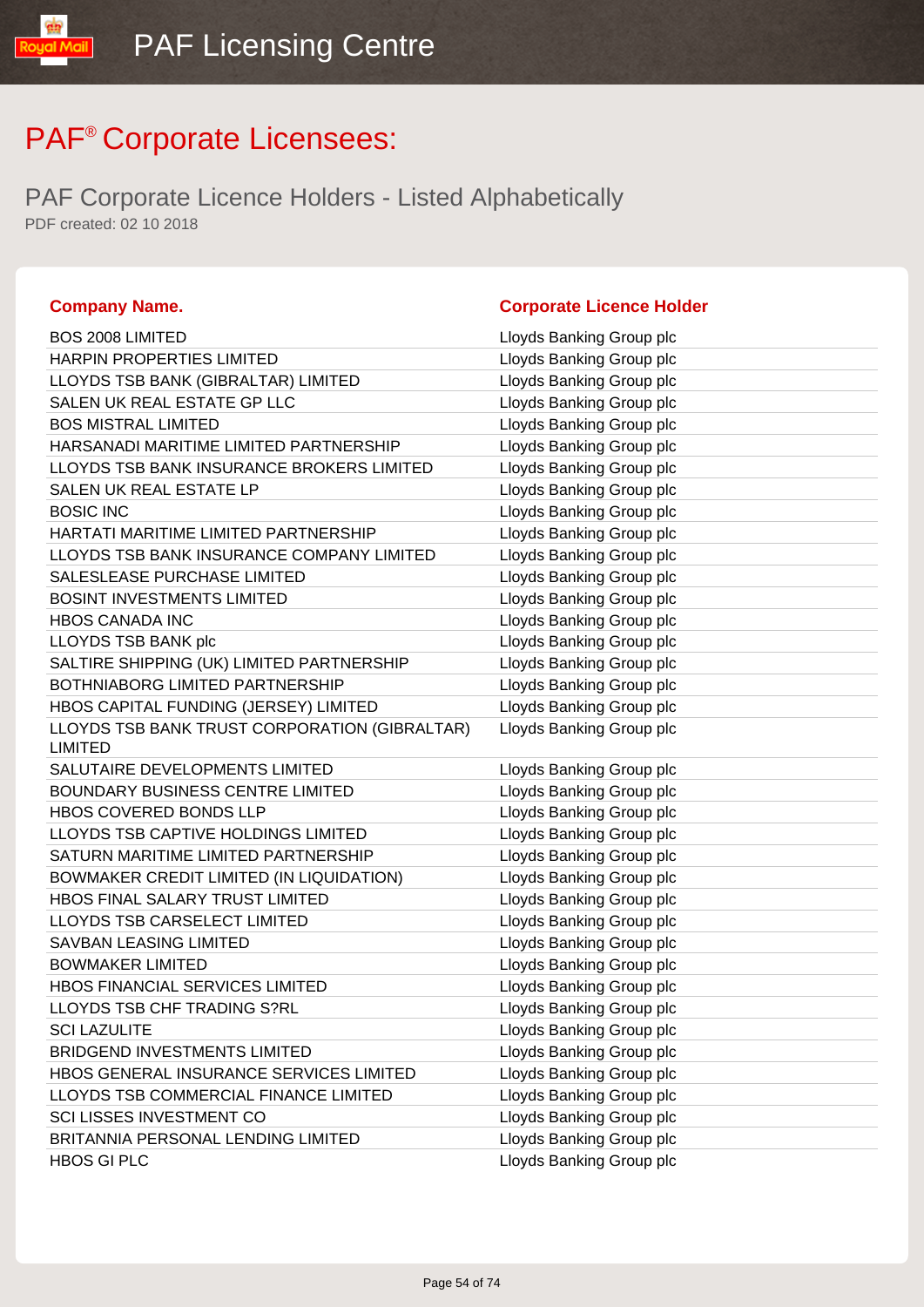| <b>Company Name.</b>                                             | <b>Corporate Licence Holder</b> |
|------------------------------------------------------------------|---------------------------------|
| LLOYDS TSB COMMERCIAL FINANCE SCOTLAND<br>LIMITED                | Lloyds Banking Group plc        |
| SCI LYON CHASSIEU INVESTMENT CO                                  | Lloyds Banking Group plc        |
| BRITISH BANK OF LATIN AMERICA LIMITED                            | Lloyds Banking Group plc        |
| HBOS INSURANCE & INVESTMENT GROUP LIMITED                        | Lloyds Banking Group plc        |
| LLOYDS TSB CORPORATE ASSET FINANCE (HP) LIMITED                  | Lloyds Banking Group plc        |
| <b>SCI MITRY II INVESTMENT CO</b>                                | Lloyds Banking Group plc        |
| <b>BRITISH LINEN CHARTER PLC</b>                                 | Lloyds Banking Group plc        |
| HBOS INSURANCE (PCC) GUERNSEY LIMITED                            | Lloyds Banking Group plc        |
| LLOYDS TSB CORPORATE ASSET FINANCE (NO. 3)<br><b>LIMITED</b>     | Lloyds Banking Group plc        |
| SCI NEWCO 12 INVESTMENT CO - CARRIERE<br><b>PERPETUAL</b>        | Lloyds Banking Group plc        |
| BRITISH LINEN EQUITY LIMITED                                     | Lloyds Banking Group plc        |
| LLOYDS TSB CORPORATE ASSET FINANCE (NO. 4)<br><b>LIMITED</b>     | Lloyds Banking Group plc        |
| SCI NEWCO 13 INVESTMENT CO                                       | Lloyds Banking Group plc        |
| BRITISH LINEN LEASING (LONDON) LIMITED                           | Lloyds Banking Group plc        |
| HBOS INTERNATIONAL FINANCIAL SERVICES HOLDINGS<br><b>LIMITED</b> | Lloyds Banking Group plc        |
| LLOYDS TSB CORPORATE ASSET FINANCE (NO.1)<br><b>LIMITED</b>      | Lloyds Banking Group plc        |
| SCI NEWCO 14 INVESTMENT CO                                       | Lloyds Banking Group plc        |
| <b>BRITISH LINEN LEASING LIMITED</b>                             | Lloyds Banking Group plc        |
| HBOS INVESTMENT FUND MANAGERS LIMITED                            | Lloyds Banking Group plc        |
| LLOYDS TSB CORPORATE ASSET FINANCE (NO.2)<br><b>LIMITED</b>      | Lloyds Banking Group plc        |
| SCI NEWCO 15 INVESTMENT CO                                       | Lloyds Banking Group plc        |
| <b>BRITISH LINEN SECURITIES LIMITED</b>                          | Lloyds Banking Group plc        |
| <b>HBOS JPS LIMITED</b>                                          | Lloyds Banking Group plc        |
| LLOYDS TSB CORPORATE PROPERTY INVESTMENTS<br><b>LIMITED</b>      | Lloyds Banking Group plc        |
| <b>SCI ORLY INVESTMENT CO</b>                                    | Lloyds Banking Group plc        |
| <b>BRITISH LINEN SHIPPING LIMITED</b>                            | Lloyds Banking Group plc        |
| HBOS MANAGEMENT (JERSEY) LIMITED                                 | Lloyds Banking Group plc        |
| LLOYDS TSB DEVELOPMENT CAPITAL (ASIA) LIMITED                    | Lloyds Banking Group plc        |
| SCI ST THIBAULT INVESTMENT CO                                    | Lloyds Banking Group plc        |
| LV Equity Release Limited                                        | LV Group                        |
| <b>Teachers Property Limited</b>                                 | LV Group                        |
| <b>Teachers Financial Services Limited</b>                       | LV Group                        |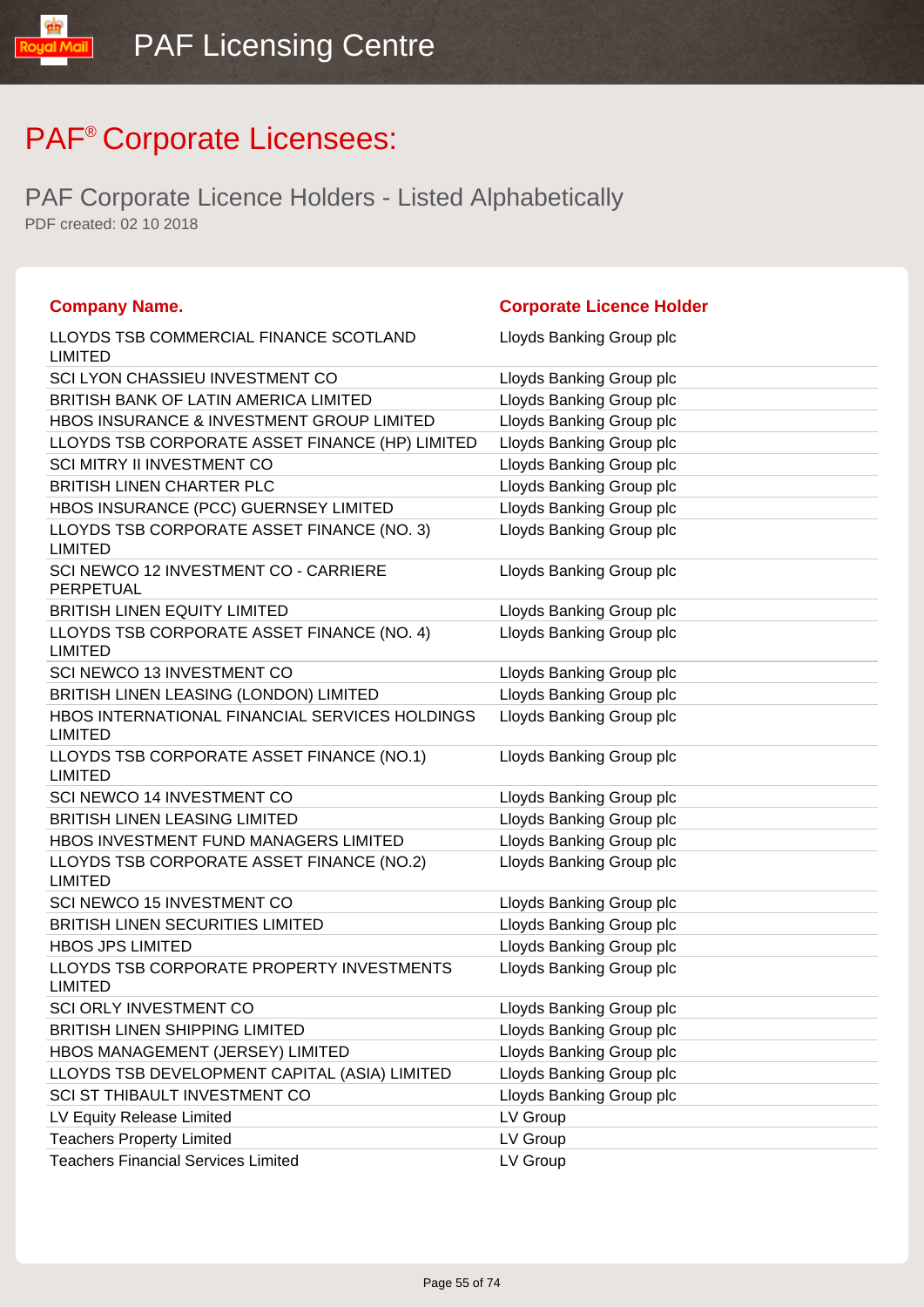| <b>Company Name.</b>                                                             | <b>Corporate Licence Holder</b> |
|----------------------------------------------------------------------------------|---------------------------------|
| LV Capital plc                                                                   | LV Group                        |
| Liverpool Victoria General Insurance Group Limited                               | LV Group                        |
| LV Insurance Management Limited                                                  | LV Group                        |
| Liverpool Victoria Insurance Company Limited                                     | LV Group                        |
| LV Assistance Services Limited                                                   | LV Group                        |
| Highway Insurance Group Ltd                                                      | LV Group                        |
| LV Repair Services Limited                                                       | LV Group                        |
| Highway Insurance Company Ltd                                                    | LV Group                        |
| <b>NM Pension Trustees Ltd</b>                                                   | LV Group                        |
| <b>Liverpool Victoria Friendly Society</b>                                       | LV Group                        |
| Liverpool Victoria Trustees Limited                                              | LV Group                        |
| The LV General Trustee Limited                                                   | LV Group                        |
| The LV Pension Trustee Limited                                                   | LV Group                        |
| The Ockham Pension Trustee Limited                                               | LV Group                        |
| <b>Fizzel Financial Services Limited</b>                                         | LV Group                        |
| Liverpool Victoria Assett Management Limited                                     | LV Group                        |
| Liverpool Victoria Banking Services Limited                                      | LV Group                        |
| Ayersbrook Limited                                                               | LV Group                        |
| The Great Victoria Partnership (GP) Limited                                      | LV Group                        |
| The Great Victoria Partnership (GP) (No.2) Limited                               | LV Group                        |
| The Great Victoria Property Limited                                              | LV Group                        |
| The Great Victoria Property (No.2)Limited                                        | LV Group                        |
| <b>Wealth Wizards Limited</b>                                                    | LV Group                        |
| <b>Wealth Wizards Benefits Limited</b>                                           | LV Group                        |
| <b>Wealth Wizards Advisors Limited</b>                                           | LV Group                        |
| Opal IFA Limited                                                                 | LV Group                        |
| LV Life Services Limited                                                         | LV Group                        |
| Liverpool Victoria Life Company Limited                                          | LV Group                        |
| LV Commercial Mortgages Limited                                                  | LV Group                        |
| Sovereign Unit Trust Managers Limited                                            | LV Group                        |
| <b>Teachers Assurance Company Limited</b>                                        | LV Group                        |
| <b>Teachers Management Services Limited</b>                                      | LV Group                        |
| Liverpool Victoria Financial Advice Services Limited                             | LV Group                        |
| Liverpool Victoria Portfolio Managers Limited                                    | LV Group                        |
| <b>LV Protection Limited</b>                                                     | LV Group                        |
| Post Office and Telecommunications Christian Association<br><b>Trust Limited</b> | Post Office Ltd                 |
| Post Office Counters Ltd                                                         | Post Office Ltd                 |
| Post Office Employees Social Club And Institute Limited                          | Post Office Ltd                 |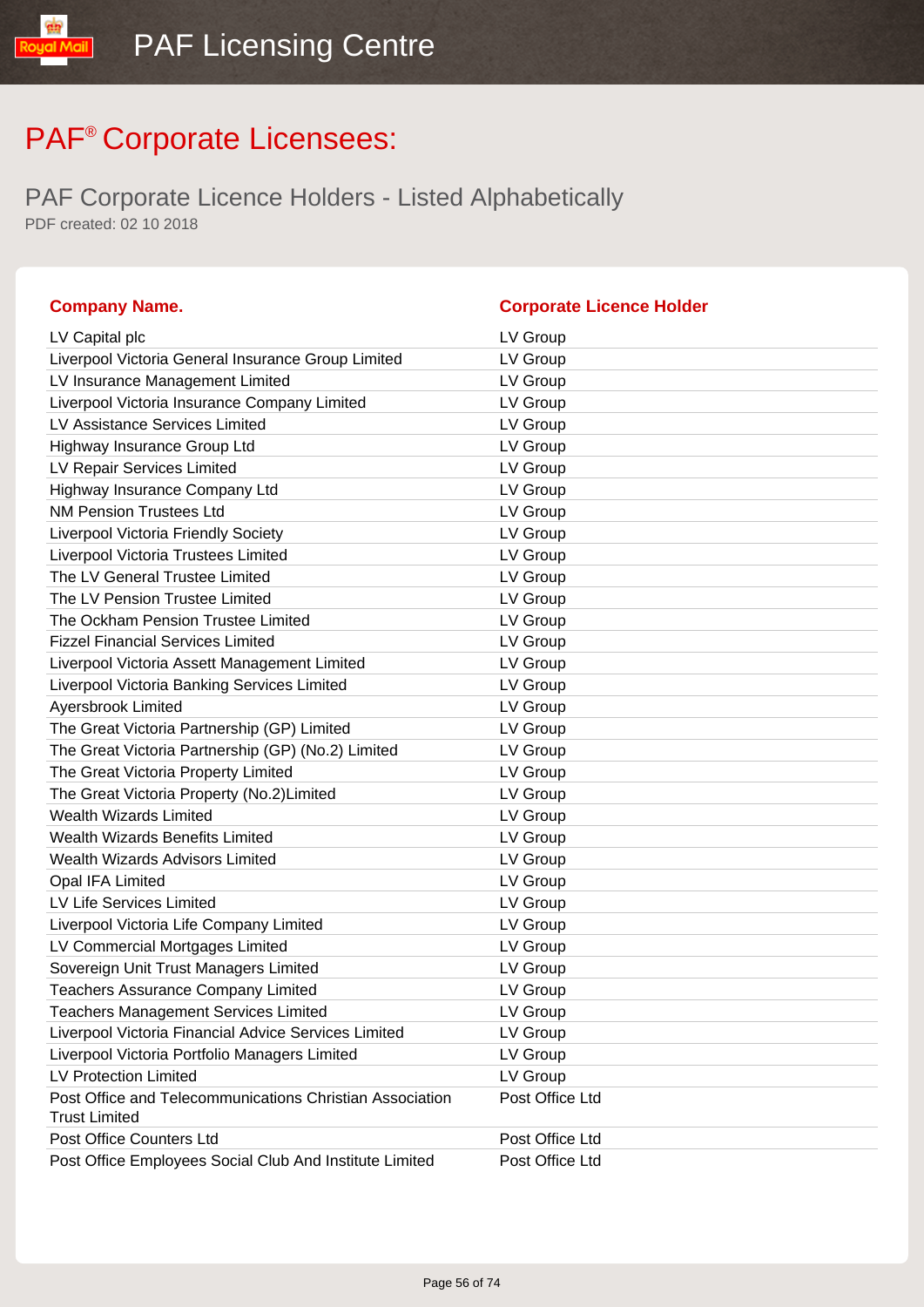| <b>Company Name.</b>                                   | <b>Corporate Licence Holder</b> |
|--------------------------------------------------------|---------------------------------|
| Post Office Fellowship Of Remembrance, Limited (The)   | Post Office Ltd                 |
| Post Office Insurance Society Trustees Limited         | Post Office Ltd                 |
| The Post Office Limited                                | Post Office Ltd                 |
| Holmia Livforsakring AB                                | Royal & Sun Alliance (RSA)      |
| CAB Group AB                                           | Royal & Sun Alliance (RSA)      |
| Professional Indemnity Direct Limited                  | Royal & Sun Alliance (RSA)      |
| Centrium Management Company Limited                    | Royal & Sun Alliance (RSA)      |
| <b>Punchbowl Park</b>                                  | Royal & Sun Alliance (RSA)      |
| <b>Management Limited</b>                              |                                 |
| British and Foreign Marine Insurance Company Limited   | Royal & Sun Alliance (RSA)      |
| Liverpool Marine and General Insurance Company Limited | Royal & Sun Alliance (RSA)      |
| London Guarantee & Reinsurance Company Limited         | Royal & Sun Alliance (RSA)      |
| Royal Insurance Operational Services (U.K.) Limited    | Royal & Sun Alliance (RSA)      |
| RSA CRS (US) Limited                                   | Royal & Sun Alliance (RSA)      |
| <b>RSA Engineering Limited</b>                         | Royal & Sun Alliance (RSA)      |
| Sun Alliance Insurance UK Limited                      | Royal & Sun Alliance (RSA)      |
| Swinchan Holdings Limited                              | Royal & Sun Alliance (RSA)      |
| The Northern Maritime Insurance Company Limited        | Royal & Sun Alliance (RSA)      |
| The Union Marine and General Insurance Company Limited | Royal & Sun Alliance (RSA)      |
| Caunce O'Hara & Company Limited                        | Royal & Sun Alliance (RSA)      |
| <b>Eurotempest Limited</b>                             | Royal & Sun Alliance (RSA)      |
| Noble Marine (Insurance Brokers) Limited               | Royal & Sun Alliance (RSA)      |
| Noble Marine (Underwriting Agencies) Limited           | Royal & Sun Alliance (RSA)      |
| Polaris U.K. Limited                                   | Royal & Sun Alliance (RSA)      |
| <b>Coverselect Limited</b>                             | Royal & Sun Alliance (RSA)      |
| Fyfe Group Limited                                     | Royal & Sun Alliance (RSA)      |
| Liability Insurance Solutions Limited                  | Royal & Sun Alliance (RSA)      |
| Magian Underwriting Agency (1998) Limited              | Royal & Sun Alliance (RSA)      |
| Martello Professional Risks Limited                    | Royal & Sun Alliance (RSA)      |
| Motor Trade Solutions Limited                          | Royal & Sun Alliance (RSA)      |
| Road Runner Motor Trade Limited                        | Royal & Sun Alliance (RSA)      |
| Saturn Professional Risks Limited                      | Royal & Sun Alliance (RSA)      |
| RSA Northern Ireland Insurance Limited                 | Royal & Sun Alliance (RSA)      |
| Century Insurance Company Limited                      | Royal & Sun Alliance (RSA)      |
| <b>Acrecrest Limited</b>                               | Royal & Sun Alliance (RSA)      |
| Alliance Assurance Company Limited                     | Royal & Sun Alliance (RSA)      |
| <b>Bradford Insurance Trustee Limited</b>              | Royal & Sun Alliance (RSA)      |
| <b>Codan Finance Limited</b>                           | Royal & Sun Alliance (RSA)      |
| National Vulcan Engineering Insurance Group Limited    | Royal & Sun Alliance (RSA)      |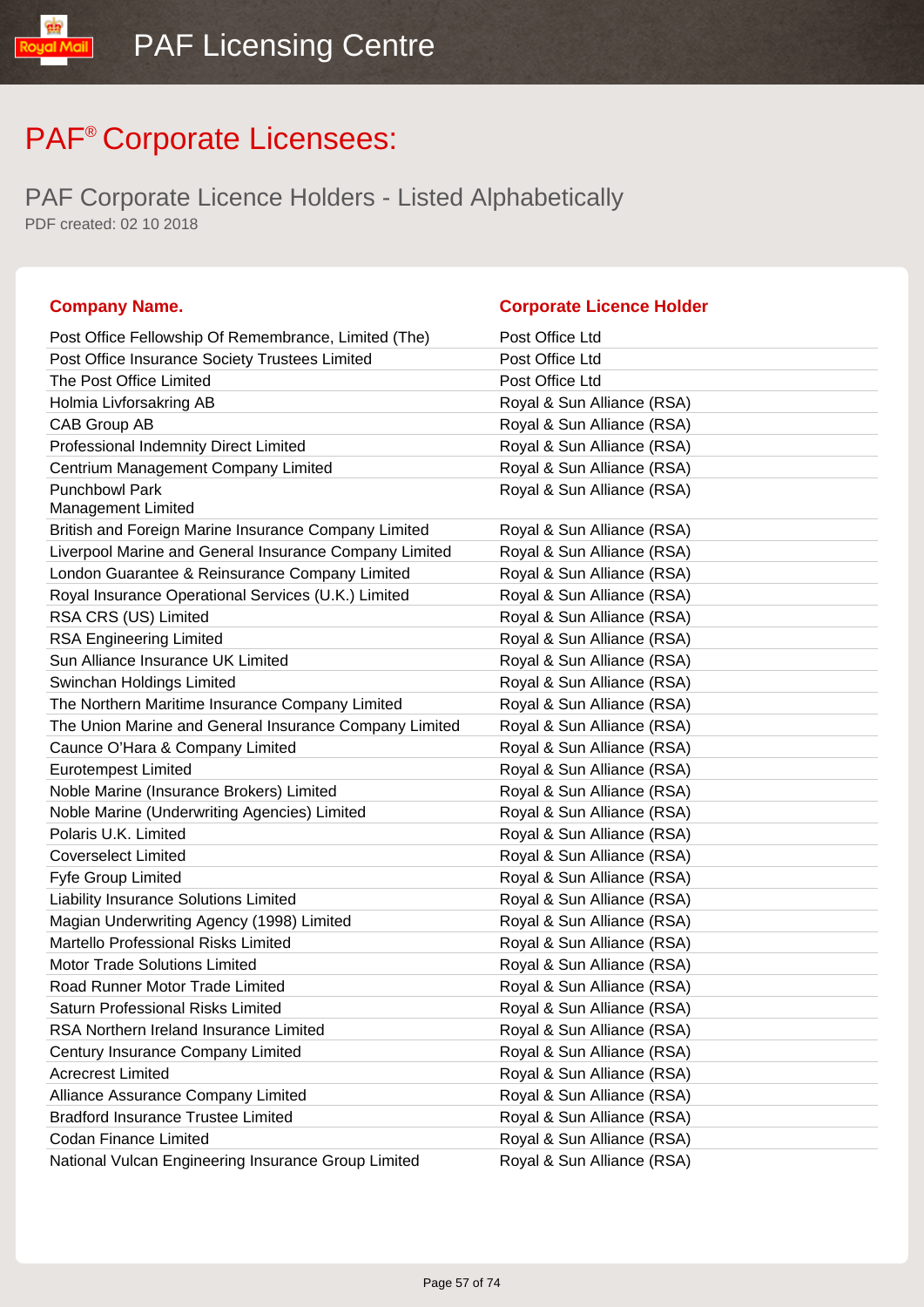PAF Corporate Licence Holders - Listed Alphabetically PDF created: 02 10 2018

#### **Company Name. Corporate Licence Holder** Non-Destructive Testers Limited **Royal & Sun Alliance (RSA)** Oak Underwriting plc **Community** Community Royal & Sun Alliance (RSA) R&SA Global Network Limited **RASA** Royal & Sun Alliance (RSA) R&SA Marketing Services plc **Royal & Sun Alliance (RSA)** Royal & Sun Alliance Insurance (Global) Limited Royal & Sun Alliance (RSA) Royal & Sun Alliance Insurance plc **Royal & Sun Alliance (RSA)** Royal & Sun Alliance Pension Trustee Limited **Royal & Sun Alliance (RSA)** Royal & Sun Alliance Reinsurance Limited **Royal & Sun Alliance (RSA)** British Aviation Insurance Company Limited Royal & Sun Alliance (RSA) Royal Insurance (U.K.) Limited Royal & Sun Alliance (RSA) Canadian Northern Shield Insurance Company **Royal & Sun Alliance (RSA)** Royal Insurance Holdings Limited **Royal & Sun Alliance (RSA)** Insurance Corporation Service Company Limited Royal & Sun Alliance (RSA) Royal International Insurance Holdings Limited Royal & Sun Alliance (RSA) Royal & Sun Alliance Property Services Limited Royal & Sun Alliance (RSA) Roysun Limited **Royal & Sun Alliance (RSA)** RSA Overseas Holdings (Luxembourg) (No 1) SARL Royal & Sun Alliance (RSA) RSA Accident Repairs Limited **Royal & Sun Alliance (RSA)** RSA Claims Management Limited **Royal & Sun Alliance (RSA)** Sun Alliance Insurance International Limited **Royal & Sun Alliance (RSA)** RSA E-Holdings Limited RSA E-Holdings Limited Royal & Sun Alliance (RSA) RSA Finance **Royal & Sun Alliance** (RSA) RSA Law Limited **Royal & Sun Alliance (RSA)** RSA Overseas Holdings (UK) Limited Royal & Sun Alliance (RSA) Sal Pension Fund Limited **Royal & Sun Alliance (RSA)** Sun Alliance and London Insurance plc Royal & Sun Alliance (RSA) Sun Alliance Fund Management Limited **Royal & Sun Alliance (RSA)** Sun Alliance Insurance Overseas Limited Royal & Sun Alliance (RSA) Sun Alliance Management Services Limited **Royal & Sun Alliance (RSA)** Sun Alliance Mortgage Company Limited **Royal & Sun Alliance (RSA)** Sun Insurance Office Limited **Royal & Sun Alliance (RSA)** The Globe Insurance Company Limited Royal & Sun Alliance (RSA) The London Assurance The London Assurance and Royal & Sun Alliance (RSA) The Marine Insurance Company Limited **Royal & Sun Alliance (RSA)** The Sea Insurance Company Limited Royal & Sun Alliance (RSA) The Westminster Fire Office Limited **Royal & Sun Alliance (RSA)** Westgate Properties Limited **Royal & Sun Alliance (RSA)** Royal & Sun Alliance Insurance Agency Inc. Royal & Sun Alliance (RSA) Royal & Sun Alliance Insurance (Middle East) BSC © Royal & Sun Alliance (RSA)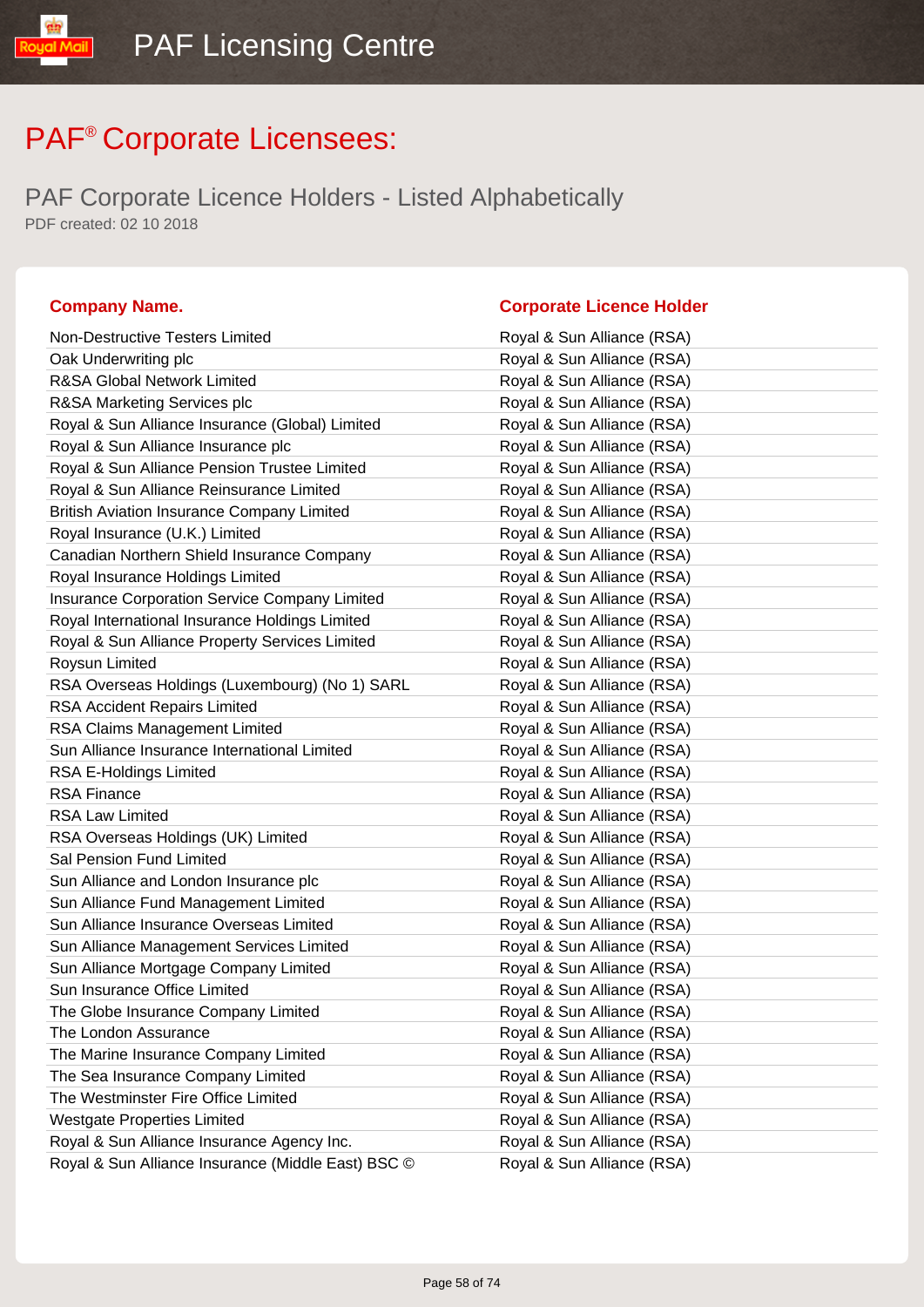PAF Corporate Licence Holders - Listed Alphabetically PDF created: 02 10 2018

Royal & Sun Alliance Insurance plc

#### **Company Name. Corporate Licence Holder**

Royal & Sun Alliance (RSA)

| - Escritório de Representaç?o                             |                            |
|-----------------------------------------------------------|----------------------------|
| no Brasil Ltda.                                           |                            |
| Johnson, L. Inc.                                          | Royal & Sun Alliance (RSA) |
| 3342484 Canada Limited                                    | Royal & Sun Alliance (RSA) |
| 8301140 Canada Limited                                    | Royal & Sun Alliance (RSA) |
| Ascentus Insurance Ltd.                                   | Royal & Sun Alliance (RSA) |
| Reilly & Wickens Brokers Ltd.                             | Royal & Sun Alliance (RSA) |
| <b>Roins Financial Services Limited</b>                   | Royal & Sun Alliance (RSA) |
| Roins Holding Limited                                     | Royal & Sun Alliance (RSA) |
| Royal & Sun Alliance Insurance Company of Canada          | Royal & Sun Alliance (RSA) |
| RSA Travel Insurance Inc.                                 | Royal & Sun Alliance (RSA) |
| Western Assurance Company                                 | Royal & Sun Alliance (RSA) |
| <b>Coast Underwriters Limited</b>                         | Royal & Sun Alliance (RSA) |
| <b>MRM Solutions Limited</b>                              | Royal & Sun Alliance (RSA) |
| Quebec Assurance Company                                  | Royal & Sun Alliance (RSA) |
| Shaw Sabey & Associates Ltd.                              | Royal & Sun Alliance (RSA) |
| Johnson Inc.                                              | Royal & Sun Alliance (RSA) |
| The Johnson Corporation                                   | Royal & Sun Alliance (RSA) |
| <b>Unifund Assurance Company</b>                          | Royal & Sun Alliance (RSA) |
| Unifund Claims Inc.                                       | Royal & Sun Alliance (RSA) |
| Besigtelses Kontoret af 1914 A/S                          | Royal & Sun Alliance (RSA) |
| Codan A/S                                                 | Royal & Sun Alliance (RSA) |
| Codan Ejendomme II A/S                                    | Royal & Sun Alliance (RSA) |
| Codan Forsikring A/S                                      | Royal & Sun Alliance (RSA) |
| Forsikringsselskabet Privatsikring A/S                    | Royal & Sun Alliance (RSA) |
| Insurance Corporation of the Channel Islands Limited      | Royal & Sun Alliance (RSA) |
| Royal & Sun Alliance IT Solutions (India) Private Limited | Royal & Sun Alliance (RSA) |
| RSA Actuarial Services (India) Private Limited            | Royal & Sun Alliance (RSA) |
| 123 Money Limited                                         | Royal & Sun Alliance (RSA) |
| <b>Benchmark Underwriting Limited</b>                     | Royal & Sun Alliance (RSA) |
| Europa General Underwriters Limited                       | Royal & Sun Alliance (RSA) |
| Royal & Sun Alliance (Ireland) Limited                    | Royal & Sun Alliance (RSA) |
| RSA Insurance Ireland DAC                                 | Royal & Sun Alliance (RSA) |
| <b>RSA Reinsurance Ireland Limited</b>                    | Royal & Sun Alliance (RSA) |
| <b>Sertus Underwriting Limited</b>                        | Royal & Sun Alliance (RSA) |
| The Patriotic Limited                                     | Royal & Sun Alliance (RSA) |
| <b>EGI Holdings Limited</b>                               | Royal & Sun Alliance (RSA) |
| RSA Overseas (No.3) Limited                               | Royal & Sun Alliance (RSA) |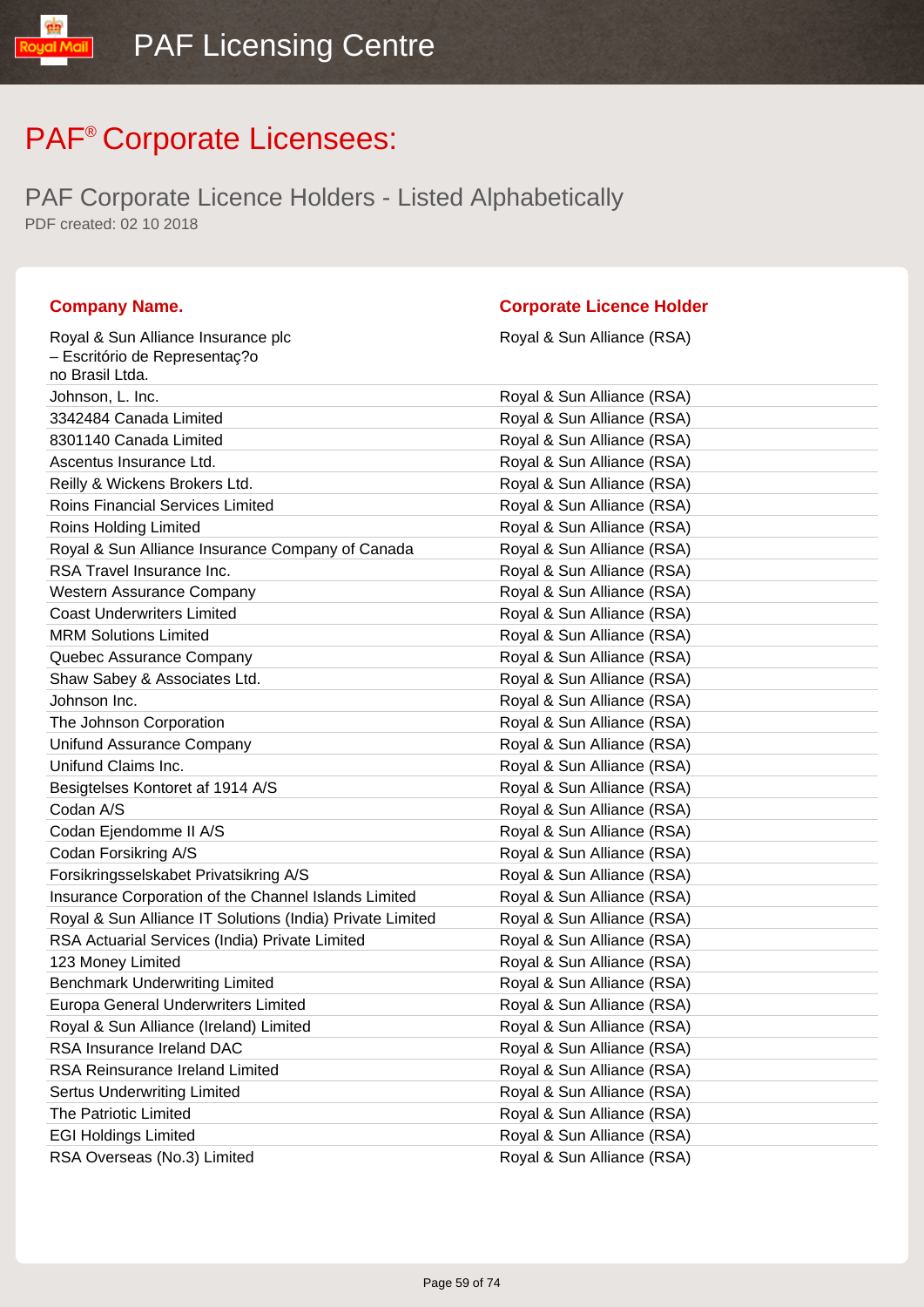PAF Corporate Licence Holders - Listed Alphabetically PDF created: 02 10 2018

#### **Company Name. Corporate Licence Holder** RSA Overseas Holdings (No 1) Unlimited Company Royal & Sun Alliance (RSA) RSA Overseas Holdings (No. 2) Unlimited Company Royal & Sun Alliance (RSA) RSA Isle of Man No.1 Limited RSA Isle of Man No.1 Limited Royal & Sun Alliance (RSA) RSA Manx Holdings Limited **Royal & Sun Alliance (RSA)** Royal Insurance Service Company (Isle of Man) Limited Royal & Sun Alliance (RSA) Tower Insurance Company Limited **Royal & Sun Alliance (RSA)** URICA Capital Limited **Royal & Sun Alliance (RSA)** IDIP Direct Insurance B.V. **Royal & Sun Alliance (RSA)** Intouch Insurance Group B.V. **Royal & Sun Alliance (RSA)** Royal & SunAlliance Benelux Holdings N.V. Royal & Sun Alliance (RSA) RSA Overseas (Netherlands) B.V. Royal & Sun Alliance (RSA) RSA Overseas Holdings B.V. Royal & Sun Alliance (RSA) Sun Alliance Finance B.V. **Royal & Sun Alliance (RSA)** GDII – Global Direct Insurance Investments V.O.F. Royal & Sun Alliance (RSA) Royal Insurance Global B.V. Royal & Sun Alliance (RSA) NIS Norway AS **Royal & Sun Alliance (RSA)** Al Ahlia Insurance Company SAOC Royal & Sun Alliance (RSA) GDII – Rus L.L.C. **Royal & Sun Alliance (RSA)** Al Alamiya for Cooperative Insurance Company Royal & Sun Alliance (RSA) Survey Association Pte. Ltd. And Royal & Sun Alliance (RSA) NIS Sweden I AB **Royal & Sun Alliance (RSA)** Edenfield Investments Royal Bank of Scotland Group plc W. & G. Lease Finance Limited **Royal Bank of Scotland Group plc** Etive **Example 2018** Etive Royal Bank of Scotland Group plc Walton Lake Developments Ltd **Royal Bank of Scotland Group plc** Royal Bank of Scotland Group plc Euro Sales Finance Plc **Euro Sales Finance Plc** Royal Bank of Scotland Group plc WEALD LEASING LTD. **Royal Bank of Scotland Group plc** Farming and Agricultural Finance Limited **Royal Bank of Scotland Group plc** West Register (Hotels Number 1) Limited Royal Bank of Scotland Group plc FINSURE PREMIUM FINANCE LIMITED Royal Bank of Scotland Group plc West Register (Hotels Number 2) Limited Royal Bank of Scotland Group plc First Active Commercial Limited **Royal Bank of Scotland Group plc** West Register (Hotels Number 3) Limited Royal Bank of Scotland Group plc First Active Holdings UK Limited **Royal Bank of Scotland Group plc** West Register (Investments) Limited Royal Bank of Scotland Group plc G L Trains Limited **Group planets and Critical Contract Contract Critical** Royal Bank of Scotland Group plc West Register (Land) Limited **Royal Bank of Scotland Group plc** Royal Bank of Scotland Group plc Garten **Garten Garten Garten Group plc Garten Group plc Group plc Group plc Group plc Group plc Group plc Group plc Group plc Group plc Group plc Group plc Group plc Group plc Group plc**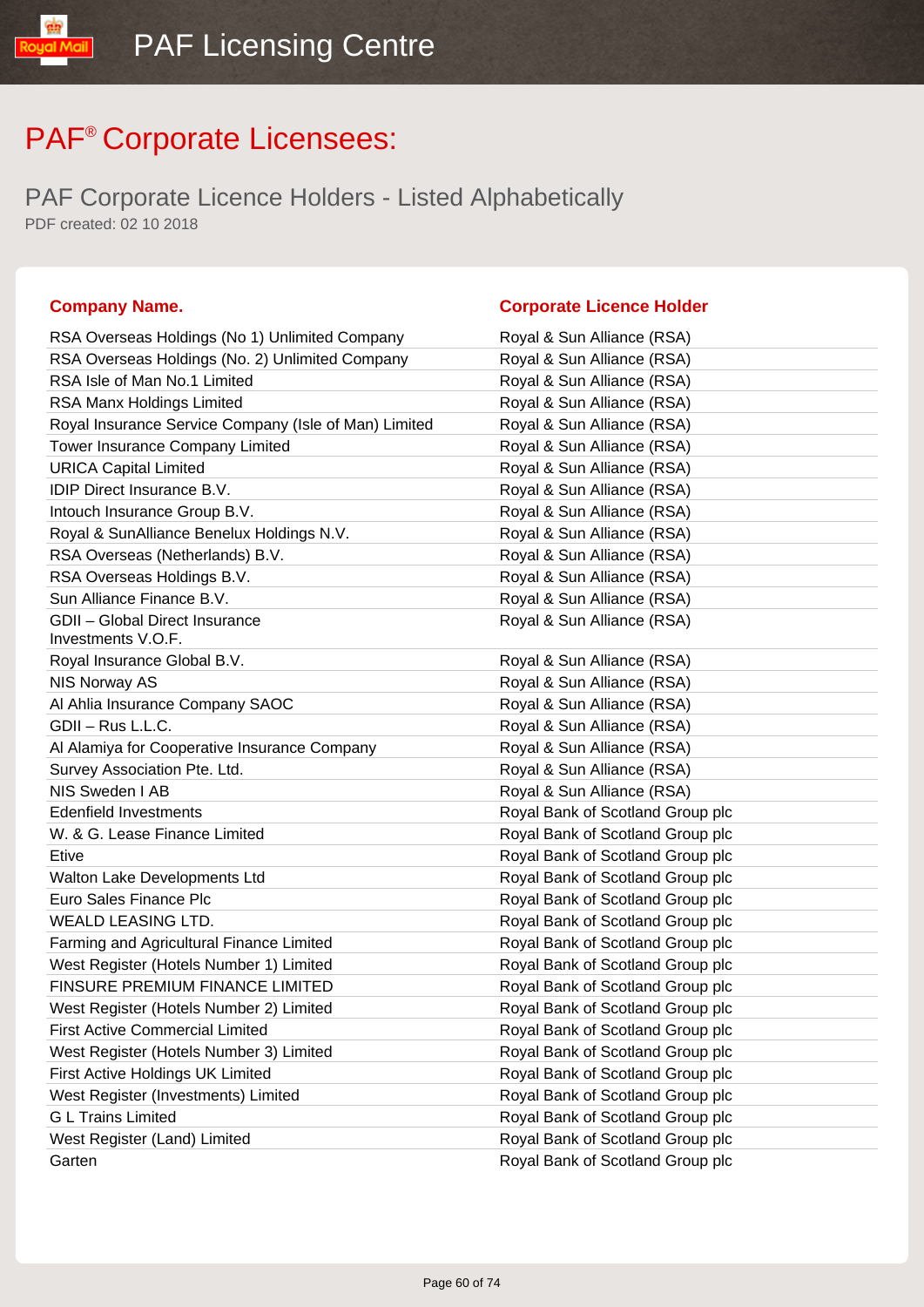PAF Corporate Licence Holders - Listed Alphabetically PDF created: 02 10 2018

| West Register (Northern Ireland) Limited                 | Royal Bank of Scotland Group plc |
|----------------------------------------------------------|----------------------------------|
| Gatehouse Way Developments Ltd                           | Royal Bank of Scotland Group plc |
| West Register (Northern Ireland) Property Limited        | Royal Bank of Scotland Group plc |
| Group Vehicle Services (1) Limited                       | Royal Bank of Scotland Group plc |
| West Register (Project Developments) Limited             | Royal Bank of Scotland Group plc |
| <b>Group Vehicle Services Limited</b>                    | Royal Bank of Scotland Group plc |
| West Register (Property Investments) Limited             | Royal Bank of Scotland Group plc |
| <b>Helena Productions Limited</b>                        | Royal Bank of Scotland Group plc |
| West Register (Public Houses II) Limited                 | Royal Bank of Scotland Group plc |
| Inter Group Insurance Services Limited                   | Royal Bank of Scotland Group plc |
| West Register (Public Houses III) Limited                | Royal Bank of Scotland Group plc |
| <b>INTERGROUP ASSISTANCE SERVICES LIMITED</b>            | Royal Bank of Scotland Group plc |
| West Register (Public Houses) (Holdings) Limited         | Royal Bank of Scotland Group plc |
| <b>JAMJAR CARS LIMITED</b>                               | Royal Bank of Scotland Group plc |
| West Register (Public Houses) Limited                    | Royal Bank of Scotland Group plc |
| <b>KUC (Public Houses) Limited</b>                       | Royal Bank of Scotland Group plc |
| West Register (Realisations) Limited                     | Royal Bank of Scotland Group plc |
| <b>KUC Holdings Limited</b>                              | Royal Bank of Scotland Group plc |
| West Register (Residential Property Investments) Limited | Royal Bank of Scotland Group plc |
| <b>KUC Properties Limited</b>                            | Royal Bank of Scotland Group plc |
| West Register Hotels (Holdings) Limited                  | Royal Bank of Scotland Group plc |
| Lampeter Investments                                     | Royal Bank of Scotland Group plc |
| West Register Number 2 Limited                           | Royal Bank of Scotland Group plc |
| Land Options (West) Limited                              | Royal Bank of Scotland Group plc |
| Williams & Glyn's Leasing Company Limited                | Royal Bank of Scotland Group plc |
| Leckhampton Finance Limited                              | Royal Bank of Scotland Group plc |
| Winchcombe Finance Limited                               | Royal Bank of Scotland Group plc |
| Lenmul Limited                                           | Royal Bank of Scotland Group plc |
| WR (NI) Property Investments Limited                     | Royal Bank of Scotland Group plc |
| Libra No 1 Limited                                       | Royal Bank of Scotland Group plc |
| <b>YTK Solutions Limited</b>                             | Royal Bank of Scotland Group plc |
| Lombard & Ulster Limited                                 | Royal Bank of Scotland Group plc |
| Lombard Asset Leasing Limited                            | Royal Bank of Scotland Group plc |
| <b>Lombard Bank</b>                                      | Royal Bank of Scotland Group plc |
| <b>Lombard Business Finance Limited</b>                  | Royal Bank of Scotland Group plc |
| Lombard Business Leasing Limited                         | Royal Bank of Scotland Group plc |
| <b>Lombard Charterhire Limited</b>                       | Royal Bank of Scotland Group plc |
| Lombard Corporate Finance (1) Limited                    | Royal Bank of Scotland Group plc |
| Lombard Corporate Finance (10) Limited                   | Royal Bank of Scotland Group plc |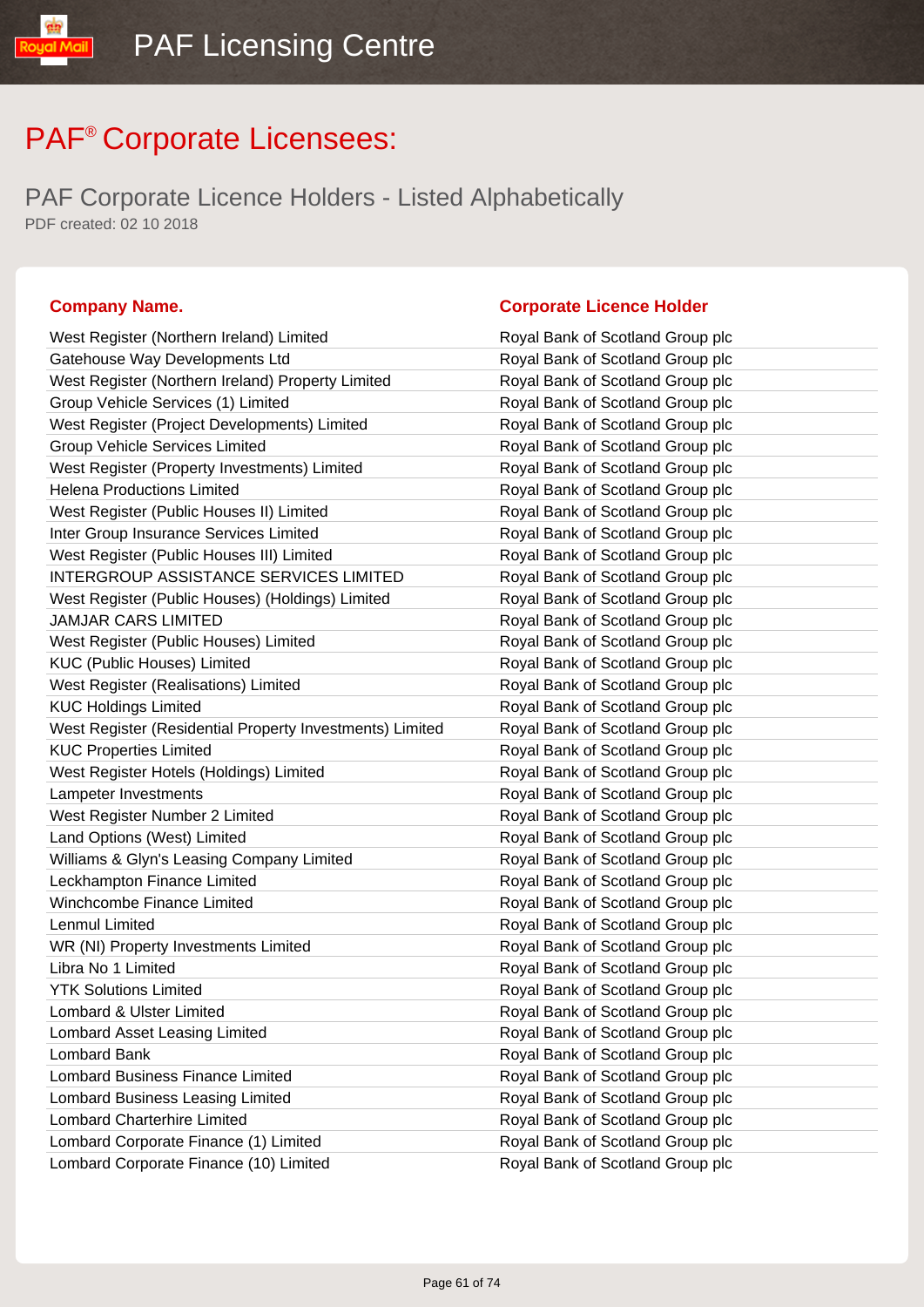PAF Corporate Licence Holders - Listed Alphabetically PDF created: 02 10 2018

#### **Company Name. Corporate Licence Holder**

| Lombard Corporate Finance (11) Limited          | Royal Bank of Scotland Group plc |
|-------------------------------------------------|----------------------------------|
| Lombard Corporate Finance (13) Limited          | Royal Bank of Scotland Group plc |
| Lombard Corporate Finance (14) Limited          | Royal Bank of Scotland Group plc |
| Lombard Corporate Finance (15) Limited          | Royal Bank of Scotland Group plc |
| Lombard Corporate Finance (3) Limited           | Royal Bank of Scotland Group plc |
| Lombard Corporate Finance (4) Limited           | Royal Bank of Scotland Group plc |
| Lombard Corporate Finance (5) Limited           | Royal Bank of Scotland Group plc |
| Lombard Corporate Finance (6) Limited           | Royal Bank of Scotland Group plc |
| Lombard Corporate Finance (7) Limited           | Royal Bank of Scotland Group plc |
| Lombard Corporate Finance (December 1) Limited  | Royal Bank of Scotland Group plc |
| Lombard Corporate Finance (December 2) Limited  | Royal Bank of Scotland Group plc |
| Lombard Corporate Finance (December 3) Limited  | Royal Bank of Scotland Group plc |
| Lombard Corporate Finance (June 1) Limited      | Royal Bank of Scotland Group plc |
| Lombard Corporate Finance (June 2) Limited      | Royal Bank of Scotland Group plc |
| Lombard Corporate Finance (March 1) Limited     | Royal Bank of Scotland Group plc |
| Lombard Corporate Finance (September 1) Limited | Royal Bank of Scotland Group plc |
| <b>Lombard Discount Limited</b>                 | Royal Bank of Scotland Group plc |
| <b>Lombard Facilities Limited</b>               | Royal Bank of Scotland Group plc |
| <b>Lombard Finance Limited</b>                  | Royal Bank of Scotland Group plc |
| Lombard Home Loans Limited                      | Royal Bank of Scotland Group plc |
| Lombard Initial Leasing Limited                 | Royal Bank of Scotland Group plc |
| Lombard Leasing Contracts Limited               | Royal Bank of Scotland Group plc |
| <b>Lombard Lessors Limited</b>                  | Royal Bank of Scotland Group plc |
| <b>Lombard Maritime Limited</b>                 | Royal Bank of Scotland Group plc |
| Lombard North Central Leasing Limited           | Royal Bank of Scotland Group plc |
| <b>Lombard North Central PLC</b>                | Royal Bank of Scotland Group plc |
| Lombard North Central Wheelease Limited         | Royal Bank of Scotland Group plc |
| <b>Lombard Plant Finance Limited</b>            | Royal Bank of Scotland Group plc |
| Lombard Property Facilities Limited             | Royal Bank of Scotland Group plc |
| Lombard Property Investments Limited            | Royal Bank of Scotland Group plc |
| Lombard Technology Services Limited             | Royal Bank of Scotland Group plc |
| Lombard Vehicle Management (1) Limited          | Royal Bank of Scotland Group plc |
| Lombard Vehicle Management (2) Limited          | Royal Bank of Scotland Group plc |
| Lombard Vehicle Management (3) Limited          | Royal Bank of Scotland Group plc |
| Lombard Vehicle Management Limited              | Royal Bank of Scotland Group plc |
| Lombard Venture Finance Limited                 | Royal Bank of Scotland Group plc |
| Lomond                                          | Royal Bank of Scotland Group plc |
| Motorsport Dealers International Limited        | Royal Bank of Scotland Group plc |
| Munroe Investments                              | Royal Bank of Scotland Group plc |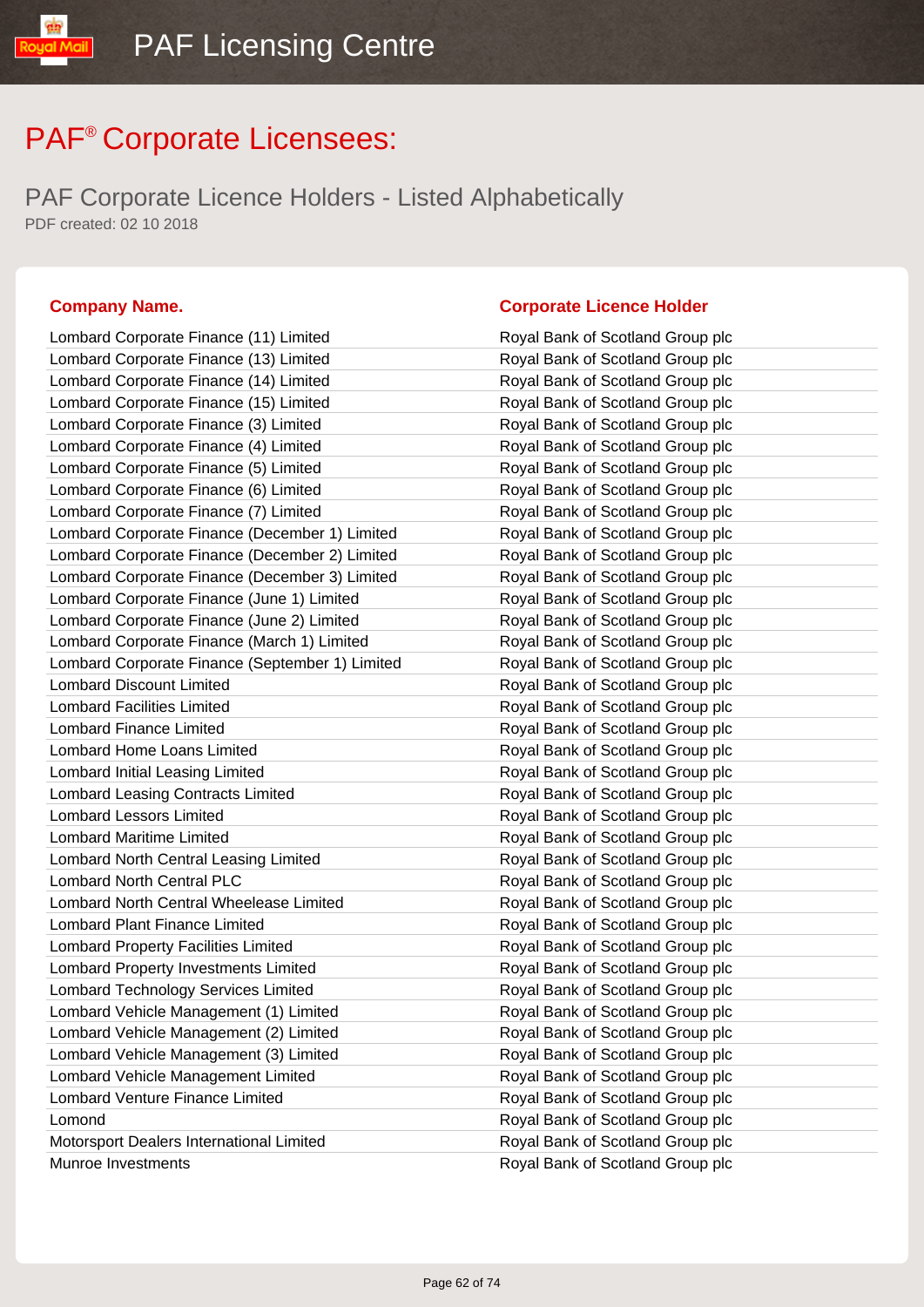PAF Corporate Licence Holders - Listed Alphabetically PDF created: 02 10 2018

| Nanny McPhee Productions Limited                 | Royal Bank of Scotland Group plc |
|--------------------------------------------------|----------------------------------|
| National Westminster Bank Plc                    | Royal Bank of Scotland Group plc |
| National Westminster Home Loans Limited          | Royal Bank of Scotland Group plc |
| NatWest (135B) Investments                       | Royal Bank of Scotland Group plc |
| NatWest (280B) Investments                       | Royal Bank of Scotland Group plc |
| NatWest (Devonshire) Investments                 | Royal Bank of Scotland Group plc |
| NatWest (HMHP) Limited                           | Royal Bank of Scotland Group plc |
| NatWest Aerospace Trust Company Limited          | Royal Bank of Scotland Group plc |
| NatWest Capital Finance Limited                  | Royal Bank of Scotland Group plc |
| NatWest Capital Markets Limited                  | Royal Bank of Scotland Group plc |
| NatWest Corporate Finance Limited                | Royal Bank of Scotland Group plc |
| NatWest Corporate Investments                    | Royal Bank of Scotland Group plc |
| NatWest Corporate Services (Ireland)             | Royal Bank of Scotland Group plc |
| NatWest Industrial Finance Limited               | Royal Bank of Scotland Group plc |
| NatWest Invoice Finance Limited                  | Royal Bank of Scotland Group plc |
| NatWest Lease Management Limited                 | Royal Bank of Scotland Group plc |
| NatWest Leasing and Asset Finance Limited        | Royal Bank of Scotland Group plc |
| NatWest Machinery Leasing Limited                | Royal Bank of Scotland Group plc |
| <b>NatWest Markets Investments</b>               | Royal Bank of Scotland Group plc |
| <b>NatWest Properties</b>                        | Royal Bank of Scotland Group plc |
| NatWest Property Facilities Limited              | Royal Bank of Scotland Group plc |
| NatWest Property Investments Limited             | Royal Bank of Scotland Group plc |
| NatWest Specialised Property Investments Limited | Royal Bank of Scotland Group plc |
| NatWest Ventures Investments Limited             | Royal Bank of Scotland Group plc |
| NatWest Ventures Managers Limited                | Royal Bank of Scotland Group plc |
| Newbroad Investments                             | Royal Bank of Scotland Group plc |
| Northants Developments Ltd                       | Royal Bank of Scotland Group plc |
| Oaktree Business Park Limited                    | Royal Bank of Scotland Group plc |
| P of A Productions Limited                       | Royal Bank of Scotland Group plc |
| <b>PAIG Investments Limited</b>                  | Royal Bank of Scotland Group plc |
| <b>Patalex II Productions Limited</b>            | Royal Bank of Scotland Group plc |
| Patalex III Productions Limited                  | Royal Bank of Scotland Group plc |
| Patalex IV Productions Limited                   | Royal Bank of Scotland Group plc |
| <b>Patalex Productions Limited</b>               | Royal Bank of Scotland Group plc |
| Patalex V Productions Limited                    | Royal Bank of Scotland Group plc |
| Pendle Hill Investments                          | Royal Bank of Scotland Group plc |
| Pittville Leasing Limited                        | Royal Bank of Scotland Group plc |
| Premier Audit Company Limited                    | Royal Bank of Scotland Group plc |
| <b>Price Productions Limited</b>                 | Royal Bank of Scotland Group plc |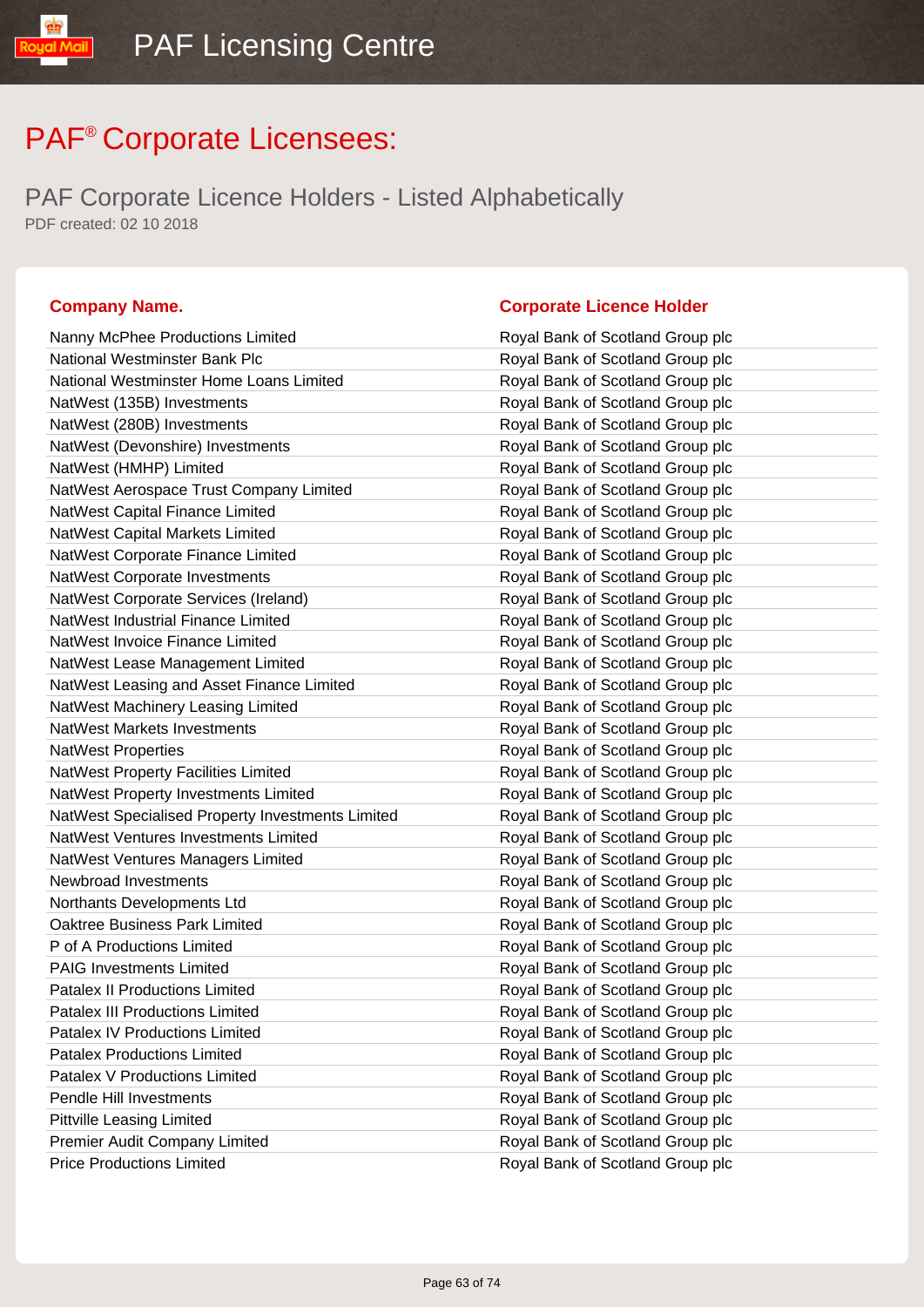PAF Corporate Licence Holders - Listed Alphabetically PDF created: 02 10 2018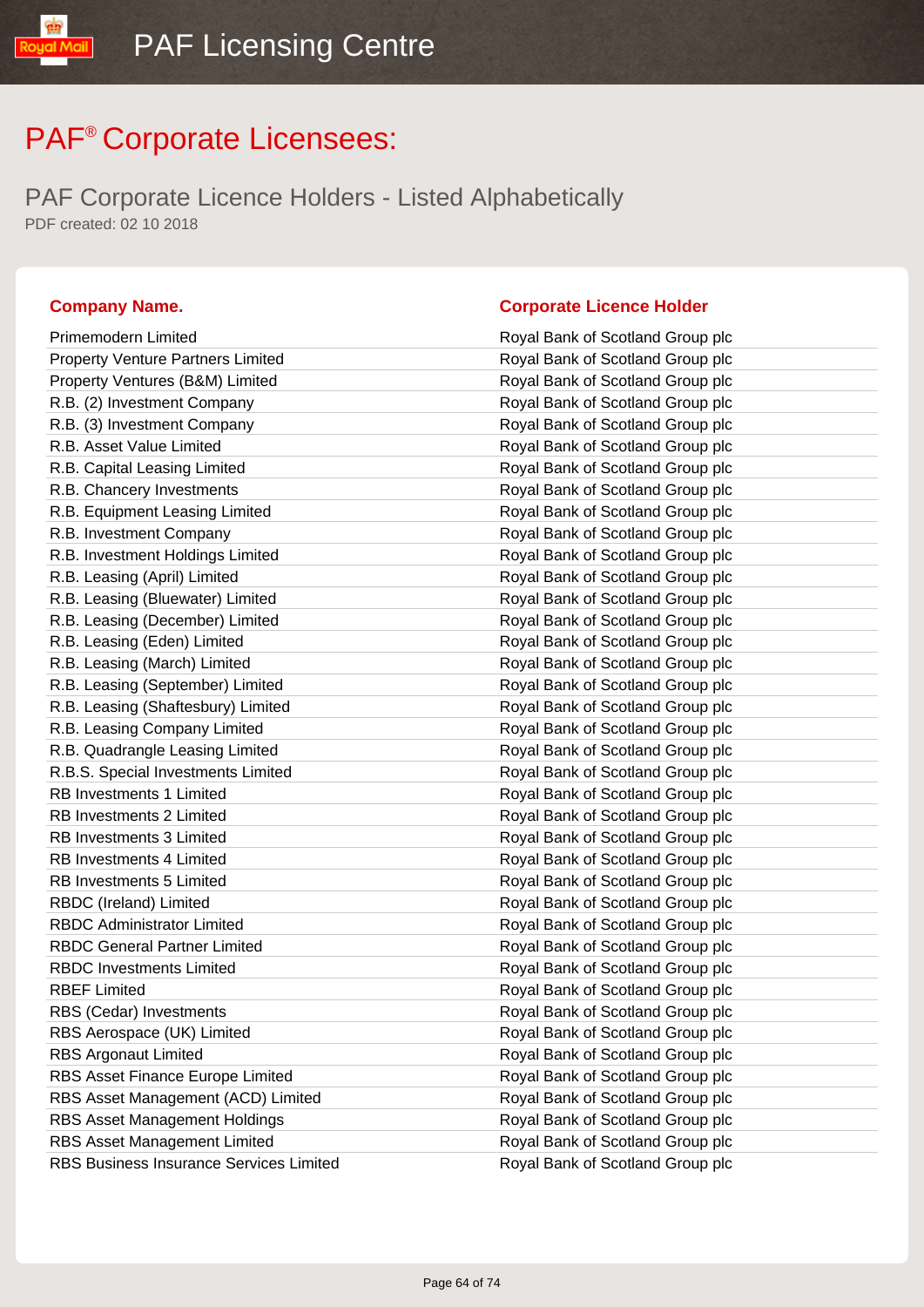PAF Corporate Licence Holders - Listed Alphabetically PDF created: 02 10 2018

| <b>RBS CI Limited</b>                                              | Royal Bank of Scotland Group plc |
|--------------------------------------------------------------------|----------------------------------|
| <b>RBS CIF Trustee Limited</b>                                     | Royal Bank of Scotland Group plc |
| <b>RBS Collective Investment Funds Limited</b>                     | Royal Bank of Scotland Group plc |
| RBS Hotel Development Company Limited                              | Royal Bank of Scotland Group plc |
| <b>RBS Hotel Investments Limited</b>                               | Royal Bank of Scotland Group plc |
| RBS Insurance Group Limited                                        | Royal Bank of Scotland Group plc |
| <b>RBS Insurance Services Limited</b>                              | Royal Bank of Scotland Group plc |
| <b>RBS Investment Executive Limited</b>                            | Royal Bank of Scotland Group plc |
| <b>RBS Investment Limited</b>                                      | Royal Bank of Scotland Group plc |
| RBS Invoice Finance (Holdings) Limited                             | Royal Bank of Scotland Group plc |
| <b>RBS Invoice Finance Limited</b>                                 | Royal Bank of Scotland Group plc |
| RBS Life Holdings Limited                                          | Royal Bank of Scotland Group plc |
| <b>RBS Mezzanine Limited</b>                                       | Royal Bank of Scotland Group plc |
| <b>RBS Power Investments Ireland Limited</b>                       | Royal Bank of Scotland Group plc |
| <b>RBS Property Developments Limited</b>                           | Royal Bank of Scotland Group plc |
| RBS Property Ventures Investments Limited                          | Royal Bank of Scotland Group plc |
| <b>RBS Residential Venture No.1 Limited</b>                        | Royal Bank of Scotland Group plc |
| RBS Residential Venture No.2 Limited                               | Royal Bank of Scotland Group plc |
| RBS Sempra Energy Trading (UK) Limited                             | Royal Bank of Scotland Group plc |
| <b>RBS SME Investments Limited</b>                                 | Royal Bank of Scotland Group plc |
| RBS Special Opportunities General Partner (England) Limited        | Royal Bank of Scotland Group plc |
| RBS Special Opportunities General Partner (Scotland) II<br>Limited | Royal Bank of Scotland Group plc |
| RBS Special Opportunities General Partner (Scotland) Ltd           | Royal Bank of Scotland Group plc |
| RBS Specialised Property Investments Limited                       | Royal Bank of Scotland Group plc |
| <b>RBS Trade Services Limited</b>                                  | Royal Bank of Scotland Group plc |
| RBSFP 3 Limited                                                    | Royal Bank of Scotland Group plc |
| RBSG (Europe)                                                      | Royal Bank of Scotland Group plc |
| RBSG Collective Investments Holdings Limited                       | Royal Bank of Scotland Group plc |
| <b>RBSG Collective Investments Limited</b>                         | Royal Bank of Scotland Group plc |
| <b>RBSG International Holdings Limited</b>                         | Royal Bank of Scotland Group plc |
| RBSM (Investments) Limited                                         | Royal Bank of Scotland Group plc |
| <b>RBSM Capital Limited</b>                                        | Royal Bank of Scotland Group plc |
| RBSSAF (10) Limited                                                | Royal Bank of Scotland Group plc |
| RBSSAF (11) Limited                                                | Royal Bank of Scotland Group plc |
| RBSSAF (12) Limited                                                | Royal Bank of Scotland Group plc |
| RBSSAF (13) Limited                                                | Royal Bank of Scotland Group plc |
| RBSSAF (16) Limited                                                | Royal Bank of Scotland Group plc |
| RBSSAF (19) Limited                                                | Royal Bank of Scotland Group plc |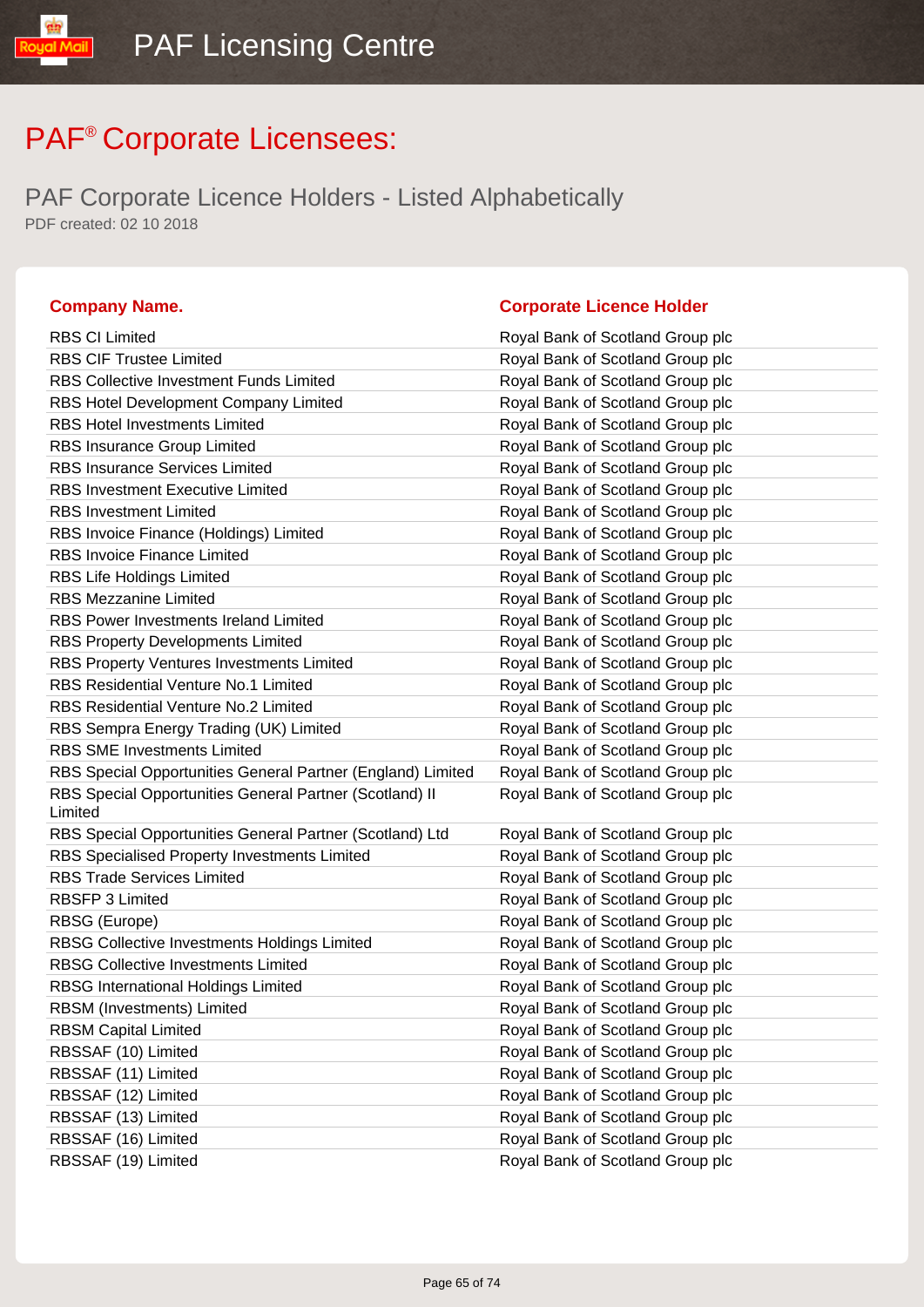PAF Corporate Licence Holders - Listed Alphabetically PDF created: 02 10 2018

| RBSSAF (2) Limited                                  | Royal Bank of Scotland Group plc |
|-----------------------------------------------------|----------------------------------|
| RBSSAF (20) Limited                                 | Royal Bank of Scotland Group plc |
| RBSSAF (21) Limited                                 | Royal Bank of Scotland Group plc |
| RBSSAF (22) Limited                                 | Royal Bank of Scotland Group plc |
| RBSSAF (23) Limited                                 | Royal Bank of Scotland Group plc |
| RBSSAF (25) Limited                                 | Royal Bank of Scotland Group plc |
| RBSSAF (26) Limited                                 | Royal Bank of Scotland Group plc |
| RBSSAF (27) Limited                                 | Royal Bank of Scotland Group plc |
| RBSSAF (3) LIMITED                                  | Royal Bank of Scotland Group plc |
| RBSSAF (4) LIMITED                                  | Royal Bank of Scotland Group plc |
| RBSSAF (6) LIMITED                                  | Royal Bank of Scotland Group plc |
| RBSSAF (7) Limited                                  | Royal Bank of Scotland Group plc |
| RBSSAF (8) Limited                                  | Royal Bank of Scotland Group plc |
| Riossi Limited                                      | Royal Bank of Scotland Group plc |
| Riossi Motorcycles Limited                          | Royal Bank of Scotland Group plc |
| RoboScot (67) Limited                               | Royal Bank of Scotland Group plc |
| RoboScot DevCap Limited                             | Royal Bank of Scotland Group plc |
| RoboScot Investments                                | Royal Bank of Scotland Group plc |
| <b>RoboScot Ventures Limited</b>                    | Royal Bank of Scotland Group plc |
| Rover Finance Holdings Limited                      | Royal Bank of Scotland Group plc |
| <b>Rover Finance Limited</b>                        | Royal Bank of Scotland Group plc |
| Royal Bank Asset Finance Limited                    | Royal Bank of Scotland Group plc |
| Royal Bank Business Asset Finance Limited           | Royal Bank of Scotland Group plc |
| Royal Bank Development Capital Limited              | Royal Bank of Scotland Group plc |
| Royal Bank Investments Limited                      | Royal Bank of Scotland Group plc |
| Royal Bank Invoice Finance Limited                  | Royal Bank of Scotland Group plc |
| Royal Bank Leasing Limited                          | Royal Bank of Scotland Group plc |
| Royal Bank of Scotland (Industrial Leasing) Limited | Royal Bank of Scotland Group plc |
| Royal Bank Operating Leasing Limited                | Royal Bank of Scotland Group plc |
| Royal Bank Project Investments Limited              | Royal Bank of Scotland Group plc |
| Royal Bank Ventures Investments Limited             | Royal Bank of Scotland Group plc |
| Royal Bank Ventures Limited                         | Royal Bank of Scotland Group plc |
| Royal Scot Leasing Limited                          | Royal Bank of Scotland Group plc |
| RoyScot Auto Credit Limited                         | Royal Bank of Scotland Group plc |
| <b>RoyScot Contracts Limited</b>                    | Royal Bank of Scotland Group plc |
| <b>RoyScot Financial Services Limited</b>           | Royal Bank of Scotland Group plc |
| RoyScot Industrial Leasing Limited                  | Royal Bank of Scotland Group plc |
| Acre 146 Limited                                    | Royal Bank of Scotland Group plc |
| RoyScot Larch Limited                               | Royal Bank of Scotland Group plc |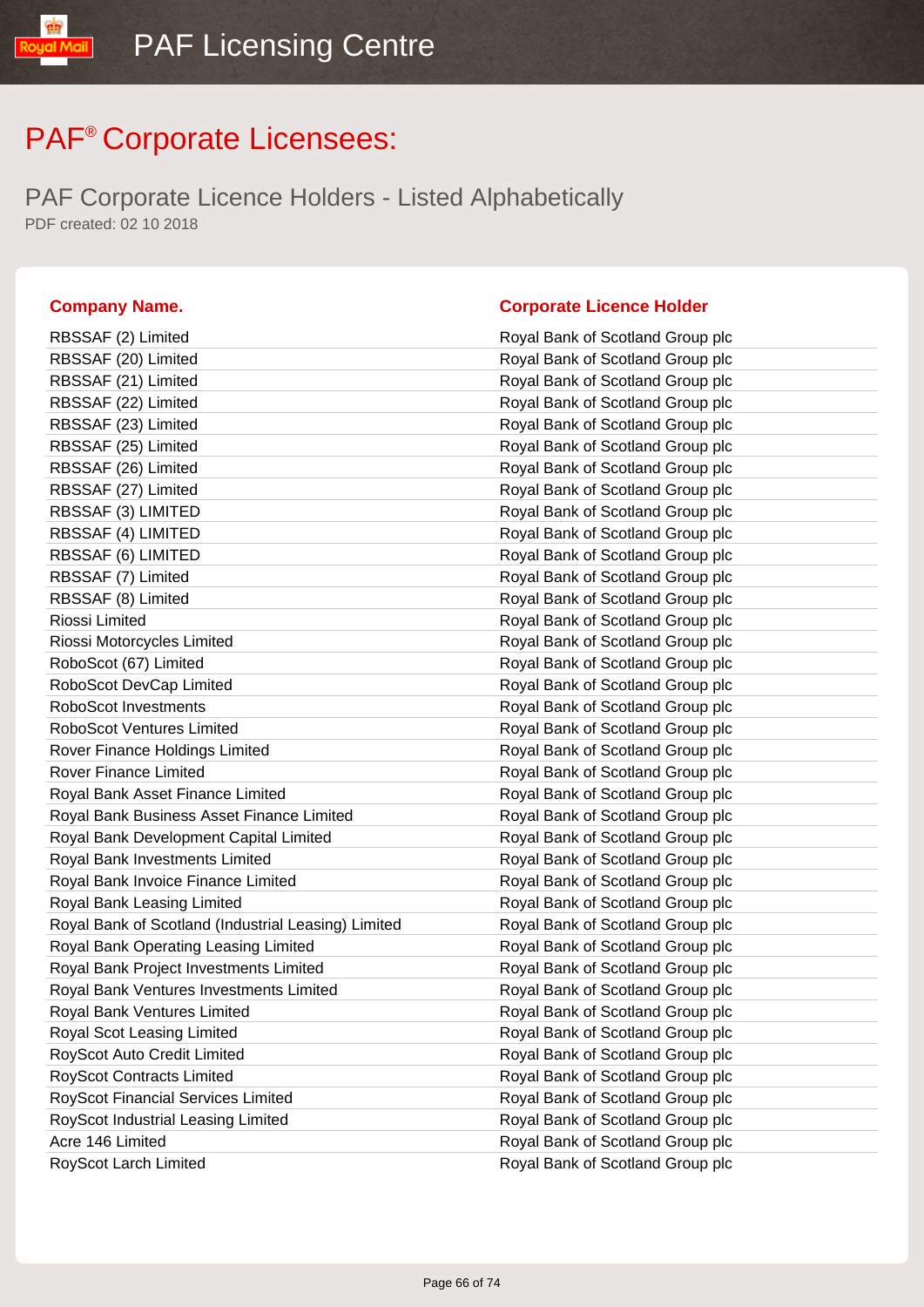PAF Corporate Licence Holders - Listed Alphabetically PDF created: 02 10 2018

| Acre 147 Limited                                       | Royal Bank of Scotland Group plc |
|--------------------------------------------------------|----------------------------------|
| RoyScot Leasing Limited                                | Royal Bank of Scotland Group plc |
| Adam & Company Group PLC                               | Royal Bank of Scotland Group plc |
| RoyScot Motor Finance Limited                          | Royal Bank of Scotland Group plc |
| Adam & Company Investment Management Limited           | Royal Bank of Scotland Group plc |
| RoyScot Trust plc                                      | Royal Bank of Scotland Group plc |
| Adam & Company PLC                                     | Royal Bank of Scotland Group plc |
| RoyScot Vehicle Contracts Limited                      | Royal Bank of Scotland Group plc |
| Albojo (1) Limited                                     | Royal Bank of Scotland Group plc |
| Sandford Leasing Limited                               | Royal Bank of Scotland Group plc |
| Aviemore Investments                                   | Royal Bank of Scotland Group plc |
| SOC Corporate Member No.1 Limited                      | Royal Bank of Scotland Group plc |
| Broadland Park Management Company Limited              | Royal Bank of Scotland Group plc |
| SOC Corporate Member No.2 Limited                      | Royal Bank of Scotland Group plc |
| <b>Buchanan Holdings Limited</b>                       | Royal Bank of Scotland Group plc |
| SOC Corporate Member No.3 Limited                      | Royal Bank of Scotland Group plc |
| <b>Caledonian Tours Limited</b>                        | Royal Bank of Scotland Group plc |
| SOC Corporate Member No.4 Limited                      | Royal Bank of Scotland Group plc |
| Care Homes 1 Limited                                   | Royal Bank of Scotland Group plc |
| Springwell Street Developments (No 1) Limited          | Royal Bank of Scotland Group plc |
| Care Homes 2 Limited                                   | Royal Bank of Scotland Group plc |
| <b>STAR 1 Special Partner Limited</b>                  | Royal Bank of Scotland Group plc |
| Care Homes 3 Limited                                   | Royal Bank of Scotland Group plc |
| <b>Stevenson Investments</b>                           | Royal Bank of Scotland Group plc |
| Care Homes Holdings Limited                            | Royal Bank of Scotland Group plc |
| <b>Style Financial Services Limited</b>                | Royal Bank of Scotland Group plc |
| Carron UK SPV Holdco Limited                           | Royal Bank of Scotland Group plc |
| <b>Talgarth Investments Limited</b>                    | Royal Bank of Scotland Group plc |
| Carron UK SPV Limited                                  | Royal Bank of Scotland Group plc |
| TH Leasing (September 1) Ltd.                          | Royal Bank of Scotland Group plc |
| Charterhouse Japhet Finance Limited                    | Royal Bank of Scotland Group plc |
| The Financial Trading Company Limited                  | Royal Bank of Scotland Group plc |
| CHURCHILL MANAGEMENT LIMITED                           | Royal Bank of Scotland Group plc |
| The Mortgage Corporation                               | Royal Bank of Scotland Group plc |
| <b>CNW Group Limited</b>                               | Royal Bank of Scotland Group plc |
| The One Account Limited                                | Royal Bank of Scotland Group plc |
| CNW Securities Japan (Holdings) Limited                | Royal Bank of Scotland Group plc |
| The Royal Bank of Scotland Invoice Discounting Limited | Royal Bank of Scotland Group plc |
| COUTTS & CO INVESTMENT MANAGEMENT LIMITED              | Royal Bank of Scotland Group plc |
|                                                        |                                  |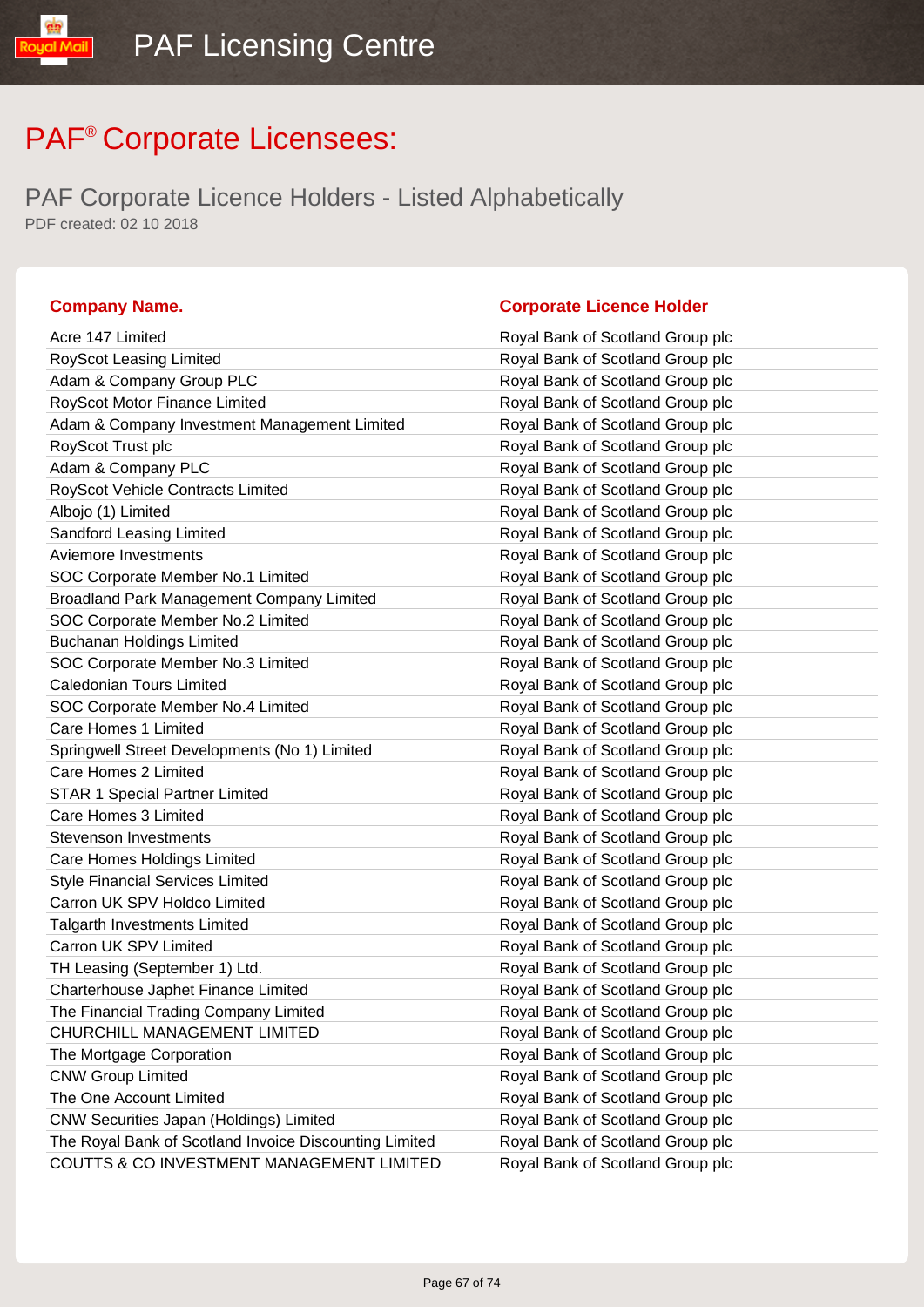PAF Corporate Licence Holders - Listed Alphabetically PDF created: 02 10 2018

| The Royal Bank of Scotland plc                    | Royal Bank of Scotland Group plc |
|---------------------------------------------------|----------------------------------|
| Coutts & Company                                  | Royal Bank of Scotland Group plc |
| <b>Thrapston Triangle Ltd</b>                     | Royal Bank of Scotland Group plc |
| COUTTS FINANCE CO.                                | Royal Bank of Scotland Group plc |
| <b>Topaz Finance PLC</b>                          | Royal Bank of Scotland Group plc |
| <b>Desertlands Entertainment Limited</b>          | Royal Bank of Scotland Group plc |
| <b>Total Capital Finance Limited</b>              | Royal Bank of Scotland Group plc |
| <b>Distant Planet Productions Limited</b>         | Royal Bank of Scotland Group plc |
| TS4i (Power Resources 3) Limited                  | Royal Bank of Scotland Group plc |
| Dixon (Thorne Land) No.2 Limited                  | Royal Bank of Scotland Group plc |
| <b>UK Insurance Limited</b>                       | Royal Bank of Scotland Group plc |
| Dixon Motorcycle Holdings Limited                 | Royal Bank of Scotland Group plc |
| UK Assistance Accident Repair Centres Limited     | Royal Bank of Scotland Group plc |
| Dixon Motors Developments Limited                 | Royal Bank of Scotland Group plc |
| Ulster Bank Commercial Services (NI) Limited      | Royal Bank of Scotland Group plc |
| Dixon Mount Pleasant Developments Limited         | Royal Bank of Scotland Group plc |
| <b>Ulster Bank Limited</b>                        | Royal Bank of Scotland Group plc |
| <b>DJS Contracts Limited</b>                      | Royal Bank of Scotland Group plc |
| <b>Ulster Investments Limited</b>                 | Royal Bank of Scotland Group plc |
| Eagle Fairfield & Dingwall Limited                | Royal Bank of Scotland Group plc |
| <b>Voyager Leasing Limited</b>                    | Royal Bank of Scotland Group plc |
| <b>Ecosse Regeneration Limited</b>                | Royal Bank of Scotland Group plc |
| W. & G. Industrial Leasing Limited                | Royal Bank of Scotland Group plc |
| General Logistics Systems Austria GmbH            | Royal Mail Group Ltd             |
| General Logistics Systems Belgium N.V.            | Royal Mail Group Ltd             |
| GLS Belgium Distribution S.A/N.V.                 | Royal Mail Group Ltd             |
| EBP Consultancy (Beijing) Co. Ltd                 | Royal Mail Group Ltd             |
| General Logistics Systems Croatia D.O.O           | Royal Mail Group Ltd             |
| General Logistics Systems Czech Republic S.R.O    | Royal Mail Group Ltd             |
| General Logistics Systems Denmark A/S             | Royal Mail Group Ltd             |
| General Logistics Systems Express A/S             | Royal Mail Group Ltd             |
| General Logistics Systems Finland 0y              | Royal Mail Group Ltd             |
| General Logistics Systems France S.A.S            | Royal Mail Group Ltd             |
| <b>GLS Invest France S.A.S</b>                    | Royal Mail Group Ltd             |
| Der Kurier GmbH & Co. KG                          | Royal Mail Group Ltd             |
| General Logistics Systems Germany GmbH & Co. OHG  | Royal Mail Group Ltd             |
| <b>GLS IT Services GmbH</b>                       | Royal Mail Group Ltd             |
| <b>GLS Beteiligungs GmbH</b>                      | Royal Mail Group Ltd             |
| GLS Germany-Straße 1-7, 36286 Neuenstein, Germany | Royal Mail Group Ltd             |
|                                                   |                                  |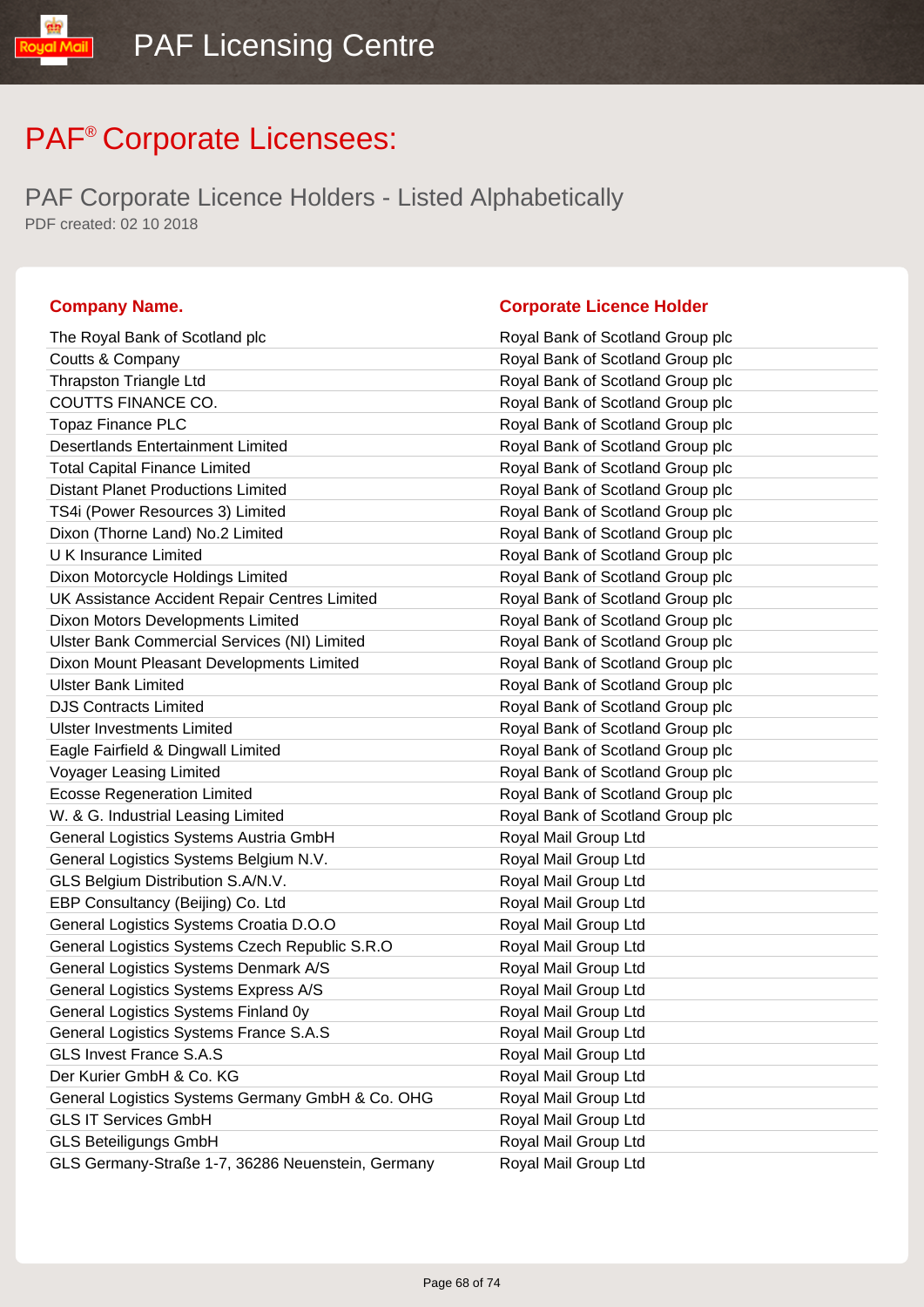| <b>Company Name.</b>                                                 | <b>Corporate Licence Holder</b> |
|----------------------------------------------------------------------|---------------------------------|
| <b>GLS Verwaltungs-und Service GmbH</b>                              | Royal Mail Group Ltd            |
| Pinkertweg 49, 22113 Hamburg, Germany                                | Royal Mail Group Ltd            |
| Overnight Services GmbH Vermittlung Ueberregionaler<br>Kurierdienste | Royal Mail Group Ltd            |
| Postcap (Guernsey) Limited                                           | Royal Mail Group Ltd            |
| GLS General Logistics Systems Hungary Kft.                           | Royal Mail Group Ltd            |
| General Logistics Systems Ireland Limited                            | Royal Mail Group Ltd            |
| RM Financing Operations Limited                                      | Royal Mail Group Ltd            |
| RMF Operations Designated Activity Company                           | Royal Mail Group Ltd            |
| Agone S.R.L                                                          | Royal Mail Group Ltd            |
| General Logistics Systems Enterprise S.R.L                           | Royal Mail Group Ltd            |
| General Logistics Systems Italy S.P.A.                               | Royal Mail Group Ltd            |
| Gruppo Executive Societa Consortile a.R.L                            | Royal Mail Group Ltd            |
| General Logistics Systems B.V.                                       | Royal Mail Group Ltd            |
| General Logistics Systems Netherlands B.V.                           | Royal Mail Group Ltd            |
| GLS Netherlands Holding B.V.                                         | Royal Mail Group Ltd            |
| GLS Netherlands Services B.V.                                        | Royal Mail Group Ltd            |
| General Logistics Systems Poland Spolka Z.O.O.                       | Royal Mail Group Ltd            |
| ASM Transporte Urgente Portugal Unipessoal LDA                       | Royal Mail Group Ltd            |
| General Logistics Systems Portugal Lda                               | Royal Mail Group Ltd            |
| GLS General Logistics Systems Romania Srl                            | Royal Mail Group Ltd            |
| GLS General Logistics Systems Slovakia S.R.O.                        | Royal Mail Group Ltd            |
| General Logistics Systems D.O.O.                                     | Royal Mail Group Ltd            |
| Agencia Servicios Mensajeria, S.A.U.                                 | Royal Mail Group Ltd            |
| ASM Transporte Urgente Andalucia, S.A.U.                             | Royal Mail Group Ltd            |
| ASM Supply Chain Solutions, S.L.U.                                   | Royal Mail Group Ltd            |
| General Logistics Systems Spain S.L.                                 | Royal Mail Group Ltd            |
| <b>Angard Staffing Solutions Limited</b>                             | Royal Mail Group Ltd            |
| <b>Community Couriers Ltd</b>                                        | Royal Mail Group Ltd            |
| Consignia (Customer Management) Limited                              | Royal Mail Group Ltd            |
| Consignia Limited                                                    | Royal Mail Group Ltd            |
| <b>DGMH Clayton Limited</b>                                          | Royal Mail Group Ltd            |
| <b>Envision Licensing Limited</b>                                    | Royal Mail Group Ltd            |
| Intersoft Systems & Programming Limited                              | Royal Mail Group Ltd            |
| <b>IRED Partnership Limited</b>                                      | Royal Mail Group Ltd            |
| Nine Elms Parkside Estate Management Limited                         | Royal Mail Group Ltd            |
| Parcelforce Limited                                                  | Royal Mail Group Ltd            |
| <b>Phatware Limited</b>                                              | Royal Mail Group Ltd            |
| POSG Limited                                                         | Royal Mail Group Ltd            |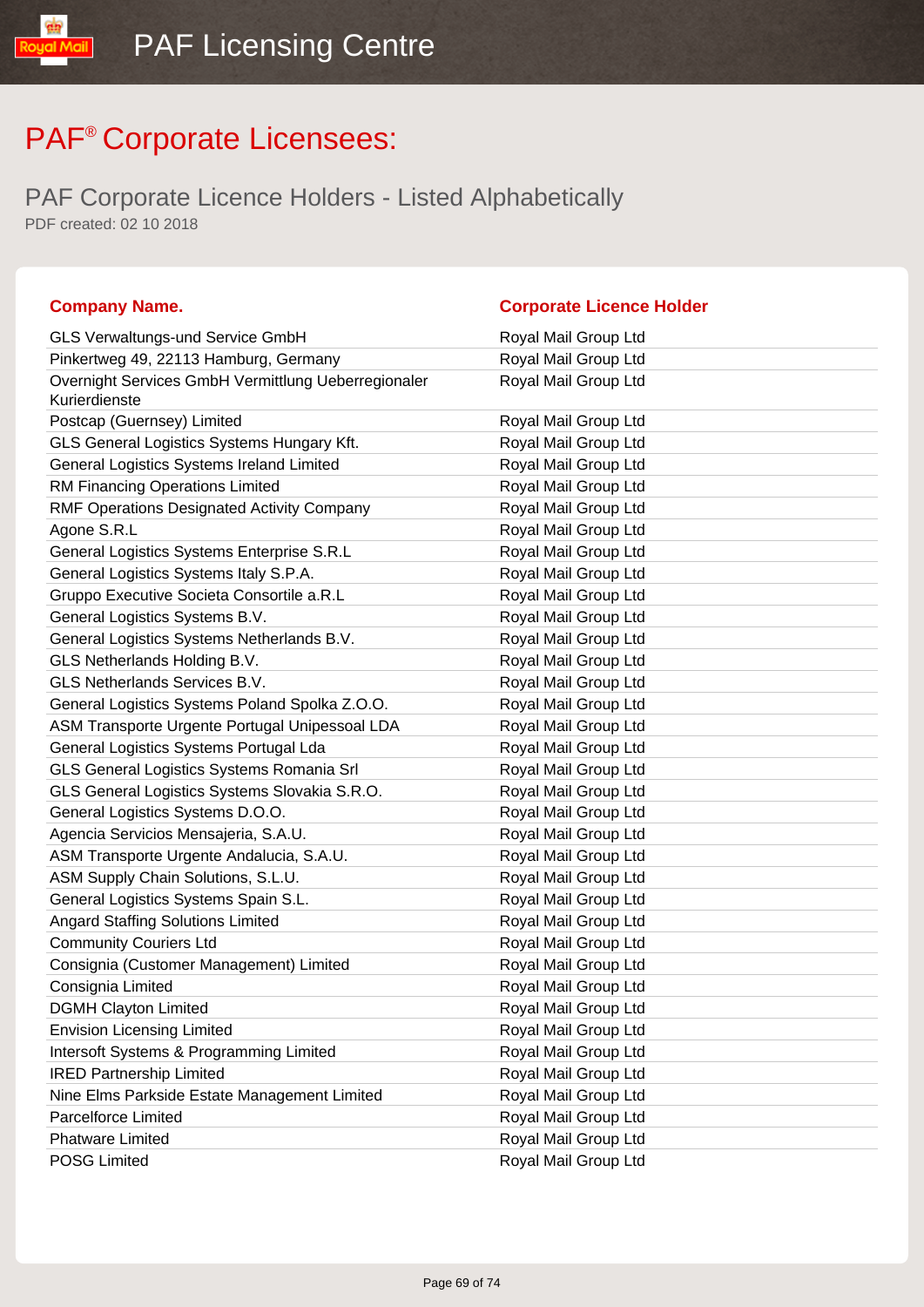| <b>Company Name.</b>                                                            | <b>Corporate Licence Holder</b> |
|---------------------------------------------------------------------------------|---------------------------------|
| <b>Revisecatch Limited</b>                                                      | Royal Mail Group Ltd            |
| RM (International) Limited                                                      | Royal Mail Group Ltd            |
| Royal Mail Courier Services Ltd                                                 | Royal Mail Group Ltd            |
| Royal Mail Enterprises Limited                                                  | Royal Mail Group Ltd            |
| Royal Mail Estates Limited                                                      | Royal Mail Group Ltd            |
| Royal Mail Finance (No2) Limited                                                | Royal Mail Group Ltd            |
| Royal Mail Finance Limited                                                      | Royal Mail Group Ltd            |
| Royal Mail Group Limited                                                        | Royal Mail Group Ltd            |
| Royal Mail Innovations Limited                                                  | Royal Mail Group Ltd            |
| Royal Mail Investments Limited                                                  | Royal Mail Group Ltd            |
| Senditnow Limited                                                               | Royal Mail Group Ltd            |
| Storefeeder Ltd                                                                 | Royal Mail Group Ltd            |
| Viacode Limited                                                                 | Royal Mail Group Ltd            |
| NetDespatch Ltd                                                                 | Royal Mail Group Ltd            |
| RM Property and Facilities Solutions Limited (formerly Romec<br>Limited Romec)) | Royal Mail Group Ltd            |
| <b>Romec Enterprises Limited</b>                                                | Royal Mail Group Ltd            |
| Royal Mail Pensions Trustees Limited                                            | Royal Mail Group Ltd            |
| GLS U.S. Holdings Inc.                                                          | Royal Mail Group Ltd            |
| GSO Delivery Inc.                                                               | Royal Mail Group Ltd            |
| Golden State Overnight Delivery Services, Inc.                                  | Royal Mail Group Ltd            |
| <b>Quadrant Catering Limited</b>                                                | Royal Mail Group Ltd            |
| <b>TSB Bank plc</b>                                                             | <b>TSB</b>                      |
| <b>TSB Banking Group plc</b>                                                    | <b>TSB</b>                      |
| 17 - 40 DIRECT LIMITED                                                          | Zurich                          |
| 50 BROOK GREEN MANAGEMENT COMPANY LIMITED                                       | Zurich                          |
| <b>Access Franchise Management Limited</b>                                      | Zurich                          |
| Albert Road 1 UK Limited                                                        | Zurich                          |
| Albert Road 2 UK Limited                                                        | Zurich                          |
| Allied Dunbar Asset Management Limited                                          | Zurich                          |
| Allied Dunbar Assurance plc                                                     | Zurich                          |
| <b>Allied Dunbar Financial Services Limited</b>                                 | Zurich                          |
| Allied Dunbar Healthcare Marketing Limited                                      | Zurich                          |
| <b>Allied Dunbar Property Services Limited</b>                                  | Zurich                          |
| Allied Dunbar Provident plc                                                     | Zurich                          |
| <b>Allied Zurich Limited</b>                                                    | Zurich                          |
| Ashdale Land and Property Company Limited                                       | Zurich                          |
| CAMBRIDGE RESEARCH PARK MANAGEMENT COMPANY<br><b>LIMITED</b>                    | Zurich                          |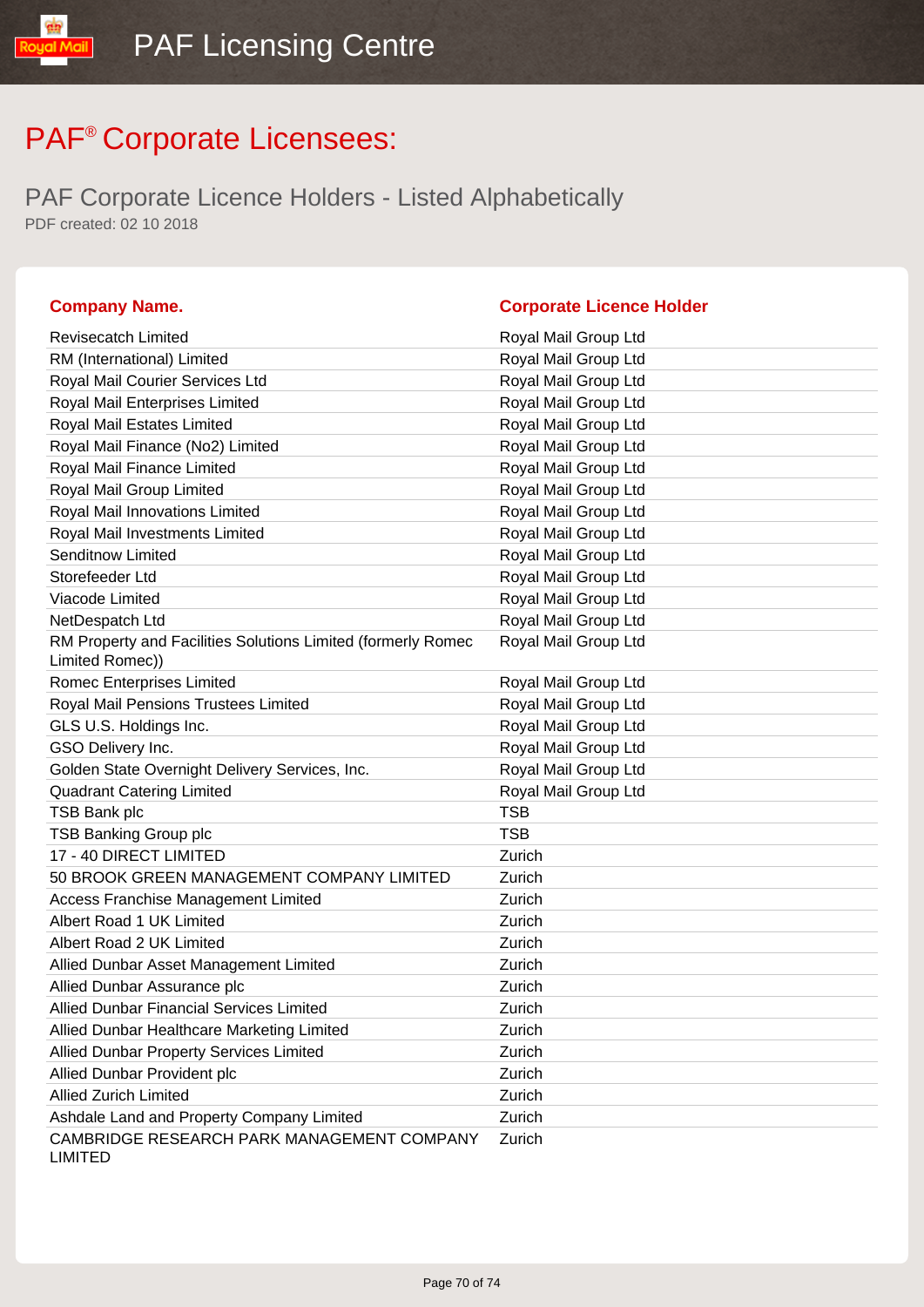| <b>Company Name.</b>                                       | <b>Corporate Licence Holder</b> |
|------------------------------------------------------------|---------------------------------|
| <b>Community Trust Services Limited</b>                    | Zurich                          |
| <b>Concourse Skelmersdale Limited</b>                      | Zurich                          |
| DUKES GREEN PROPERTY MANAGEMENT SERVICES<br><b>LIMITED</b> | Zurich                          |
| Dunbar Assets plc                                          | Zurich                          |
| <b>Dunbar Nominees Limited</b>                             | Zurich                          |
| Dunbar Sports and Social Club Limited                      | Zurich                          |
| Eagle Star (Leasing) Limited                               | Zurich                          |
| Eagle Star Computer Services Limited                       | Zurich                          |
| Eagle Star Direct (Camberley) Limited                      | Zurich                          |
| Eagle Star Direct Services Limited                         | Zurich                          |
| Eagle Star Estates Limited                                 | Zurich                          |
| Eagle Star Executives' Pension Trustee Limited             | Zurich                          |
| Eagle Star Farms Limited                                   | Zurich                          |
| Eagle Star Forests Limited                                 | Zurich                          |
| Eagle Star Group Holdings Limited                          | Zurich                          |
| Eagle Star Group Services Limited                          | Zurich                          |
| Eagle Star Holdings Limited                                | Zurich                          |
| <b>Eagle Star Loans Limited</b>                            | Zurich                          |
| Eagle Star Mortgages Limited                               | Zurich                          |
| <b>Eagle Star Securities Limited</b>                       | Zurich                          |
| <b>Employee Services Limited</b>                           | Zurich                          |
| <b>Endsleigh Corporate Secretary Limited</b>               | Zurich                          |
| <b>ENDSLEIGH DEVELOPMENTS LIMITED</b>                      | Zurich                          |
| <b>ENDSLEIGH FINANCIAL SERVICES LIMITED</b>                | Zurich                          |
| <b>ENDSLEIGH INSURANCE SERVICES LIMITED</b>                | Zurich                          |
| <b>ENDSLEIGH INSURANCES (BROKERS) LIMITED</b>              | Zurich                          |
| <b>ENDSLEIGH LAW LIMITED</b>                               | Zurich                          |
| <b>ENDSLEIGH LEASING LIMITED</b>                           | Zurich                          |
| <b>ENDSLEIGH LIFE AND PENSIONS LIMITED</b>                 | Zurich                          |
| <b>ENDSLEIGH LIMITED</b>                                   | Zurich                          |
| <b>ENDSLEIGH PENSION TRUSTEE LIMITED</b>                   | Zurich                          |
| <b>ENDSLEIGH PROMOTIONS LIMITED</b>                        | Zurich                          |
| <b>ENDSLEIGH SHOPFITTING LIMITED</b>                       | Zurich                          |
| <b>ENDSLEIGH TRUSTEE SERVICES LIMITED</b>                  | Zurich                          |
| ES (Leeds) Nominee Limited                                 | Zurich                          |
| ES (Walsall) Nominee Limited                               | Zurich                          |
| ES Camberley Nominee 1 Limited                             | Zurich                          |
| ES Camberley Nominee 2 Limited                             | Zurich                          |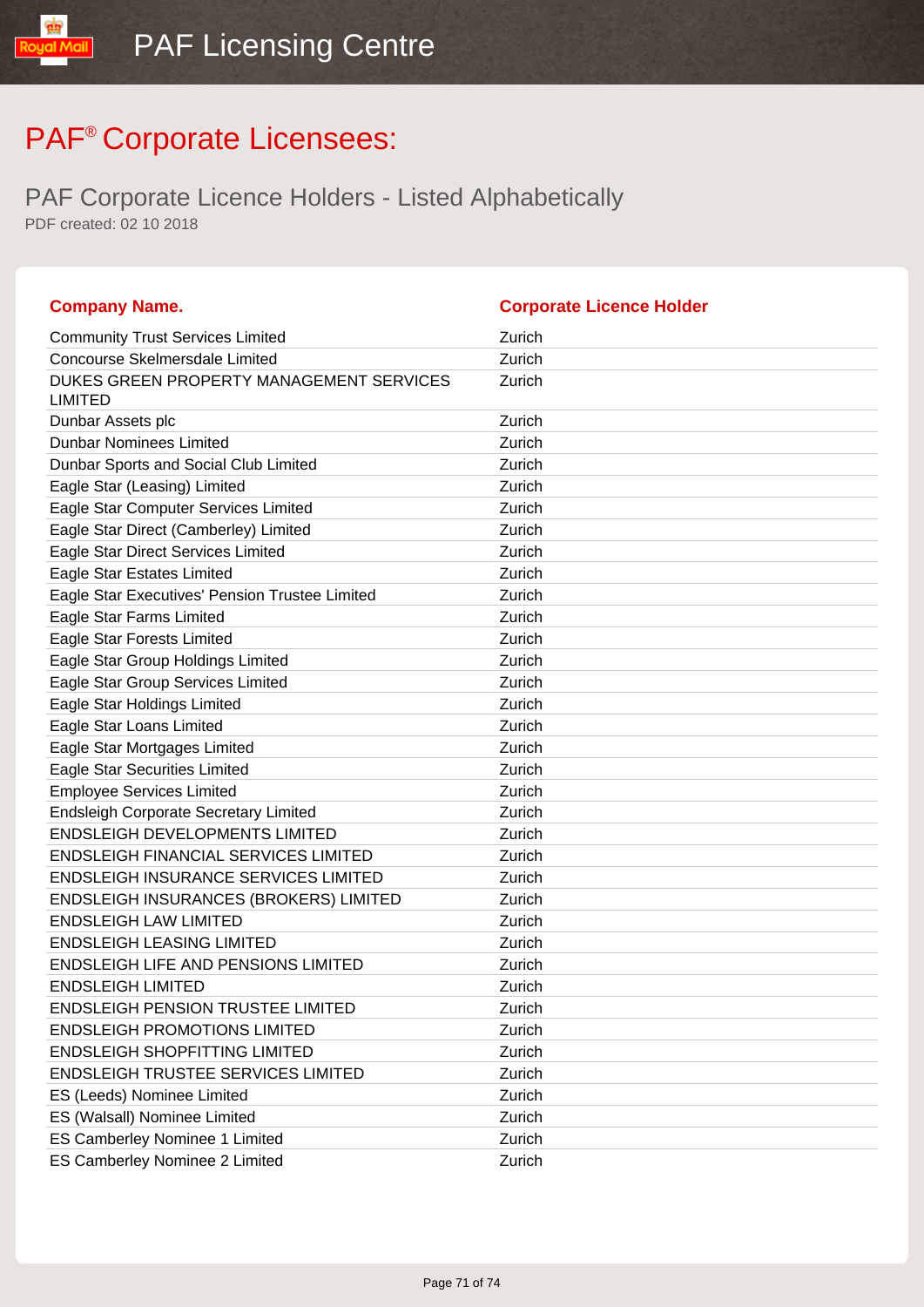| <b>Company Name.</b>                             | <b>Corporate Licence Holder</b> |
|--------------------------------------------------|---------------------------------|
| ES Cannock Nominee 1 Limited                     | Zurich                          |
| <b>ES Cannock Nominee 2 Limited</b>              | Zurich                          |
| <b>ES Coventry Nominee 1 Limited</b>             | Zurich                          |
| <b>ES Coventry Nominee 2 Limited</b>             | Zurich                          |
| <b>ES Dudley Nominee 1 Limited</b>               | Zurich                          |
| ES Dudley Nominee 2 Limited                      | Zurich                          |
| <b>ES Hoddesdon Nominee 1 Limited</b>            | Zurich                          |
| ES Hoddesdon Nominee 2 Limited                   | Zurich                          |
| ES Plympton Nominee 1 Limited                    | Zurich                          |
| ES Plympton Nominee 2 Limited                    | Zurich                          |
| ES Ramsgate Nominee 1 Limited                    | Zurich                          |
| ES Ramsgate Nominee 2 Limited                    | Zurich                          |
| <b>ESI Financing Limited</b>                     | Zurich                          |
| <b>Graphene Capital Partners Limited</b>         | Zurich                          |
| <b>Grovewood Engineering Limited</b>             | Zurich                          |
| <b>Grovewood Property Holdings Limited</b>       | Zurich                          |
| <b>Hawkcentral Limited</b>                       | Zurich                          |
| HEMEL RESTAURANT LIMITED                         | Zurich                          |
| HIGH BROOMS ESTATE MANAGEMENT LIMITED            | Zurich                          |
| HOUGHTON HALL MANAGEMENT LIMITED                 | Zurich                          |
| INTERFACE SOLIHULL MANAGEMENT LIMITED            | Zurich                          |
| Ipsley Street 1 UK Limited                       | Zurich                          |
| Ipsley Street 2 UK Limited                       | Zurich                          |
| Jewell Insurance Agency Ltd                      | Zurich                          |
| Kennet Road 1 UK Limited                         | Zurich                          |
| Kennet Road 2 UK Limited                         | Zurich                          |
| Logobrook Limited                                | Zurich                          |
| <b>Mentionland Limited</b>                       | Zurich                          |
| Meritclass Investments Limited                   | Zurich                          |
| Navigators and General Insurance Company Limited | Zurich                          |
| Nearheath Limited                                | Zurich                          |
| <b>Omnis Investments Limited</b>                 | Zurich                          |
| <b>Openwork Access Limited</b>                   | Zurich                          |
| <b>Openwork Holdings Limited</b>                 | Zurich                          |
| <b>Openwork Limited</b>                          | Zurich                          |
| <b>Openwork Market Solutions Limited</b>         | Zurich                          |
| Openwork Partnership LLP                         | Zurich                          |
| <b>Openwork Services Limited</b>                 | Zurich                          |
| <b>PLE Employment Services Limited</b>           | Zurich                          |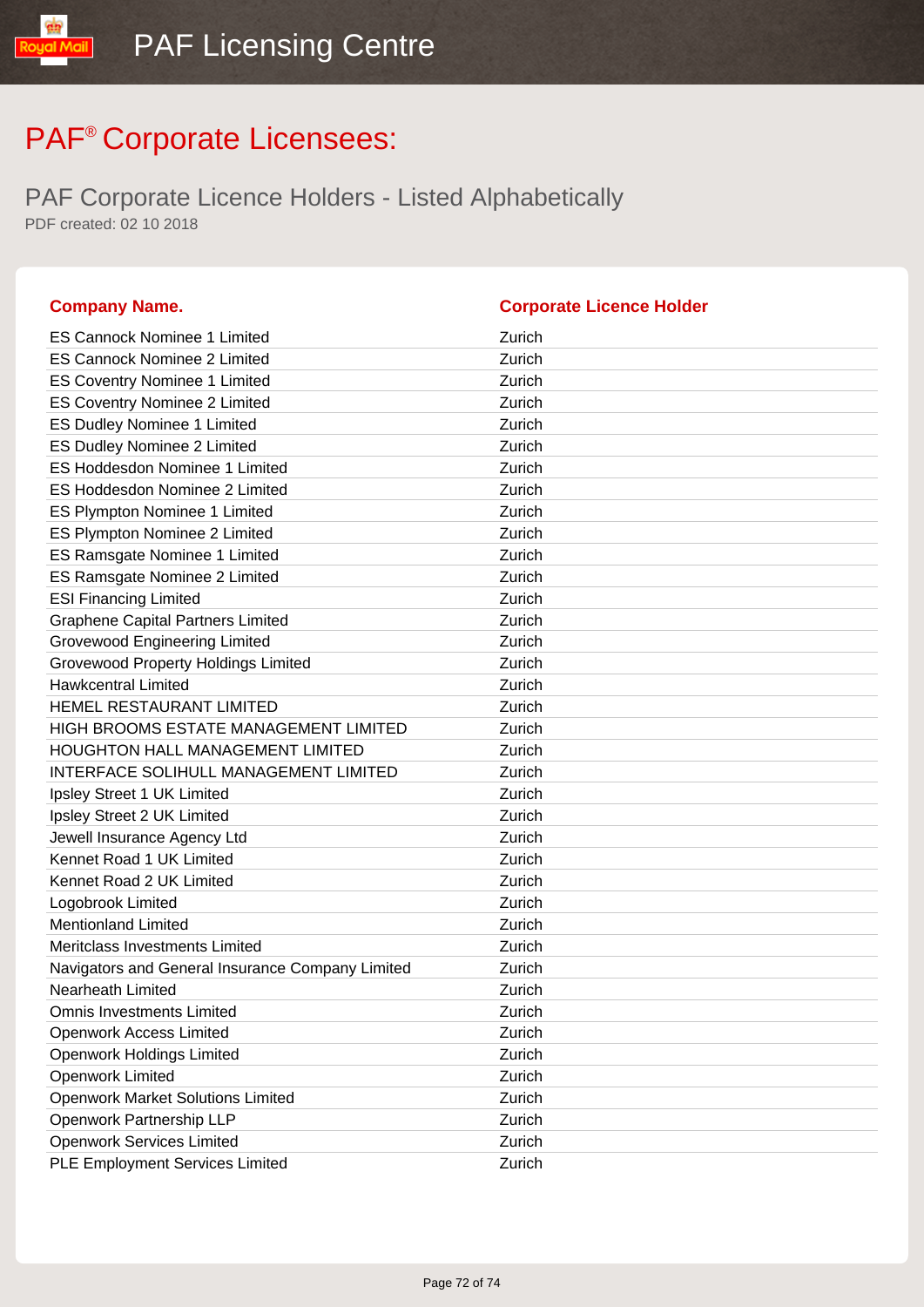## PAF<sup>®</sup> Corporate Licensees:

PAF Corporate Licence Holders - Listed Alphabetically PDF created: 02 10 2018

| <b>Company Name.</b>                                            | <b>Corporate Licence Holder</b> |
|-----------------------------------------------------------------|---------------------------------|
| <b>PLOT 6 BUCKINGWAY MANAGEMENT LIMITED</b>                     | Zurich                          |
| <b>PLOT 8B BUCKINGWAY MANAGEMENT LIMITED</b>                    | Zurich                          |
| RABONE PARK MANAGEMENT COMPANY LIMITED                          | Zurich                          |
| <b>SHIRE PARK LIMITED</b>                                       | Zurich                          |
| Sterling ISA Managers (Nominees) Limited                        | Zurich                          |
| <b>Sterling ISA Managers Limited</b>                            | Zurich                          |
| STONE CROSS ENTERPRISES MANAGEMENT LIMITED                      | Zurich                          |
| <b>Sunley Homes Limited</b>                                     | Zurich                          |
| TCS LOSS ADJUSTERS LIMITED                                      | Zurich                          |
| Tennyson Insurance Limited                                      | Zurich                          |
| The Liverpool Reversionary Company Limited                      | Zurich                          |
| THE NORTHAMPTON BUSINESS PARK MANAGEMENT<br><b>LIMITED</b>      | Zurich                          |
| THE PARKLANDS (BIRMINGHAM) MANAGEMENT<br><b>COMPANY LIMITED</b> | Zurich                          |
| The Trust Company of Scotland Limited                           | Zurich                          |
| <b>UK Incorporations Limited</b>                                | Zurich                          |
| UXBRIDGE BUSINESS PARK MANAGEMENT LIMITED                       | Zurich                          |
| <b>WOMEN ON WHEELS LIMITED</b>                                  | Zurich                          |
| <b>Woodstock Insurance Brokers Limited</b>                      | Zurich                          |
| Wren Investments Limited                                        | Zurich                          |
| <b>WREXHAM SERVICES LIMITED</b>                                 | Zurich                          |
| ZGEE14 Limited                                                  | Zurich                          |
| ZGEE15 Limited                                                  | Zurich                          |
| ZGEE3 Limited                                                   | Zurich                          |
| <b>ZPC Capital Limited</b>                                      | Zurich                          |
| <b>ZSL Financing Limited</b>                                    | Zurich                          |
| Zurich (Scotland) Limited Partnership                           | Zurich                          |
| Zurich Advice Network Limited                                   | Zurich                          |
| Zurich Advice Solutions (UK) Limited                            | Zurich                          |
| Zurich Assurance (2004) Limited                                 | Zurich                          |
| Zurich Assurance Ltd                                            | Zurich                          |
| Zurich Building Control Services Limited                        | Zurich                          |
| Zurich Community Trust (UK) Limited                             | Zurich                          |
| Zurich Computer Services Limited                                | Zurich                          |
| Zurich Corporate Secretary (UK) Limited                         | Zurich                          |
| Zurich Employment Services Limited                              | Zurich                          |
| Zurich Finance (UK) plc                                         | Zurich                          |
| Zurich Financial Management Limited                             | Zurich                          |